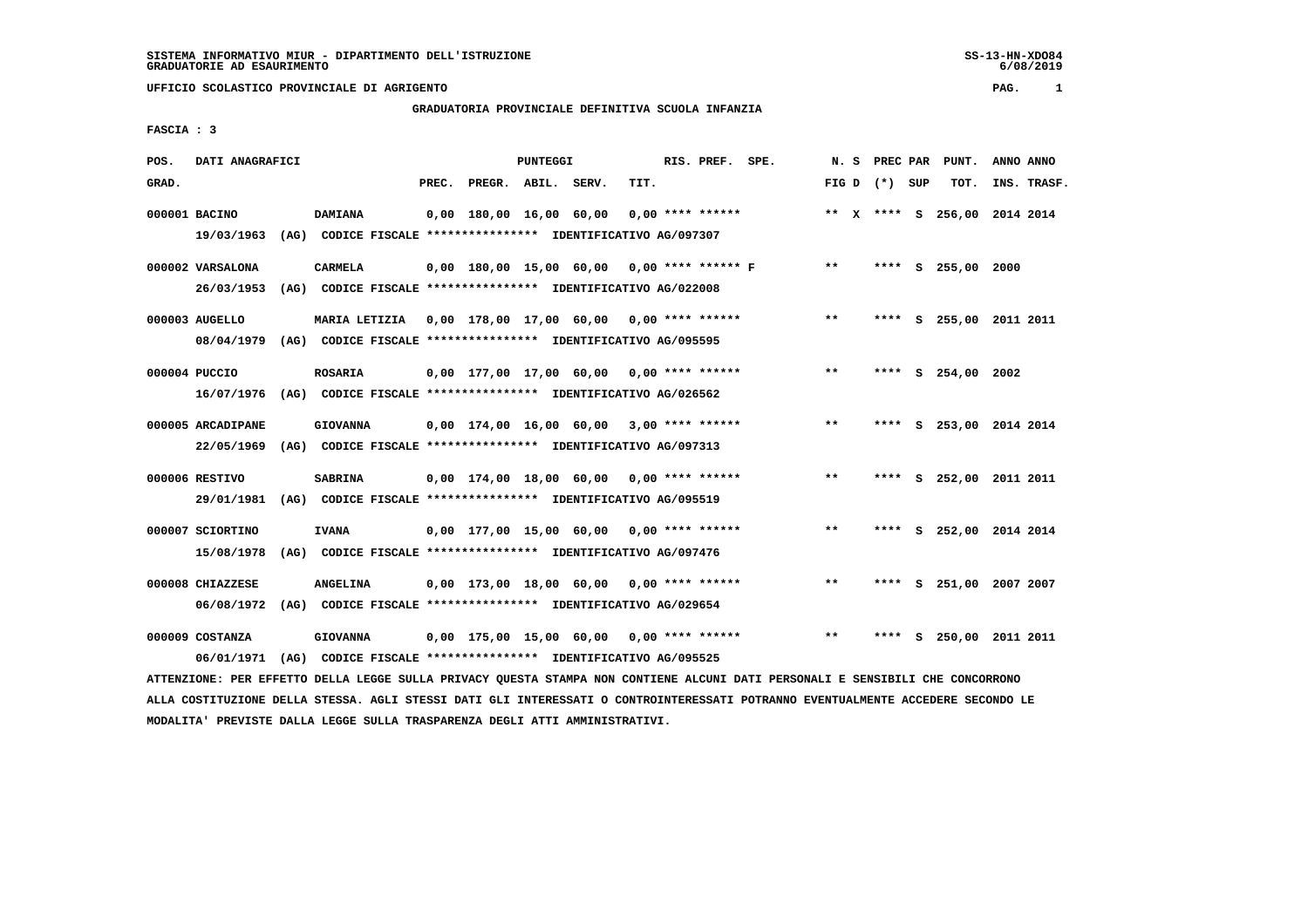# **GRADUATORIA PROVINCIALE DEFINITIVA SCUOLA INFANZIA**

 **FASCIA : 3**

| POS.         | DATI ANAGRAFICI    |                                                                         |       |                         | PUNTEGGI |                                            |      | RIS. PREF. SPE.    | N.S             |      | PREC PAR PUNT.          | ANNO ANNO |             |
|--------------|--------------------|-------------------------------------------------------------------------|-------|-------------------------|----------|--------------------------------------------|------|--------------------|-----------------|------|-------------------------|-----------|-------------|
| GRAD.        |                    |                                                                         | PREC. | PREGR. ABIL. SERV.      |          |                                            | TIT. |                    | FIG D $(*)$ SUP |      | TOT.                    |           | INS. TRASF. |
|              | 000010 GIANCANI    | <b>CONCETTA</b>                                                         |       | 0,00 174,00 15,00 60,00 |          |                                            |      | $1,00$ **** ****** | $***$           | **** | S 250,00 2014 2014      |           |             |
|              | 14/07/1976         | (AG) CODICE FISCALE **************** IDENTIFICATIVO AG/097373           |       |                         |          |                                            |      |                    |                 |      |                         |           |             |
|              | 000011 PASSAFIUME  | LAURA                                                                   |       |                         |          | $0.00$ 172.00 15.00 60.00 3.00 **** ****** |      |                    | $***$           |      | **** S 250,00 2014 2014 |           |             |
|              | 09/08/1980         | (AG) CODICE FISCALE **************** IDENTIFICATIVO AG/097442           |       |                         |          |                                            |      |                    |                 |      |                         |           |             |
|              | 000012 CASALICCHIO | LUIGIA                                                                  |       |                         |          | $0.00$ 173.00 17.00 60.00 0.00 **** ****** |      |                    | $* *$           |      | **** S 250,00 2014 2014 |           |             |
|              |                    | 14/11/1964 (AG) CODICE FISCALE *************** IDENTIFICATIVO AG/097337 |       |                         |          |                                            |      |                    |                 |      |                         |           |             |
|              | 000013 CIPOLLA     | <b>ROSA</b>                                                             |       |                         |          | $0,00$ 171,00 18,00 60,00 0,00 **** ****** |      |                    | $***$           |      | **** S 249,00 2004 2004 |           |             |
|              | 04/08/1958         | (AG) CODICE FISCALE *************** IDENTIFICATIVO AG/027633            |       |                         |          |                                            |      |                    |                 |      |                         |           |             |
|              | 000014 PRESTI      | <b>ANTONIA</b>                                                          |       |                         |          | $0,00$ 171,00 16,00 60,00 0,00 **** ****** |      |                    | $***$           |      | **** S 247,00 2000      |           |             |
|              | 03/01/1959         | (AG) CODICE FISCALE **************** IDENTIFICATIVO AG/021484           |       |                         |          |                                            |      |                    |                 |      |                         |           |             |
|              | 000015 BUSCEMI     | <b>MARIA RITA</b>                                                       |       |                         |          | $0.00$ 170.00 17.00 60.00 0.00 **** ****** |      |                    | $***$           |      | **** S 247,00 2011 2011 |           |             |
|              | 04/01/1966         | (AG) CODICE FISCALE **************** IDENTIFICATIVO AG/095443           |       |                         |          |                                            |      |                    |                 |      |                         |           |             |
|              | 000016 MERLINO     | <b>BENEDETTA</b>                                                        |       |                         |          | $0,00$ 168,00 16,00 60,00 3,00 **** ****** |      |                    | $***$           |      | **** S 247,00 2014 2014 |           |             |
|              | 17/01/1978         | (AG) CODICE FISCALE **************** IDENTIFICATIVO AG/097412           |       |                         |          |                                            |      |                    |                 |      |                         |           |             |
|              | 000017 CIMINO      | <b>EPIFANIA</b>                                                         |       |                         |          | 0,00 170,00 16,00 60,00 0,00 **** ******   |      |                    | $***$           | **** | S 246,00 2014 2014      |           |             |
|              | 18/12/1970         | (AG) CODICE FISCALE **************** IDENTIFICATIVO AG/097344           |       |                         |          |                                            |      |                    |                 |      |                         |           |             |
| 000018 COSTA |                    | <b>DEBORAH</b>                                                          |       |                         |          | 0,00 171,00 15,00 60,00                    |      | $0.00$ **** ****** | $* *$           | **** | S 246,00 2014 2014      |           |             |
|              |                    | 20/11/1973 (AG) CODICE FISCALE *************** IDENTIFICATIVO AG/097356 |       |                         |          |                                            |      |                    |                 |      |                         |           |             |

 **ATTENZIONE: PER EFFETTO DELLA LEGGE SULLA PRIVACY QUESTA STAMPA NON CONTIENE ALCUNI DATI PERSONALI E SENSIBILI CHE CONCORRONO ALLA COSTITUZIONE DELLA STESSA. AGLI STESSI DATI GLI INTERESSATI O CONTROINTERESSATI POTRANNO EVENTUALMENTE ACCEDERE SECONDO LE MODALITA' PREVISTE DALLA LEGGE SULLA TRASPARENZA DEGLI ATTI AMMINISTRATIVI.**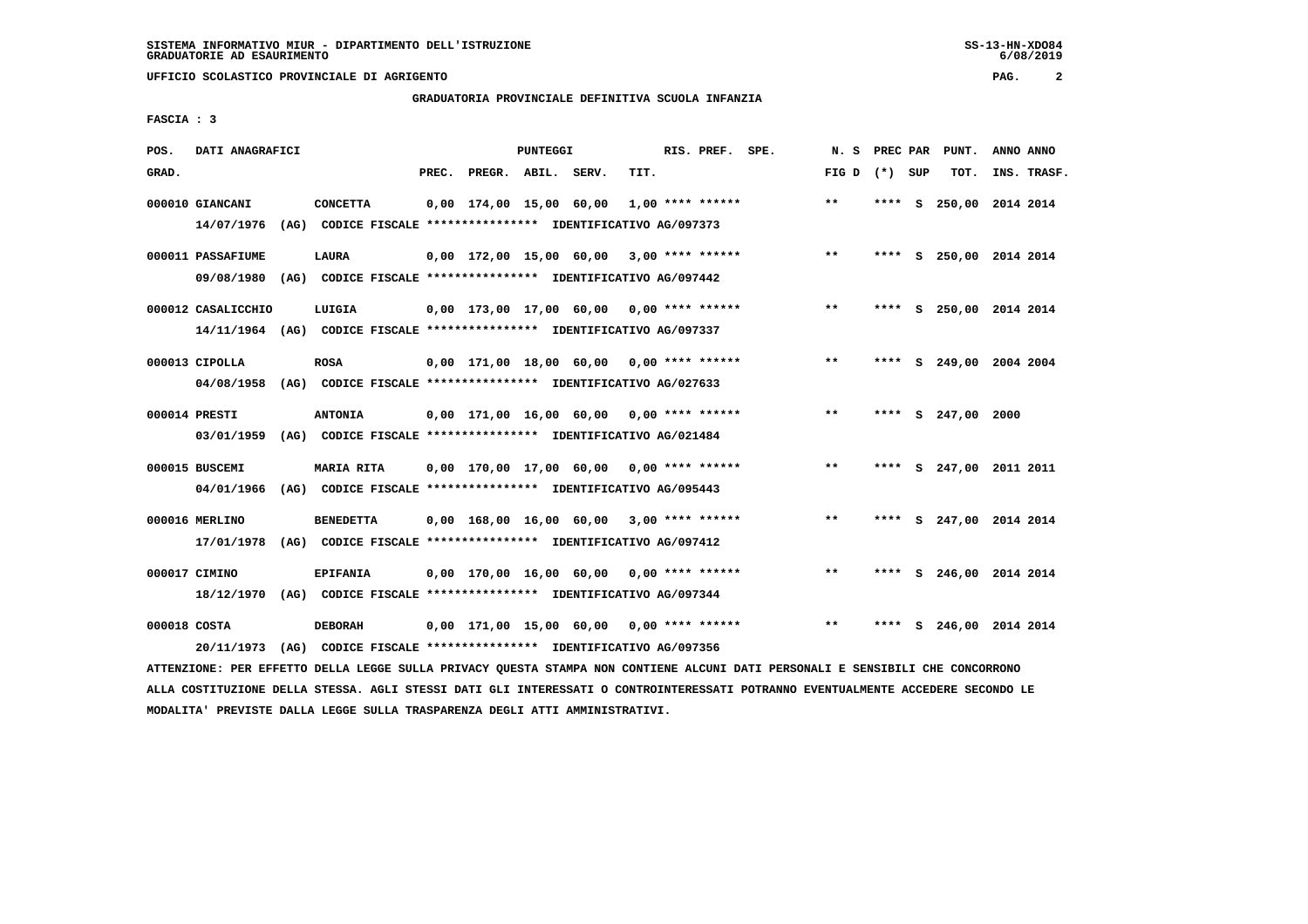# **GRADUATORIA PROVINCIALE DEFINITIVA SCUOLA INFANZIA**

 **FASCIA : 3**

| POS.  | DATI ANAGRAFICI   |                                                                         |       |                         | PUNTEGGI |                                            |      | RIS. PREF. SPE.    | N.S   | PREC PAR | PUNT.                        | ANNO ANNO |             |
|-------|-------------------|-------------------------------------------------------------------------|-------|-------------------------|----------|--------------------------------------------|------|--------------------|-------|----------|------------------------------|-----------|-------------|
| GRAD. |                   |                                                                         | PREC. | PREGR. ABIL. SERV.      |          |                                            | TIT. |                    | FIG D | (*) SUP  | TOT.                         |           | INS. TRASF. |
|       | 000019 MODICA     | <b>CATERINA</b>                                                         |       | 0,00 170,00 14,00 60,00 |          |                                            |      | $0.00$ **** ****** | $* *$ | ****     | S 244,00                     | 2007      |             |
|       |                   | 14/10/1964 (EE) CODICE FISCALE *************** IDENTIFICATIVO AG/029631 |       |                         |          |                                            |      |                    |       |          |                              |           |             |
|       | 000020 CASTELLINO | <b>GIUSEPPINA</b>                                                       |       |                         |          | $0,00$ 159,00 16,00 60,00 9,00 **** ****** |      |                    | $***$ |          | **** S 244,00 2014 2014      |           |             |
|       |                   | 17/12/1974 (AG) CODICE FISCALE *************** IDENTIFICATIVO AG/097338 |       |                         |          |                                            |      |                    |       |          |                              |           |             |
|       | 000021 FERRARA    | <b>CATERINA</b>                                                         |       |                         |          | $0.00$ 168.00 15.00 60.00 0.00 **** ****** |      |                    | $***$ |          | **** S 243,00 2014 2014      |           |             |
|       | 26/01/1975        | (EE) CODICE FISCALE *************** IDENTIFICATIVO AG/097535            |       |                         |          |                                            |      |                    |       |          |                              |           |             |
|       | 000022 GRILLO     | <b>DOMENICA</b>                                                         |       |                         |          | $0.00$ 168.00 16.00 58.00 0.00 **** ****** |      |                    | **    | ****     | S 242,00 2007 2007           |           |             |
|       | 31/07/1976        | (AG) CODICE FISCALE *************** IDENTIFICATIVO AG/030378            |       |                         |          |                                            |      |                    |       |          |                              |           |             |
|       | 000023 TRUPIA     | <b>AGATA</b>                                                            |       |                         |          | $0.00$ 166.00 15.00 60.00 0.00 **** ****** |      |                    | $***$ |          | **** S 241,00 2007 2007      |           |             |
|       | 13/06/1971        | (AG) CODICE FISCALE **************** IDENTIFICATIVO AG/030127           |       |                         |          |                                            |      |                    |       |          |                              |           |             |
|       | 000024 RONDELLI   | <b>ANGELA</b>                                                           |       |                         |          | $0,00$ 165,00 16,00 60,00 0,00 **** ****** |      |                    | $***$ | ****     | S 241,00 2014 2014           |           |             |
|       | 09/08/1974        | (AG) CODICE FISCALE **************** IDENTIFICATIVO AG/097450           |       |                         |          |                                            |      |                    |       |          |                              |           |             |
|       | 000025 MONTES     | <b>MARIA GIOVANN</b>                                                    |       |                         |          | $0,00$ 164,00 14,00 60,00 0,00 **** ****** |      |                    | $***$ | ****     | S 238,00 2014 2014           |           |             |
|       | 25/09/1962        | (AG) CODICE FISCALE **************** IDENTIFICATIVO AG/097532           |       |                         |          |                                            |      |                    |       |          |                              |           |             |
|       | 000026 RUSSELLO   | <b>STEFANIA</b>                                                         |       |                         |          | $0,00$ 161,00 14,00 60,00 0,00 **** ****** |      |                    | $***$ |          | **** S 235,00 2014 2014      |           |             |
|       | 23/06/1977        | (AG) CODICE FISCALE **************** IDENTIFICATIVO AG/097456           |       |                         |          |                                            |      |                    |       |          |                              |           |             |
|       | 000027 VALENTI    | <b>ASSUNTA</b>                                                          |       |                         |          | $0,00$ 160,00 14,00 60,00 0,00 **** ****** |      |                    |       |          | ** X **** S 234,00 2014 2014 |           |             |
|       | 16/02/1965        | (AG) CODICE FISCALE **************** IDENTIFICATIVO AG/097494           |       |                         |          |                                            |      |                    |       |          |                              |           |             |

 **ATTENZIONE: PER EFFETTO DELLA LEGGE SULLA PRIVACY QUESTA STAMPA NON CONTIENE ALCUNI DATI PERSONALI E SENSIBILI CHE CONCORRONO ALLA COSTITUZIONE DELLA STESSA. AGLI STESSI DATI GLI INTERESSATI O CONTROINTERESSATI POTRANNO EVENTUALMENTE ACCEDERE SECONDO LE MODALITA' PREVISTE DALLA LEGGE SULLA TRASPARENZA DEGLI ATTI AMMINISTRATIVI.**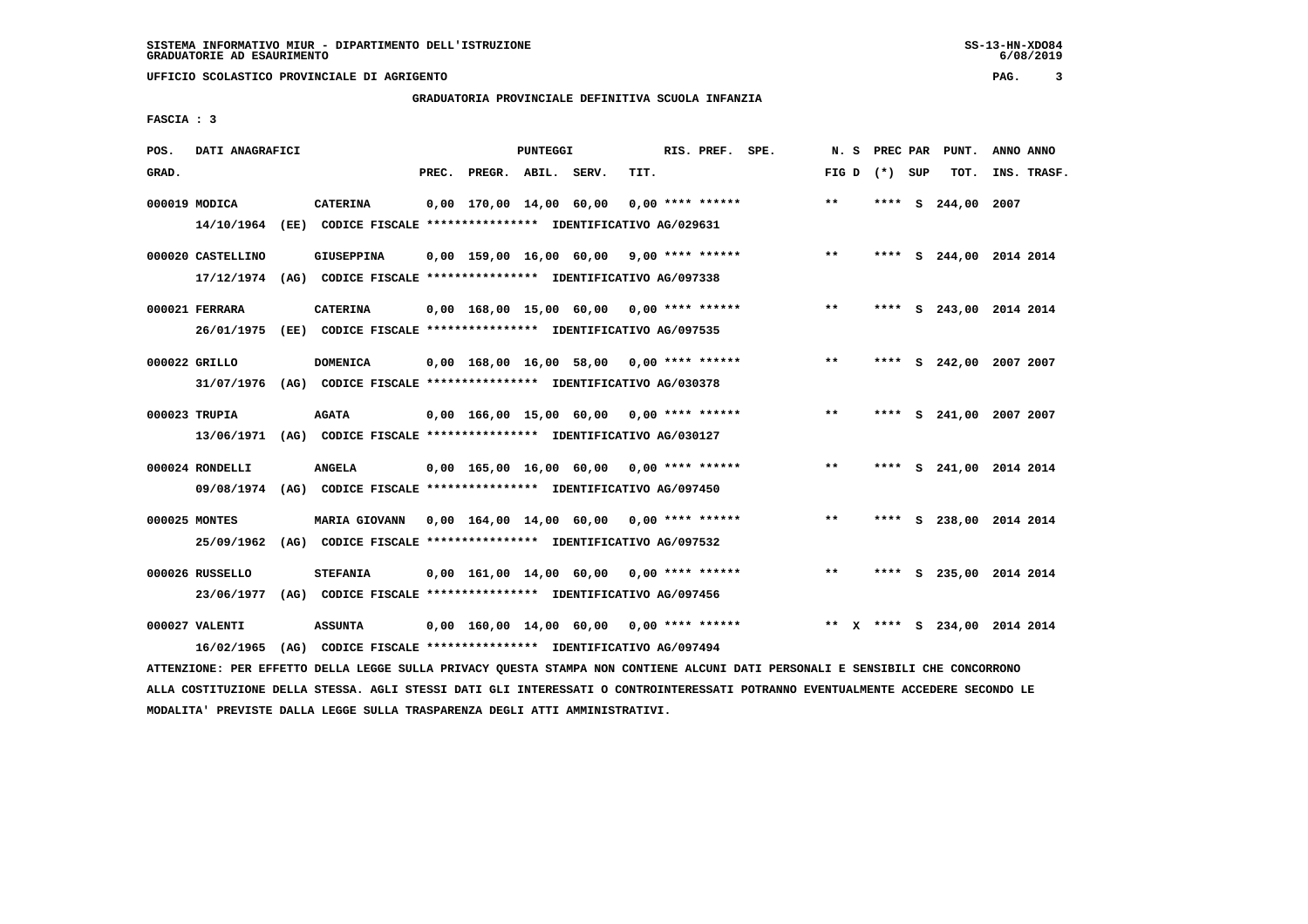# **GRADUATORIA PROVINCIALE DEFINITIVA SCUOLA INFANZIA**

 **FASCIA : 3**

| POS.         | DATI ANAGRAFICI     |                                                                                                                               |                                            | PUNTEGGI |      | RIS. PREF. SPE.  |                                                   | N.S   |                 | PREC PAR PUNT.          | ANNO ANNO |             |
|--------------|---------------------|-------------------------------------------------------------------------------------------------------------------------------|--------------------------------------------|----------|------|------------------|---------------------------------------------------|-------|-----------------|-------------------------|-----------|-------------|
| GRAD.        |                     |                                                                                                                               | PREC. PREGR. ABIL. SERV.                   |          | TIT. |                  |                                                   |       | FIG D $(*)$ SUP | TOT.                    |           | INS. TRASF. |
|              | 000028 GUDDEMI      | <b>MARIA</b>                                                                                                                  | 0,00 153,00 18,00 60,00                    |          |      | 0,00 **** ****** |                                                   | $***$ |                 | **** S 231,00 2011 2011 |           |             |
|              |                     | 11/11/1978 (AG) CODICE FISCALE *************** IDENTIFICATIVO AG/095522                                                       |                                            |          |      |                  |                                                   |       |                 |                         |           |             |
|              | 000029 TUTTOLOMONDO | <b>DANIELA</b>                                                                                                                | 0,00 156,00 17,00 58,00 0,00 **** ******   |          |      |                  |                                                   | $***$ |                 | **** S 231,00 2011 2011 |           |             |
|              |                     | 30/09/1974 (AG) CODICE FISCALE *************** IDENTIFICATIVO AG/095440                                                       |                                            |          |      |                  |                                                   |       |                 |                         |           |             |
|              | 000030 MERULLA      | GIUSEPPINA                                                                                                                    | $0.00$ 154.00 15.00 54.00 6.00 **** ****** |          |      |                  |                                                   | $***$ |                 | **** S 229,00 2014 2014 |           |             |
|              |                     | 21/04/1967 (EE) CODICE FISCALE *************** IDENTIFICATIVO AG/097534                                                       |                                            |          |      |                  |                                                   |       |                 |                         |           |             |
|              | 000031 CAPIZZI      | <b>FRANCESCA</b>                                                                                                              | $0,00$ 150,00 17,00 60,00 0,00 **** ****** |          |      |                  |                                                   | $***$ |                 | **** S 227,00 2007      |           |             |
|              |                     | 15/07/1980 (AG) CODICE FISCALE *************** IDENTIFICATIVO AG/029661                                                       |                                            |          |      |                  |                                                   |       |                 |                         |           |             |
| 000032 AMATO |                     | CROCE VINCENZ                                                                                                                 | $0,00$ 150,00 18,00 58,00 0,00 **** ****** |          |      |                  |                                                   | $***$ |                 | **** S 226,00 2002      |           |             |
|              |                     | 03/04/1966 (EE) CODICE FISCALE *************** IDENTIFICATIVO AG/026465                                                       |                                            |          |      |                  |                                                   |       |                 |                         |           |             |
|              | 000033 GIORGIO      | <b>ANTONELLA</b>                                                                                                              | 0,00 161,00 15,00 48,00 0,00 **** ******   |          |      |                  |                                                   |       |                 | ** X **** S 224,00 2000 |           |             |
|              | 31/01/1970          | (AG) CODICE FISCALE **************** IDENTIFICATIVO AG/021569                                                                 |                                            |          |      |                  |                                                   |       |                 |                         |           |             |
|              | 000034 D'AMICO      | <b>TEODORA</b>                                                                                                                |                                            |          |      |                  | $0,00$ 147,00 17,00 60,00 0,00 **** ******        | $***$ |                 | **** S 224,00 2011 2011 |           |             |
|              | 14/03/1959          | (EN) CODICE FISCALE **************** IDENTIFICATIVO AG/095303                                                                 |                                            |          |      |                  |                                                   |       |                 |                         |           |             |
|              | 000035 MENDOLIA     | <b>FILIPPA</b>                                                                                                                | $0,00$ 149,00 17,00 58,00 0,00 **** ****** |          |      |                  |                                                   | $* *$ |                 | **** S 224,00 2014 2014 |           |             |
|              |                     | 05/10/1968 (AG) CODICE FISCALE *************** IDENTIFICATIVO AG/097531                                                       |                                            |          |      |                  |                                                   |       |                 |                         |           |             |
|              | 000036 SCERRA       | <b>CALOGERA</b>                                                                                                               |                                            |          |      |                  | $0,00$ 147,00 16,00 60,00 0,00 **** ****** *** ** |       |                 | **** S 223,00 2004 2004 |           |             |
|              | 03/03/1965          | (AG) CODICE FISCALE **************** IDENTIFICATIVO AG/027708                                                                 |                                            |          |      |                  |                                                   |       |                 |                         |           |             |
|              |                     | ATTENZIONE: PER EFFETTO DELLA LEGGE SULLA PRIVACY QUESTA STAMPA NON CONTIENE ALCUNI DATI PERSONALI E SENSIBILI CHE CONCORRONO |                                            |          |      |                  |                                                   |       |                 |                         |           |             |

 **ALLA COSTITUZIONE DELLA STESSA. AGLI STESSI DATI GLI INTERESSATI O CONTROINTERESSATI POTRANNO EVENTUALMENTE ACCEDERE SECONDO LE MODALITA' PREVISTE DALLA LEGGE SULLA TRASPARENZA DEGLI ATTI AMMINISTRATIVI.**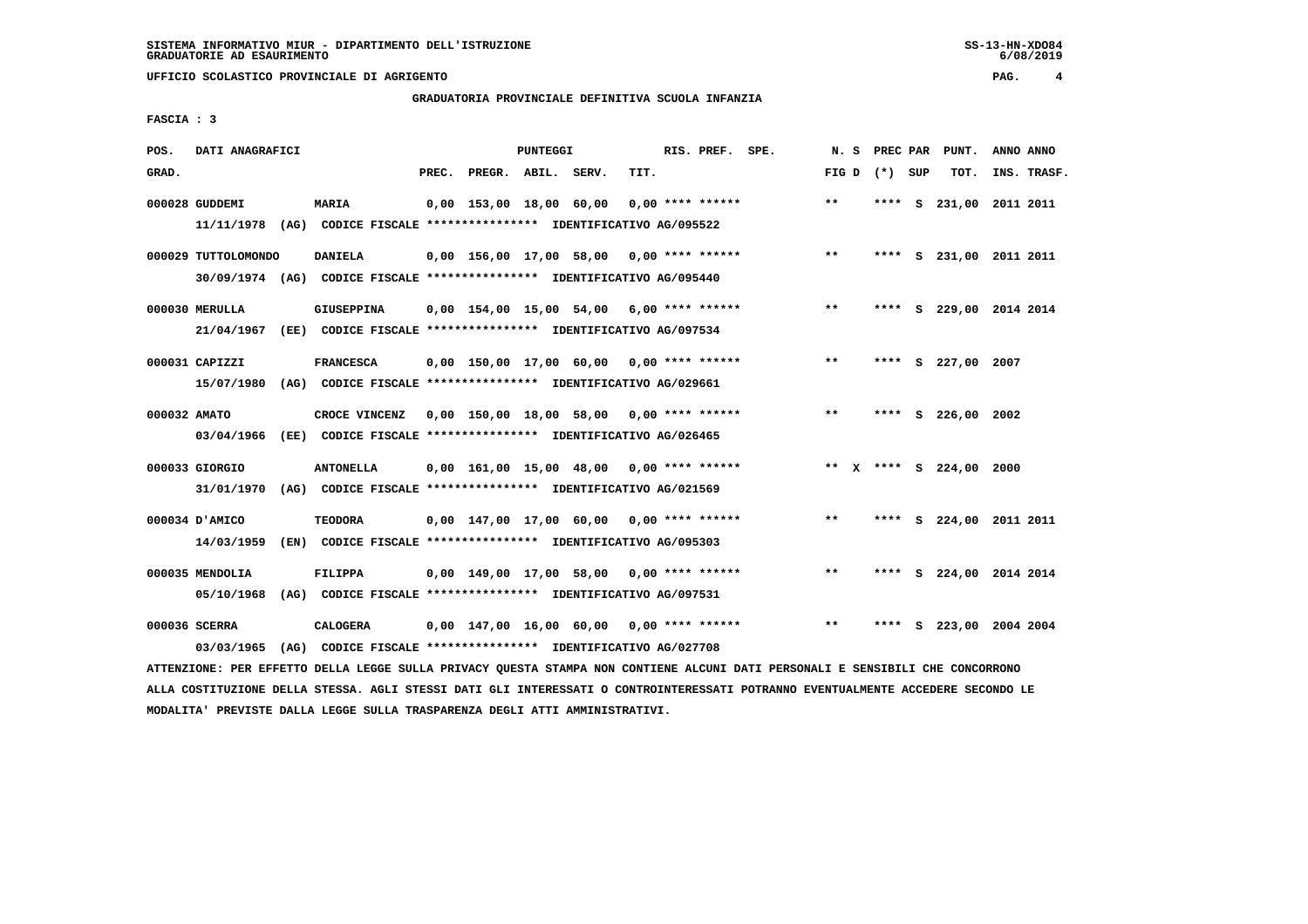# **GRADUATORIA PROVINCIALE DEFINITIVA SCUOLA INFANZIA**

 **FASCIA : 3**

| POS.         | DATI ANAGRAFICI  |                                                               |       |                                             | PUNTEGGI |      | RIS. PREF. SPE. |                                            | N.S   |                 | PREC PAR PUNT.               | ANNO ANNO |             |
|--------------|------------------|---------------------------------------------------------------|-------|---------------------------------------------|----------|------|-----------------|--------------------------------------------|-------|-----------------|------------------------------|-----------|-------------|
| GRAD.        |                  |                                                               | PREC. | PREGR. ABIL. SERV.                          |          | TIT. |                 |                                            |       | FIG D $(*)$ SUP | TOT.                         |           | INS. TRASF. |
|              | 000037 FRENDA    | <b>NADIA</b>                                                  |       | $0,00$ 144,00 15,00 54,00 10,00 **** ****** |          |      |                 |                                            | $***$ | ****            | S 223,00 2019 2019           |           |             |
| т            | 26/10/1983       | (AG) CODICE FISCALE **************** IDENTIFICATIVO AG/103562 |       |                                             |          |      |                 |                                            |       |                 |                              |           |             |
|              | 000038 COSTANZA  | <b>GIOVANNA</b>                                               |       | $0.00$ 158.00 16.00 48.00 0.00 **** ******  |          |      |                 |                                            | $***$ |                 | **** S 222,00 2000           |           |             |
|              | 31/01/1960       | (AG) CODICE FISCALE **************** IDENTIFICATIVO AG/021531 |       |                                             |          |      |                 |                                            |       |                 |                              |           |             |
| 000039 LENA  |                  | <b>GRAZIA</b>                                                 |       | $0.00$ 144.00 18.00 60.00 0.00 **** ******  |          |      |                 |                                            | $***$ |                 | **** S 222,00 2014 2014      |           |             |
|              | 08/06/1959       | (AG) CODICE FISCALE **************** IDENTIFICATIVO AG/097393 |       |                                             |          |      |                 |                                            |       |                 |                              |           |             |
|              | 000040 FARINA    | <b>MARIA</b>                                                  |       | $0,00$ 136,00 15,00 60,00 6,00 **** ******  |          |      |                 |                                            | $***$ |                 | **** S 217,00 2014 2014      |           |             |
|              | 30/06/1967       | (PA) CODICE FISCALE **************** IDENTIFICATIVO AG/097364 |       |                                             |          |      |                 |                                            |       |                 |                              |           |             |
|              | 000041 ARDIZZONE | NELLA MARIA                                                   |       | $0,00$ 152,00 15,00 50,00 0,00 **** ******  |          |      |                 |                                            | $***$ | ****            | S 217,00 2014 2014           |           |             |
|              | 30/01/1968       | (MI) CODICE FISCALE **************** IDENTIFICATIVO AG/097316 |       |                                             |          |      |                 |                                            |       |                 |                              |           |             |
|              | 000042 CRISCENTI | <b>PASOUALINA</b>                                             |       | $0.00$ 146.00 16.00 54.00 0.00 **** ******  |          |      |                 |                                            | $***$ |                 | **** S 216,00 2007 2007      |           |             |
|              | 26/01/1979       | (AG) CODICE FISCALE **************** IDENTIFICATIVO AG/029877 |       |                                             |          |      |                 |                                            |       |                 |                              |           |             |
| 000043 GALLO |                  | <b>FRANCESCA</b>                                              |       | $0.00$ 149.00 17.00 50.00 0.00 **** ******  |          |      |                 |                                            |       |                 | ** X **** S 216,00 2019 2019 |           |             |
|              | 19/09/1976       | (AG) CODICE FISCALE **************** IDENTIFICATIVO AG/103564 |       |                                             |          |      |                 |                                            |       |                 |                              |           |             |
|              | 000044 LOMBINO   | PIETRA CARMEL                                                 |       | 0,00 144,00 15,00 56,00 0,00 **** ******    |          |      |                 |                                            | $***$ | ****            | S 215,00 2002                |           |             |
|              | 22/12/1961       | (AG) CODICE FISCALE **************** IDENTIFICATIVO AG/026544 |       |                                             |          |      |                 |                                            |       |                 |                              |           |             |
|              | 000045 MURATORE  | GIOVANNA MARI                                                 |       |                                             |          |      |                 | 0,00 139,00 16,00 60,00 0,00 **** ****** F |       |                 | ** X **** S 215,00 2011 2011 |           |             |
|              | 23/08/1962       | (AG) CODICE FISCALE **************** IDENTIFICATIVO AG/095596 |       |                                             |          |      |                 |                                            |       |                 |                              |           |             |

 **ATTENZIONE: PER EFFETTO DELLA LEGGE SULLA PRIVACY QUESTA STAMPA NON CONTIENE ALCUNI DATI PERSONALI E SENSIBILI CHE CONCORRONO ALLA COSTITUZIONE DELLA STESSA. AGLI STESSI DATI GLI INTERESSATI O CONTROINTERESSATI POTRANNO EVENTUALMENTE ACCEDERE SECONDO LE MODALITA' PREVISTE DALLA LEGGE SULLA TRASPARENZA DEGLI ATTI AMMINISTRATIVI.**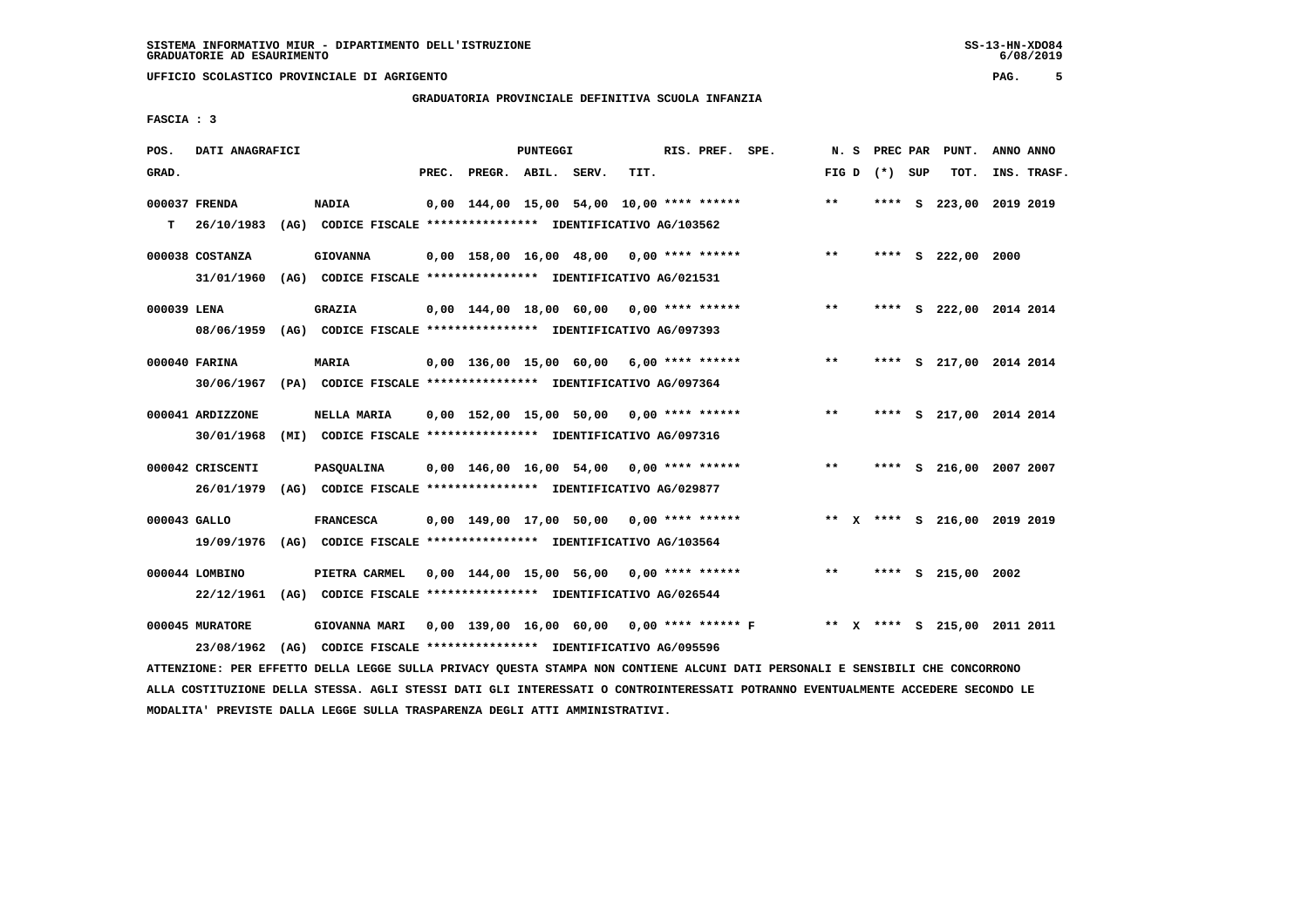# **GRADUATORIA PROVINCIALE DEFINITIVA SCUOLA INFANZIA**

 **FASCIA : 3**

| POS.          | DATI ANAGRAFICI                                                                                             |                                                                                       |       |                         | PUNTEGGI |                                               |      | RIS. PREF. SPE.    | N. S  | PREC PAR |     | PUNT.                        | ANNO ANNO |             |
|---------------|-------------------------------------------------------------------------------------------------------------|---------------------------------------------------------------------------------------|-------|-------------------------|----------|-----------------------------------------------|------|--------------------|-------|----------|-----|------------------------------|-----------|-------------|
| GRAD.         |                                                                                                             |                                                                                       | PREC. | PREGR. ABIL. SERV.      |          |                                               | TIT. |                    | FIG D | (*) SUP  |     | TOT.                         |           | INS. TRASF. |
|               | 000046 SANFILIPPO<br>07/04/1958                                                                             | <b>VINCENZA</b><br>(AG) CODICE FISCALE **************** IDENTIFICATIVO AG/095589      |       | 0,00 147,00 16,00 52,00 |          |                                               |      | $0,00$ **** ****** | $* *$ |          |     | **** S 215,00 2011 2011      |           |             |
|               | 000047 DIONISIO<br>13/03/1979                                                                               | <b>RITA</b><br>(AG) CODICE FISCALE **************** IDENTIFICATIVO AG/097333          |       |                         |          | $0,00$ 147,00 16,00 52,00 0,00 **** ******    |      |                    | $***$ | ****     |     | S 215,00 2014 2014           |           |             |
| 000048 SCIRE' | 23/04/1968                                                                                                  | <b>ROSANNA</b><br>(TP) CODICE FISCALE **************** IDENTIFICATIVO AG/097477       |       |                         |          | $0,00$ 143,00 11,00 60,00 0,00 **** ******    |      |                    |       |          |     | ** X **** S 214,00 2014 2014 |           |             |
|               | 000049 CAVALERI<br>25/06/1958                                                                               | <b>MARIA</b><br>(AG) CODICE FISCALE **************** IDENTIFICATIVO AG/022075         |       |                         |          | $0,00$ 139,00 17,00 56,00 0,00 **** ****** EF |      |                    |       |          |     | ** X **** S 212,00 2000      |           |             |
|               | 000050 PILONERO<br>23/03/1965                                                                               | DIEGA RITA<br>(AG) CODICE FISCALE **************** IDENTIFICATIVO AG/021460           |       |                         |          | $0,00$ 142,00 16,00 54,00 0,00 **** ******    |      |                    | $***$ |          |     | **** S 212,00 2000           |           |             |
|               | 000051 COLLETTI<br>28/02/1979                                                                               | <b>CINZIA</b><br>(AG) CODICE FISCALE **************** IDENTIFICATIVO AG/029790        |       |                         |          | $0,00$ 136,00 15,00 58,00 0,00 **** ******    |      |                    |       |          |     | ** X **** S 209,00 2007 2007 |           |             |
|               | 000052 BUTERA<br>21/05/1970                                                                                 | LAURA<br>(AG) CODICE FISCALE **************** IDENTIFICATIVO AG/027189                |       |                         |          | 0,00 132,00 15,00 60,00                       |      | $0.00$ **** ****** | **    | ****     |     | S 207,00 2003 2003           |           |             |
|               | 000053 PURPURA<br>27/10/1967                                                                                | <b>SILVANA GABRI</b><br>(EE) CODICE FISCALE **************** IDENTIFICATIVO AG/095354 |       | 0,00 159,00 16,00 30,00 |          |                                               |      | $0.00$ **** ****** | $* *$ | ****     | - S | 205,00 2011 2011             |           |             |
|               | 000054 NARISI VARSALONA CONCETTA<br>04/03/1961 (AG) CODICE FISCALE *************** IDENTIFICATIVO AG/097445 |                                                                                       |       |                         |          | $0,00$ 138,00 14,00 52,00 0,00 **** ******    |      |                    | $* *$ | ****     | - S | 204,00 2014 2014             |           |             |

 **ATTENZIONE: PER EFFETTO DELLA LEGGE SULLA PRIVACY QUESTA STAMPA NON CONTIENE ALCUNI DATI PERSONALI E SENSIBILI CHE CONCORRONO ALLA COSTITUZIONE DELLA STESSA. AGLI STESSI DATI GLI INTERESSATI O CONTROINTERESSATI POTRANNO EVENTUALMENTE ACCEDERE SECONDO LE MODALITA' PREVISTE DALLA LEGGE SULLA TRASPARENZA DEGLI ATTI AMMINISTRATIVI.**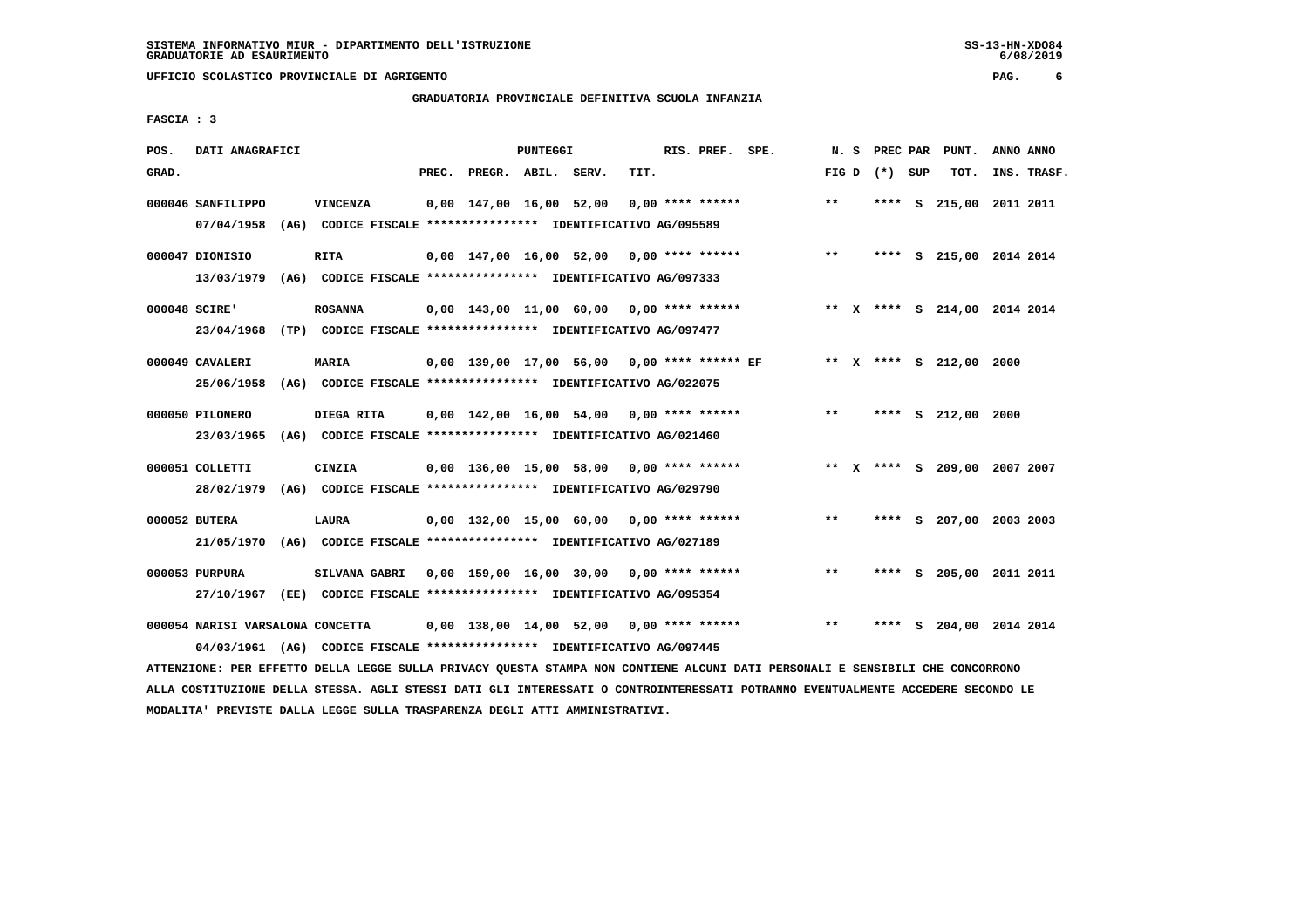# **GRADUATORIA PROVINCIALE DEFINITIVA SCUOLA INFANZIA**

 **FASCIA : 3**

| POS.             | DATI ANAGRAFICI                                                                               |                                                                                 |       |                         | PUNTEGGI |                                            |      | RIS. PREF. SPE.    | N. S         | PREC PAR |          | PUNT.                        | ANNO ANNO |             |
|------------------|-----------------------------------------------------------------------------------------------|---------------------------------------------------------------------------------|-------|-------------------------|----------|--------------------------------------------|------|--------------------|--------------|----------|----------|------------------------------|-----------|-------------|
| GRAD.            |                                                                                               |                                                                                 | PREC. | PREGR. ABIL. SERV.      |          |                                            | TIT. |                    | FIG D        | (*) SUP  |          | TOT.                         |           | INS. TRASF. |
|                  | 000055 DI GIOVANNI<br>12/03/1979 (AG) CODICE FISCALE *************** IDENTIFICATIVO AG/097328 | MARIA CARMELA                                                                   |       | 0,00 137,00 16,00 50,00 |          |                                            |      | $0.00$ **** ****** | $* *$        | ****     | <b>S</b> | 203,00 2014 2014             |           |             |
| 000056 BORDINO   | 10/01/1961                                                                                    | <b>CARMELA</b><br>(AG) CODICE FISCALE **************** IDENTIFICATIVO AG/095484 |       |                         |          | 0,00 137,00 17,00 48,00 0,00 **** ****** F |      |                    | $***$        | ****     | - S      | 202,00 2011 2011             |           |             |
| 000057 GALVANO   | 27/02/1972                                                                                    | <b>FRANCA</b><br>(AG) CODICE FISCALE *************** IDENTIFICATIVO AG/095552   |       |                         |          | 0,00 138,00 15,00 42,00                    |      | $6,00$ **** ****** |              |          |          | ** X **** S 201,00 2011 2011 |           |             |
| 000058 CUTRO'    | 23/10/1979                                                                                    | <b>ROSALIA</b><br>(AG) CODICE FISCALE **************** IDENTIFICATIVO AG/095416 |       |                         |          | 0,00 130,00 18,00 52,00                    |      | $0.00$ **** ****** |              |          |          | ** X **** S 200,00 2011 2011 |           |             |
| 000059 MASSARO   | 16/07/1968                                                                                    | CLOTILDE MARI<br>(PA) CODICE FISCALE **************** IDENTIFICATIVO AG/097408  |       | 0,00 134,00 16,00 48,00 |          |                                            |      | $0.00$ **** ****** | $\star\star$ | ****     |          | S 198,00 2014 2014           |           |             |
| 000060 SCIORTINO | 24/08/1966                                                                                    | MARIAGIUSEPPA<br>(AG) CODICE FISCALE **************** IDENTIFICATIVO AG/103610  |       |                         |          | $0,00$ 137,00 15,00 46,00 0,00 **** ****** |      |                    | $***$        |          |          | **** S 198,00 2019 2019      |           |             |
|                  | 000061 BONVISSUTO<br>12/03/1963                                                               | <b>AMALIA</b><br>(PA) CODICE FISCALE **************** IDENTIFICATIVO AG/026455  |       |                         |          | 0,00 120,00 17,00 60,00                    |      | $0.00$ **** ****** | $* *$        |          |          | **** S 197,00 2002           |           |             |
| 000062 SAIEVA    | 29/06/1972                                                                                    | <b>ELISA</b><br>(AG) CODICE FISCALE **************** IDENTIFICATIVO AG/028693   |       |                         |          | $0,00$ 116,00 15,00 60,00 6,00 **** ****** |      |                    | **           | ****     |          | S 197,00 2005 2005           |           |             |
| $000063$ CIULLA  | 03/06/1977                                                                                    | ENZA GABRIELL<br>(AG) CODICE FISCALE *************** IDENTIFICATIVO AG/095286   |       | 0,00 147,00 17,00 28,00 |          |                                            |      | $3,00$ **** ****** | $* *$        | ****     | s        | 195,00 2011 2011             |           |             |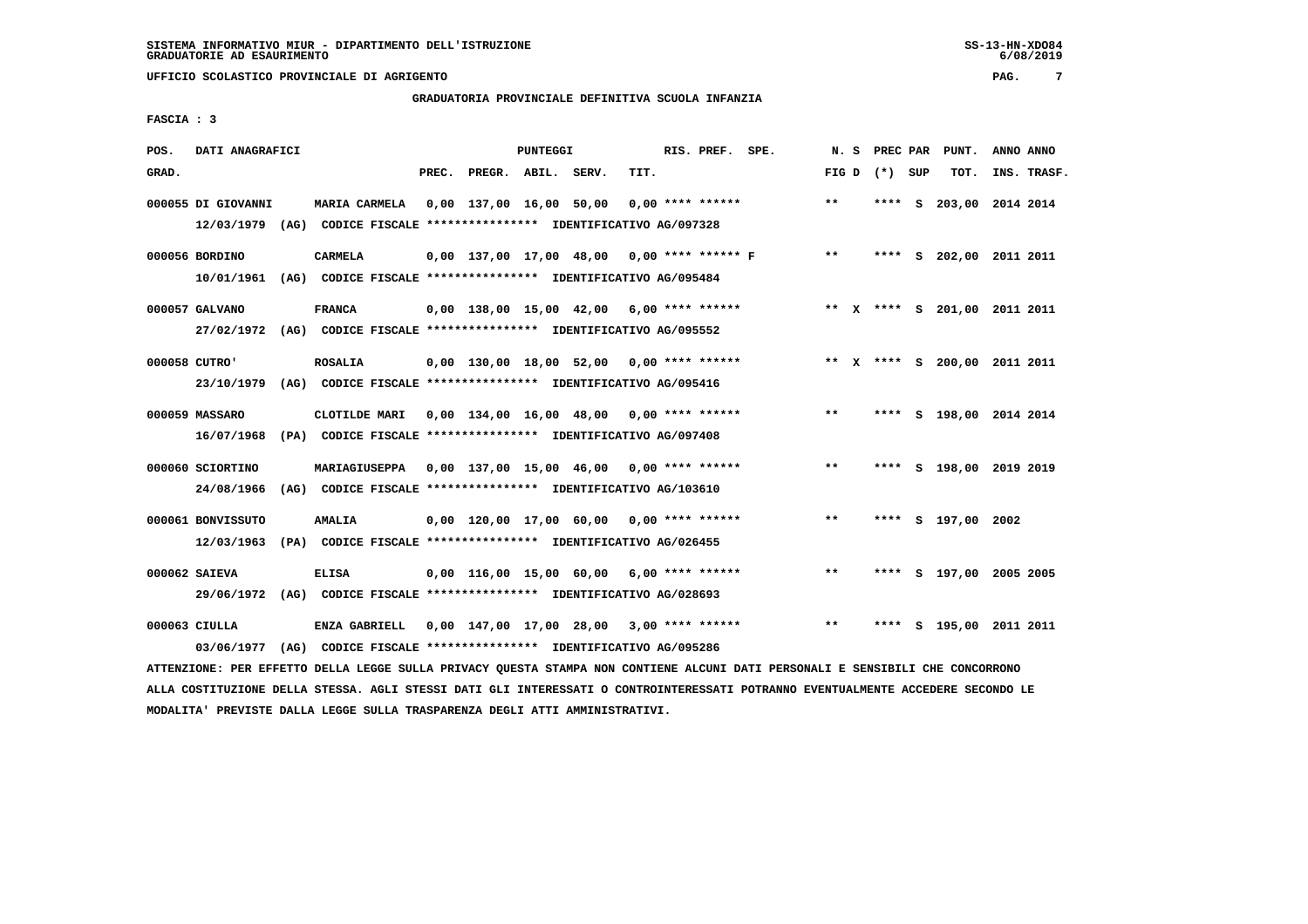# **GRADUATORIA PROVINCIALE DEFINITIVA SCUOLA INFANZIA**

 **FASCIA : 3**

| POS.        | DATI ANAGRAFICI  |                                                                                                                               |       |                                            | PUNTEGGI |      | RIS. PREF. SPE. | N.S   |                 | PREC PAR PUNT.          | ANNO ANNO |             |
|-------------|------------------|-------------------------------------------------------------------------------------------------------------------------------|-------|--------------------------------------------|----------|------|-----------------|-------|-----------------|-------------------------|-----------|-------------|
| GRAD.       |                  |                                                                                                                               | PREC. | PREGR. ABIL. SERV.                         |          | TIT. |                 |       | FIG D $(*)$ SUP | TOT.                    |           | INS. TRASF. |
|             | 000064 CUSUMANO  | <b>SAVERIA</b>                                                                                                                |       | 0,00 120,00 15,00 60,00 0,00 **** ******   |          |      |                 | $***$ |                 | **** S 195,00 2019 2019 |           |             |
|             | 28/07/1966       | (AG) CODICE FISCALE **************** IDENTIFICATIVO AG/103541                                                                 |       |                                            |          |      |                 |       |                 |                         |           |             |
| 000065 NOTO |                  | <b>FELICIA</b>                                                                                                                |       | $0.00$ 119.00 14.00 60.00 0.00 **** ****** |          |      |                 | $* *$ |                 | **** S 193,00 2002      |           |             |
|             |                  | 30/09/1969 (AG) CODICE FISCALE *************** IDENTIFICATIVO AG/026720                                                       |       |                                            |          |      |                 |       |                 |                         |           |             |
| 000066 URSO |                  | <b>MARIA</b>                                                                                                                  |       | 0,00 126,00 15,00 48,00 0,00 **** ******   |          |      |                 | $***$ |                 | **** S 189,00 2002      |           |             |
|             |                  | 01/05/1974 (AG) CODICE FISCALE *************** IDENTIFICATIVO AG/026618                                                       |       |                                            |          |      |                 |       |                 |                         |           |             |
|             | 000067 GAZZIANO  | <b>ROSSANA</b>                                                                                                                |       | 0,00 147,00 18,00 24,00 0,00 **** ******   |          |      |                 | $***$ |                 | **** S 189,00 2007      |           |             |
|             |                  | 08/03/1984 (AG) CODICE FISCALE *************** IDENTIFICATIVO AG/029945                                                       |       |                                            |          |      |                 |       |                 |                         |           |             |
|             | 000068 LICATA    | DOMENICA MARI  0,00  111,00  15,00  60,00  0,00  ****  ******                                                                 |       |                                            |          |      |                 | $***$ |                 | **** S 186,00 2003 2003 |           |             |
|             |                  | 31/07/1963 (AG) CODICE FISCALE *************** IDENTIFICATIVO AG/027540                                                       |       |                                            |          |      |                 |       |                 |                         |           |             |
|             | 000069 MONTES    | CARMELA                                                                                                                       |       | 0,00 134,00 12,00 40,00 0,00 **** ******   |          |      |                 | $***$ |                 | **** S 186,00 2014 2014 |           |             |
|             |                  | 13/10/1964 (AG) CODICE FISCALE *************** IDENTIFICATIVO AG/097428                                                       |       |                                            |          |      |                 |       |                 |                         |           |             |
|             | 000070 ARCABASSO | <b>ELEONORA</b>                                                                                                               |       | $0,00$ 137,00 17,00 32,00 0,00 **** ****** |          |      |                 | $***$ |                 | **** S 186,00 2014 2014 |           |             |
|             | 11/08/1969       | (AG) CODICE FISCALE **************** IDENTIFICATIVO AG/097317                                                                 |       |                                            |          |      |                 |       |                 |                         |           |             |
|             | 000071 IACONO    | <b>GIUSY SERENA</b>                                                                                                           |       | $0,00$ 108,00 17,00 60,00 0,00 **** ****** |          |      |                 |       |                 | ** X **** S 185,00 2007 |           |             |
|             | 01/10/1981       | (AG) CODICE FISCALE **************** IDENTIFICATIVO AG/030180                                                                 |       |                                            |          |      |                 |       |                 |                         |           |             |
|             | 000072 LICATA    | SANTINA SILVI 0,00 108,00 15,00 60,00 0,00 **** ****** F ** **                                                                |       |                                            |          |      |                 |       |                 | **** S 183,00 2003 2003 |           |             |
|             |                  |                                                                                                                               |       |                                            |          |      |                 |       |                 |                         |           |             |
|             | 07/01/1967       | (AG) CODICE FISCALE **************** IDENTIFICATIVO AG/027541                                                                 |       |                                            |          |      |                 |       |                 |                         |           |             |
|             |                  | ATTENZIONE: PER EFFETTO DELLA LEGGE SULLA PRIVACY QUESTA STAMPA NON CONTIENE ALCUNI DATI PERSONALI E SENSIBILI CHE CONCORRONO |       |                                            |          |      |                 |       |                 |                         |           |             |

 **ALLA COSTITUZIONE DELLA STESSA. AGLI STESSI DATI GLI INTERESSATI O CONTROINTERESSATI POTRANNO EVENTUALMENTE ACCEDERE SECONDO LE MODALITA' PREVISTE DALLA LEGGE SULLA TRASPARENZA DEGLI ATTI AMMINISTRATIVI.**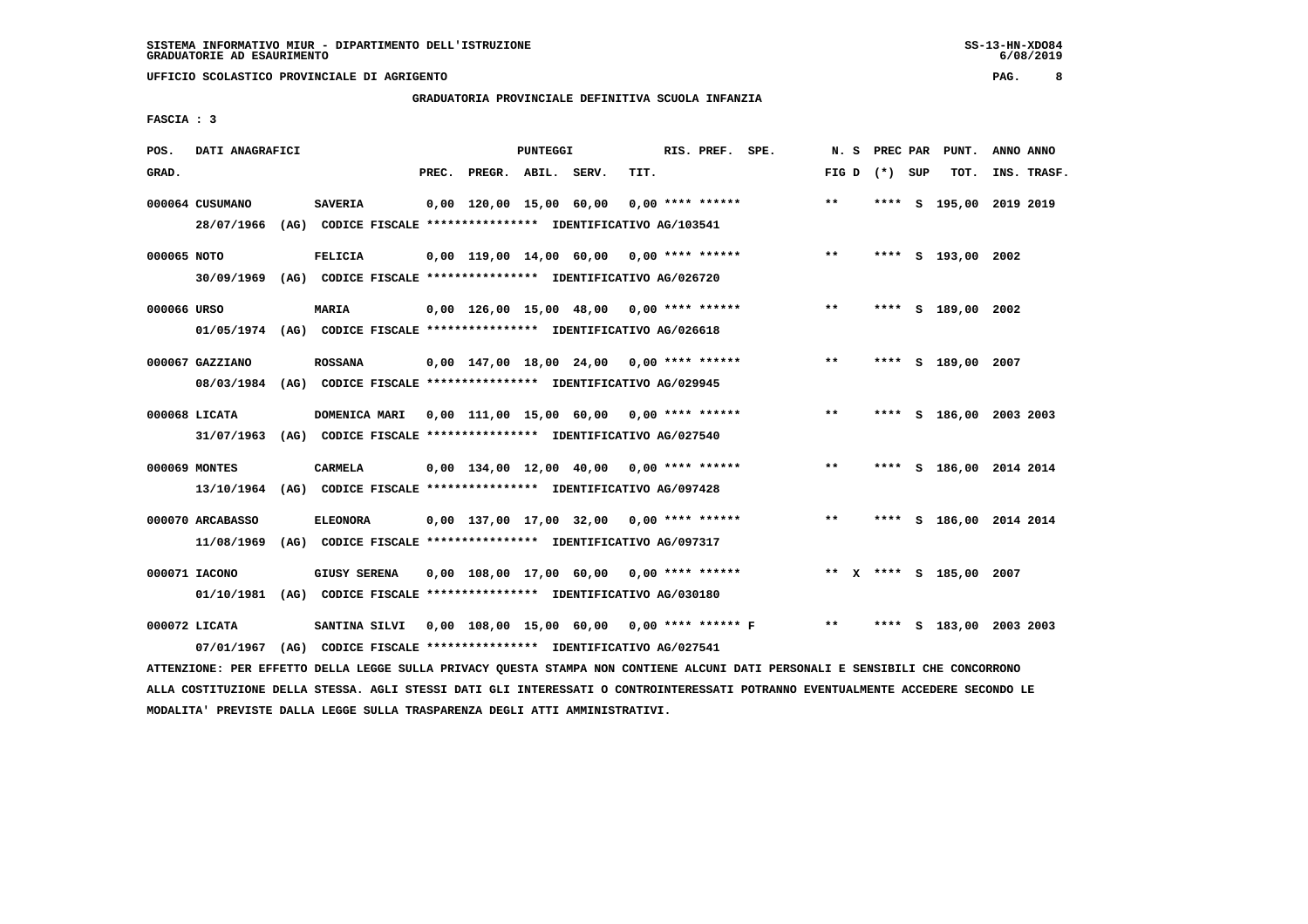# **GRADUATORIA PROVINCIALE DEFINITIVA SCUOLA INFANZIA**

 **FASCIA : 3**

| POS.         | DATI ANAGRAFICI   |                                                                         |       |                         | PUNTEGGI |                                            |      | RIS. PREF. SPE.    |                                                                         | N.S   |                   | PREC PAR PUNT.               | ANNO ANNO |             |
|--------------|-------------------|-------------------------------------------------------------------------|-------|-------------------------|----------|--------------------------------------------|------|--------------------|-------------------------------------------------------------------------|-------|-------------------|------------------------------|-----------|-------------|
| GRAD.        |                   |                                                                         | PREC. | PREGR. ABIL. SERV.      |          |                                            | TIT. |                    |                                                                         |       | FIG $D$ $(*)$ SUP | TOT.                         |           | INS. TRASF. |
|              | 000073 CANNELLA   | MARIA CONCETT                                                           |       | 0,00 111,00 14,00 58,00 |          |                                            |      | $0.00$ **** ****** |                                                                         | $**$  | ****              | 183,00 2014                  |           |             |
| T.           | 22/03/1974        | (TP) CODICE FISCALE **************** IDENTIFICATIVO AG/098231           |       |                         |          |                                            |      |                    |                                                                         |       |                   |                              |           |             |
|              | 000074 CUCCHIARA  | VINCENZA ROBE                                                           |       |                         |          |                                            |      |                    | 0,00 108,00 15,00 60,00 0,00 **** ****** D ** X **** S 183,00 2019 2019 |       |                   |                              |           |             |
|              | 16/04/1980        | (AG) CODICE FISCALE **************** IDENTIFICATIVO AG/103537           |       |                         |          |                                            |      |                    |                                                                         |       |                   |                              |           |             |
|              | 000075 TARARA'    | MARGHERITA                                                              |       |                         |          | $0.00$ 150.00 16.00 16.00 0.00 **** ****** |      |                    |                                                                         | $***$ |                   | **** S 182,00 2007 2007      |           |             |
|              | 31/03/1978        | (AG) CODICE FISCALE *************** IDENTIFICATIVO AG/029618            |       |                         |          |                                            |      |                    |                                                                         |       |                   |                              |           |             |
|              | 000076 VACANTE    | <b>ROSALIA</b>                                                          |       |                         |          |                                            |      |                    | 0,00 126,00 18,00 38,00 0,00 **** ******                                |       |                   | ** X **** S 182,00 2011 2014 |           |             |
|              |                   | 09/08/1964 (AG) CODICE FISCALE *************** IDENTIFICATIVO AG/097489 |       |                         |          |                                            |      |                    |                                                                         |       |                   |                              |           |             |
|              | 000077 RADOSTA    | <b>ANTONINA</b>                                                         |       |                         |          | 0,00 108,00 13,00 56,00 3,00 **** ******   |      |                    |                                                                         | $***$ |                   | **** S 180,00 2014           |           |             |
| т            |                   | 13/06/1964 (AG) CODICE FISCALE *************** IDENTIFICATIVO AG/099948 |       |                         |          |                                            |      |                    |                                                                         |       |                   |                              |           |             |
|              | 000078 SOLDANO    | MARIA IMMACOL                                                           |       |                         |          | $0.00$ 128.00 14.00 38.00 0.00 **** ****** |      |                    |                                                                         | $***$ | ****              | S 180,00 2019 2019           |           |             |
|              | 08/12/1963        | (AG) CODICE FISCALE **************** IDENTIFICATIVO AG/103616           |       |                         |          |                                            |      |                    |                                                                         |       |                   |                              |           |             |
| 000079 ABATE |                   | <b>NEFER</b>                                                            | 0.00  |                         |          | 98,00 18,00 60,00 0,00 **** ******         |      |                    |                                                                         | $**$  |                   | **** S 176,00 2007           |           |             |
|              | 01/07/1981        | (PV) CODICE FISCALE **************** IDENTIFICATIVO AG/029753           |       |                         |          |                                            |      |                    |                                                                         |       |                   |                              |           |             |
|              | 000080 BONGIORNO  | <b>IRENE</b>                                                            |       |                         |          | $0.00$ 106.00 15.00 54.00 0.00 **** ****** |      |                    |                                                                         | $***$ |                   | **** S 175,00 2011 2011      |           |             |
|              | 22/09/1979        | (AG) CODICE FISCALE **************** IDENTIFICATIVO AG/095601           |       |                         |          |                                            |      |                    |                                                                         |       |                   |                              |           |             |
|              | 000081 CASTELLINO | MARIELLA                                                                | 0,00  |                         |          | 99,00 15,00 60,00 0,00 **** ******         |      |                    |                                                                         |       |                   | ** X **** S 174,00 2011 2011 |           |             |
|              | 03/10/1975        | (AG) CODICE FISCALE **************** IDENTIFICATIVO AG/095423           |       |                         |          |                                            |      |                    |                                                                         |       |                   |                              |           |             |

 **ATTENZIONE: PER EFFETTO DELLA LEGGE SULLA PRIVACY QUESTA STAMPA NON CONTIENE ALCUNI DATI PERSONALI E SENSIBILI CHE CONCORRONO ALLA COSTITUZIONE DELLA STESSA. AGLI STESSI DATI GLI INTERESSATI O CONTROINTERESSATI POTRANNO EVENTUALMENTE ACCEDERE SECONDO LE MODALITA' PREVISTE DALLA LEGGE SULLA TRASPARENZA DEGLI ATTI AMMINISTRATIVI.**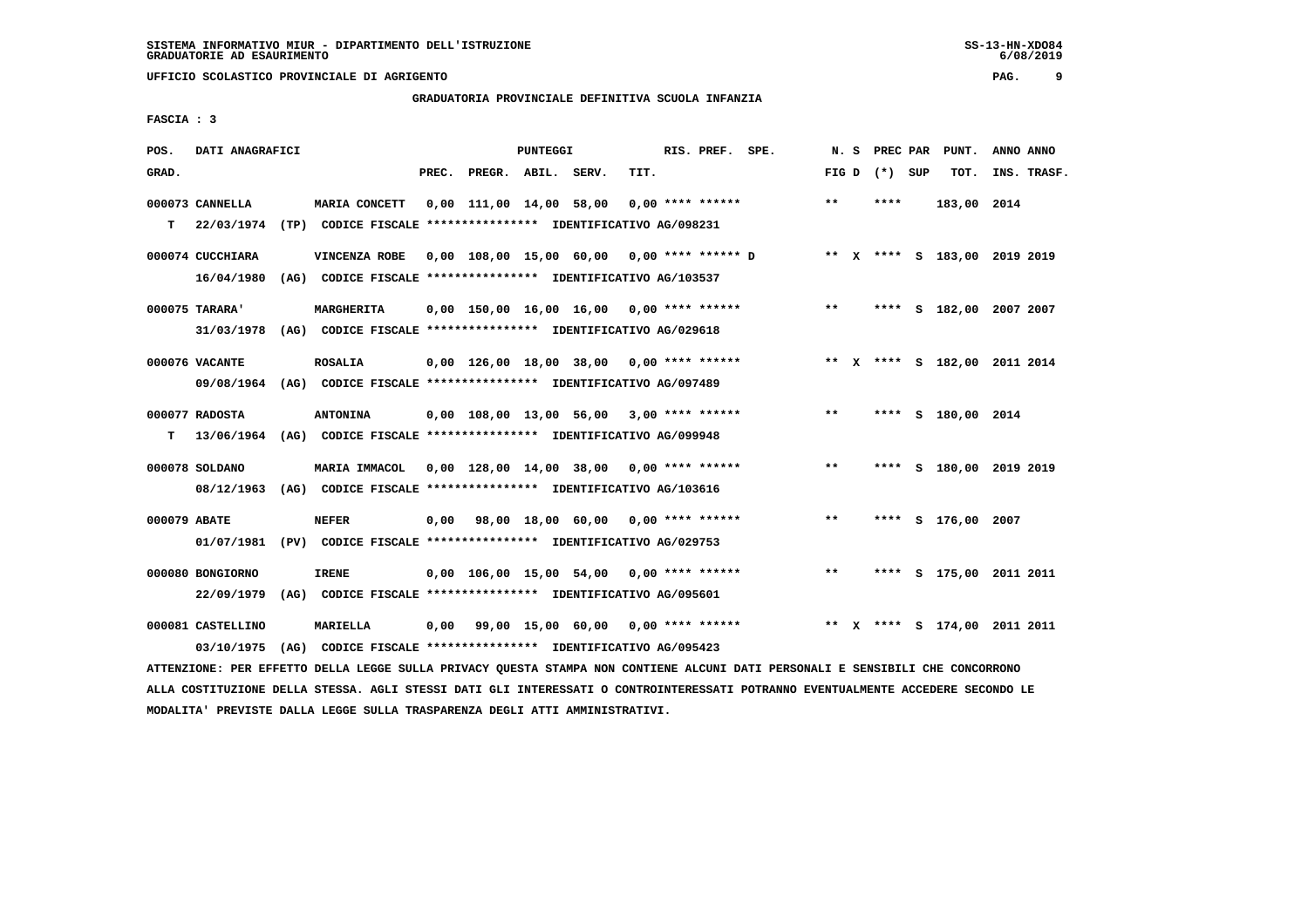# **GRADUATORIA PROVINCIALE DEFINITIVA SCUOLA INFANZIA**

 **FASCIA : 3**

| POS.         | DATI ANAGRAFICI |                                                                         |       |                                            | PUNTEGGI |      | RIS. PREF. SPE. |                                            | N.S             |      | PREC PAR | PUNT.                        | ANNO ANNO |             |
|--------------|-----------------|-------------------------------------------------------------------------|-------|--------------------------------------------|----------|------|-----------------|--------------------------------------------|-----------------|------|----------|------------------------------|-----------|-------------|
| GRAD.        |                 |                                                                         | PREC. | PREGR. ABIL. SERV.                         |          | TIT. |                 |                                            | FIG D $(*)$ SUP |      |          | TOT.                         |           | INS. TRASF. |
|              | 000082 ALOTTO   | ROSARIA                                                                 |       | 0,00 126,00 17,00 28,00                    |          |      |                 | $0.00$ **** ******                         | $***$           | **** |          | S 171,00 2019 2019           |           |             |
|              | 25/06/1965      | (AG) CODICE FISCALE **************** IDENTIFICATIVO AG/103507           |       |                                            |          |      |                 |                                            |                 |      |          |                              |           |             |
|              | 000083 GAGLIO   | <b>FABIOLA</b>                                                          |       | 0,00 129,00 16,00 24,00 0,00 **** ******   |          |      |                 |                                            | $***$           |      |          | **** S 169,00 2002           |           |             |
|              |                 | 25/11/1979 (AG) CODICE FISCALE *************** IDENTIFICATIVO AG/026392 |       |                                            |          |      |                 |                                            |                 |      |          |                              |           |             |
| 000084 CURTO |                 | <b>ELISABETTA</b>                                                       |       |                                            |          |      |                 | $0,00$ 110,00 13,00 44,00 0,00 **** ****** | $***$           |      |          | **** S 167,00 2011 2011      |           |             |
|              |                 | 15/06/1974 (AG) CODICE FISCALE *************** IDENTIFICATIVO AG/095466 |       |                                            |          |      |                 |                                            |                 |      |          |                              |           |             |
|              | 000085 CASTELLI | <b>FRANCA</b>                                                           |       |                                            |          |      |                 | 0,00 90,00 15,00 56,00 0,00 **** ******    |                 |      |          | ** X **** S 161,00 2019 2019 |           |             |
|              | 25/10/1976      | (AG) CODICE FISCALE *************** IDENTIFICATIVO AG/103522            |       |                                            |          |      |                 |                                            |                 |      |          |                              |           |             |
|              | 000086 SPATARO  | GIUSEPPINA                                                              |       | 0,00 85,00 16,00 50,00 0,00 **** ******    |          |      |                 |                                            | $***$           |      |          | **** S 151,00 2002           |           |             |
|              |                 | 13/06/1962 (AG) CODICE FISCALE *************** IDENTIFICATIVO AG/022122 |       |                                            |          |      |                 |                                            |                 |      |          |                              |           |             |
|              | 000087 PARISI   | <b>MARIA ROSA</b>                                                       |       | $0,00$ 112,00 18,00 20,00 0,00 **** ****** |          |      |                 |                                            | $**$            |      |          | **** S 150,00 2019 2019      |           |             |
|              |                 | 29/11/1979 (AG) CODICE FISCALE *************** IDENTIFICATIVO AG/103587 |       |                                            |          |      |                 |                                            |                 |      |          |                              |           |             |
|              |                 |                                                                         |       |                                            |          |      |                 |                                            |                 |      |          |                              |           |             |
|              | 000088 GAMBINO  | <b>ILARIA</b>                                                           |       | $0,00$ 60,00 14,00 60,00 10,00 **** ****** |          |      |                 |                                            | $***$           |      |          | **** S 144,00 2014           |           |             |
| T.           | 24/01/1981      | (AG) CODICE FISCALE **************** IDENTIFICATIVO AG/099578           |       |                                            |          |      |                 |                                            |                 |      |          |                              |           |             |
|              | 000089 LO GATTO | <b>AGATA</b>                                                            |       | $0,00$ 99,00 15,00 24,00 0,00 **** ******  |          |      |                 |                                            | $**$            |      |          | **** S 138,00 2002           |           |             |
|              |                 | 24/01/1973 (AG) CODICE FISCALE *************** IDENTIFICATIVO AG/026340 |       |                                            |          |      |                 |                                            |                 |      |          |                              |           |             |
|              | 000090 MESSINA  | <b>FRANCESCA</b>                                                        |       | 0,00 105,00 15,00 17,00 0,00 **** ******   |          |      |                 |                                            | $***$           | **** |          | S 137,00 2007 2007           |           |             |
|              | 05/01/1971      | (AG) CODICE FISCALE **************** IDENTIFICATIVO AG/029620           |       |                                            |          |      |                 |                                            |                 |      |          |                              |           |             |

 **ATTENZIONE: PER EFFETTO DELLA LEGGE SULLA PRIVACY QUESTA STAMPA NON CONTIENE ALCUNI DATI PERSONALI E SENSIBILI CHE CONCORRONO ALLA COSTITUZIONE DELLA STESSA. AGLI STESSI DATI GLI INTERESSATI O CONTROINTERESSATI POTRANNO EVENTUALMENTE ACCEDERE SECONDO LE MODALITA' PREVISTE DALLA LEGGE SULLA TRASPARENZA DEGLI ATTI AMMINISTRATIVI.**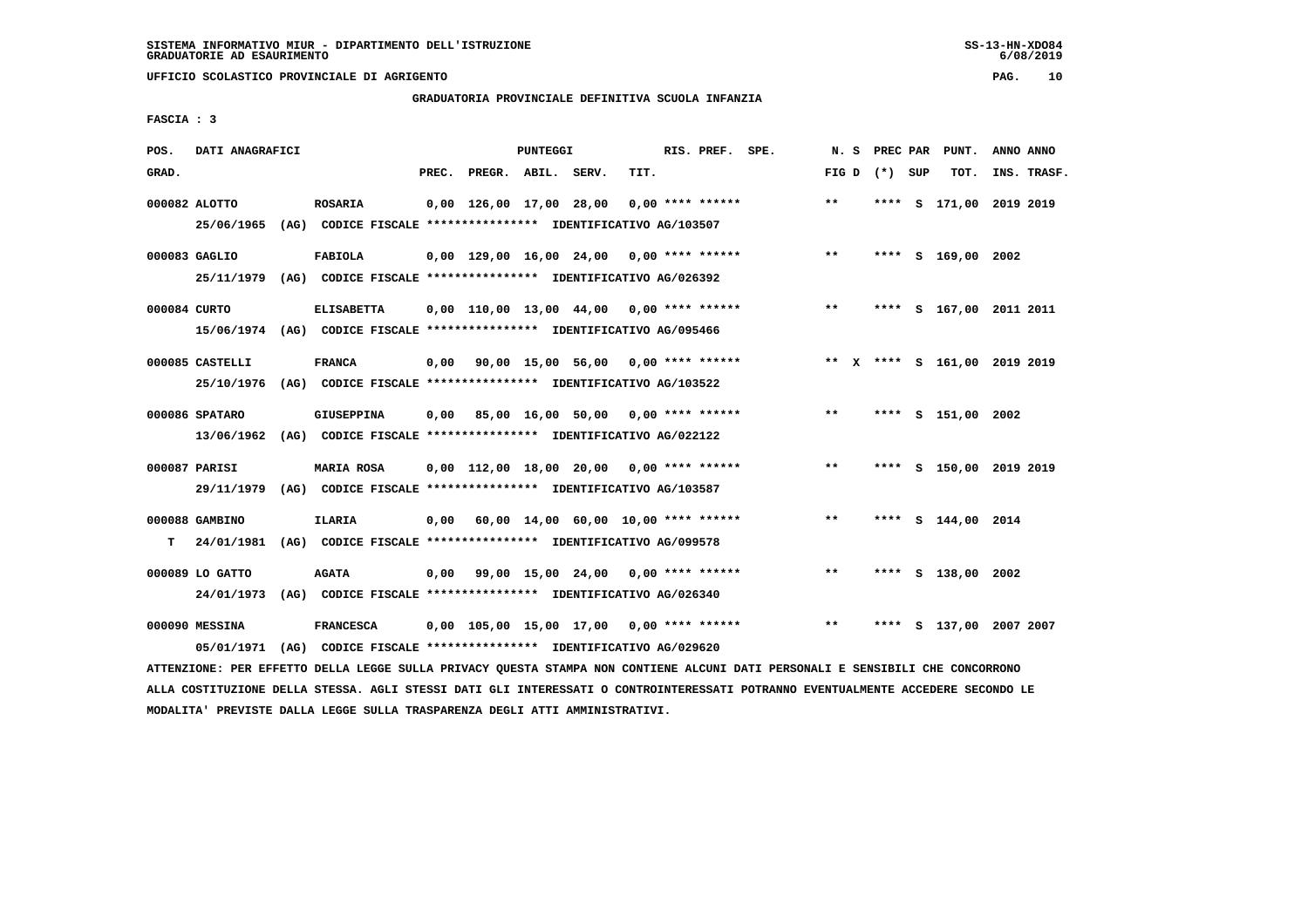# **GRADUATORIA PROVINCIALE DEFINITIVA SCUOLA INFANZIA**

 **FASCIA : 3**

| POS.  | DATI ANAGRAFICI                           |      |                                                                                           |       |                                           | <b>PUNTEGGI</b> |                  |      | RIS. PREF. SPE.       | N. S  | PREC PAR        | PUNT.                        | ANNO ANNO |             |
|-------|-------------------------------------------|------|-------------------------------------------------------------------------------------------|-------|-------------------------------------------|-----------------|------------------|------|-----------------------|-------|-----------------|------------------------------|-----------|-------------|
| GRAD. |                                           |      |                                                                                           | PREC. | PREGR. ABIL. SERV.                        |                 |                  | TIT. |                       |       | FIG D $(*)$ SUP | TOT.                         |           | INS. TRASF. |
|       | 000091 MAUCERI<br>09/11/1957              |      | VINCENZA<br>(AG) CODICE FISCALE **************** IDENTIFICATIVO AG/095542                 |       | $0.00$ 116.00 18.00                       |                 | 2,00             |      | $0.00$ **** ******    | **    |                 | **** S 136,00 2011 2011      |           |             |
|       | 000092 POLICARDI<br>16/02/1966            |      | <b>GIOVANNA</b><br>(PA) CODICE FISCALE **************** IDENTIFICATIVO AG/029982          |       | 0,00 84,00 17,00 34,00                    |                 |                  |      | $0.00$ **** ****** EF |       |                 | ** X **** S 135,00 2007 2007 |           |             |
|       | 000093 LICATA<br>19/07/1971               |      | <b>PASQUA</b><br>(AG) CODICE FISCALE **************** IDENTIFICATIVO AG/095553            |       | $0,00$ 93,00 15,00 18,00 3,00 **** ****** |                 |                  |      |                       | $***$ | ****            | S 129,00 2011 2011           |           |             |
|       | 000094 COTTONE<br>28/01/1979              |      | <b>ANTONELLA</b><br>(AG) CODICE FISCALE **************** IDENTIFICATIVO AG/103536         |       | $0,00$ $98,00$ $17,00$                    |                 | 8,00             |      | $0.00$ **** ******    | **    | ****            | s 123,00 2019 2019           |           |             |
|       | 000095 FERRANTE<br>15/12/1965             |      | MARIANTONIA<br>(AG) CODICE FISCALE **************** IDENTIFICATIVO AG/027245              |       | $0.00$ 87.00 17.00 12.00 0.00 **** ****** |                 |                  |      |                       | $* *$ | ****            | S 116,00 2003                |           |             |
|       | 000096 SAMMARTINO                         |      | <b>DANIELA</b><br>13/07/1979 (AG) CODICE FISCALE *************** IDENTIFICATIVO AG/098777 |       | $0,00$ 16,00 13,00 84,00 3,00 **** ****** |                 |                  |      |                       | $* *$ |                 | **** S 116,00 2014           |           |             |
|       | 000097 RAGUSA<br>28/05/1969               | (AG) | ADELE<br>CODICE FISCALE **************** IDENTIFICATIVO AG/095349                         | 0,00  |                                           |                 | 95,00 14,00 6,00 |      | $0.00$ **** ******    | $***$ | ****            | s 115,00 2011 2011           |           |             |
|       | 000098 SARDO CARDALANO<br>12/03/1965 (AG) |      | <b>ROSA</b><br>CODICE FISCALE **************** IDENTIFICATIVO AG/097474                   | 0,00  | 45,00 15,00 52,00 0,00 **** ******        |                 |                  |      |                       | $***$ | ****            | S 112,00 2014 2014           |           |             |
|       | 000099 PRINZIVALLI<br>24/11/1979          | (EE) | PATRIZIA<br>CODICE FISCALE **************** IDENTIFICATIVO AG/103597                      | 0,00  | 79,00                                     |                 | 0,00 30,00       |      | $3,00$ **** ****** D  | $***$ | ****            | S 112,00 2019 2019           |           |             |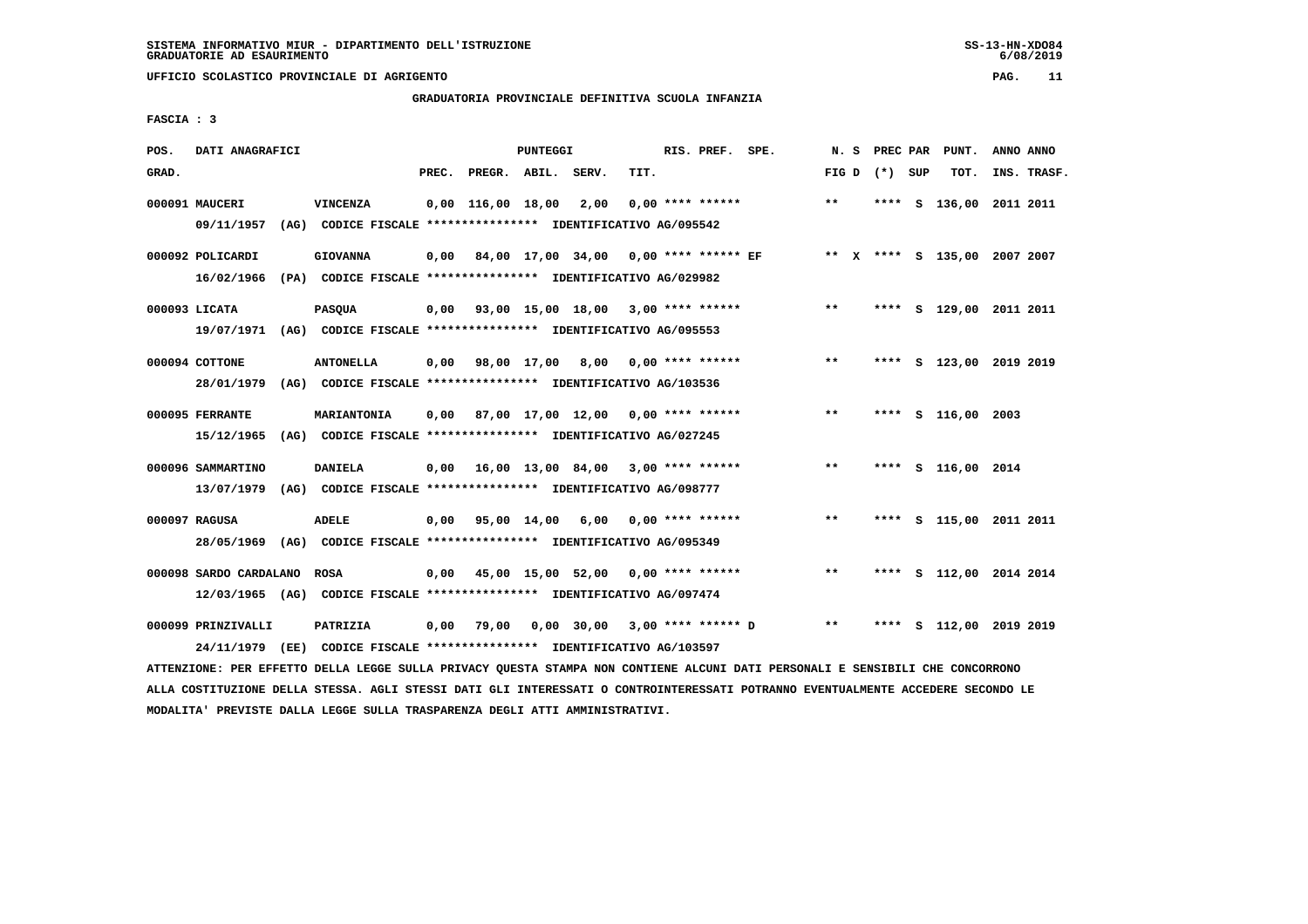#### **GRADUATORIA PROVINCIALE DEFINITIVA SCUOLA INFANZIA**

 **FASCIA : 3**

| POS.         | DATI ANAGRAFICI                                                                            |                   |       |                    | <b>PUNTEGGI</b> |                                                                                                            |      | RIS. PREF. SPE.      | N. S            | PREC PAR |     | PUNT.                   | ANNO ANNO |             |
|--------------|--------------------------------------------------------------------------------------------|-------------------|-------|--------------------|-----------------|------------------------------------------------------------------------------------------------------------|------|----------------------|-----------------|----------|-----|-------------------------|-----------|-------------|
| GRAD.        |                                                                                            |                   | PREC. | PREGR. ABIL. SERV. |                 |                                                                                                            | TIT. |                      | FIG D $(*)$ SUP |          |     | тот.                    |           | INS. TRASF. |
|              | 000100 MORREALE<br>12/09/1979                                                              | LILLINA           | 0,00  |                    |                 | 48,00 15,00 48,00<br>(AG) CODICE FISCALE **************** IDENTIFICATIVO AG/103583                         |      | $0.00$ **** ****** D | $***$           |          |     | **** S 111,00 2019 2019 |           |             |
| 000101 GINEX | 19/04/1977                                                                                 | ALFONSA IMMAC     | 0,00  | 94,00 16,00 0,00   |                 | (EE) CODICE FISCALE *************** IDENTIFICATIVO AG/097539                                               |      | $0.00$ **** ******   | $***$           |          |     | **** S 110,00 2014 2014 |           |             |
|              | 000102 CLEMENTI<br>11/11/1976 (AG) CODICE FISCALE *************** IDENTIFICATIVO AG/030211 | <b>MARIA</b>      | 0,00  |                    |                 | 31,00 16,00 60,00 0,00 **** ******                                                                         |      |                      | $***$           |          |     | **** S 107,00 2007 2007 |           |             |
| 000103 VETRO | 08/09/1978 (AG) CODICE FISCALE *************** IDENTIFICATIVO AG/097491                    | <b>ANNALISA</b>   | 0.00  | 88,00 15,00        |                 | 4,00                                                                                                       |      | $0.00$ **** ******   | **              | ****     |     | S 107,00 2014 2014      |           |             |
| 000104 GANGA | 04/02/1979                                                                                 | <b>ALESSANDRA</b> |       |                    |                 | $0,00$ 49,00 16,00 36,00 3,00 **** ******<br>(AG) CODICE FISCALE **************** IDENTIFICATIVO AG/103565 |      |                      | $***$           |          |     | **** S 104,00 2019 2019 |           |             |
|              | 000105 LA MANTIA<br>14/02/1969                                                             | <b>MARIA</b>      |       |                    |                 | 0,00 80,00 13,00 10,00<br>(AG) CODICE FISCALE **************** IDENTIFICATIVO AG/030228                    |      | $0.00$ **** ******   | $***$           | ****     |     | S 103,00 2007 2007      |           |             |
|              | 000106 DI BELLA<br>08/02/1976                                                              | LORIDANA          | 0,00  |                    |                 | 50,00 15,00 30,00 6,00 **** ******<br>(EE) CODICE FISCALE **************** IDENTIFICATIVO AG/103548        |      |                      | $***$           | ****     |     | S 101,00 2019 2019      |           |             |
|              | 000107 DECARO<br>24/10/1976 (AG) CODICE FISCALE *************** IDENTIFICATIVO AG/097331   | <b>GIUSEPPA</b>   | 0,00  | 71,00 17,00 12,00  |                 |                                                                                                            |      | 0,00 **** ******     | $***$           | ****     |     | S 100,00 2014 2014      |           |             |
|              | 000108 GUCCIARDO<br>18/02/1976                                                             | <b>ANNA</b>       | 0,00  | 85,00 14,00        |                 | 0,00<br>(AG) CODICE FISCALE **************** IDENTIFICATIVO AG/095566                                      |      | $0.00$ **** ******   | $* *$           |          | - 5 | 99,00 2011 2011         |           |             |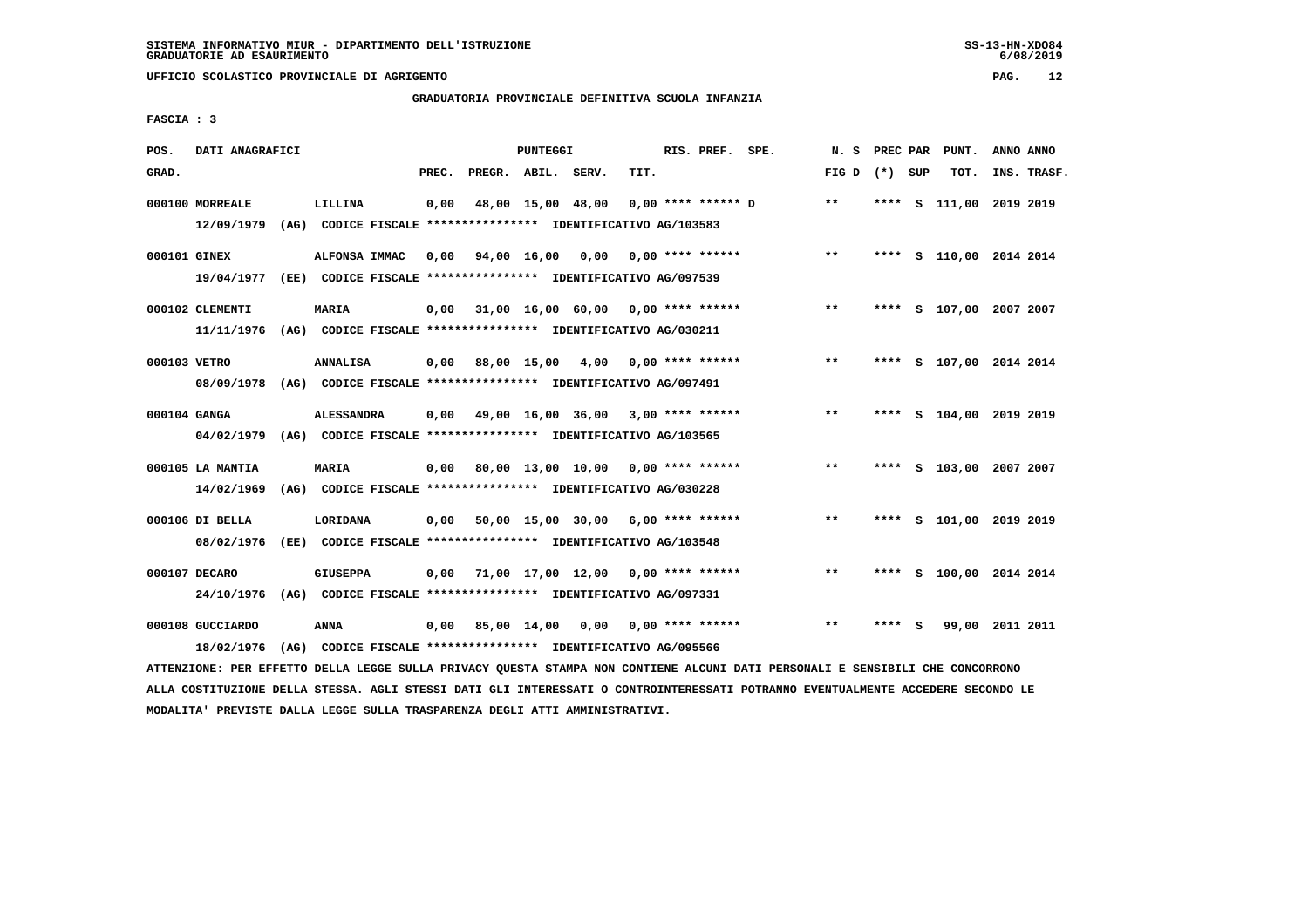**UFFICIO SCOLASTICO PROVINCIALE DI AGRIGENTO PAG. 13**

# **GRADUATORIA PROVINCIALE DEFINITIVA SCUOLA INFANZIA**

 **FASCIA : 3**

| POS.         | DATI ANAGRAFICI                |                                                                                       |       |              | PUNTEGGI    |                                       |      | RIS. PREF. SPE.         | N.S         | PREC PAR |     | PUNT.      | ANNO ANNO       |
|--------------|--------------------------------|---------------------------------------------------------------------------------------|-------|--------------|-------------|---------------------------------------|------|-------------------------|-------------|----------|-----|------------|-----------------|
| GRAD.        |                                |                                                                                       | PREC. | PREGR. ABIL. |             | SERV.                                 | TIT. |                         | FIG D       | (*) SUP  |     | TOT.       | INS. TRASF.     |
| 000109 SORCE | 08/01/1960                     | <b>ROSALIA</b><br>(AG) CODICE FISCALE **************** IDENTIFICATIVO AG/029922       | 0.00  |              |             | 63,00 17,00 18,00                     |      | $0.00$ **** ****** EF   | $***$       | **** S   |     | 98,00      | 2007 2007       |
|              | 000110 LA PAGLIA<br>10/06/1964 | <b>EMANUELA</b><br>(AG) CODICE FISCALE **************** IDENTIFICATIVO AG/029902      | 0,00  | 79,00 17,00  |             | 0,00                                  |      | $0.00$ **** ******      | $***$       | **** S   |     | 96,00 2007 |                 |
|              | 000111 LA ROCCA<br>27/08/1988  | <b>CARMELA</b><br>(AG) CODICE FISCALE **************** IDENTIFICATIVO AG/103570       | 0,00  |              |             | $0.00$ 39.00 48.00 6.00 **** ****** D |      |                         | $***$       | ****     | - S |            | 93,00 2019 2019 |
|              | 000112 LO LEGGIO<br>20/02/1976 | <b>FABIOLA</b><br>(CL) CODICE FISCALE **************** IDENTIFICATIVO AG/097525       | 0.00  |              | 72,00 15,00 | 0.00                                  |      | $0.00$ **** ******      | ** X **** S |          |     |            | 87,00 2014 2014 |
| т            | 000113 LAMANTIA<br>28/10/1979  | <b>ANTONIETTA</b><br>(AG) CODICE FISCALE **************** IDENTIFICATIVO AG/098398    | 0,00  | 72,00 11,00  |             | 0.00                                  |      | $0.00$ **** ******      | $* *$       | **** S   |     | 83,00 2014 |                 |
|              | 000114 SCATURRO<br>24/12/1955  | <b>BRIGIDA</b><br>(AG) CODICE FISCALE **************** IDENTIFICATIVO AG/026801       | 0,00  | 66,00 15,00  |             | 0,00                                  |      | $0.00$ **** ******      | $***$       | ****     | - 5 | 81,00      | 2002            |
|              | 000115 TORCOLESE<br>05/02/1961 | <b>ANTONINA</b><br>(AG) CODICE FISCALE **************** IDENTIFICATIVO AG/029748      | 0,00  |              |             | $39,00$ 16,00 25,00 0,00 **** ******  |      |                         | $* *$       | ****     | - S |            | 80,00 2007 2007 |
|              | 000116 RUSSO FIORINO           | CARMELINDA<br>06/03/1981 (AG) CODICE FISCALE *************** IDENTIFICATIVO AG/099910 | 0,00  | 56,00 15,00  |             |                                       |      | $0.00$ 9.00 **** ****** | $* *$       | **** S   |     | 80,00 2014 |                 |
|              | 000117 CELAURO<br>21/07/1975   | CLAUDIA CINZI<br>(CL) CODICE FISCALE **************** IDENTIFICATIVO AG/285657        | 0.00  |              | 64,00 16,00 | 0,00                                  |      | $0.00$ **** ******      | $* *$       |          |     |            | 80,00 2019 2019 |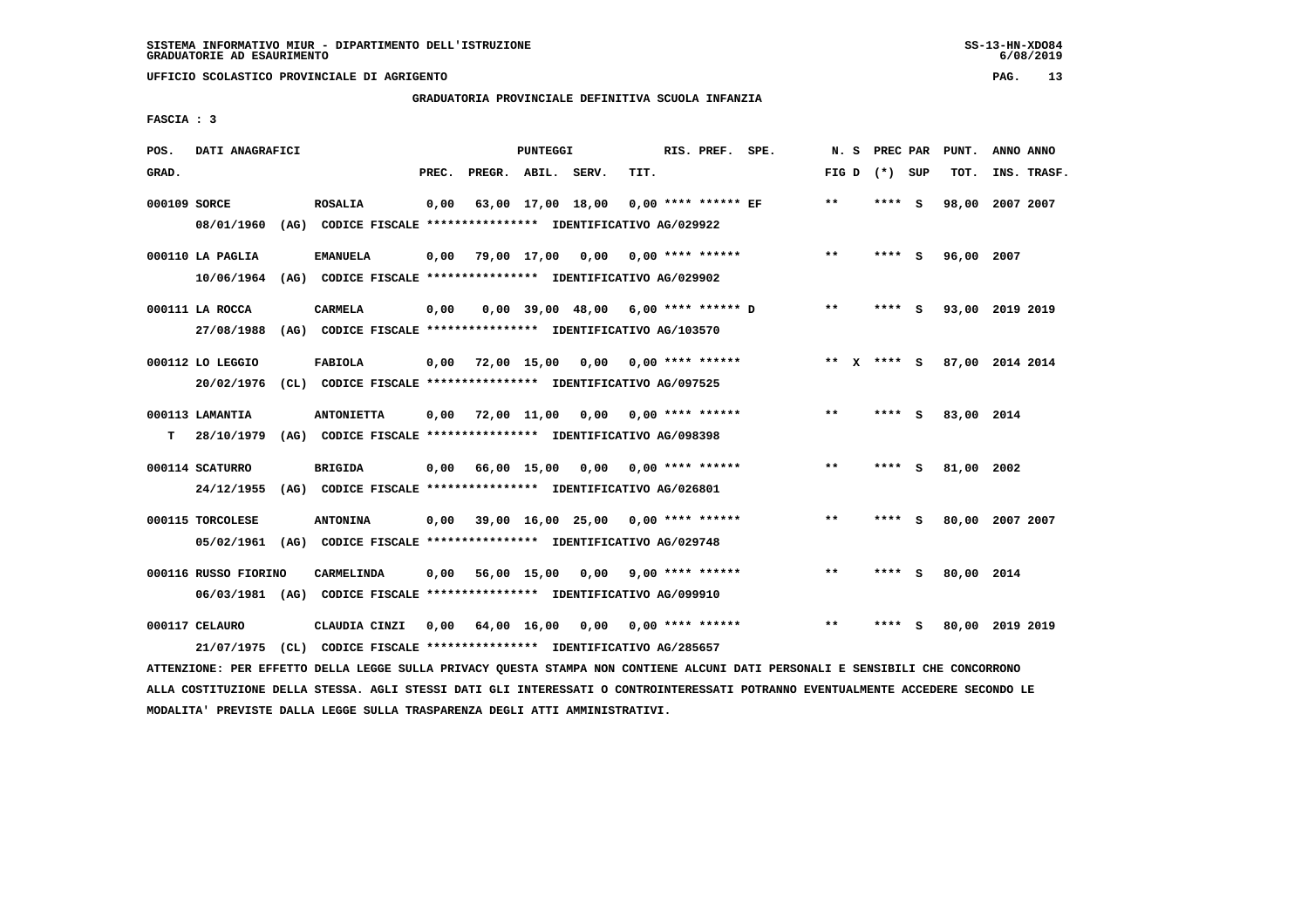**UFFICIO SCOLASTICO PROVINCIALE DI AGRIGENTO PAG. 14**

# **GRADUATORIA PROVINCIALE DEFINITIVA SCUOLA INFANZIA**

 **FASCIA : 3**

| POS.         | DATI ANAGRAFICI                                                                          |                                                                                       |       |              | <b>PUNTEGGI</b> |                                            |      | RIS. PREF. SPE.      | N. S         | PREC PAR        |     | PUNT.           | ANNO ANNO |             |
|--------------|------------------------------------------------------------------------------------------|---------------------------------------------------------------------------------------|-------|--------------|-----------------|--------------------------------------------|------|----------------------|--------------|-----------------|-----|-----------------|-----------|-------------|
| GRAD.        |                                                                                          |                                                                                       | PREC. | PREGR. ABIL. |                 | SERV.                                      | TIT. |                      |              | FIG D $(*)$ SUP |     | TOT.            |           | INS. TRASF. |
|              | 000118 CASTRONOVO<br>18/07/1977                                                          | <b>PAOLA</b><br>(AG) CODICE FISCALE **************** IDENTIFICATIVO AG/103523         | 0,00  |              |                 | 27,00 15,00 36,00                          |      | $0.00$ **** ******   | $* *$        | **** S          |     | 78,00 2019 2019 |           |             |
|              | 000119 CAMPISI<br>30/11/1964                                                             | <b>MARIA PATRIZI</b><br>(AG) CODICE FISCALE **************** IDENTIFICATIVO AG/103517 | 0.00  | 62,00 16,00  |                 | 0.00                                       |      | $0.00$ **** ****** F | $***$        | ****            |     | 78,00 2019 2019 |           |             |
|              | 000120 ALESSI<br>20/09/1983 (PA) CODICE FISCALE *************** IDENTIFICATIVO AG/103506 | PASQUA VALENT                                                                         | 0,00  |              |                 | $0,00$ 18,00 54,00 3,00 **** ******        |      |                      | $***$        | ****            | - S | 75,00 2019 2019 |           |             |
|              | 000121 DI NARO<br>03/06/1963                                                             | <b>GIULIA</b><br>(EE) CODICE FISCALE **************** IDENTIFICATIVO AG/028653        | 0.00  |              |                 | $12,00$ $14,00$ $48,00$ $0,00$ **** ****** |      |                      | $***$        | ****            | - 5 | 74,00 2005 2005 |           |             |
|              | 000122 PISCOPO<br>21/04/1963                                                             | MARIA<br>(AG) CODICE FISCALE **************** IDENTIFICATIVO AG/097434                | 0,00  | 57,00 16,00  |                 | 0,00                                       |      | 0,00 **** ****** E   | $* *$        | ****            | - S | 73,00 2014 2014 |           |             |
|              | 000123 DINGHILE<br>22/08/1976                                                            | PALMIRA<br>(AG) CODICE FISCALE **************** IDENTIFICATIVO AG/027584              | 0,00  |              |                 | 0,00 15,00 56,00                           |      | $0.00$ **** ******   | $\star\star$ | ****            | - S | 71,00 2004 2004 |           |             |
|              | 000124 CUFFARO<br>22/03/1977                                                             | <b>CROCE</b><br>(EE) CODICE FISCALE **************** IDENTIFICATIVO AG/029794         | 0.00  | 55,00 15,00  |                 | 0.00                                       |      | $0.00$ **** ******   | $* *$        | $***$ S         |     | 70,00 2007 2007 |           |             |
| 000125 TALLO | 04/09/1986                                                                               | <b>GIORGIA</b><br>(AG) CODICE FISCALE **************** IDENTIFICATIVO AG/095428       | 0,00  |              |                 | 1,00 41,00 22,00                           |      | $6,00$ **** ******   |              | ** $X$ **** S   |     | 70,00 2011 2011 |           |             |
| т            | 000126 SAMBITO<br>09/05/1982                                                             | MARIA IMMACOL<br>(AG) CODICE FISCALE **************** IDENTIFICATIVO AG/100222        | 0,00  |              |                 | 15,00 11,00 41,00 3,00 **** ******         |      |                      | $* *$        | ****            | - 5 | 70,00 2014      |           |             |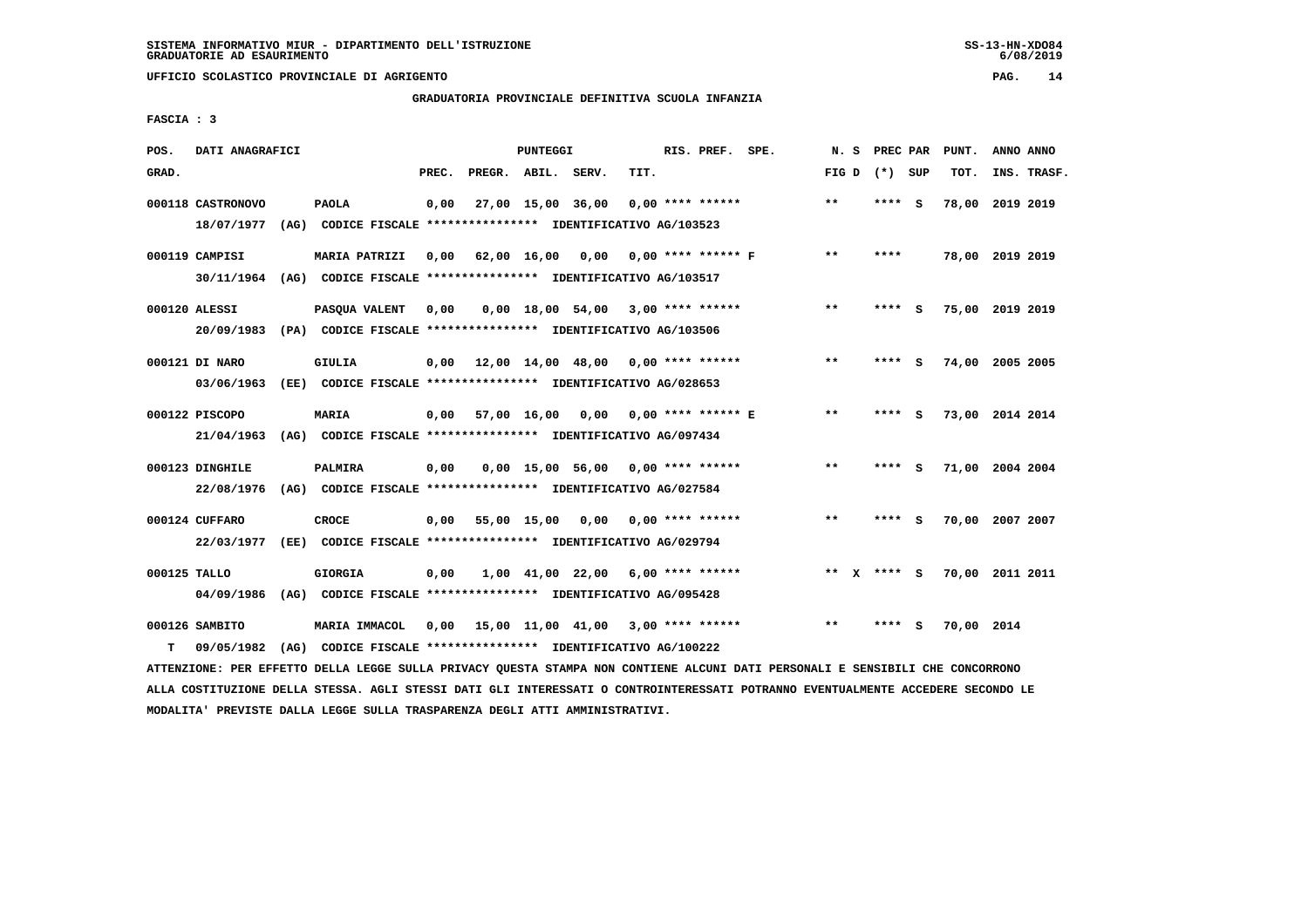**UFFICIO SCOLASTICO PROVINCIALE DI AGRIGENTO PAG. 15**

# **GRADUATORIA PROVINCIALE DEFINITIVA SCUOLA INFANZIA**

 **FASCIA : 3**

| POS.         | DATI ANAGRAFICI                |                                                                                    |       |                    | PUNTEGGI    |                                           |      | RIS. PREF. SPE.           | N. S  |              | <b>PREC PAR</b> |     | PUNT.      | ANNO ANNO       |
|--------------|--------------------------------|------------------------------------------------------------------------------------|-------|--------------------|-------------|-------------------------------------------|------|---------------------------|-------|--------------|-----------------|-----|------------|-----------------|
| GRAD.        |                                |                                                                                    | PREC. | PREGR. ABIL. SERV. |             |                                           | TIT. |                           |       |              | FIG D $(*)$ SUP |     | TOT.       | INS. TRASF.     |
|              | 000127 PIAZZA                  | <b>DANIELA</b>                                                                     | 0,00  |                    | 55,00 15,00 | 0,00                                      |      | $0.00$ **** ******        |       |              | ** X **** S     |     | 70,00 2019 |                 |
|              | 18/12/1967                     | (CL) CODICE FISCALE **************** IDENTIFICATIVO AG/026542                      |       |                    |             |                                           |      |                           |       |              |                 |     |            |                 |
| 000128 ROSSO |                                | <b>MARIA FRANCES</b>                                                               | 0,00  |                    |             | 37,00 15,00 16,00 0,00 **** ******        |      |                           |       |              | ** x **** S     |     |            | 68,00 2011 2011 |
|              | 04/10/1968                     | (MT) CODICE FISCALE **************** IDENTIFICATIVO AG/095331                      |       |                    |             |                                           |      |                           |       |              |                 |     |            |                 |
|              | 000129 GALLUZZO                | <b>ROSA</b>                                                                        | 0,00  |                    |             | $51,00$ $16,00$ $0,00$ $0,00$ **** ****** |      |                           | $* *$ |              | **** S          |     | 67,00 2000 |                 |
|              | 22/06/1963                     | (AG) CODICE FISCALE **************** IDENTIFICATIVO AG/021605                      |       |                    |             |                                           |      |                           |       |              |                 |     |            |                 |
|              | 000130 MARCIANTE               | STEFANIA ELOI                                                                      |       | 0,00 51,00 16,00   |             |                                           |      | $0,00$ $0,00$ **** ****** | **    |              | **** S          |     | 67,00 2007 |                 |
|              | 09/07/1964                     | (AG) CODICE FISCALE **************** IDENTIFICATIVO AG/026717                      |       |                    |             |                                           |      |                           |       |              |                 |     |            |                 |
|              | 000131 COLLURA                 | <b>ANGELA</b>                                                                      | 0,00  |                    |             | 0,00 11,00 54,00                          |      | $0.00$ **** ******        | **    |              | **** S          |     | 65,00 2014 |                 |
| т            | 14/10/1975                     | (AG) CODICE FISCALE **************** IDENTIFICATIVO AG/100198                      |       |                    |             |                                           |      |                           |       |              |                 |     |            |                 |
|              | 000132 BRANCATO                | <b>FRANCA</b>                                                                      | 0,00  |                    |             | 44,00 11,00 10,00 0,00 **** ******        |      |                           | $* *$ |              | $***$ S         |     | 65,00 2014 |                 |
| т            | 21/05/1971                     | (EE) CODICE FISCALE **************** IDENTIFICATIVO AG/030411                      |       |                    |             |                                           |      |                           |       |              |                 |     |            |                 |
|              | 000133 VIRONE                  | <b>GIOVANNA</b>                                                                    | 0,00  |                    |             | $0,00$ 11,00 44,00 9,00 **** ******       |      |                           | $***$ |              | **** S          |     | 64,00 2014 |                 |
| т            | 26/07/1975                     | (AG) CODICE FISCALE **************** IDENTIFICATIVO AG/100227                      |       |                    |             |                                           |      |                           |       |              |                 |     |            |                 |
|              | 000134 CIACCIO                 | LILIA                                                                              | 0,00  |                    | 46,00 15,00 | 0,00                                      |      | $0.00$ **** ******        | $***$ | $\mathbf{x}$ | **** S          |     |            | 61,00 2014 2014 |
|              | 07/06/1967                     | (AG) CODICE FISCALE **************** IDENTIFICATIVO AG/097342                      |       |                    |             |                                           |      |                           |       |              |                 |     |            |                 |
|              |                                |                                                                                    |       |                    |             |                                           |      |                           |       |              |                 |     |            |                 |
|              | 000135 FARRUGGIA<br>20/07/1970 | <b>GIUSEPPINA</b><br>(AG) CODICE FISCALE **************** IDENTIFICATIVO AG/097530 | 0.00  |                    | 46,00 15,00 | 0.00                                      |      | $0.00$ **** ******        | $**$  |              | ****            | - S |            | 61,00 2014 2014 |
|              |                                |                                                                                    |       |                    |             |                                           |      |                           |       |              |                 |     |            |                 |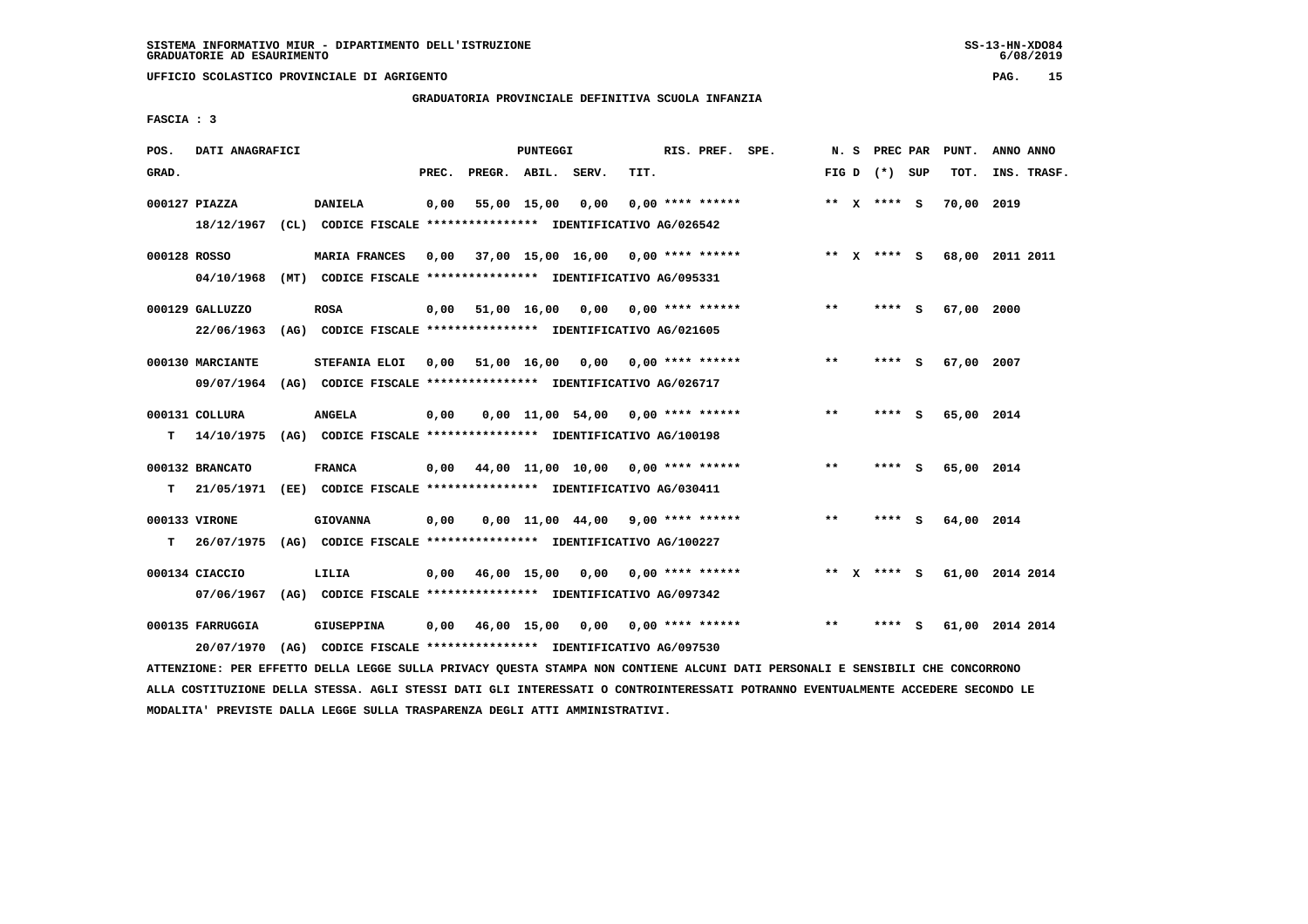**UFFICIO SCOLASTICO PROVINCIALE DI AGRIGENTO PAG. 16**

# **GRADUATORIA PROVINCIALE DEFINITIVA SCUOLA INFANZIA**

 **FASCIA : 3**

| POS.         | DATI ANAGRAFICI                   |                                                                                                 |       |                    | PUNTEGGI |                                      |      | RIS. PREF. SPE.       | N.S   | PREC PAR |     | PUNT.      | ANNO ANNO       |  |
|--------------|-----------------------------------|-------------------------------------------------------------------------------------------------|-------|--------------------|----------|--------------------------------------|------|-----------------------|-------|----------|-----|------------|-----------------|--|
| GRAD.        |                                   |                                                                                                 | PREC. | PREGR. ABIL. SERV. |          |                                      | TIT. |                       | FIG D | (*) SUP  |     | TOT.       | INS. TRASF.     |  |
|              | 000136 MONTANA LAMPO              | <b>MARIA GIOVANN</b><br>27/08/1967 (AG) CODICE FISCALE *************** IDENTIFICATIVO AG/095560 | 0,00  | 46,00 15,00        |          | 0,00                                 |      | $0.00$ **** ****** EF | $**$  | ****     | - S |            | 61,00 2019 2011 |  |
| т            | 000137 LOMASCOLO<br>10/10/1981    | <b>GRAZIELLA</b><br>(AG) CODICE FISCALE **************** IDENTIFICATIVO AG/103503               | 0,00  | 0,00               |          | 0,00 60,00                           |      | $0.00$ **** ******    | **    | **** S   |     | 60,00 2016 |                 |  |
|              | 000138 TAIBBI<br>06/05/1976       | <b>ROSETTA</b><br>(AG) CODICE FISCALE **************** IDENTIFICATIVO AG/103633                 | 0,00  | 45,00 15,00        |          | 0,00                                 |      | $0.00$ **** ******    | $* *$ | **** S   |     |            | 60,00 2019 2019 |  |
|              | 000139 PALMERI<br>02/09/1977      | CLAUDIA GIUSI<br>(AG) CODICE FISCALE **************** IDENTIFICATIVO AG/103585                  | 0,00  |                    |          | $32,00$ 15,00 10,00 0,00 **** ****** |      |                       | $***$ | ****     | S.  |            | 57,00 2019 2019 |  |
|              | 000140 BALLANZA<br>08/09/1980     | <b>CINZIA</b><br>(AG) CODICE FISCALE **************** IDENTIFICATIVO AG/099366                  | 0.00  | 36,00 14,00        |          | 6,00                                 |      | $0.00$ **** ******    | $**$  | ****     | - S | 56,00 2014 |                 |  |
|              | 000141 VASSALLO<br>04/11/1962     | <b>FRANCA</b><br>(EE) CODICE FISCALE **************** IDENTIFICATIVO AG/027545                  | 0,00  | 34,00 15,00        |          | 6,00                                 |      | $0.00$ **** ******    | $* *$ | ****     | - S | 55,00 2004 |                 |  |
|              | 000142 TERMINE<br>06/01/1963      | MARGHERITA<br>(AG) CODICE FISCALE **************** IDENTIFICATIVO AG/028754                     | 0.00  | 39,00 15,00        |          | 0,00                                 |      | $0.00$ **** ****** F  | $* *$ | ****     | - S |            | 54,00 2005 2005 |  |
| 000143 COSTA |                                   | <b>GAETANA MARIA</b><br>31/03/1976 (AG) CODICE FISCALE *************** IDENTIFICATIVO AG/030405 | 0.00  | 36,00 18,00        |          | 0,00                                 |      | $0.00$ **** ******    | $* *$ | ****     | - s | 54,00 2007 |                 |  |
|              | 000144 TUTTOLOMONDO<br>13/12/1966 | <b>FRANCESCA</b><br>(AG) CODICE FISCALE **************** IDENTIFICATIVO AG/021999               | 0,00  | 38,00 16,00        |          | 0,00                                 |      | $0.00$ **** ******    | $* *$ | ****     | s   | 54,00      | 2007            |  |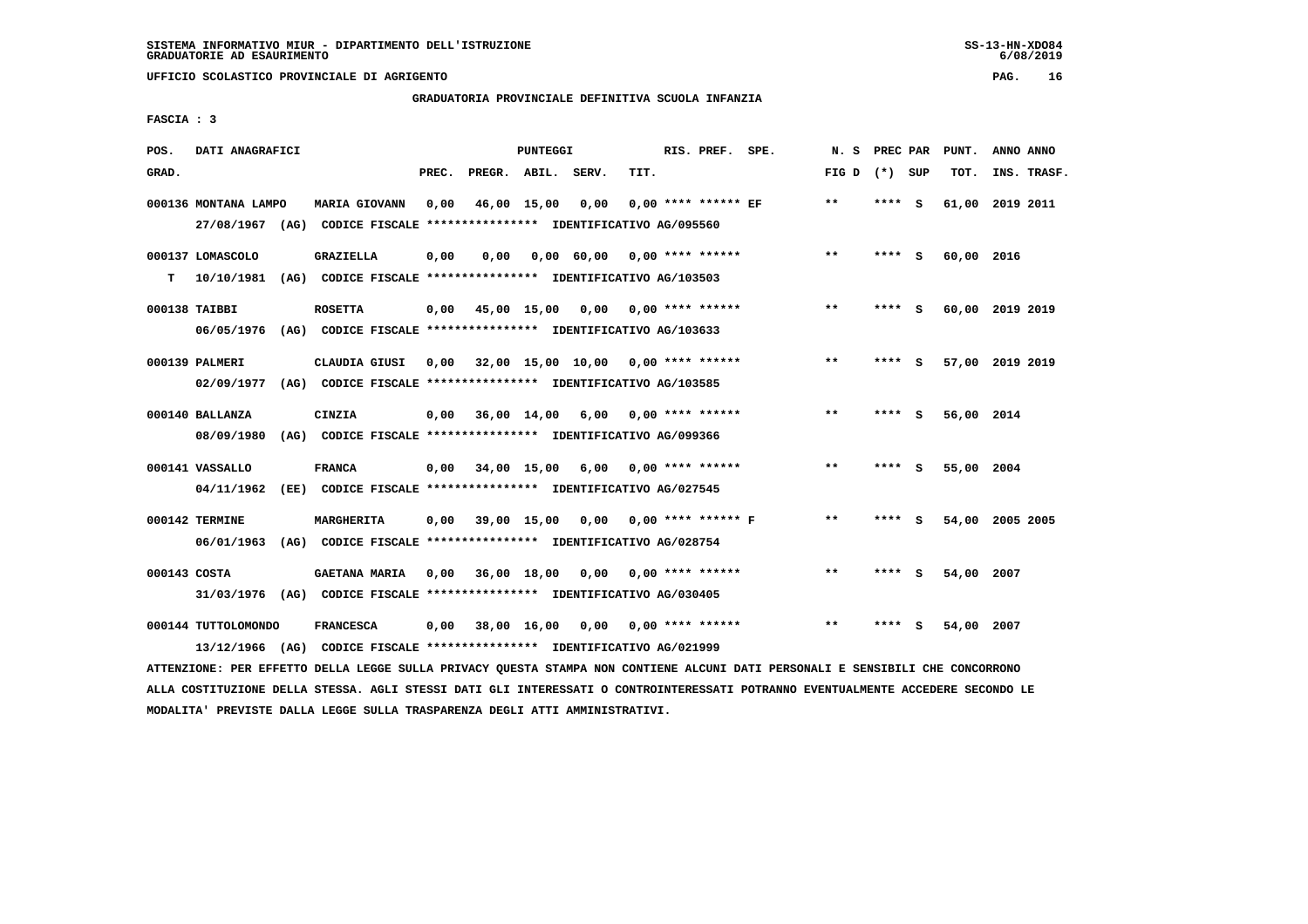**UFFICIO SCOLASTICO PROVINCIALE DI AGRIGENTO PAG. 17**

# **GRADUATORIA PROVINCIALE DEFINITIVA SCUOLA INFANZIA**

 **FASCIA : 3**

| POS.         | DATI ANAGRAFICI    |                                                                         |       |                    | PUNTEGGI    |                                     |      | RIS. PREF. SPE.           | N.S         |      | PREC PAR | PUNT.           | ANNO ANNO |             |
|--------------|--------------------|-------------------------------------------------------------------------|-------|--------------------|-------------|-------------------------------------|------|---------------------------|-------------|------|----------|-----------------|-----------|-------------|
| GRAD.        |                    |                                                                         | PREC. | PREGR. ABIL. SERV. |             |                                     | TIT. |                           | FIG D       |      | (*) SUP  | TOT.            |           | INS. TRASF. |
|              | 000145 CACCIATORE  | FEDERICA DOMI                                                           | 0.00  |                    | 30,00 18,00 | 6,00                                |      | $0.00$ **** ******        | $* *$       | **** | - S      | 54,00           | 2019 2019 |             |
|              | 18/10/1976         | (CL) CODICE FISCALE *************** IDENTIFICATIVO AG/103515            |       |                    |             |                                     |      |                           |             |      |          |                 |           |             |
|              | 000146 DI CARO     | <b>ORSOLA</b>                                                           | 0,00  | 11,00              |             | $0,00$ 40,00                        |      | 3,00 **** ******          | $***$       | **** | - 5      | 54,00 2019 2019 |           |             |
| т            | 05/09/1974         | (AG) CODICE FISCALE **************** IDENTIFICATIVO AG/103550           |       |                    |             |                                     |      |                           |             |      |          |                 |           |             |
|              | 000147 PUMILIA     | <b>GIUSEPPINA</b>                                                       | 0,00  |                    | 35,00 18,00 |                                     |      | $0,00$ $0,00$ **** ****** | $***$       | **** | - S      | 53,00 2019 2019 |           |             |
|              |                    | 22/06/1974 (AG) CODICE FISCALE *************** IDENTIFICATIVO AG/103601 |       |                    |             |                                     |      |                           |             |      |          |                 |           |             |
| 000148 VETRO |                    | <b>MARIANTONIETT</b>                                                    | 0.00  |                    |             | $0.00$ 13.00 36.00 3.00 **** ****** |      |                           | $* *$       | **** | - S      | 52,00 2014      |           |             |
| т            |                    | 21/11/1982 (AG) CODICE FISCALE *************** IDENTIFICATIVO AG/100116 |       |                    |             |                                     |      |                           |             |      |          |                 |           |             |
|              | 000149 MAUCERI     | <b>ERINA</b>                                                            | 0,00  | 37,00 15,00        |             | 0,00                                |      | $0.00$ **** ******        | $***$       | **** | - S      | 52,00 2019 2005 |           |             |
|              | 21/10/1962         | (EE) CODICE FISCALE **************** IDENTIFICATIVO AG/028718           |       |                    |             |                                     |      |                           |             |      |          |                 |           |             |
|              | 000150 DI RAIMONDO | <b>ROSINA MARIA</b>                                                     | 0,00  |                    | 35,00 16,00 | 0,00                                |      | $0.00$ **** ******        | ** x **** S |      |          | 51,00 2000      |           |             |
|              |                    | 05/02/1964 (AG) CODICE FISCALE *************** IDENTIFICATIVO AG/021620 |       |                    |             |                                     |      |                           |             |      |          |                 |           |             |
|              | 000151 CANTAVENERA | <b>CALOGERA</b>                                                         | 0,00  | 36,00 13,00 2,00   |             |                                     |      | 0,00 **** ******          | $***$       | **** | - S      | 51,00 2014 2014 |           |             |
|              | 04/07/1968         | (AG) CODICE FISCALE **************** IDENTIFICATIVO AG/097360           |       |                    |             |                                     |      |                           |             |      |          |                 |           |             |
|              | 000152 FIUMIDORO   | <b>ALESSANDRA</b>                                                       | 0,00  |                    |             | 8,00 16,00 24,00 3,00 **** ******   |      |                           | $* *$       | **** | s        | 51,00 2019      |           |             |
|              | 05/02/1976         | (CL) CODICE FISCALE **************** IDENTIFICATIVO AG/026389           |       |                    |             |                                     |      |                           |             |      |          |                 |           |             |
|              | 000153 SORRENTINO  | ANGELA MARIA                                                            | 0.00  |                    |             | 16,00 17,00 10,00 7,00 **** ******  |      |                           | $* *$       | **** | s        | 50,00 2014 2014 |           |             |
|              |                    | 19/10/1974 (AG) CODICE FISCALE *************** IDENTIFICATIVO AG/097471 |       |                    |             |                                     |      |                           |             |      |          |                 |           |             |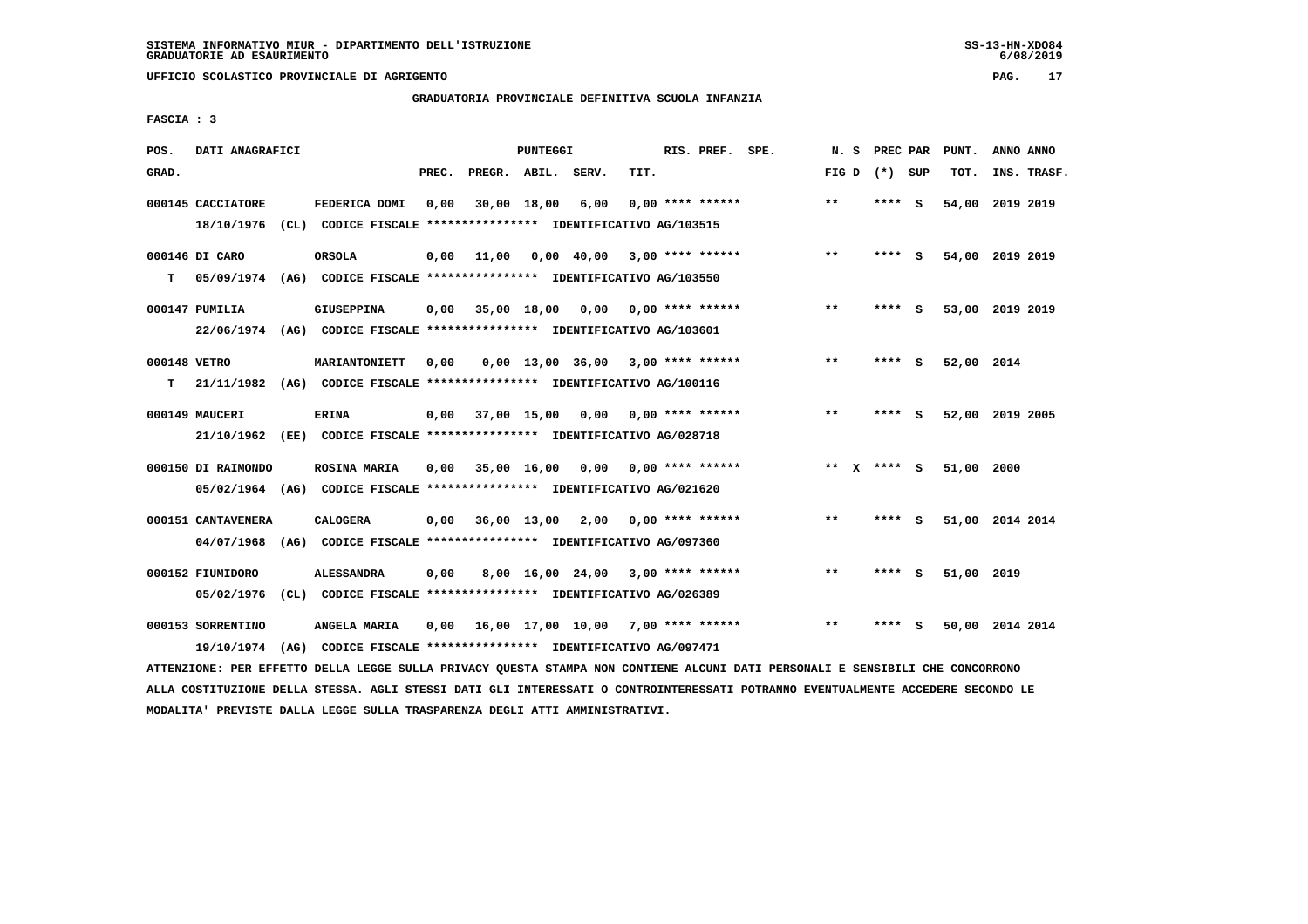**UFFICIO SCOLASTICO PROVINCIALE DI AGRIGENTO PAG. 18**

# **GRADUATORIA PROVINCIALE DEFINITIVA SCUOLA INFANZIA**

 **FASCIA : 3**

| POS.         | DATI ANAGRAFICI   |                                                               |       |                    | PUNTEGGI    |                                                  |      | RIS. PREF. SPE. |                           |       | N. S PREC PAR   |     | PUNT.           | ANNO ANNO |             |
|--------------|-------------------|---------------------------------------------------------------|-------|--------------------|-------------|--------------------------------------------------|------|-----------------|---------------------------|-------|-----------------|-----|-----------------|-----------|-------------|
| GRAD.        |                   |                                                               | PREC. | PREGR. ABIL. SERV. |             |                                                  | TIT. |                 |                           |       | FIG D $(*)$ SUP |     | TOT.            |           | INS. TRASF. |
|              | 000154 CIRAFISI   | <b>FRANCESCA</b>                                              | 0,00  |                    |             | $6,00 \quad 16,00 \quad 24,00$                   |      |                 | $3,00$ **** ****** D      |       | ** $X$ **** S   |     | 49,00           | 2019 2019 |             |
|              | 11/07/1966        | (AG) CODICE FISCALE **************** IDENTIFICATIVO AG/103529 |       |                    |             |                                                  |      |                 |                           |       |                 |     |                 |           |             |
| 000155 SORCE |                   | <b>GENNY</b>                                                  | 0,00  |                    |             | $0,00$ 12,00 36,00 0,00 **** ******              |      |                 |                           | $***$ | **** S          |     | 48,00 2014      |           |             |
| т            | 19/03/1981        | (AG) CODICE FISCALE **************** IDENTIFICATIVO AG/099513 |       |                    |             |                                                  |      |                 |                           |       |                 |     |                 |           |             |
|              | 000156 GAGLIANO   | VALENTINA                                                     | 0,00  |                    |             | $2,00$ 14,00 32,00 0,00 **** ******              |      |                 |                           |       | ** X **** S     |     | 48,00 2014      |           |             |
| т            | 12/04/1982        | (AG) CODICE FISCALE **************** IDENTIFICATIVO AG/099985 |       |                    |             |                                                  |      |                 |                           |       |                 |     |                 |           |             |
|              | 000157 INDELICATO | CAROLINA                                                      | 0,00  |                    | 30,00 16,00 |                                                  |      |                 | $0,00$ 0,00 **** ****** F | $***$ | **** S          |     | 46,00 2002      |           |             |
|              | 19/05/1963        | (AG) CODICE FISCALE **************** IDENTIFICATIVO AG/021804 |       |                    |             |                                                  |      |                 |                           |       |                 |     |                 |           |             |
|              | 000158 ARIOSTO    | PASOUALINA SA 0,00 31,00 15,00                                |       |                    |             |                                                  |      |                 |                           |       | ** x **** s     |     | 46,00 2019 2019 |           |             |
|              | 22/04/1971        | (EE) CODICE FISCALE **************** IDENTIFICATIVO AG/103637 |       |                    |             |                                                  |      |                 |                           |       |                 |     |                 |           |             |
|              | 000159 ALMANZO    | <b>MARIA SALVATR</b>                                          |       |                    |             | $0,00$ 13,00 15,00 13,00 3,00 **** ******        |      |                 |                           | $***$ | **** S          |     | 44,00           | 2009 2003 |             |
|              | 09/10/1968        | (TP) CODICE FISCALE **************** IDENTIFICATIVO AG/027308 |       |                    |             |                                                  |      |                 |                           |       |                 |     |                 |           |             |
|              | 000160 ARCIFA     | <b>RITA</b>                                                   | 0,00  |                    |             | $2,00$ 16,00 26,00 0,00 **** ******              |      |                 |                           | $***$ | **** S          |     | 44,00 2011 2011 |           |             |
|              | 24/10/1969        | (CT) CODICE FISCALE **************** IDENTIFICATIVO AG/095367 |       |                    |             |                                                  |      |                 |                           |       |                 |     |                 |           |             |
|              | 000161 PANEPINTO  | TERESA IOLE                                                   | 0,00  |                    |             | $0,00$ 17,00 24,00 3,00 **** ******              |      |                 |                           | $**$  | **** S          |     | 44,00 2019 2007 |           |             |
|              | 25/04/1969        | (AG) CODICE FISCALE **************** IDENTIFICATIVO AG/030477 |       |                    |             |                                                  |      |                 |                           |       |                 |     |                 |           |             |
|              | 000162 COSTANZA   | <b>LOREDANA</b>                                               | 0,00  |                    |             | $15,00$ $15,00$ $12,00$ $0,00$ $***$ **** ****** |      |                 |                           | $**$  |                 | - S | 42,00 2014      |           |             |
| т            | 08/11/1983        | (AG) CODICE FISCALE **************** IDENTIFICATIVO AG/030357 |       |                    |             |                                                  |      |                 |                           |       |                 |     |                 |           |             |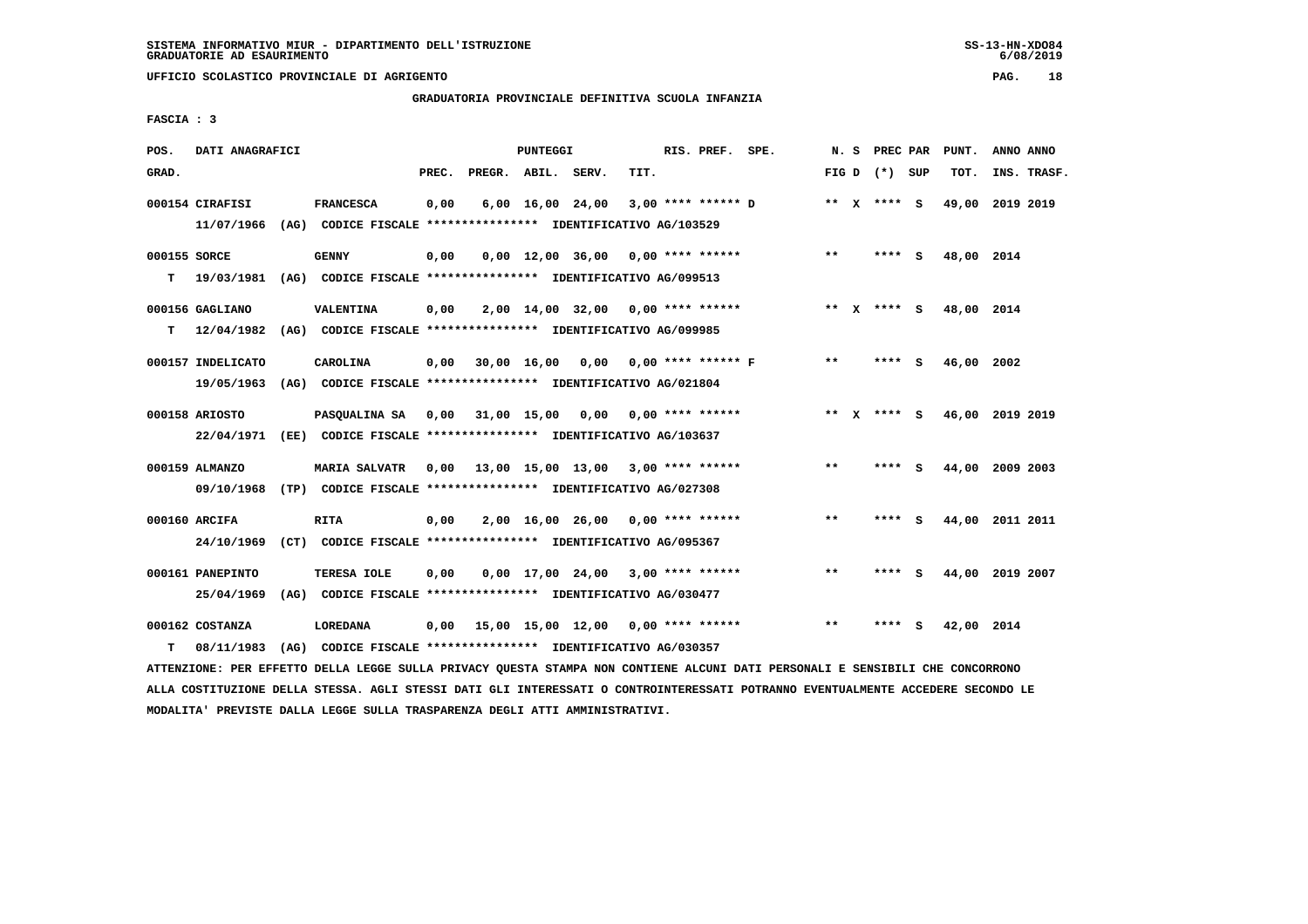**UFFICIO SCOLASTICO PROVINCIALE DI AGRIGENTO PAG. 19**

# **GRADUATORIA PROVINCIALE DEFINITIVA SCUOLA INFANZIA**

 **FASCIA : 3**

| POS.         | DATI ANAGRAFICI    |                                                                          |       |                    | PUNTEGGI   |                                     |      | RIS. PREF. SPE.           | N. S            |         |          | PREC PAR PUNT.  | ANNO ANNO |             |
|--------------|--------------------|--------------------------------------------------------------------------|-------|--------------------|------------|-------------------------------------|------|---------------------------|-----------------|---------|----------|-----------------|-----------|-------------|
| GRAD.        |                    |                                                                          | PREC. | PREGR. ABIL. SERV. |            |                                     | TIT. |                           | FIG D $(*)$ SUP |         |          | TOT.            |           | INS. TRASF. |
|              | 000163 BONGIOVI'   | <b>FRANCESCA</b>                                                         | 0,00  | 29,00              |            | $0,00$ 12,00                        |      | $0.00$ **** ******        | $***$           | **** S  |          | 41,00 2019 2019 |           |             |
|              | 19/11/1976         | (AG) CODICE FISCALE **************** IDENTIFICATIVO AG/103512            |       |                    |            |                                     |      |                           |                 |         |          |                 |           |             |
|              | 000164 CASALICCHIO | <b>ENZA</b>                                                              | 0.00  | 23,00 17,00 0,00   |            |                                     |      | $0.00$ **** ******        | $***$           | **** S  |          | 40,00 2007 2007 |           |             |
|              | 24/08/1973         | (AG) CODICE FISCALE **************** IDENTIFICATIVO AG/029682            |       |                    |            |                                     |      |                           |                 |         |          |                 |           |             |
|              | 000165 VECCHIO     | <b>GIUSEPPINA</b>                                                        | 0,00  |                    |            | $20,00$ 16,00 4,00 0,00 **** ****** |      |                           | $***$           | **** S  |          | 40,00 2007 2007 |           |             |
|              |                    | 26/06/1973 (AG) CODICE FISCALE *************** IDENTIFICATIVO AG/029570  |       |                    |            |                                     |      |                           |                 |         |          |                 |           |             |
|              | 000166 MANTIA      | LOREDANA                                                                 | 0,00  | 8,00               |            | $0,00$ 26,00 6,00 **** ******       |      |                           | $***$           | ****    | <b>S</b> | 40,00 2019 2019 |           |             |
| т            |                    | 13/08/1974 (AG) CODICE FISCALE **************** IDENTIFICATIVO AG/103577 |       |                    |            |                                     |      |                           |                 |         |          |                 |           |             |
|              |                    |                                                                          |       |                    |            |                                     |      |                           |                 |         |          |                 |           |             |
| 000167 BOSCO |                    | <b>MARIA GIUSEPP</b>                                                     | 0,00  | 25,00 14,00        |            | 0,00                                |      | $0.00$ **** ******        | $**$            | **** S  |          | 39,00 2014      |           |             |
| т            | 19/03/1957         | (AG) CODICE FISCALE **************** IDENTIFICATIVO AG/098921            |       |                    |            |                                     |      |                           |                 |         |          |                 |           |             |
|              | 000168 MESSINA     | <b>GIUSEPPINA</b>                                                        | 0,00  | 21,00 17,00 0,00   |            |                                     |      | $0.00$ **** ******        | $***$           | **** S  |          | 38,00 2011 2011 |           |             |
|              |                    | 19/02/1975 (AG) CODICE FISCALE *************** IDENTIFICATIVO AG/095543  |       |                    |            |                                     |      |                           |                 |         |          |                 |           |             |
|              | 000169 COLLETTI    | <b>ALESSANDRA</b>                                                        | 0,00  | 24,00 14,00        |            |                                     |      | $0,00$ $0,00$ **** ****** | $***$           | $***$ S |          | 38,00 2014      |           |             |
|              |                    | 30/11/1975 (PA) CODICE FISCALE *************** IDENTIFICATIVO AG/098481  |       |                    |            |                                     |      |                           |                 |         |          |                 |           |             |
|              | 000170 TURRIGROSSA | <b>ROSARIA</b>                                                           |       |                    | 0,00 16,00 |                                     |      | $0,00$ 21,00 **** ******  | $**$            | **** S  |          | 37,00 2014      |           |             |
| т            |                    | 08/04/1982 (CL) CODICE FISCALE **************** IDENTIFICATIVO AG/099953 | 0,00  |                    |            |                                     |      |                           |                 |         |          |                 |           |             |
|              |                    |                                                                          |       |                    |            |                                     |      |                           |                 |         |          |                 |           |             |
|              | 000171 MILICI      | <b>MARIA</b>                                                             | 0,00  |                    |            | 3,00 18,00 16,00 0,00 **** ******   |      |                           | **              | ****    | - S      | 37,00 2019 2019 |           |             |
| т            | 15/02/1976         | (TP) CODICE FISCALE *************** IDENTIFICATIVO AG/103582             |       |                    |            |                                     |      |                           |                 |         |          |                 |           |             |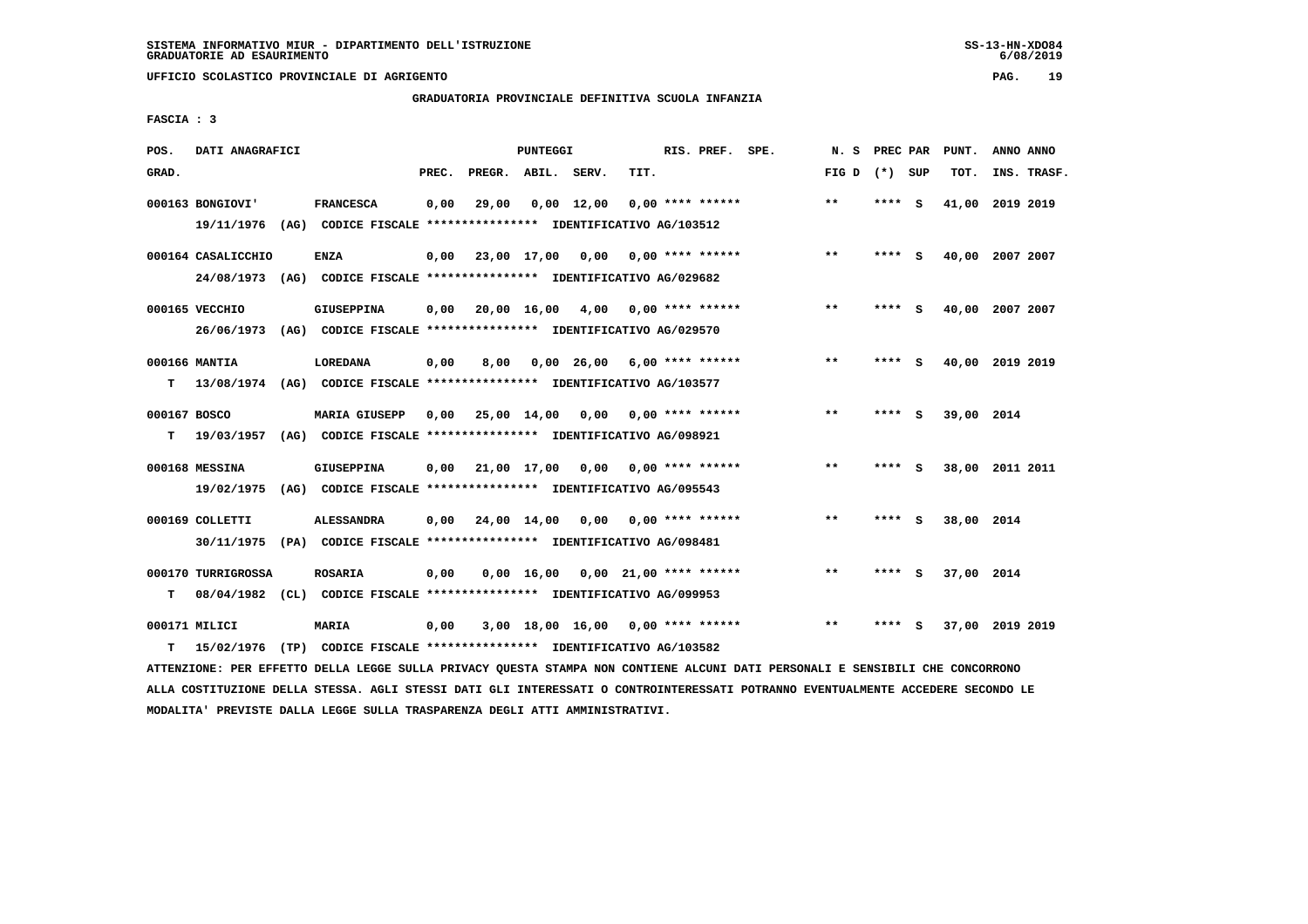**UFFICIO SCOLASTICO PROVINCIALE DI AGRIGENTO PAG. 20**

# **GRADUATORIA PROVINCIALE DEFINITIVA SCUOLA INFANZIA**

 **FASCIA : 3**

| POS.         | DATI ANAGRAFICI |                                                                                                                               |       |                                             | PUNTEGGI |                                     |      | RIS. PREF. SPE.    |                                     | N. S  | PREC PAR        | PUNT.           | ANNO ANNO |             |
|--------------|-----------------|-------------------------------------------------------------------------------------------------------------------------------|-------|---------------------------------------------|----------|-------------------------------------|------|--------------------|-------------------------------------|-------|-----------------|-----------------|-----------|-------------|
| GRAD.        |                 |                                                                                                                               | PREC. | PREGR. ABIL. SERV.                          |          |                                     | TIT. |                    |                                     |       | FIG D $(*)$ SUP | TOT.            |           | INS. TRASF. |
| 000172 BELLA |                 | <b>ALIDA</b>                                                                                                                  | 0,00  |                                             |          | 21,00 15,00 0,00                    |      | $0,00$ **** ****** |                                     | **    | $***$ S         | 36,00 2002      |           |             |
|              |                 | 19/05/1976 (AG) CODICE FISCALE *************** IDENTIFICATIVO AG/026659                                                       |       |                                             |          |                                     |      |                    |                                     |       |                 |                 |           |             |
| 000173 MAIDA |                 | LIDIA MARIA S                                                                                                                 |       | $0,00$ 22,00 14,00 0,00 0,00 **** ****** F  |          |                                     |      |                    |                                     |       | ** x **** s     | 36,00 2014 2014 |           |             |
|              |                 | 06/12/1967 (AG) CODICE FISCALE *************** IDENTIFICATIVO AG/097402                                                       |       |                                             |          |                                     |      |                    |                                     |       |                 |                 |           |             |
| 000174 PATTI |                 | MARIARITA                                                                                                                     | 0,00  |                                             |          | $0.00$ 12.00 24.00 0.00 **** ****** |      |                    |                                     | $***$ | $***$ S         | 36,00 2014      |           |             |
| т            |                 | 04/07/1978 (AG) CODICE FISCALE **************** IDENTIFICATIVO AG/100146                                                      |       |                                             |          |                                     |      |                    |                                     |       |                 |                 |           |             |
|              | 000175 PUGLISI  | <b>MARIA FAUSTA</b>                                                                                                           |       | $0,00$ $21,00$ $15,00$ $0,00$               |          |                                     |      | $0.00$ **** ****** |                                     |       | ** $X$ **** S   | 36,00 2019 2019 |           |             |
|              | 13/04/1969      | (AG) CODICE FISCALE **************** IDENTIFICATIVO AG/103599                                                                 |       |                                             |          |                                     |      |                    |                                     |       |                 |                 |           |             |
|              | 000176 PUCCIO   | ACCURSIA SILV 0,00                                                                                                            |       | 18,00  0,00  12,00  6,00  ****  ******    D |          |                                     |      |                    |                                     | $***$ | **** S          | 36,00 2019 2019 |           |             |
| т            |                 | 03/08/1980 (AG) CODICE FISCALE **************** IDENTIFICATIVO AG/103598                                                      |       |                                             |          |                                     |      |                    |                                     |       |                 |                 |           |             |
|              | 000177 MORREALE | <b>RITA</b>                                                                                                                   |       | 0,00 19,00 16,00 0,00                       |          |                                     |      | $0.00$ **** ****** |                                     | $***$ | $***$ S         | 35,00 2004 2004 |           |             |
|              |                 | 22/07/1964 (AG) CODICE FISCALE *************** IDENTIFICATIVO AG/027543                                                       |       |                                             |          |                                     |      |                    |                                     |       |                 |                 |           |             |
| 000178 SORCE |                 | ANNA                                                                                                                          | 0,00  |                                             |          |                                     |      |                    | 0,00 17,00 12,00 6,00 **** ****** D |       | ** X **** S     | 35,00 2019 2007 |           |             |
|              |                 | 30/07/1979 (AG) CODICE FISCALE *************** IDENTIFICATIVO AG/029974                                                       |       |                                             |          |                                     |      |                    |                                     |       |                 |                 |           |             |
| 000179 SPOTO |                 | MARIA GIOVANN                                                                                                                 | 0,00  |                                             |          | $9,00$ 16,00 0,00 9,00 **** ******  |      |                    |                                     | $***$ | **** S          | 34,00 2011 2011 |           |             |
|              |                 | 23/04/1971 (AG) CODICE FISCALE *************** IDENTIFICATIVO AG/095370                                                       |       |                                             |          |                                     |      |                    |                                     |       |                 |                 |           |             |
|              | 000180 CAPITANO | <b>SAMANTHA GIUS</b>                                                                                                          |       | 0,00 18,00 16,00 0,00 0,00 **** ******      |          |                                     |      |                    |                                     | $***$ | **** S          | 34,00 2019 2019 |           |             |
|              | 06/11/1975      | (AG) CODICE FISCALE **************** IDENTIFICATIVO AG/103519                                                                 |       |                                             |          |                                     |      |                    |                                     |       |                 |                 |           |             |
|              |                 | ATTENZIONE: PER EFFETTO DELLA LEGGE SULLA PRIVACY QUESTA STAMPA NON CONTIENE ALCUNI DATI PERSONALI E SENSIBILI CHE CONCORRONO |       |                                             |          |                                     |      |                    |                                     |       |                 |                 |           |             |

 **ALLA COSTITUZIONE DELLA STESSA. AGLI STESSI DATI GLI INTERESSATI O CONTROINTERESSATI POTRANNO EVENTUALMENTE ACCEDERE SECONDO LE MODALITA' PREVISTE DALLA LEGGE SULLA TRASPARENZA DEGLI ATTI AMMINISTRATIVI.**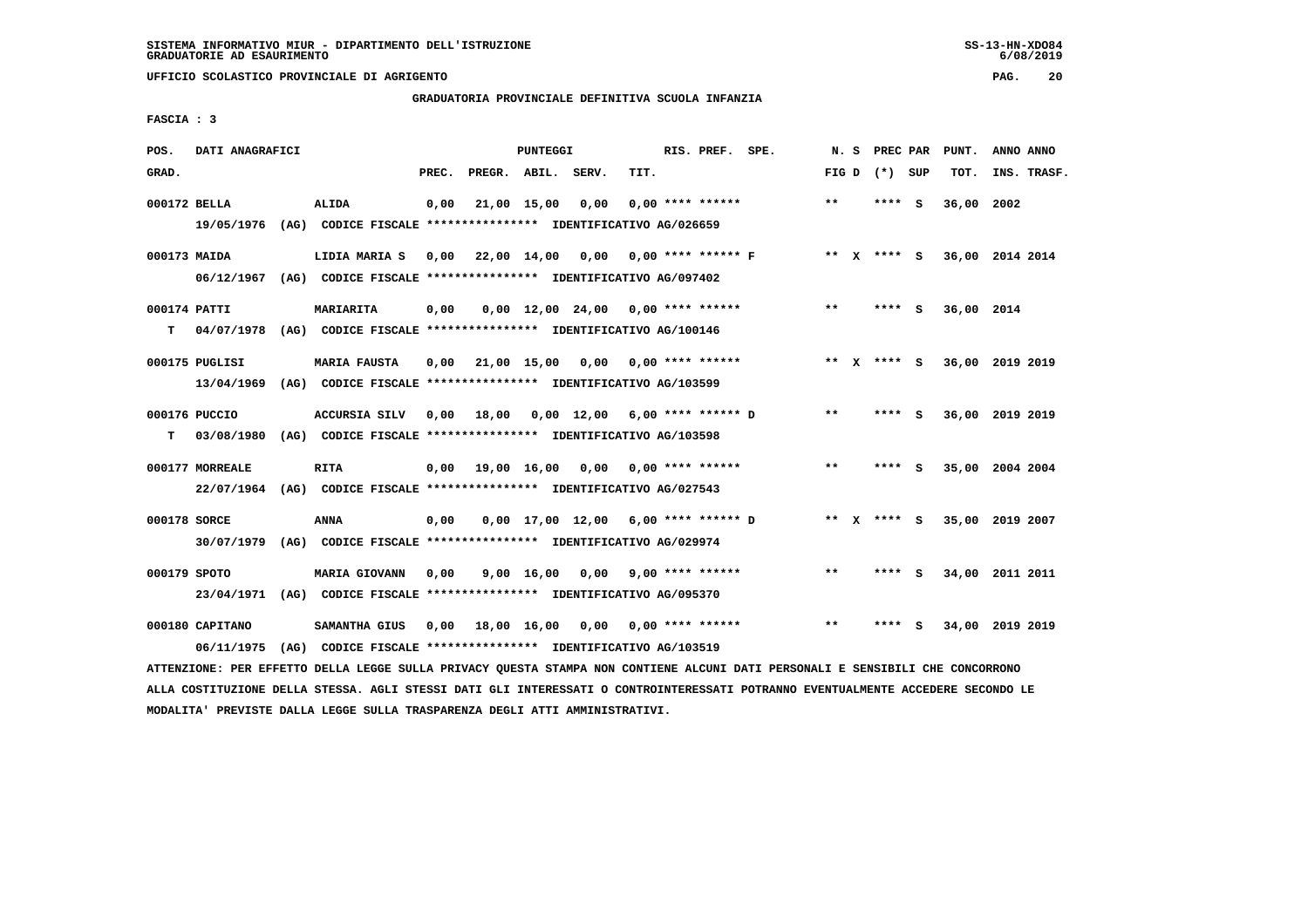# **GRADUATORIA PROVINCIALE DEFINITIVA SCUOLA INFANZIA**

 **FASCIA : 3**

| POS.  | DATI ANAGRAFICI  |      |                                                               |       |                               | PUNTEGGI                       |      |      | RIS. PREF. SPE.           | N.S          | PREC PAR |          | PUNT.      | ANNO ANNO       |
|-------|------------------|------|---------------------------------------------------------------|-------|-------------------------------|--------------------------------|------|------|---------------------------|--------------|----------|----------|------------|-----------------|
| GRAD. |                  |      |                                                               | PREC. | PREGR. ABIL. SERV.            |                                |      | TIT. |                           | FIG D $(*)$  |          | SUP      | TOT.       | INS. TRASF.     |
|       | 000181 DILIBERTO |      | <b>MARIASTELLA</b>                                            | 0,00  |                               | $0,00 \quad 11,00 \quad 22,00$ |      |      | $0.00$ **** ******        | $* *$        | ****     | - S      | 33,00 2014 |                 |
| т     | 12/12/1978       | (AG) | CODICE FISCALE **************** IDENTIFICATIVO AG/100277      |       |                               |                                |      |      |                           |              |          |          |            |                 |
|       | 000182 CILONA    |      | <b>GIOVANNA</b>                                               | 0.00  |                               | 16,00 16,00                    | 0.00 |      | 0.00 **** ******          | $***$        | **** S   |          |            | 32,00 2007 2007 |
|       | 24/07/1969       |      | (AG) CODICE FISCALE **************** IDENTIFICATIVO AG/029738 |       |                               |                                |      |      |                           |              |          |          |            |                 |
|       | 000183 MILIZIANO |      | MARIALETIZIA                                                  | 0,00  | 16,00 16,00                   |                                | 0,00 |      | $0.00$ **** ******        | $***$        | ****     | - S      |            | 32,00 2007 2007 |
|       | 23/12/1977       |      | (AG) CODICE FISCALE **************** IDENTIFICATIVO AG/029822 |       |                               |                                |      |      |                           |              |          |          |            |                 |
|       | 000184 QUAGLIATA |      | <b>ROMINA</b>                                                 | 0,00  | 11,00 15,00                   |                                | 0,00 |      | 6,00 **** ******          | $***$        | **** S   |          |            | 32,00 2014 2014 |
|       | 24/06/1975       |      | (AG) CODICE FISCALE **************** IDENTIFICATIVO AG/097451 |       |                               |                                |      |      |                           |              |          |          |            |                 |
|       | 000185 FERRETTI  |      | <b>ALICE</b>                                                  |       | $0,00$ $16,00$ $16,00$ $0,00$ |                                |      |      | $0.00$ **** ******        | $\star\star$ | ****     | <b>S</b> | 32,00 2014 |                 |
| т     | 19/04/1982       |      | (AG) CODICE FISCALE **************** IDENTIFICATIVO AG/099975 |       |                               |                                |      |      |                           |              |          |          |            |                 |
|       | 000186 MOSCATO   |      | <b>ANNALISA</b>                                               | 0,00  | 15,00 16,00                   |                                | 0,00 |      | 0,00 **** ******          | $***$        | **** S   |          |            | 31,00 2014 2014 |
|       | 22/01/1975       |      | (AG) CODICE FISCALE **************** IDENTIFICATIVO AG/097421 |       |                               |                                |      |      |                           |              |          |          |            |                 |
|       | 000187 FICALORA  |      | <b>MARIA GRAZIA</b>                                           | 0.00  |                               | 15,00 16,00                    |      |      | $0.00$ $0.00$ **** ****** | $* *$        | ****     | - S      |            | 31,00 2019 2019 |
|       | 04/02/1977       |      | (AG) CODICE FISCALE **************** IDENTIFICATIVO AG/103560 |       |                               |                                |      |      |                           |              |          |          |            |                 |
|       | 000188 SCIACCA   |      | <b>GIUSEPPINA</b>                                             | 0.00  | 15,00 16,00                   |                                |      |      | $0.00$ $0.00$ **** ****** | $* *$        |          | s        |            | 31,00 2019 2019 |
|       | 21/11/1970       |      | (AG) CODICE FISCALE **************** IDENTIFICATIVO AG/103609 |       |                               |                                |      |      |                           |              |          |          |            |                 |
|       | 000189 MANCUSO   |      | <b>ALFONSO</b>                                                |       | $0,00$ $12,00$ $16,00$        |                                | 0,00 |      | $3,00$ **** ******        | $***$        | ****     | s        |            | 31,00 2019 2019 |
|       | 08/11/1978       |      | (AG) CODICE FISCALE **************** IDENTIFICATIVO AG/103576 |       |                               |                                |      |      |                           |              |          |          |            |                 |

 **ATTENZIONE: PER EFFETTO DELLA LEGGE SULLA PRIVACY QUESTA STAMPA NON CONTIENE ALCUNI DATI PERSONALI E SENSIBILI CHE CONCORRONO ALLA COSTITUZIONE DELLA STESSA. AGLI STESSI DATI GLI INTERESSATI O CONTROINTERESSATI POTRANNO EVENTUALMENTE ACCEDERE SECONDO LE MODALITA' PREVISTE DALLA LEGGE SULLA TRASPARENZA DEGLI ATTI AMMINISTRATIVI.**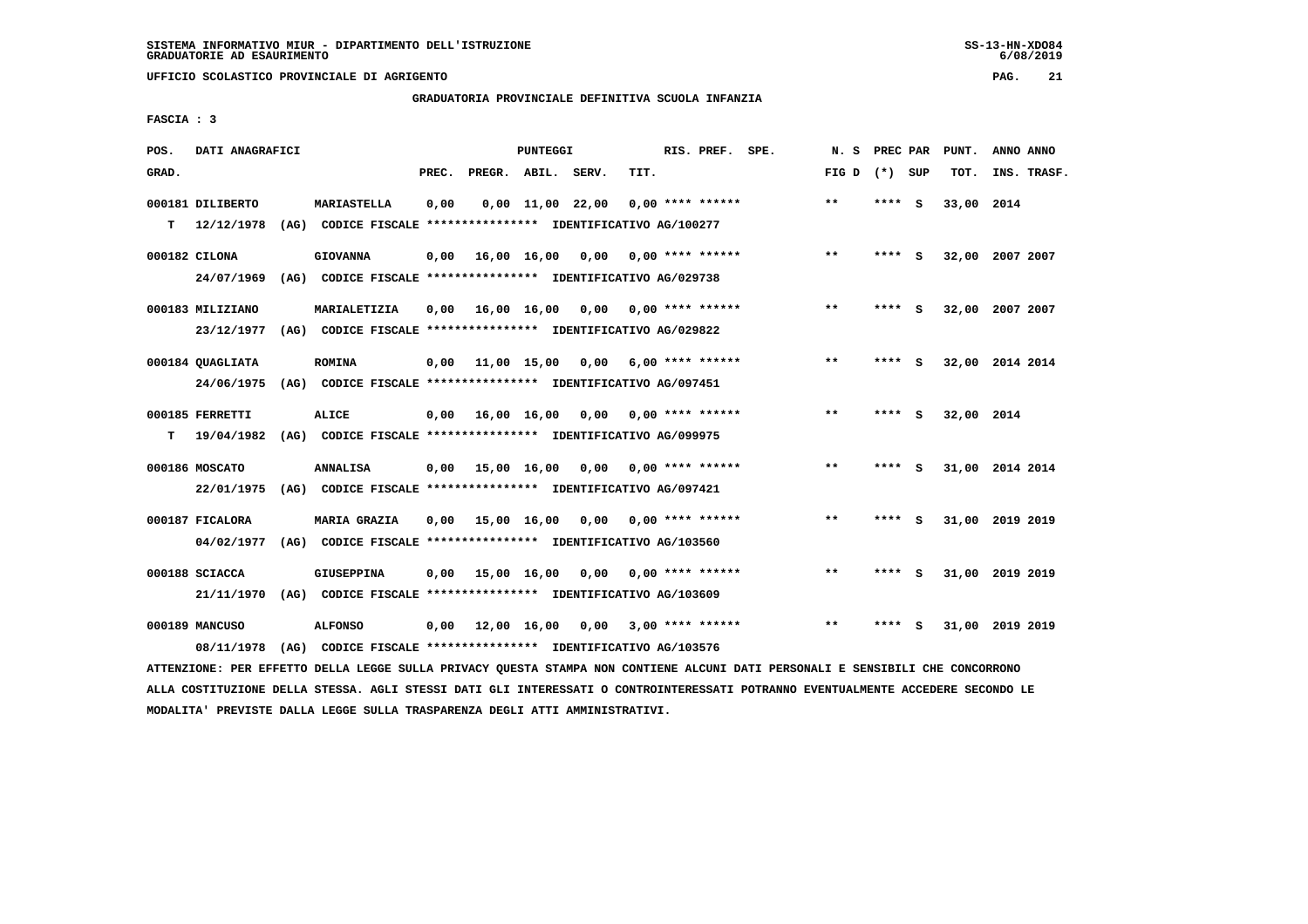**UFFICIO SCOLASTICO PROVINCIALE DI AGRIGENTO PAG. 22**

# **GRADUATORIA PROVINCIALE DEFINITIVA SCUOLA INFANZIA**

 **FASCIA : 3**

| POS.         | DATI ANAGRAFICI               |      |                                                                                               |       |                                          | <b>PUNTEGGI</b> |                                     |      | RIS. PREF. SPE.         | N.S   |              | PREC PAR |          | PUNT.      | ANNO ANNO       |
|--------------|-------------------------------|------|-----------------------------------------------------------------------------------------------|-------|------------------------------------------|-----------------|-------------------------------------|------|-------------------------|-------|--------------|----------|----------|------------|-----------------|
| GRAD.        |                               |      |                                                                                               | PREC. | PREGR. ABIL. SERV.                       |                 |                                     | TIT. |                         | FIG D |              | (*) SUP  |          | TOT.       | INS. TRASF.     |
| 000190 CARO  |                               |      | LILLIANA<br>20/06/1974 (AG) CODICE FISCALE *************** IDENTIFICATIVO AG/095537           | 0,00  |                                          | $6,00$ 15,00    | 0.00                                |      | $9,00$ **** ******      | $***$ |              | **** S   |          |            | 30,00 2011 2011 |
| т            | 000191 ALAIMO                 |      | <b>ELIANA</b><br>20/12/1982 (AG) CODICE FISCALE *************** IDENTIFICATIVO AG/100128      | 0,00  |                                          |                 | $0,00$ 18,00 12,00 0,00 **** ****** |      |                         | **    |              | **** S   |          | 30,00 2014 |                 |
| т            | 000192 ARCADIPANE             |      | <b>GINO ETTORE</b><br>11/05/1984 (PA) CODICE FISCALE *************** IDENTIFICATIVO AG/099523 | 0,00  |                                          |                 | $0.00$ 15.00 0.00 15.00 **** ****** |      |                         | $***$ |              | **** S   |          | 30,00 2014 |                 |
|              | 000193 SCLAFANI               |      | <b>TIZIANA</b><br>12/06/1973 (AG) CODICE FISCALE *************** IDENTIFICATIVO AG/103612     | 0.00  | 15,00 15,00 0,00 0,00 **** ******        |                 |                                     |      |                         | $***$ |              | ****     | - S      |            | 30,00 2019 2019 |
| т            | 000194 LA MENDOLA             |      | <b>ANNA</b><br>16/12/1980 (AG) CODICE FISCALE **************** IDENTIFICATIVO AG/100082       | 0,00  | 12,00 14,00                              |                 | 0.00                                |      | $3,00$ **** ******      | $* *$ |              | ****     | - 5      | 29,00 2014 |                 |
| т            | 000195 SALEMI<br>25/08/1976   |      | <b>ROSSANA</b><br>(AG) CODICE FISCALE **************** IDENTIFICATIVO AG/100220               |       | $0,00$ 12,00 14,00 0,00 3,00 **** ****** |                 |                                     |      |                         | **    |              | **** S   |          | 29,00 2014 |                 |
|              | 000196 SALAMONE<br>26/04/1974 |      | ANNA MARIA LA<br>(AG) CODICE FISCALE **************** IDENTIFICATIVO AG/103607                |       | 0,00 14,00 15,00                         |                 | 0,00                                |      | $0.00$ **** ******      | $* *$ |              | ****     | - S      |            | 29,00 2019 2019 |
|              | 000197 GAGLIANO<br>13/01/1966 | (AG) | MARIA CARMELA<br>CODICE FISCALE **************** IDENTIFICATIVO AG/021500                     | 0.00  | 12,00 16,00 0,00                         |                 |                                     |      | $0.00$ **** ******      | $***$ |              | ****     | <b>S</b> | 28,00 2000 |                 |
| 000198 GULLO | 12/12/1973                    |      | <b>ANGELINA</b><br>(AG) CODICE FISCALE **************** IDENTIFICATIVO AG/020010              | 0,00  |                                          | 4,00 15,00      |                                     |      | $0,00$ 9,00 **** ****** | **    | $\mathbf{x}$ | **** S   |          | 28,00 2002 |                 |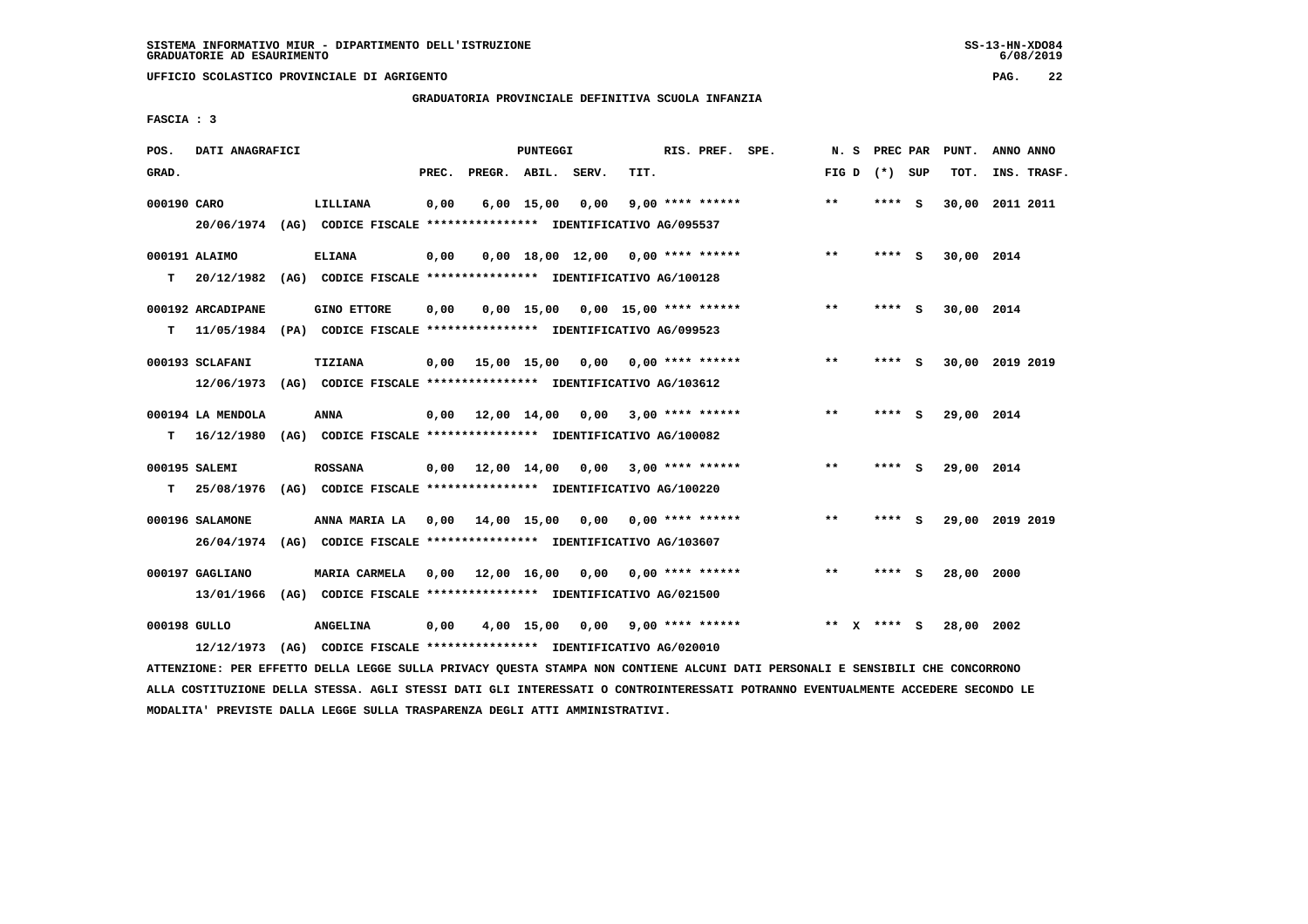**UFFICIO SCOLASTICO PROVINCIALE DI AGRIGENTO PAG. 23**

# **GRADUATORIA PROVINCIALE DEFINITIVA SCUOLA INFANZIA**

 **FASCIA : 3**

| POS.  | DATI ANAGRAFICI   |                                                                         |       |                                                 | <b>PUNTEGGI</b> |                                                 |      | RIS. PREF. SPE.    | N.S             | PREC PAR |     | PUNT.      | ANNO ANNO       |  |
|-------|-------------------|-------------------------------------------------------------------------|-------|-------------------------------------------------|-----------------|-------------------------------------------------|------|--------------------|-----------------|----------|-----|------------|-----------------|--|
| GRAD. |                   |                                                                         | PREC. | PREGR. ABIL. SERV.                              |                 |                                                 | TIT. |                    | FIG D $(*)$ SUP |          |     | TOT.       | INS. TRASF.     |  |
|       | 000199 VULLO      | <b>ONOFRIO</b>                                                          | 0,00  |                                                 | 14,00 14,00     | 0,00                                            |      | $0.00$ **** ****** | **              | $***$ S  |     | 28,00      | 2002            |  |
|       | 12/03/1975        | (AG) CODICE FISCALE **************** IDENTIFICATIVO AG/026680           |       |                                                 |                 |                                                 |      |                    |                 |          |     |            |                 |  |
|       | 000200 CELLURA    | PATRIZIA                                                                | 0,00  | 12,00 16,00 0,00                                |                 |                                                 |      | $0.00$ **** ****** | $***$           | ****     | - S |            | 28,00 2007 2007 |  |
|       | 31/01/1962        | (PA) CODICE FISCALE **************** IDENTIFICATIVO AG/029754           |       |                                                 |                 |                                                 |      |                    |                 |          |     |            |                 |  |
|       | 000201 MARONGIU   | <b>NADIA</b>                                                            | 0,00  |                                                 |                 | $13,00$ $15,00$ $0,00$ $0,00$ $***$ **** ****** |      |                    | $***$           | ****     | - S |            | 28,00 2007 2007 |  |
|       | 19/07/1979        | (AG) CODICE FISCALE **************** IDENTIFICATIVO AG/029929           |       |                                                 |                 |                                                 |      |                    |                 |          |     |            |                 |  |
|       | 000202 MINIO      | <b>DANIELA</b>                                                          | 0,00  |                                                 |                 | $0,00$ 16,00 12,00 0,00 **** ****** D           |      |                    | $* *$           | **** S   |     | 28,00 2007 |                 |  |
|       | 04/12/1979        | (AG) CODICE FISCALE **************** IDENTIFICATIVO AG/026690           |       |                                                 |                 |                                                 |      |                    |                 |          |     |            |                 |  |
|       | 000203 PIRANEO    | <b>TERESA</b>                                                           | 0,00  | 12,00 16,00 0,00                                |                 |                                                 |      | $0.00$ **** ****** | **              | **** S   |     |            | 28,00 2019 2019 |  |
|       |                   | 02/07/1972 (AG) CODICE FISCALE *************** IDENTIFICATIVO AG/103595 |       |                                                 |                 |                                                 |      |                    |                 |          |     |            |                 |  |
|       | 000204 INGRAO     | <b>MARIA</b>                                                            |       |                                                 |                 | $0.00$ 16.00 12.00 0.00 **** ******             |      |                    | $**$            | **** S   |     |            | 28,00 2019 2019 |  |
| т     | 30/10/1980        | (AG) CODICE FISCALE *************** IDENTIFICATIVO AG/103569            | 0,00  |                                                 |                 |                                                 |      |                    |                 |          |     |            |                 |  |
|       |                   |                                                                         |       |                                                 |                 |                                                 |      |                    |                 |          |     |            |                 |  |
|       | 000205 RUBINO     | <b>VINCENZA</b>                                                         | 0,00  |                                                 | 1,00 18,00      | 5,00                                            |      | $3,00$ **** ****** | $**$            |          | s   | 27,00 2007 |                 |  |
|       | 09/06/1975        | (AG) CODICE FISCALE **************** IDENTIFICATIVO AG/027619           |       |                                                 |                 |                                                 |      |                    |                 |          |     |            |                 |  |
|       | 000206 VACCARELLO | CARMELA                                                                 | 0.00  |                                                 | 9,00 15,00      | 0,00                                            |      | $3,00$ **** ****** | $**$            | ****     | - S |            | 27,00 2011 2011 |  |
|       | 29/08/1975        | (EE) CODICE FISCALE **************** IDENTIFICATIVO AG/095600           |       |                                                 |                 |                                                 |      |                    |                 |          |     |            |                 |  |
|       | 000207 MORTILLARO | <b>CONCETTA</b>                                                         | 0,00  | $13,00$ $14,00$ $0,00$ $0,00$ $***$ **** ****** |                 |                                                 |      |                    | $* *$           | **** S   |     |            | 27,00 2011 2011 |  |
|       | 24/12/1964        | (AG) CODICE FISCALE **************** IDENTIFICATIVO AG/095475           |       |                                                 |                 |                                                 |      |                    |                 |          |     |            |                 |  |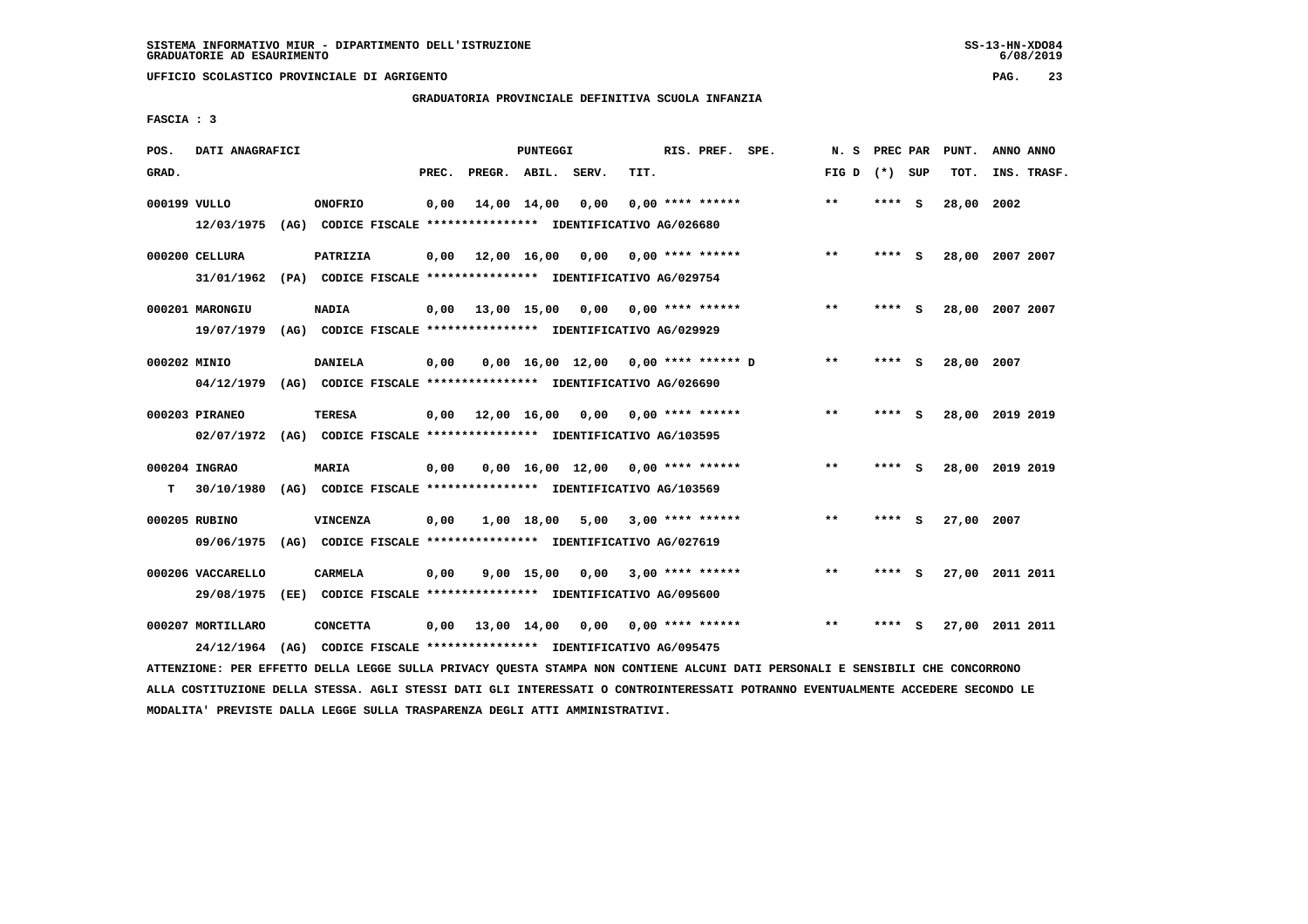**UFFICIO SCOLASTICO PROVINCIALE DI AGRIGENTO PAG. 24**

# **GRADUATORIA PROVINCIALE DEFINITIVA SCUOLA INFANZIA**

 **FASCIA : 3**

| POS.             | DATI ANAGRAFICI                 |                                                                                           |       |                    | <b>PUNTEGGI</b> |                                      |      | RIS. PREF. SPE.    | N.S   | PREC PAR        |     | PUNT.      | ANNO ANNO       |
|------------------|---------------------------------|-------------------------------------------------------------------------------------------|-------|--------------------|-----------------|--------------------------------------|------|--------------------|-------|-----------------|-----|------------|-----------------|
| GRAD.            |                                 |                                                                                           | PREC. | PREGR. ABIL. SERV. |                 |                                      | TIT. |                    | FIG D | (*) SUP         |     | TOT.       | INS. TRASF.     |
|                  | 000208 CATANESE<br>23/02/1973   | DANIELA GIUSE<br>(AG) CODICE FISCALE **************** IDENTIFICATIVO AG/103524            | 0,00  | 12,00 15,00        |                 | 0,00                                 |      | $0.00$ **** ****** | **    | **** S          |     |            | 27,00 2019 2019 |
|                  | 000209 CAMMALLERI<br>04/02/1971 | <b>DOMENICA</b><br>(AG) CODICE FISCALE **************** IDENTIFICATIVO AG/022060          | 0,00  | 12,00 15,00 0,00   |                 |                                      |      | $0.00$ **** ****** | **    | ****            |     | 27,00 2019 |                 |
|                  | 000210 BONGIOVI'<br>27/11/1970  | <b>ACCURSIA ANNA</b><br>(AG) CODICE FISCALE **************** IDENTIFICATIVO AG/027309     | 0,00  |                    |                 | 11,00 15,00 0,00 0,00 **** ******    |      |                    | $***$ | **** S          |     |            | 26,00 2003 2003 |
|                  | 000211 GIAMBRONE<br>11/06/1972  | <b>ANTONINA</b><br>(EE) CODICE FISCALE **************** IDENTIFICATIVO AG/095567          | 0,00  |                    |                 | 11,00 15,00 0,00 0,00 **** ****** F  |      |                    | $* *$ | ****            | - S |            | 26,00 2011 2011 |
| т                | 000212 CHIANTA                  | CARMELO CESAR<br>14/10/1982 (CL) CODICE FISCALE **************** IDENTIFICATIVO AG/097979 | 0.00  |                    |                 | $0.00$ 17.00 $0.00$ 9.00 **** ****** |      |                    | $**$  | ****            | - S | 26,00 2014 |                 |
| т                | 000213 MARCHESE RAGONA ILENIA   | 19/09/1976 (PA) CODICE FISCALE *************** IDENTIFICATIVO AG/099581                   | 0,00  |                    |                 | $0,00$ 16,00 0,00 10,00 **** ******  |      |                    | $* *$ | **** S          |     | 26,00 2014 |                 |
| 000214 BONO<br>т | 04/06/1966                      | IGNAZIA MARIA<br>(AG) CODICE FISCALE **************** IDENTIFICATIVO AG/099164            | 0.00  |                    |                 | 0,00 17,00 0,00                      |      | $9,00$ **** ****** |       | ** $X$ **** $S$ |     | 26,00 2014 |                 |
| т                | 000215 ZAMBITO<br>16/09/1970    | CATERINA<br>(AG) CODICE FISCALE **************** IDENTIFICATIVO AG/099957                 | 0.00  | 12,00 14,00 0,00   |                 |                                      |      | $0.00$ **** ****** | $***$ | $***$ S         |     | 26,00 2014 |                 |
|                  | 000216 CARAMAZZA<br>22/04/1977  | SARA<br>(AG) CODICE FISCALE **************** IDENTIFICATIVO AG/098576                     | 0.00  |                    |                 | $0,00$ 15,00 8,00 3,00 **** ******   |      |                    | $* *$ | ****            | - S | 26,00 2014 |                 |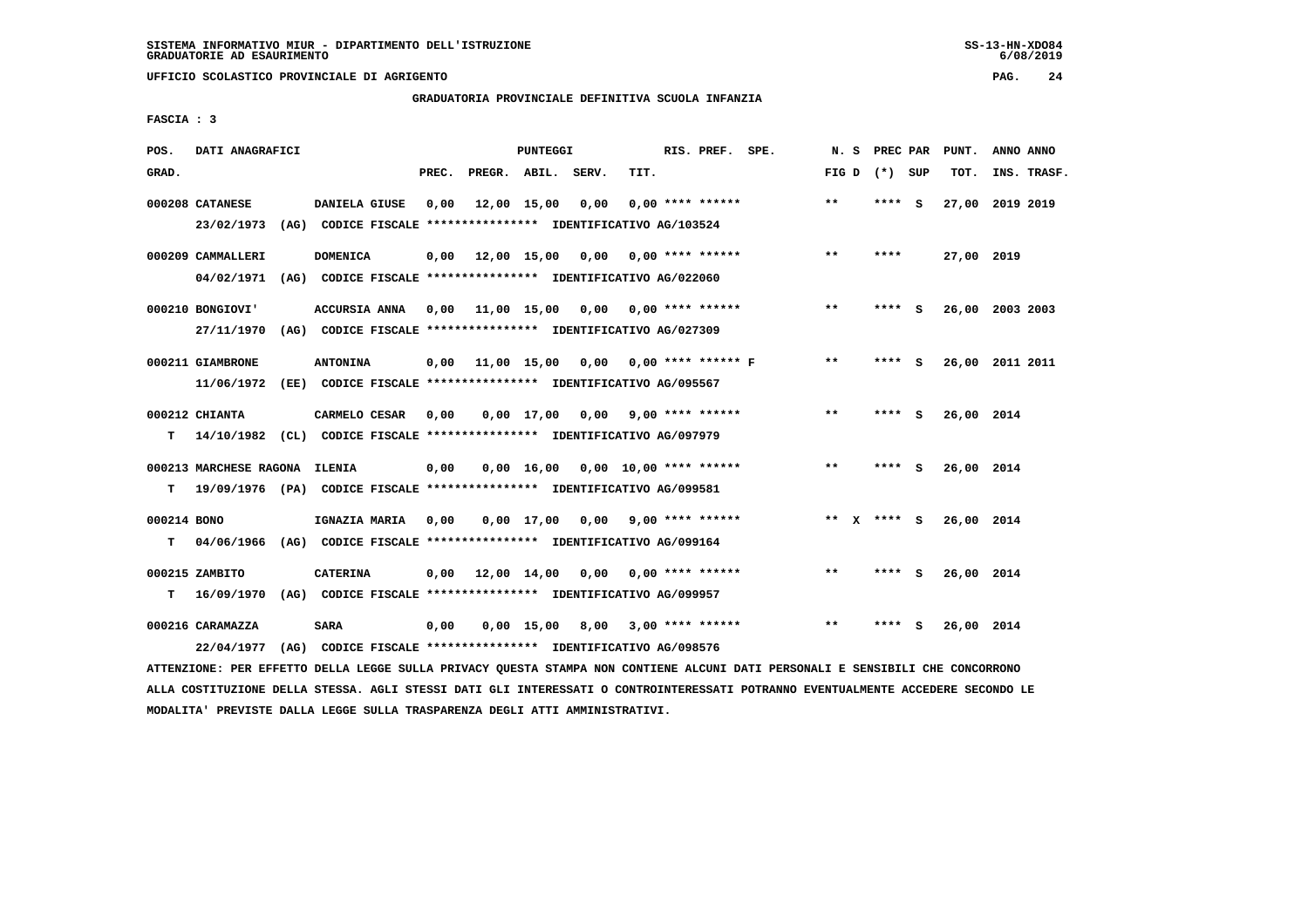**UFFICIO SCOLASTICO PROVINCIALE DI AGRIGENTO PAG. 25**

# **GRADUATORIA PROVINCIALE DEFINITIVA SCUOLA INFANZIA**

 **FASCIA : 3**

| POS.         | DATI ANAGRAFICI    |      |                                                                         |       |                    | PUNTEGGI           |                                     |      | RIS. PREF. SPE.          | N.S   |              | PREC PAR        |          | PUNT.      | ANNO ANNO       |
|--------------|--------------------|------|-------------------------------------------------------------------------|-------|--------------------|--------------------|-------------------------------------|------|--------------------------|-------|--------------|-----------------|----------|------------|-----------------|
| GRAD.        |                    |      |                                                                         | PREC. | PREGR. ABIL. SERV. |                    |                                     | TIT. |                          |       |              | FIG D $(*)$ SUP |          | TOT.       | INS. TRASF.     |
|              | 000217 CASTRONOVO  |      | <b>VALENTINA</b>                                                        | 0,00  |                    | $0.00 \quad 13.00$ |                                     |      | $0.00$ 13.00 **** ****** | $**$  |              | ****            | <b>S</b> | 26,00 2014 |                 |
| т            | 10/04/1970         | (AG) | CODICE FISCALE **************** IDENTIFICATIVO AG/098458                |       |                    |                    |                                     |      |                          |       |              |                 |          |            |                 |
|              | 000218 LO RASO     |      | <b>ANTONELLA</b>                                                        | 0,00  |                    | $9,00 \quad 16,00$ | 0,00                                |      | 0,00 **** ******         | $**$  |              | **** S          |          | 25,00 2002 |                 |
|              | 06/05/1970         |      | (AG) CODICE FISCALE **************** IDENTIFICATIVO AG/021334           |       |                    |                    |                                     |      |                          |       |              |                 |          |            |                 |
|              | 000219 FRISCIA     |      | <b>MARIA GABRIEL</b>                                                    | 0,00  |                    | 9,00 16,00         | 0,00                                |      | $0.00$ **** ******       | $***$ |              | ****            | - S      |            | 25,00 2004 2004 |
|              | 25/06/1969         |      | (AG) CODICE FISCALE **************** IDENTIFICATIVO AG/027634           |       |                    |                    |                                     |      |                          |       |              |                 |          |            |                 |
|              | 000220 PELONERO    |      | ANNA MARIA                                                              | 0,00  |                    | $9,00 \quad 16,00$ | 0,00                                |      | $0.00$ **** ******       |       |              | ** x **** s     |          |            | 25,00 2005 2005 |
|              | 29/05/1965         |      | (TO) CODICE FISCALE **************** IDENTIFICATIVO AG/028669           |       |                    |                    |                                     |      |                          |       |              |                 |          |            |                 |
| 000221 SORCE |                    |      | <b>ONOFRIA</b>                                                          | 0,00  |                    |                    | 10,00 15,00 0,00                    |      | $0.00$ **** ******       | $***$ |              | **** S          |          |            | 25,00 2007 2007 |
|              | 25/07/1961         |      | (AG) CODICE FISCALE **************** IDENTIFICATIVO AG/030017           |       |                    |                    |                                     |      |                          |       |              |                 |          |            |                 |
|              | 000222 GENTILUOMO  |      | <b>CALOGERA</b>                                                         | 0,00  |                    | $9,00 \quad 16,00$ | 0,00                                |      | 0,00 **** ******         | $* *$ |              | **** S          |          | 25,00 2007 |                 |
|              | 04/05/1967         |      | (AG) CODICE FISCALE **************** IDENTIFICATIVO AG/021592           |       |                    |                    |                                     |      |                          |       |              |                 |          |            |                 |
|              | 000223 CALDERONE   |      | <b>MIRIAM ANTONE</b>                                                    | 0,00  |                    | $9,00 \quad 16,00$ |                                     |      | $0,00$ 0,00 **** ******  | $***$ | $\mathbf{x}$ | **** S          |          |            | 25,00 2011 2011 |
|              | 23/04/1973         |      | (PA) CODICE FISCALE **************** IDENTIFICATIVO AG/095347           |       |                    |                    |                                     |      |                          |       |              |                 |          |            |                 |
|              | 000224 BIANCAVILLA |      | <b>LAURA</b>                                                            | 0,00  |                    |                    | $0,00$ 13,00 12,00 0,00 **** ****** |      |                          | $* *$ |              | ****            | - S      | 25,00 2014 |                 |
| т            |                    |      | 12/03/1981 (PA) CODICE FISCALE *************** IDENTIFICATIVO AG/100069 |       |                    |                    |                                     |      |                          |       |              |                 |          |            |                 |
|              | 000225 FANARA      |      | <b>GIUSEPPINA</b>                                                       | 0,00  |                    | 9,00 16,00         | 0,00                                |      | 0,00 **** ****** E       | $* *$ |              | ****            | - S      |            | 25,00 2019 2019 |
|              |                    |      | 13/05/1972 (CT) CODICE FISCALE *************** IDENTIFICATIVO AG/103559 |       |                    |                    |                                     |      |                          |       |              |                 |          |            |                 |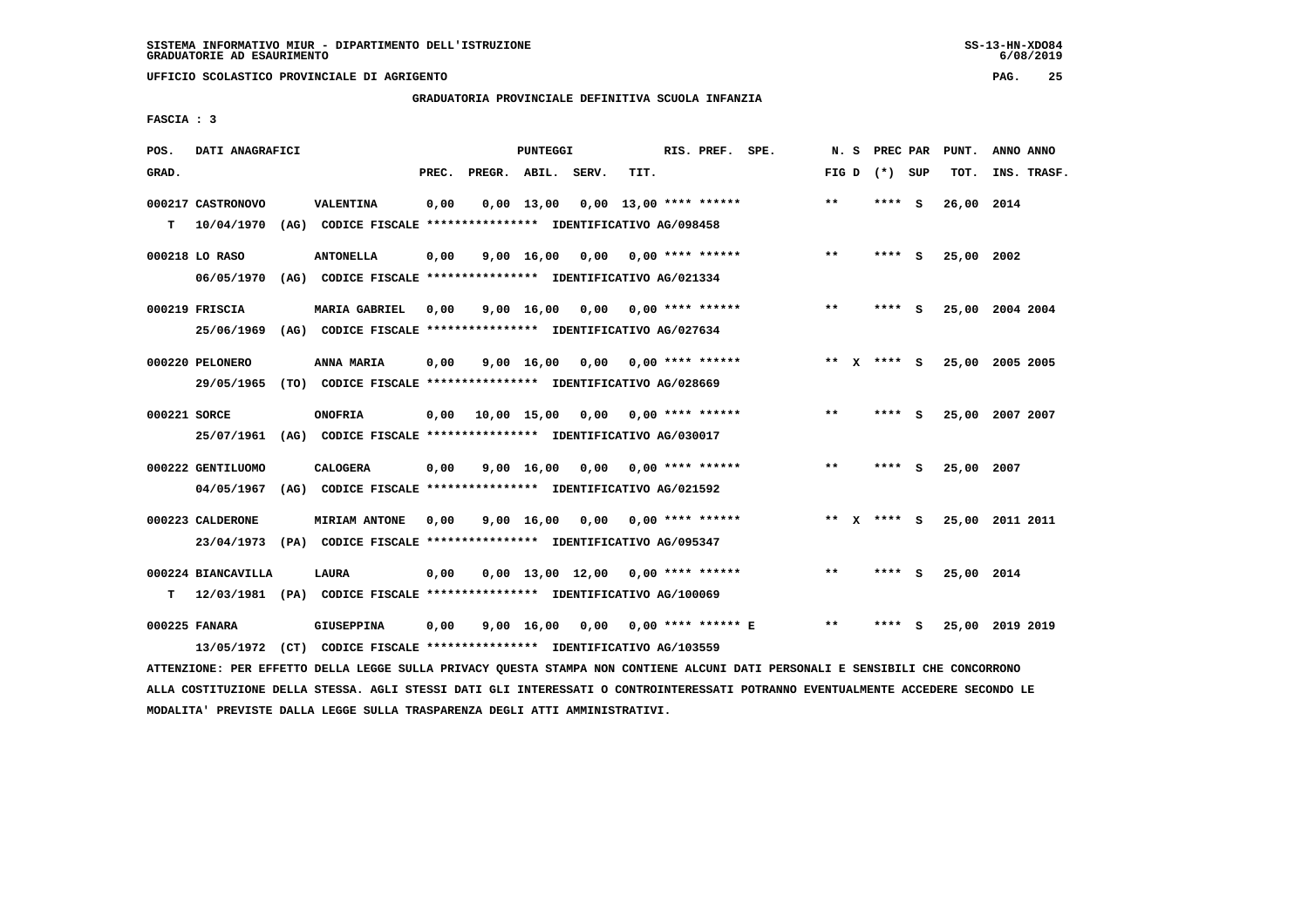**UFFICIO SCOLASTICO PROVINCIALE DI AGRIGENTO PAG. 26**

#### **GRADUATORIA PROVINCIALE DEFINITIVA SCUOLA INFANZIA**

 **FASCIA : 3**

| POS.         | DATI ANAGRAFICI    |                                                                                                                               |       |                    | PUNTEGGI     |                                    |      | RIS. PREF. SPE.           | N.S     | PREC PAR        |     | PUNT.           | ANNO ANNO |             |
|--------------|--------------------|-------------------------------------------------------------------------------------------------------------------------------|-------|--------------------|--------------|------------------------------------|------|---------------------------|---------|-----------------|-----|-----------------|-----------|-------------|
| GRAD.        |                    |                                                                                                                               | PREC. | PREGR. ABIL. SERV. |              |                                    | TIT. |                           |         | FIG D $(*)$ SUP |     | TOT.            |           | INS. TRASF. |
|              | 000226 NAVARRA     | <b>ROSALIA</b>                                                                                                                | 0,00  |                    | $9,00$ 15,00 | 0,00                               |      | $0.00$ **** ******        | $***$   | **** S          |     | 24,00 2000      |           |             |
|              | 31/05/1968         | (AG) CODICE FISCALE **************** IDENTIFICATIVO AG/021887                                                                 |       |                    |              |                                    |      |                           |         |                 |     |                 |           |             |
|              | 000227 PANNERI     | <b>GIUSEPPINA</b>                                                                                                             | 0,00  |                    | 8,00 16,00   |                                    |      | $0,00$ $0,00$ **** ****** | **      | **** S          |     | 24,00 2002      |           |             |
|              |                    | 06/07/1973 (CL) CODICE FISCALE *************** IDENTIFICATIVO AG/026358                                                       |       |                    |              |                                    |      |                           |         |                 |     |                 |           |             |
|              | 000228 SABINA      | ANNA                                                                                                                          | 0,00  |                    | $9,00$ 15,00 | $0,00$ $0,00$ **** ******          |      |                           | **      | **** S          |     | 24,00 2002      |           |             |
|              |                    | 27/12/1969 (PA) CODICE FISCALE *************** IDENTIFICATIVO AG/026570                                                       |       |                    |              |                                    |      |                           |         |                 |     |                 |           |             |
|              | 000229 D'ANNA      | <b>GIOVANNA</b>                                                                                                               | 0,00  |                    |              | 9,00 15,00 0,00                    |      | $0.00$ **** ******        | $***$   | **** S          |     | 24,00 2003 2003 |           |             |
|              |                    | 21/06/1971 (AG) CODICE FISCALE *************** IDENTIFICATIVO AG/027135                                                       |       |                    |              |                                    |      |                           |         |                 |     |                 |           |             |
|              | 000230 EMANUELE    | <b>ANTONINA</b>                                                                                                               | 0,00  |                    |              | 9,00 15,00 0,00 0,00 **** ****** F |      |                           | $* *$   | **** S          |     | 24,00 2004 2004 |           |             |
|              | 01/12/1962         | (AG) CODICE FISCALE **************** IDENTIFICATIVO AG/027556                                                                 |       |                    |              |                                    |      |                           |         |                 |     |                 |           |             |
|              | 000231 DISPENZA    | <b>ANGELA</b>                                                                                                                 | 0,00  |                    | $9,00$ 15,00 |                                    |      | $0,00$ $0,00$ **** ****** | $***$ X | **** S          |     | 24,00 2007 2007 |           |             |
|              | 07/03/1968         | (AG) CODICE FISCALE **************** IDENTIFICATIVO AG/029600                                                                 |       |                    |              |                                    |      |                           |         |                 |     |                 |           |             |
|              | 000232 BELLAVIA    | <b>CALOGERA</b>                                                                                                               | 0,00  |                    | 9,00 15,00   | 0,00                               |      | $0.00$ **** ******        | $**$    | ****            | - S | 24,00 2007 2007 |           |             |
|              | 22/12/1970         | (AG) CODICE FISCALE **************** IDENTIFICATIVO AG/029622                                                                 |       |                    |              |                                    |      |                           |         |                 |     |                 |           |             |
|              | 000233 VENTIMIGLIA | PATRIZIA                                                                                                                      | 0,00  |                    | 8,00 16,00   | $0,00$ $0,00$ $***$ **** ******    |      |                           | $* *$   | **** S          |     | 24,00 2007 2007 |           |             |
|              |                    | 04/08/1974 (AG) CODICE FISCALE **************** IDENTIFICATIVO AG/029580                                                      |       |                    |              |                                    |      |                           |         |                 |     |                 |           |             |
| 000234 ZARBO |                    | <b>ALESSANDRO</b>                                                                                                             | 0,00  |                    | $9,00$ 15,00 | $0,00$ $0,00$ **** ******          |      |                           | $* *$   | **** S          |     | 24,00 2007 2007 |           |             |
|              | 15/02/1972         | (AG) CODICE FISCALE **************** IDENTIFICATIVO AG/030424                                                                 |       |                    |              |                                    |      |                           |         |                 |     |                 |           |             |
|              |                    | ATTENZIONE: PER EFFETTO DELLA LEGGE SULLA PRIVACY QUESTA STAMPA NON CONTIENE ALCUNI DATI PERSONALI E SENSIBILI CHE CONCORRONO |       |                    |              |                                    |      |                           |         |                 |     |                 |           |             |

 **ALLA COSTITUZIONE DELLA STESSA. AGLI STESSI DATI GLI INTERESSATI O CONTROINTERESSATI POTRANNO EVENTUALMENTE ACCEDERE SECONDO LE MODALITA' PREVISTE DALLA LEGGE SULLA TRASPARENZA DEGLI ATTI AMMINISTRATIVI.**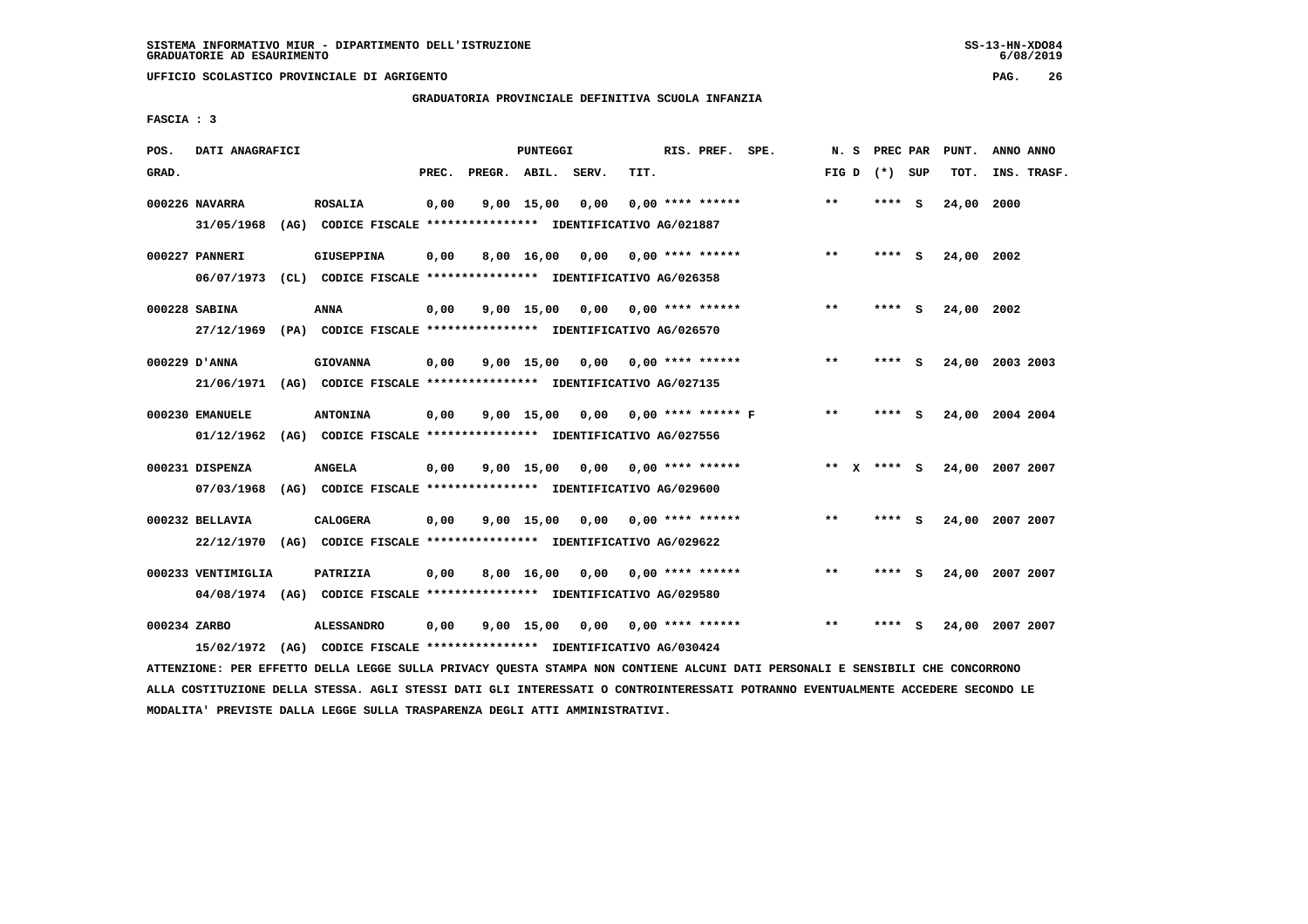**UFFICIO SCOLASTICO PROVINCIALE DI AGRIGENTO PAG. 27**

# **GRADUATORIA PROVINCIALE DEFINITIVA SCUOLA INFANZIA**

 **FASCIA : 3**

| POS.         | DATI ANAGRAFICI                                                                                                               |                 |       |       | PUNTEGGI     |                                                               |      | RIS. PREF. SPE.    | N. S  |           | PREC PAR        | PUNT.      | ANNO ANNO       |
|--------------|-------------------------------------------------------------------------------------------------------------------------------|-----------------|-------|-------|--------------|---------------------------------------------------------------|------|--------------------|-------|-----------|-----------------|------------|-----------------|
| GRAD.        |                                                                                                                               |                 | PREC. |       |              | PREGR. ABIL. SERV.                                            | TIT. |                    |       |           | FIG D $(*)$ SUP | TOT.       | INS. TRASF.     |
| 000235 PETIX |                                                                                                                               | <b>SIMONA</b>   | 0,00  |       | $6,00$ 18,00 | 0,00                                                          |      | $0.00$ **** ****** | **    |           | **** S          | 24,00 2007 |                 |
|              | 20/07/1973                                                                                                                    |                 |       |       |              | (AG) CODICE FISCALE **************** IDENTIFICATIVO AG/026364 |      |                    |       |           |                 |            |                 |
|              | 000236 SORTINO                                                                                                                | <b>FRANCA</b>   | 0,00  |       |              | $8,00$ 16,00 0,00 0,00 **** ******                            |      |                    | $***$ |           | **** S          |            | 24,00 2011 2011 |
|              | 09/06/1966                                                                                                                    |                 |       |       |              | (EE) CODICE FISCALE **************** IDENTIFICATIVO AG/095394 |      |                    |       |           |                 |            |                 |
|              | 000237 SANTAMARIA                                                                                                             | <b>MARIA</b>    | 0,00  |       | $9,00$ 15,00 | 0,00                                                          |      | $0.00$ **** ****** | $* *$ |           | **** S          |            | 24,00 2011 2011 |
|              | 29/04/1963 (AG) CODICE FISCALE *************** IDENTIFICATIVO AG/095457                                                       |                 |       |       |              |                                                               |      |                    |       |           |                 |            |                 |
| 000238 DENI  |                                                                                                                               | <b>SANTINA</b>  | 0,00  |       |              | 6,00 18,00 0,00 0,00 **** ****** EF                           |      |                    |       | ** x **** |                 |            | 24,00 2014 2005 |
|              | 29/05/1970 (AG) CODICE FISCALE *************** IDENTIFICATIVO AG/028654                                                       |                 |       |       |              |                                                               |      |                    |       |           |                 |            |                 |
| 000239 PACE  |                                                                                                                               | LAVINIA         | 0,00  |       |              | $6,00$ 18,00 0,00 0,00 **** ******                            |      |                    | $***$ |           | **** S          | 24,00 2014 |                 |
| т            | 02/09/1982 (AG) CODICE FISCALE **************** IDENTIFICATIVO AG/098987                                                      |                 |       |       |              |                                                               |      |                    |       |           |                 |            |                 |
|              | 000240 GALIONE                                                                                                                | <b>MARGARET</b> | 0,00  |       |              | $0.00$ 12.00 12.00 0.00 **** ******                           |      |                    | **    |           | **** S          | 24,00 2014 |                 |
| т            | 04/02/1981                                                                                                                    |                 |       |       |              | (AG) CODICE FISCALE **************** IDENTIFICATIVO AG/100235 |      |                    |       |           |                 |            |                 |
|              | 000241 MORREALE                                                                                                               | VALENTINA       | 0,00  |       |              | 6,00 15,00 0,00                                               |      | $3,00$ **** ****** | $**$  |           | **** S          |            | 24,00 2019 2007 |
|              | 30/03/1978                                                                                                                    |                 |       |       |              | (AG) CODICE FISCALE **************** IDENTIFICATIVO AG/029708 |      |                    |       |           |                 |            |                 |
|              | 000242 PULLARA                                                                                                                | <b>VANIA</b>    | 0,00  | 18,00 |              | $0,00$ $0,00$ $6,00$ **** ******                              |      |                    | $* *$ |           | **** S          |            | 24,00 2019 2019 |
| т            | 12/03/1979                                                                                                                    |                 |       |       |              | (AG) CODICE FISCALE *************** IDENTIFICATIVO AG/103600  |      |                    |       |           |                 |            |                 |
|              | 000243 BACINO                                                                                                                 | NICOLETTA MAR   | 0,00  |       |              | 9,00 15,00 0,00 0,00 **** ******                              |      |                    | $* *$ |           | **** S          |            | 24,00 2019 2019 |
|              | 28/07/1979                                                                                                                    |                 |       |       |              | (AG) CODICE FISCALE **************** IDENTIFICATIVO AG/103510 |      |                    |       |           |                 |            |                 |
|              | ATTENZIONE: PER EFFETTO DELLA LEGGE SULLA PRIVACY QUESTA STAMPA NON CONTIENE ALCUNI DATI PERSONALI E SENSIBILI CHE CONCORRONO |                 |       |       |              |                                                               |      |                    |       |           |                 |            |                 |

 **ALLA COSTITUZIONE DELLA STESSA. AGLI STESSI DATI GLI INTERESSATI O CONTROINTERESSATI POTRANNO EVENTUALMENTE ACCEDERE SECONDO LE MODALITA' PREVISTE DALLA LEGGE SULLA TRASPARENZA DEGLI ATTI AMMINISTRATIVI.**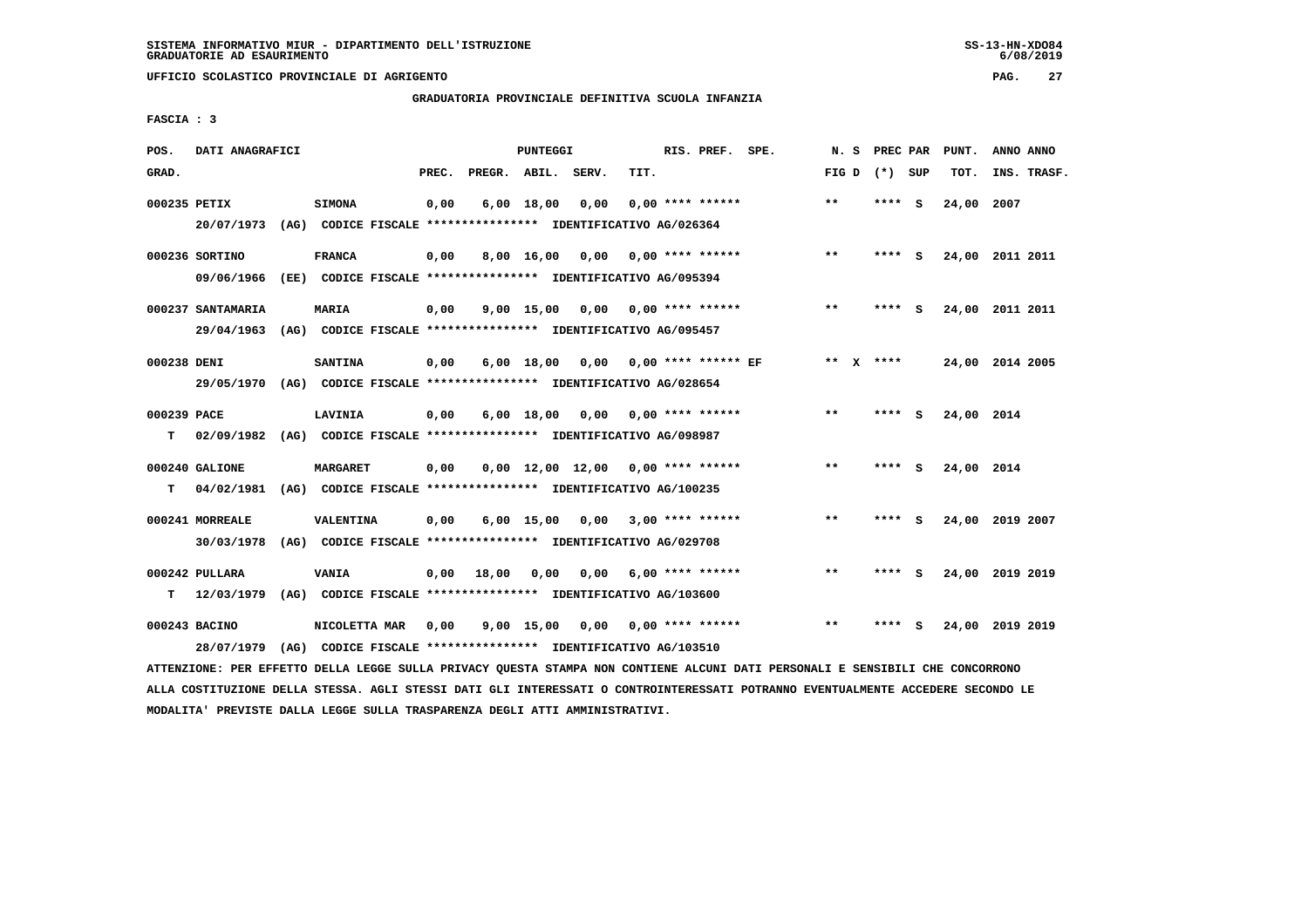**UFFICIO SCOLASTICO PROVINCIALE DI AGRIGENTO PAG. 28**

# **GRADUATORIA PROVINCIALE DEFINITIVA SCUOLA INFANZIA**

 **FASCIA : 3**

| POS.         | DATI ANAGRAFICI                |      |                                                                                         |       |                    | PUNTEGGI     |      |      | RIS. PREF. SPE.    | N.S         | PREC PAR |          | PUNT.      | ANNO ANNO       |  |
|--------------|--------------------------------|------|-----------------------------------------------------------------------------------------|-------|--------------------|--------------|------|------|--------------------|-------------|----------|----------|------------|-----------------|--|
| GRAD.        |                                |      |                                                                                         | PREC. | PREGR. ABIL. SERV. |              |      | TIT. |                    | FIG D       | (*) SUP  |          | TOT.       | INS. TRASF.     |  |
|              | 000244 GIUDICE<br>15/11/1980   | (RM) | <b>STEFANIA</b><br>CODICE FISCALE **************** IDENTIFICATIVO AG/103566             | 0,00  |                    | $0,00$ 15,00 | 0,00 |      | $9,00$ **** ****** | $* *$       | ****     | <b>S</b> | 24,00      | 2019 2019       |  |
|              | 000245 LIUZZA<br>29/05/1968    |      | <b>GIOVANNA</b><br>(AG) CODICE FISCALE **************** IDENTIFICATIVO AG/021320        | 0,00  |                    | $6,00$ 17,00 | 0.00 |      | 0,00 **** ******   | $***$       | ****     | - S      | 23,00 2002 |                 |  |
| 000246 BONO  |                                |      | <b>MARIA</b><br>29/09/1964 (AG) CODICE FISCALE *************** IDENTIFICATIVO AG/026246 | 0,00  |                    | 6,00 17,00   | 0,00 |      | 0,00 **** ******   | **          | ****     | - S      | 23,00      | 2002            |  |
|              | 000247 ACCARDI<br>19/05/1977   |      | <b>ELENA</b><br>(AG) CODICE FISCALE **************** IDENTIFICATIVO AG/026589           | 0,00  |                    | $8,00$ 15,00 | 0,00 |      | $0.00$ **** ****** | $***$       | ****     | - 5      | 23,00 2002 |                 |  |
|              | 000248 LA FRANCA<br>04/11/1966 |      | <b>MARTINA</b><br>(AG) CODICE FISCALE **************** IDENTIFICATIVO AG/027646         | 0,00  |                    | 6,00 17,00   | 0,00 |      | $0.00$ **** ****** | ** x **** S |          |          |            | 23,00 2004 2004 |  |
| 000249 AGATI | 02/01/1962                     |      | <b>SANTINA</b><br>(AG) CODICE FISCALE **************** IDENTIFICATIVO AG/030401         | 0,00  |                    | 6,00 17,00   | 0,00 |      | 0,00 **** ******   | $***$       | ****     | - S      |            | 23,00 2007 2007 |  |
|              | 000250 GUAGENTI<br>07/12/1977  |      | <b>FABIOLA</b><br>(AG) CODICE FISCALE **************** IDENTIFICATIVO AG/095545         | 0,00  |                    | 8,00 15,00   | 0,00 |      | 0,00 **** ******   | $***$       | **** S   |          |            | 23,00 2011 2011 |  |
|              | 000251 CONSIGLIO<br>08/09/1976 |      | LINDA MARIA<br>(AG) CODICE FISCALE **************** IDENTIFICATIVO AG/095602            | 0,00  |                    | 6,00 17,00   | 0,00 |      | $0.00$ **** ****** | $* *$       | ****     | - S      |            | 23,00 2011 2011 |  |
|              | 000252 CURRERI                 |      | LILLY<br>14/12/1974 (TP) CODICE FISCALE *************** IDENTIFICATIVO AG/095541        | 0,00  |                    | $6,00$ 17,00 | 0,00 |      | $0.00$ **** ****** | $***$       | ****     | s        | 23,00      | 2011 2011       |  |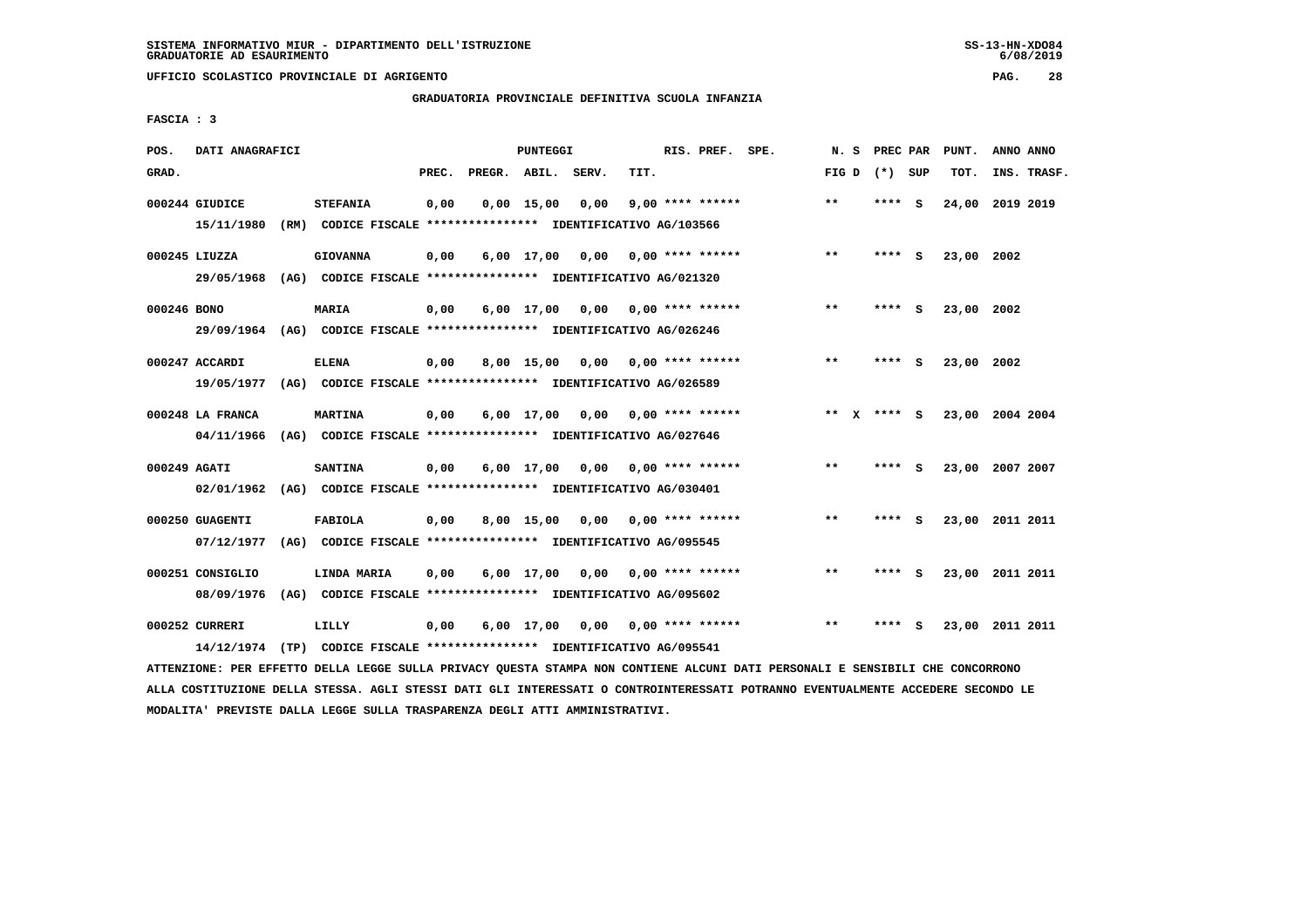**UFFICIO SCOLASTICO PROVINCIALE DI AGRIGENTO PAG. 29**

# **GRADUATORIA PROVINCIALE DEFINITIVA SCUOLA INFANZIA**

 **FASCIA : 3**

| POS.         | DATI ANAGRAFICI                |      |                                                                        |       |              | PUNTEGGI           |                                     |      | RIS. PREF. SPE.           | N.S   | PREC PAR |     | PUNT.           | ANNO ANNO   |  |
|--------------|--------------------------------|------|------------------------------------------------------------------------|-------|--------------|--------------------|-------------------------------------|------|---------------------------|-------|----------|-----|-----------------|-------------|--|
| GRAD.        |                                |      |                                                                        | PREC. | PREGR. ABIL. |                    | SERV.                               | TIT. |                           | FIG D | $(*)$    | SUP | TOT.            | INS. TRASF. |  |
| 000253 CAICO |                                |      | <b>GIOVANNA</b>                                                        | 0,00  |              | $6,00$ 17,00       | 0.00                                |      | $0.00$ **** ******        | $***$ | ****     | - S | 23,00 2011 2011 |             |  |
|              | 21/08/1972                     | (AG) | CODICE FISCALE **************** IDENTIFICATIVO AG/095606               |       |              |                    |                                     |      |                           |       |          |     |                 |             |  |
|              | 000254 CASALI                  |      | <b>GIOVANNA</b>                                                        | 0,00  |              | $6,00$ 17,00       | 0,00                                |      | $0.00$ **** ******        | $* *$ | ****     | - S | 23,00 2014 2014 |             |  |
|              | 10/12/1957                     |      | (AG) CODICE FISCALE **************** IDENTIFICATIVO AG/097336          |       |              |                    |                                     |      |                           |       |          |     |                 |             |  |
|              | 000255 BUSCEMI                 |      | MARGHERITA RI                                                          | 0,00  |              | $9,00 \quad 14,00$ | 0,00                                |      | 0,00 **** ******          | $* *$ | ****     | - S | 23,00 2014      |             |  |
|              | 30/06/1976                     |      | (EE) CODICE FISCALE **************** IDENTIFICATIVO AG/099441          |       |              |                    |                                     |      |                           |       |          |     |                 |             |  |
|              | 000256 CANDUSCIO               |      | <b>SANDRA</b>                                                          | 0,00  |              |                    | $0.00$ 11.00 12.00 0.00 **** ****** |      |                           | $* *$ | ****     | - S | 23,00 2014      |             |  |
| т            | 24/06/1981                     |      | (AG) CODICE FISCALE **************** IDENTIFICATIVO AG/098698          |       |              |                    |                                     |      |                           |       |          |     |                 |             |  |
| 000257 TAIBI |                                |      | <b>CARMELA</b>                                                         | 0,00  |              | $6,00$ 17,00       | 0.00                                |      | $0.00$ **** ******        | $* *$ | ****     | - S | 23,00 2016 2007 |             |  |
|              | 13/11/1968                     |      | (AG) CODICE FISCALE **************** IDENTIFICATIVO AG/030129          |       |              |                    |                                     |      |                           |       |          |     |                 |             |  |
|              |                                |      |                                                                        |       |              |                    |                                     |      |                           | $* *$ | ****     |     |                 |             |  |
|              | 000258 LO PRESTI<br>22/10/1963 |      | CROCIFISSA<br>CODICE FISCALE **************** IDENTIFICATIVO AG/027623 | 0,00  |              | 8,00 15,00         | 0.00                                |      | $0.00$ **** ******        |       |          | S   | 23,00 2019 2004 |             |  |
|              |                                | (AG) |                                                                        |       |              |                    |                                     |      |                           |       |          |     |                 |             |  |
|              | 000259 COGNATA                 |      | <b>MARIA GIUSEPP</b>                                                   | 0,00  |              | $6,00$ 17,00       | 0,00                                |      | 0,00 **** ******          | $***$ | **** S   |     | 23,00 2019 2005 |             |  |
|              | 08/10/1973                     |      | (PR) CODICE FISCALE **************** IDENTIFICATIVO AG/028789          |       |              |                    |                                     |      |                           |       |          |     |                 |             |  |
|              | 000260 MARAGLIANO              |      | <b>ROSALBA</b>                                                         | 0,00  |              | $6,00$ 17,00       |                                     |      | $0.00$ $0.00$ **** ****** | $* *$ | ****     | - S | 23,00 2019 2019 |             |  |
|              | 25/02/1973                     | (AG) | CODICE FISCALE **************** IDENTIFICATIVO AG/103578               |       |              |                    |                                     |      |                           |       |          |     |                 |             |  |
| 000261 DRAGO |                                |      | <b>CALOGERO</b>                                                        | 0,00  |              | $0,00$ 17,00       |                                     |      | $0,00$ 6,00 **** ******   | $***$ | ****     | - S | 23,00 2019 2019 |             |  |
|              | 08/05/1979                     |      | (AG) CODICE FISCALE **************** IDENTIFICATIVO AG/103555          |       |              |                    |                                     |      |                           |       |          |     |                 |             |  |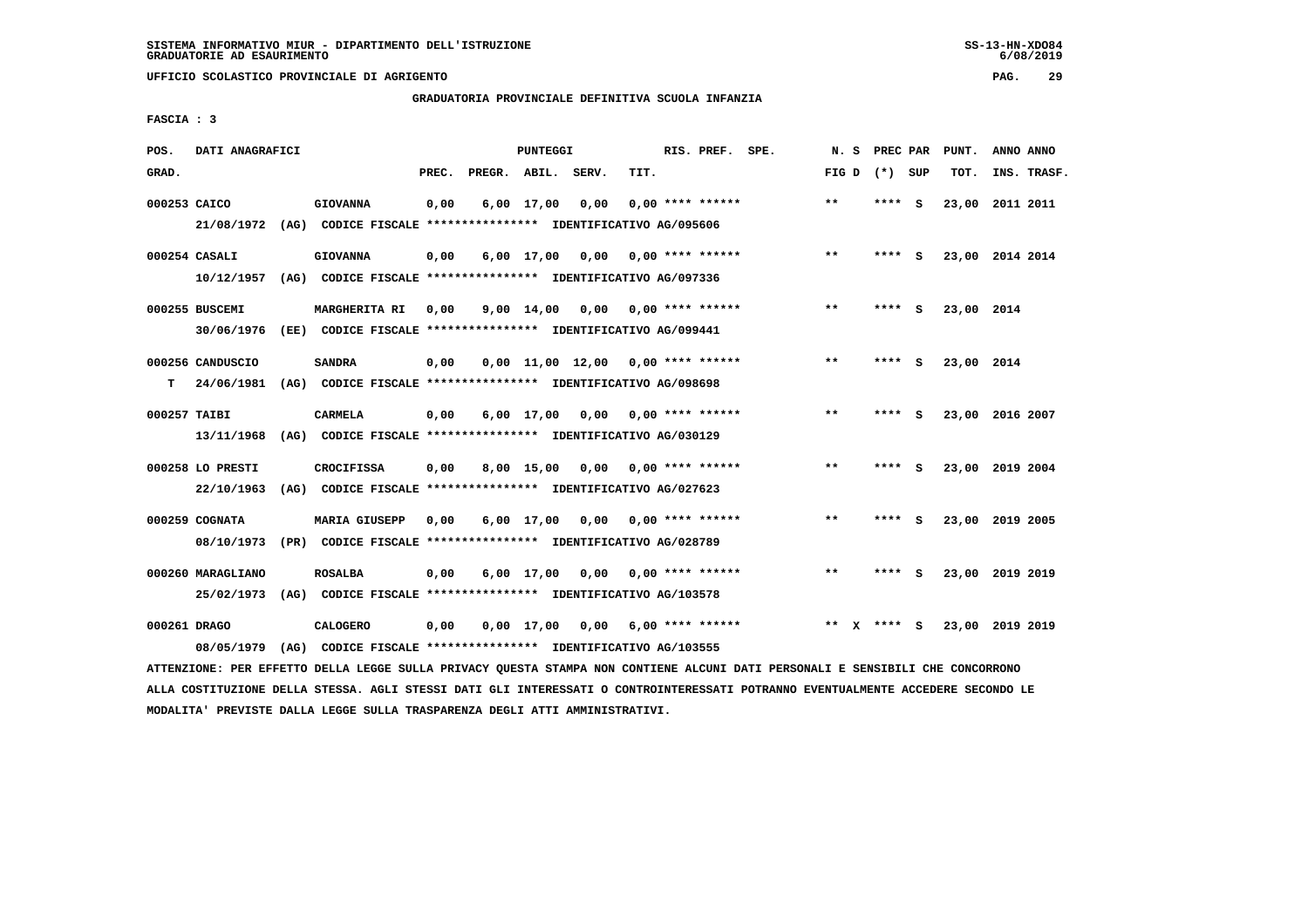**UFFICIO SCOLASTICO PROVINCIALE DI AGRIGENTO PAG. 30**

# **GRADUATORIA PROVINCIALE DEFINITIVA SCUOLA INFANZIA**

 **FASCIA : 3**

| POS.         | DATI ANAGRAFICI               |                                                                                          |       |                    | PUNTEGGI           |                                    |      | RIS. PREF. SPE.           | N.S   | PREC PAR        |     | PUNT.      | ANNO ANNO       |
|--------------|-------------------------------|------------------------------------------------------------------------------------------|-------|--------------------|--------------------|------------------------------------|------|---------------------------|-------|-----------------|-----|------------|-----------------|
| GRAD.        |                               |                                                                                          | PREC. | PREGR. ABIL. SERV. |                    |                                    | TIT. |                           |       | FIG D $(*)$ SUP |     | TOT.       | INS. TRASF.     |
| 000262 LONGO |                               | MARIA CONCETT<br>08/12/1974 (PA) CODICE FISCALE *************** IDENTIFICATIVO AG/103574 | 0,00  |                    | 6,00 17,00         | 0,00                               |      | $0.00$ **** ******        |       | ** $X$ **** S   |     | 23,00      | 2019 2019       |
| т            | 000263 CIRAULO<br>21/10/1964  | <b>VITINA</b><br>(AG) CODICE FISCALE **************** IDENTIFICATIVO AG/103530           | 0,00  |                    | 2,00 12,00 0,00    |                                    |      | 9,00 **** ******          | $**$  | ****            | - S |            | 23,00 2019 2019 |
| т            | 000264 CARLETTA               | ANNA<br>11/03/1979 (CT) CODICE FISCALE **************** IDENTIFICATIVO AG/103498         | 0,00  |                    | $0,00 \quad 14,00$ | $0,00$ 9,00 **** ******            |      |                           |       | ** x **** s     |     |            | 23,00 2019 2019 |
| т            | 000265 CIPOLLA                | VALENTINA<br>27/04/1983 (PA) CODICE FISCALE *************** IDENTIFICATIVO AG/103528     | 0,00  | 20,00              | 0.00               | 0.00                               |      | $3,00$ **** ******        | **    | ****            | - 5 |            | 23,00 2019 2019 |
| 000266 SORCE | 22/09/1979                    | <b>MELISSA</b><br>(AG) CODICE FISCALE **************** IDENTIFICATIVO AG/103617          | 0,00  |                    |                    | $6,00$ 17,00 0,00 0,00 **** ****** |      |                           | $***$ | ****            | - 5 |            | 23,00 2019 2019 |
|              | 000267 MILANO<br>12/01/1976   | <b>VALERIA</b><br>(AG) CODICE FISCALE **************** IDENTIFICATIVO AG/022151          | 0,00  |                    | 6,00 17,00         |                                    |      | $0.00$ $0.00$ **** ****** |       | ** $X$ **** S   |     | 23,00 2019 |                 |
|              | 000268 CUSUMANO<br>26/04/1968 | CARMELISA MAR<br>(CL) CODICE FISCALE **************** IDENTIFICATIVO AG/021570           | 0,00  |                    | 3,00 14,00         | 0,00                               |      | 6,00 **** ******          | $* *$ | **** S          |     | 23,00 2019 |                 |
|              | 000269 SEGRETO<br>02/12/1958  | <b>MARIA GABRIEL</b><br>(AG) CODICE FISCALE **************** IDENTIFICATIVO AG/021719    | 0.00  |                    | $6,00 \quad 16,00$ | 0,00 0,00 **** ******              |      |                           |       | ** X **** S     |     | 22,00 2000 |                 |
|              | 000270 FERRANTE<br>06/09/1972 | <b>SALVATORE</b><br>(AG) CODICE FISCALE **************** IDENTIFICATIVO AG/029775        | 0,00  |                    | $6,00 \quad 16,00$ |                                    |      | $0,00$ $0,00$ **** ****** |       | ** $X$ ****     |     |            | 22,00 2007 2007 |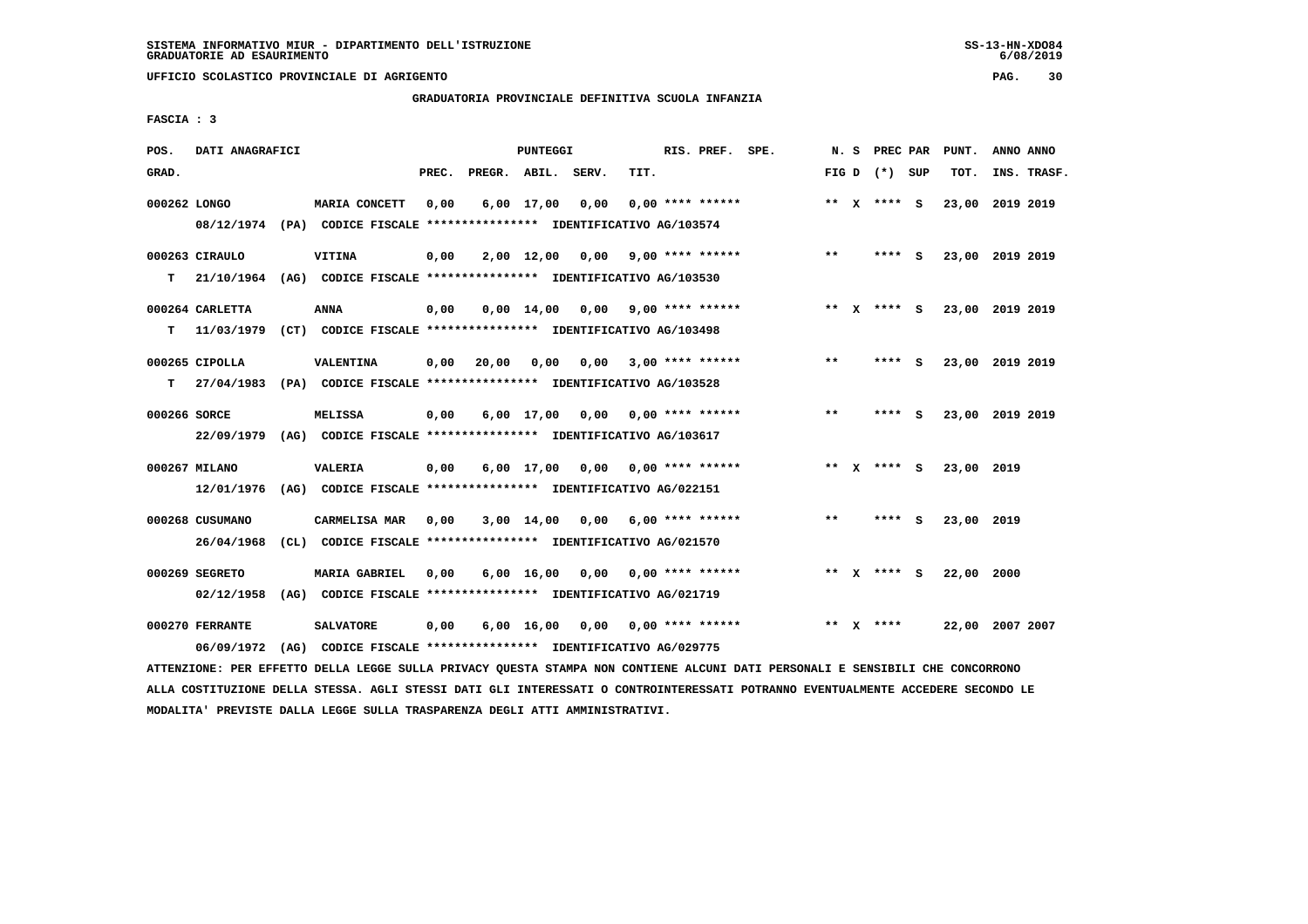**UFFICIO SCOLASTICO PROVINCIALE DI AGRIGENTO PAG. 31**

# **GRADUATORIA PROVINCIALE DEFINITIVA SCUOLA INFANZIA**

 **FASCIA : 3**

| POS.  | DATI ANAGRAFICI    |      |                                                                                                                               |       |                    | PUNTEGGI           |      |      | RIS. PREF. SPE.         |                    | N.S             | <b>PREC PAR</b> |     | PUNT.           | ANNO ANNO |             |
|-------|--------------------|------|-------------------------------------------------------------------------------------------------------------------------------|-------|--------------------|--------------------|------|------|-------------------------|--------------------|-----------------|-----------------|-----|-----------------|-----------|-------------|
| GRAD. |                    |      |                                                                                                                               | PREC. | PREGR. ABIL. SERV. |                    |      | TIT. |                         |                    | FIG D $(*)$ SUP |                 |     | TOT.            |           | INS. TRASF. |
|       | 000271 COLLETTI    |      | VINCENZA                                                                                                                      | 0,00  |                    | $6,00$ 16,00       | 0,00 |      | $0.00$ **** ******      |                    | $***$           | **** S          |     | 22,00 2011 2011 |           |             |
|       | 16/12/1973         |      | (AG) CODICE FISCALE **************** IDENTIFICATIVO AG/095499                                                                 |       |                    |                    |      |      |                         |                    |                 |                 |     |                 |           |             |
|       | 000272 RINOLLO     |      | <b>MARILISA</b>                                                                                                               | 0,00  |                    | $6,00 \quad 16,00$ | 0,00 |      | 0,00 **** ******        |                    | $**$            | **** S          |     | 22,00 2011 2011 |           |             |
|       |                    |      | 26/02/1972 (CL) CODICE FISCALE *************** IDENTIFICATIVO AG/095322                                                       |       |                    |                    |      |      |                         |                    |                 |                 |     |                 |           |             |
|       | 000273 GRIZZAFFI   |      | <b>MARIA</b>                                                                                                                  | 0,00  |                    | $6,00 \quad 16,00$ | 0,00 |      | $0.00$ **** ******      |                    | **              | **** S          |     | 22,00 2011 2011 |           |             |
|       | 03/05/1975         |      | (AG) CODICE FISCALE **************** IDENTIFICATIVO AG/095551                                                                 |       |                    |                    |      |      |                         |                    |                 |                 |     |                 |           |             |
|       | 000274 LUPARELLO   |      | CARMELA                                                                                                                       | 0,00  |                    | 6,00 16,00         | 0,00 |      | $0.00$ **** ******      |                    | $\star\star$    | **** S          |     | 22,00 2011 2011 |           |             |
|       | 28/06/1980         |      | (AG) CODICE FISCALE **************** IDENTIFICATIVO AG/095296                                                                 |       |                    |                    |      |      |                         |                    |                 |                 |     |                 |           |             |
|       | 000275 INGOGLIA    |      | <b>FRANCESCA</b>                                                                                                              | 0,00  |                    | $6,00 \quad 16,00$ | 0,00 |      | 0,00 **** ******        |                    | **              | **** S          |     | 22,00 2014 2014 |           |             |
|       | 29/09/1975         |      | (AG) CODICE FISCALE **************** IDENTIFICATIVO AG/097388                                                                 |       |                    |                    |      |      |                         |                    |                 |                 |     |                 |           |             |
|       | 000276 TRAPANI     |      | <b>STEFANO</b>                                                                                                                | 0,00  |                    | $6,00$ 16,00       | 0,00 |      | $0.00$ **** ******      |                    | $* *$           | ****            |     | 22,00 2014 2014 |           |             |
|       | 24/10/1973         |      | (EE) CODICE FISCALE **************** IDENTIFICATIVO AG/097545                                                                 |       |                    |                    |      |      |                         |                    |                 |                 |     |                 |           |             |
|       | 000277 SCOZZARI    |      | <b>ROSSELLA</b>                                                                                                               | 0,00  |                    | 6,00 16,00         | 0,00 |      | $0.00$ **** ******      |                    | $***$           | ****            | - S | 22,00 2014 2014 |           |             |
|       | 10/01/1975         |      | (AG) CODICE FISCALE **************** IDENTIFICATIVO AG/097478                                                                 |       |                    |                    |      |      |                         |                    |                 |                 |     |                 |           |             |
|       | 000278 PITRUZZELLA |      | MARIARITA                                                                                                                     | 0,00  |                    | 3,00 16,00         |      |      | $0,00$ 3,00 **** ****** |                    | $***$           | **** S          |     | 22,00 2014      |           |             |
| т     | 18/08/1982         |      | (AG) CODICE FISCALE **************** IDENTIFICATIVO AG/103483                                                                 |       |                    |                    |      |      |                         |                    |                 |                 |     |                 |           |             |
|       | 000279 SCIUME'     |      | <b>CALOGERA</b>                                                                                                               | 0,00  |                    | $6,00$ 16,00       | 0,00 |      |                         | $0.00$ **** ****** | $***$           | **** S          |     | 22,00 2015 2015 |           |             |
| т     | 22/08/1957         | (AG) | CODICE FISCALE **************** IDENTIFICATIVO AG/099887                                                                      |       |                    |                    |      |      |                         |                    |                 |                 |     |                 |           |             |
|       |                    |      | ATTENZIONE: PER EFFETTO DELLA LEGGE SULLA PRIVACY QUESTA STAMPA NON CONTIENE ALCUNI DATI PERSONALI E SENSIBILI CHE CONCORRONO |       |                    |                    |      |      |                         |                    |                 |                 |     |                 |           |             |

 **ALLA COSTITUZIONE DELLA STESSA. AGLI STESSI DATI GLI INTERESSATI O CONTROINTERESSATI POTRANNO EVENTUALMENTE ACCEDERE SECONDO LE MODALITA' PREVISTE DALLA LEGGE SULLA TRASPARENZA DEGLI ATTI AMMINISTRATIVI.**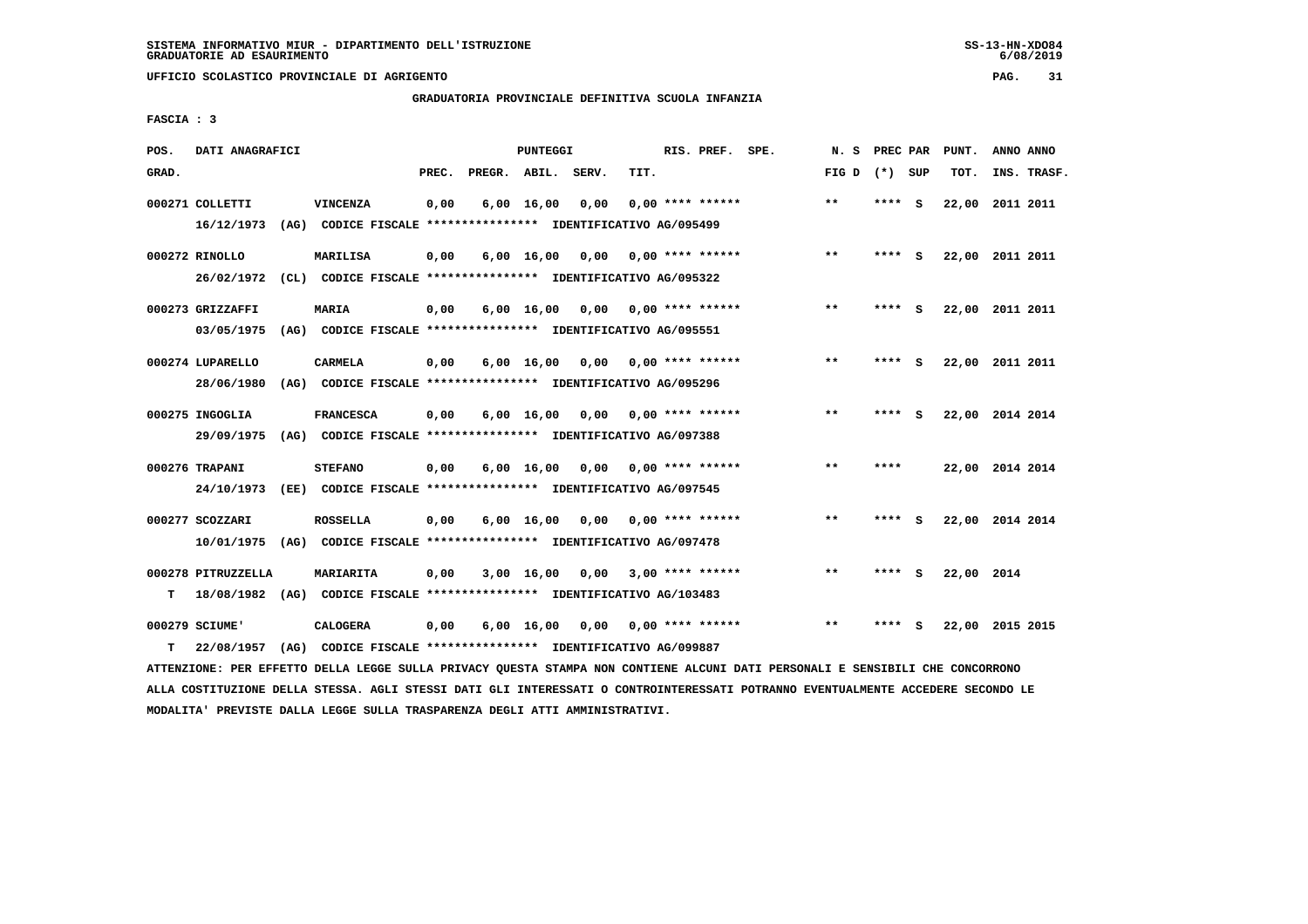**UFFICIO SCOLASTICO PROVINCIALE DI AGRIGENTO PAG. 32**

# **GRADUATORIA PROVINCIALE DEFINITIVA SCUOLA INFANZIA**

 **FASCIA : 3**

| POS.         | DATI ANAGRAFICI   |      |                                                               |       |                    | PUNTEGGI           |      |      | RIS. PREF. SPE.      | N.S   | PREC PAR |     | PUNT.           | ANNO ANNO |             |
|--------------|-------------------|------|---------------------------------------------------------------|-------|--------------------|--------------------|------|------|----------------------|-------|----------|-----|-----------------|-----------|-------------|
| GRAD.        |                   |      |                                                               | PREC. | PREGR. ABIL. SERV. |                    |      | TIT. |                      | FIG D | (*) SUP  |     | TOT.            |           | INS. TRASF. |
| 000280 MUSSO |                   |      | MARIA RITA                                                    | 0,00  |                    | $6,00 \quad 16,00$ | 0,00 |      | $0.00$ **** ******   | $**$  | **** S   |     | 22,00           | 2019 2005 |             |
|              | 15/03/1974        |      | (AG) CODICE FISCALE **************** IDENTIFICATIVO AG/028614 |       |                    |                    |      |      |                      |       |          |     |                 |           |             |
|              | 000281 ARNONE     |      | <b>MARIA</b>                                                  | 0,00  | 22,00              | 0.00               | 0.00 |      | $0.00$ **** ******   | $***$ | ****     | - S | 22,00 2019 2019 |           |             |
|              | 08/09/1969        |      | (EE) CODICE FISCALE **************** IDENTIFICATIVO AG/103508 |       |                    |                    |      |      |                      |       |          |     |                 |           |             |
|              | 000282 SCIANGULA  |      | MARGHERITA                                                    | 0,00  |                    | $6,00 \quad 16,00$ | 0,00 |      | $0.00$ **** ******   | $* *$ | ****     | - S | 22,00 2019      |           |             |
|              | 23/06/1968        |      | (AG) CODICE FISCALE **************** IDENTIFICATIVO AG/026312 |       |                    |                    |      |      |                      |       |          |     |                 |           |             |
|              | 000283 D'ANGELO   |      | VINCENZA                                                      | 0,00  |                    | $6,00$ 15,00       | 0,00 |      | $0.00$ **** ******   | $**$  | ****     | - S | 21,00 2000      |           |             |
|              | 02/01/1956        |      | (AG) CODICE FISCALE **************** IDENTIFICATIVO AG/021361 |       |                    |                    |      |      |                      |       |          |     |                 |           |             |
|              | 000284 DI CARLO   |      | <b>STELLA</b>                                                 | 0,00  |                    | $6,00$ 15,00       | 0,00 |      | $0.00$ **** ******   | $***$ | ****     | - S | 21,00 2002      |           |             |
|              | 07/04/1967        |      | (AG) CODICE FISCALE **************** IDENTIFICATIVO AG/021615 |       |                    |                    |      |      |                      |       |          |     |                 |           |             |
|              | 000285 FIORENTINO |      | <b>ANTONIETTA</b>                                             | 0,00  |                    | 3,00 18,00         | 0,00 |      | $0.00$ **** ******   | $***$ | **** S   |     | 21,00 2002      |           |             |
|              | 23/01/1960        | (AG) | CODICE FISCALE **************** IDENTIFICATIVO AG/026388      |       |                    |                    |      |      |                      |       |          |     |                 |           |             |
|              | 000286 VITALE     |      | <b>AGNESE SALVAT</b>                                          | 0,00  |                    | $6,00$ 15,00       | 0,00 |      | $0.00$ **** ******   | $***$ | **** S   |     | 21,00 2003 2003 |           |             |
|              | 16/06/1965        |      | (PA) CODICE FISCALE **************** IDENTIFICATIVO AG/027317 |       |                    |                    |      |      |                      |       |          |     |                 |           |             |
|              | 000287 DI GRIGOLI |      | MARIA CRISTIN                                                 | 0,00  |                    | $6,00$ 15,00       | 0,00 |      | $0.00$ **** ******   | $**$  | ****     | - S | 21,00           | 2005 2005 |             |
|              | 25/12/1972        |      | (AG) CODICE FISCALE **************** IDENTIFICATIVO AG/028797 |       |                    |                    |      |      |                      |       |          |     |                 |           |             |
|              | 000288 CLEMENTI   |      | FILIPPINA MAR                                                 | 0,00  |                    | $9,00$ 12,00       | 0,00 |      | $0.00$ **** ****** E | $* *$ | ****     | s   | 21,00 2011 2011 |           |             |
|              | 25/03/1971        |      | (AG) CODICE FISCALE **************** IDENTIFICATIVO AG/095547 |       |                    |                    |      |      |                      |       |          |     |                 |           |             |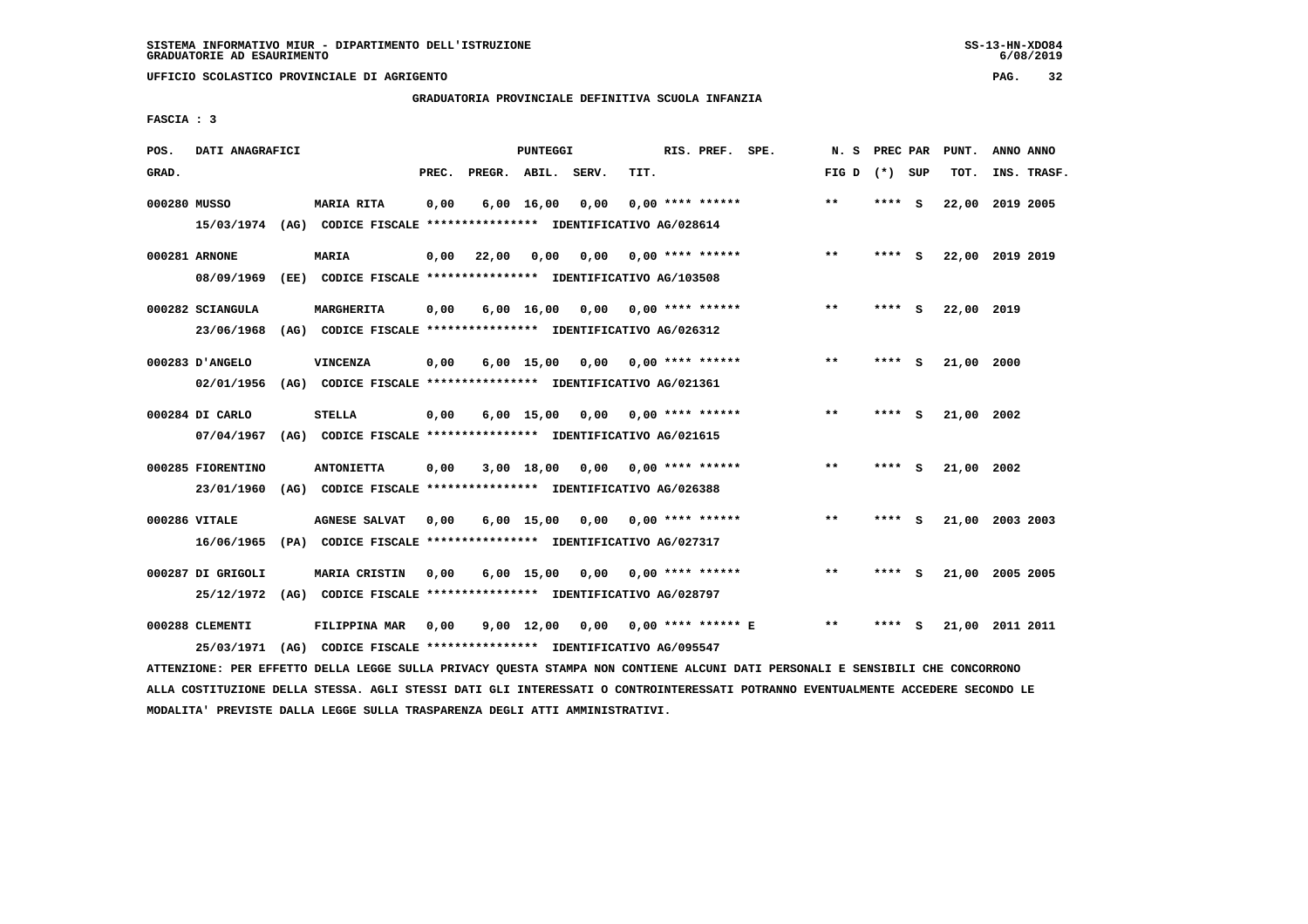**UFFICIO SCOLASTICO PROVINCIALE DI AGRIGENTO PAG. 33**

# **GRADUATORIA PROVINCIALE DEFINITIVA SCUOLA INFANZIA**

 **FASCIA : 3**

| POS.               | DATI ANAGRAFICI                                                                               |                                                                                      |       |              | PUNTEGGI     |                                    |      | RIS. PREF. SPE.           |                                    |              | N. S PREC PAR   |     | PUNT.                  | ANNO ANNO |             |
|--------------------|-----------------------------------------------------------------------------------------------|--------------------------------------------------------------------------------------|-------|--------------|--------------|------------------------------------|------|---------------------------|------------------------------------|--------------|-----------------|-----|------------------------|-----------|-------------|
| GRAD.              |                                                                                               |                                                                                      | PREC. |              |              | PREGR. ABIL. SERV.                 | TIT. |                           |                                    |              | FIG D $(*)$ SUP |     | TOT.                   |           | INS. TRASF. |
|                    | 000289 SANFILIPPO<br>02/05/1970                                                               | <b>VITA</b><br>(EE) CODICE FISCALE *************** IDENTIFICATIVO AG/095517          | 0,00  |              | $6,00$ 15,00 | 0.00                               |      | $0.00$ **** ****** E      |                                    | $***$        | $***$ S         |     | 21,00 2011 2011        |           |             |
|                    | 000290 SIRACUSA<br>03/03/1966                                                                 | <b>MARIA TERESA</b><br>(AG) CODICE FISCALE **************** IDENTIFICATIVO AG/095320 | 0,00  |              |              |                                    |      |                           | 6,00 15,00 0,00 0,00 **** ****** F |              | ** $X$ **** S   |     | 21,00 2011 2011        |           |             |
|                    | 000291 VIRGADAMO<br>15/11/1959 (AG) CODICE FISCALE *************** IDENTIFICATIVO AG/026663   | <b>PAOLA</b>                                                                         | 0,00  |              |              | $4,00$ 17,00 0,00 0,00 **** ****** |      |                           |                                    |              |                 |     | ** X **** S 21,00 2012 |           |             |
|                    | 000292 CALLEIA<br>15/02/1975 (AG) CODICE FISCALE *************** IDENTIFICATIVO AG/097469     | IRENE MARIA                                                                          | 0,00  |              |              | $6,00$ 15,00 0,00 0,00 **** ****** |      |                           |                                    |              | ** $X$ **** S   |     | 21,00 2014 2014        |           |             |
| 000293 SORCE<br>T. | 23/12/1983 (AG) CODICE FISCALE **************** IDENTIFICATIVO AG/100241                      | ANNALISA                                                                             | 0,00  |              |              | $0.00$ 18.00 0.00 3.00 **** ****** |      |                           |                                    | **           | $***$ S         |     | 21,00 2014             |           |             |
| T.                 | 000294 DIBERNARDO<br>23/07/1978 (TP) CODICE FISCALE **************** IDENTIFICATIVO AG/100181 | <b>MARIA</b>                                                                         |       | $0,00$ 21,00 | 0,00         | 0,00                               |      | $0.00$ **** ******        |                                    | $* *$        | **** S          |     | 21,00 2014             |           |             |
| T.                 | 000295 PUCCIO<br>08/10/1982 (AG) CODICE FISCALE *************** IDENTIFICATIVO AG/098692      | <b>PAOLA</b>                                                                         |       | $0,00$ 21,00 | 0,00         |                                    |      | $0,00$ $0,00$ **** ****** |                                    | $\star\star$ | $***$ S         |     | 21,00 2014             |           |             |
| т                  | 000296 ALONGI<br>20/10/1980 (AG) CODICE FISCALE **************** IDENTIFICATIVO AG/099478     | <b>FRANCESCA</b>                                                                     | 0,00  |              | 0,00 18,00   |                                    |      | $0.00$ 3.00 **** ******   |                                    | $* *$        | ****            |     | 21,00 2014             |           |             |
| т                  | 000297 LIOTTA<br>16/10/1975                                                                   | <b>GIUSEPPINA</b><br>(AG) CODICE FISCALE **************** IDENTIFICATIVO AG/100155   | 0,00  |              |              | $0,00$ 15,00 0,00 6,00 **** ****** |      |                           |                                    | $* *$        | ****            | - 5 | 21,00 2014             |           |             |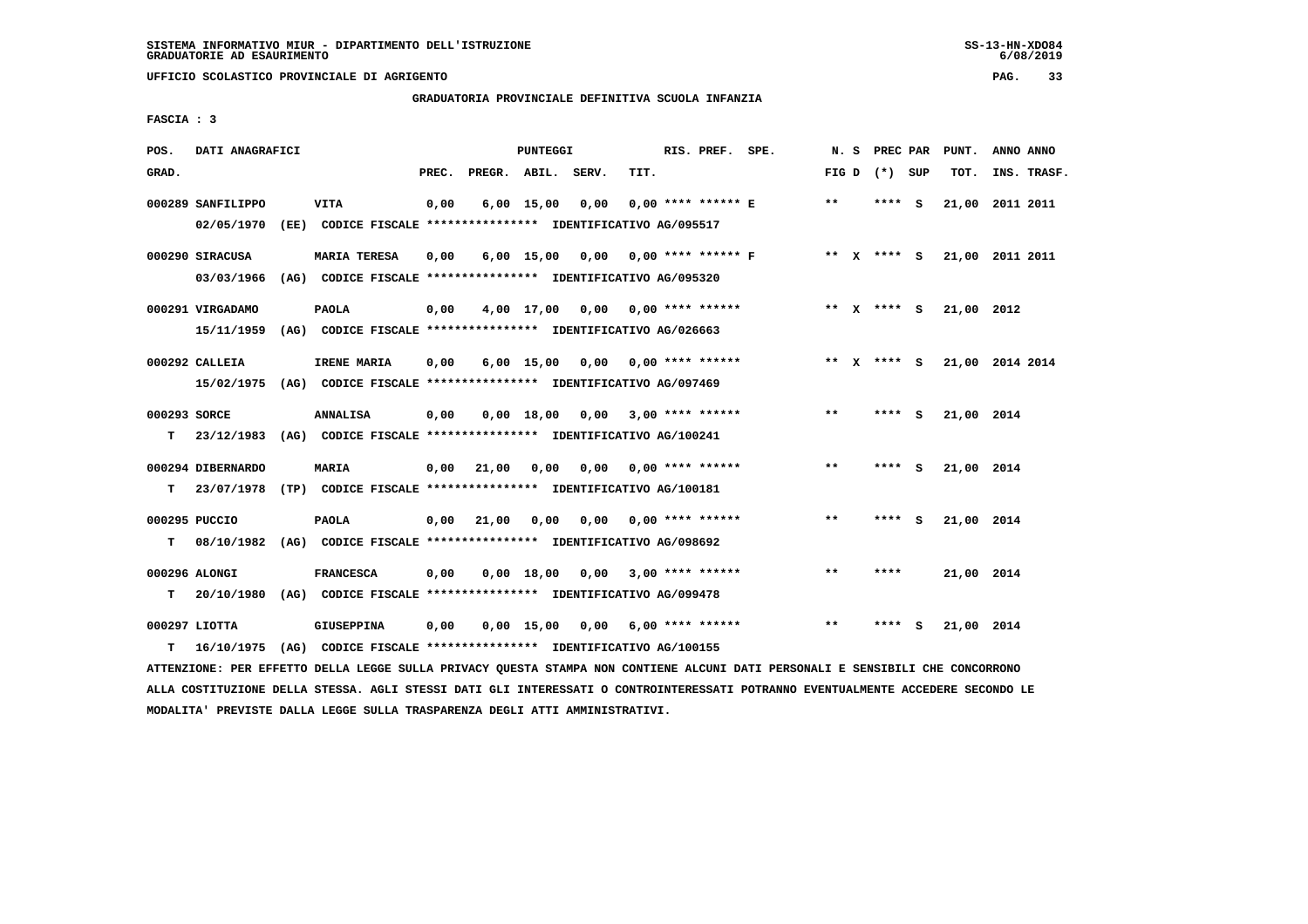**UFFICIO SCOLASTICO PROVINCIALE DI AGRIGENTO PAG. 34**

# **GRADUATORIA PROVINCIALE DEFINITIVA SCUOLA INFANZIA**

 **FASCIA : 3**

| POS.         | DATI ANAGRAFICI  |                                                               |       |                    | PUNTEGGI           |      |      | RIS. PREF. SPE.            | N.S          | PREC PAR    |     | PUNT.      | ANNO ANNO       |  |
|--------------|------------------|---------------------------------------------------------------|-------|--------------------|--------------------|------|------|----------------------------|--------------|-------------|-----|------------|-----------------|--|
| GRAD.        |                  |                                                               | PREC. | PREGR. ABIL. SERV. |                    |      | TIT. |                            | FIG D        | (*) SUP     |     | TOT.       | INS. TRASF.     |  |
|              | 000298 IACONO    | GIUSEPPINA DA                                                 | 0,00  |                    | $0,00$ 15,00       | 0,00 |      | $6,00$ **** ******         | $**$         | **** S      |     | 21,00 2014 |                 |  |
| T.           | 11/05/1973       | (AG) CODICE FISCALE **************** IDENTIFICATIVO AG/100189 |       |                    |                    |      |      |                            |              |             |     |            |                 |  |
|              | 000299 DI MARIA  | <b>SABRINA</b>                                                | 0,00  |                    | $0,00 \quad 12,00$ | 0.00 |      | 9,00 **** ******           | $***$        | **** S      |     | 21,00 2014 |                 |  |
| т            | 02/01/1972       | (AG) CODICE FISCALE **************** IDENTIFICATIVO AG/099888 |       |                    |                    |      |      |                            |              |             |     |            |                 |  |
|              | 000300 PULLARA   | <b>FRANCA</b>                                                 | 0,00  |                    | 5,00 16,00         |      |      | $0,00$ 0,00 **** ****** EF | ** X         | $***$ S     |     |            | 21,00 2019 2005 |  |
|              | 25/10/1965       | (AG) CODICE FISCALE **************** IDENTIFICATIVO AG/028689 |       |                    |                    |      |      |                            |              |             |     |            |                 |  |
| 000301 VELLA |                  | <b>MARGHERITA DO</b>                                          | 0.00  |                    | $6,00$ 15,00       | 0,00 |      | $0.00$ **** ******         |              | ** x **** S |     |            | 21,00 2019 2007 |  |
|              | 05/06/1970       | (AG) CODICE FISCALE **************** IDENTIFICATIVO AG/030136 |       |                    |                    |      |      |                            |              |             |     |            |                 |  |
|              | 000302 CANNELLA  | <b>RAIMONDO</b>                                               | 0,00  |                    | 3,00 18,00         | 0,00 |      | $0.00$ **** ******         | $\star\star$ | **** S      |     |            | 21,00 2019 2019 |  |
|              | 19/04/1968       | (AG) CODICE FISCALE **************** IDENTIFICATIVO AG/103505 |       |                    |                    |      |      |                            |              |             |     |            |                 |  |
|              | 000303 CHIAPPARO | <b>GIOVANNA</b>                                               | 0,00  |                    | $6,00$ 15,00       | 0.00 |      | 0,00 **** ******           |              | ** x **** S |     |            | 21,00 2019 2019 |  |
|              | 16/03/1972       | (AG) CODICE FISCALE **************** IDENTIFICATIVO AG/103527 |       |                    |                    |      |      |                            |              |             |     |            |                 |  |
|              | 000304 CHIANETTA | <b>STELLA</b>                                                 | 0,00  | 18,00              | 0,00               | 0,00 |      | $3,00$ **** ******         | $***$        | **** S      |     |            | 21,00 2019 2019 |  |
| т            | 28/06/1981       | (AG) CODICE FISCALE **************** IDENTIFICATIVO AG/103526 |       |                    |                    |      |      |                            |              |             |     |            |                 |  |
|              | 000305 FALLEA    | <b>GISELLA</b>                                                | 0,00  |                    | $6,00$ 15,00       | 0,00 |      | $0.00$ **** ******         | ** X         | **** S      |     |            | 21,00 2019 2019 |  |
|              | 22/03/1969       | (AG) CODICE FISCALE **************** IDENTIFICATIVO AG/103557 |       |                    |                    |      |      |                            |              |             |     |            |                 |  |
|              | 000306 INTRIVICI | <b>TIZIANA</b>                                                | 0,00  |                    | 4,00 17,00         | 0,00 |      | $0.00$ **** ******         | $\star\star$ | ****        | - S |            | 21,00 2019 2019 |  |
|              | 21/09/1973       | (RG) CODICE FISCALE **************** IDENTIFICATIVO AG/103499 |       |                    |                    |      |      |                            |              |             |     |            |                 |  |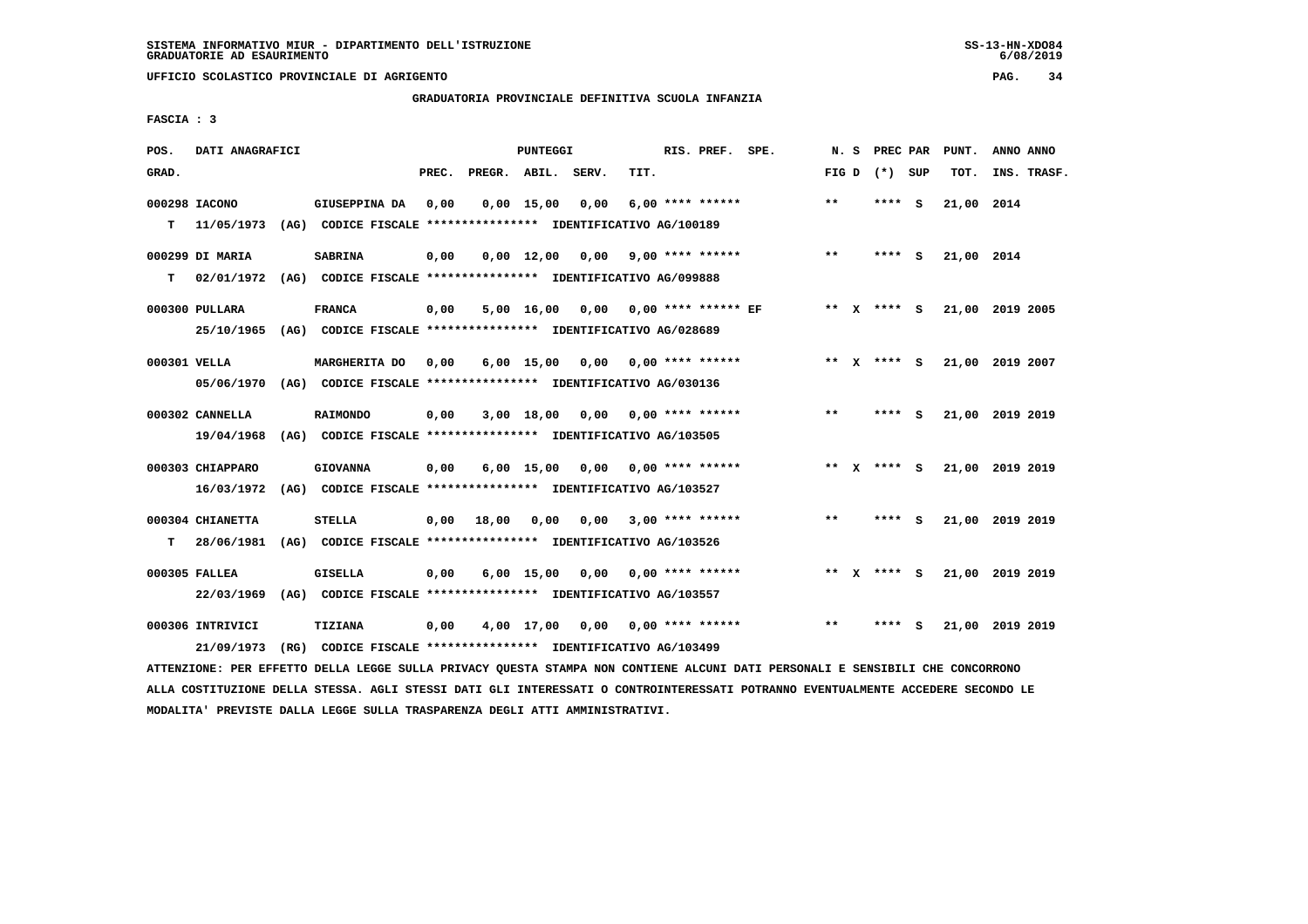**UFFICIO SCOLASTICO PROVINCIALE DI AGRIGENTO PAG. 35**

# **GRADUATORIA PROVINCIALE DEFINITIVA SCUOLA INFANZIA**

 **FASCIA : 3**

| POS.              | DATI ANAGRAFICI                  |                                                                                              |       |              | PUNTEGGI           |                         |      | RIS. PREF. SPE.           |       | N.S          | PREC PAR        |     | PUNT.      | ANNO ANNO   |
|-------------------|----------------------------------|----------------------------------------------------------------------------------------------|-------|--------------|--------------------|-------------------------|------|---------------------------|-------|--------------|-----------------|-----|------------|-------------|
| GRAD.             |                                  |                                                                                              | PREC. | PREGR. ABIL. |                    | SERV.                   | TIT. |                           |       |              | FIG D $(*)$ SUP |     | TOT.       | INS. TRASF. |
|                   | 000307 PUCCIO                    | <b>GAETANA</b><br>30/08/1968 (AG) CODICE FISCALE *************** IDENTIFICATIVO AG/021486    | 0,00  |              | $3,00$ 18,00       | 0.00                    |      | $0.00$ **** ******        |       |              | ** $X$ **** S   |     | 21,00 2019 |             |
|                   | 000308 BALDACCHINO<br>14/11/1959 | <b>GIUSEPPINA</b><br>(AG) CODICE FISCALE **************** IDENTIFICATIVO AG/020575           | 0,00  |              | 5,00 15,00         | 0,00                    |      | $0.00$ **** ******        | $***$ |              | **** S          |     | 20,00 2000 |             |
|                   | 000309 DI GIACOMO<br>01/01/1965  | MARIA<br>(AG) CODICE FISCALE **************** IDENTIFICATIVO AG/021383                       | 0,00  |              | $3,00$ 17,00       | 0,00 0,00 **** ****** F |      |                           | $* *$ |              | **** S          |     | 20,00 2000 |             |
|                   | 000310 LO BUE                    | FABIOLA NUCCI<br>10/05/1976 (AG) CODICE FISCALE *************** IDENTIFICATIVO AG/026532     | 0,00  |              | 3,00 17,00         |                         |      | $0,00$ $0,00$ **** ****** | $***$ |              | **** S          |     | 20,00 2002 |             |
| 000311 CIUNI<br>т | 06/04/1979                       | ZENIA<br>(CL) CODICE FISCALE **************** IDENTIFICATIVO AG/099871                       | 0,00  |              | $3,00$ 13,00       |                         |      | $0,00$ 4,00 **** ******   | $***$ |              | ****            | ్   | 20,00 2014 |             |
| т                 | 000312 DINOLFO                   | <b>ALESSANDRO</b><br>01/12/1977 (AG) CODICE FISCALE *************** IDENTIFICATIVO AG/100174 | 0,00  |              | $0,00$ 14,00       |                         |      | $0,00$ 6,00 **** ******   | $***$ |              | **** S          |     | 20,00 2014 |             |
| т                 | 000313 BRACCO<br>20/10/1975      | <b>ORNELLA</b><br>(PA) CODICE FISCALE **************** IDENTIFICATIVO AG/099987              | 0,00  |              | $0,00 \quad 14,00$ | 0,00                    |      | $6,00$ **** ******        | $***$ |              | ****            | - S | 20,00 2014 |             |
| т                 | 000314 SCICOLONE<br>19/01/1968   | MARIANGELA<br>(AG) CODICE FISCALE **************** IDENTIFICATIVO AG/100122                  | 0,00  | 20,00        | 0,00               | 0,00                    |      | $0.00$ **** ******        | $**$  |              | ****            | - S | 20,00 2014 |             |
|                   | 000315 SALEMI<br>10/10/1982      | <b>ALESSIA</b><br>(AG) CODICE FISCALE **************** IDENTIFICATIVO AG/098270              | 0,00  |              | 3,00 17,00         |                         |      | $0,00$ $0,00$ **** ****** | $***$ | $\mathbf{x}$ | **** S          |     | 20,00 2014 |             |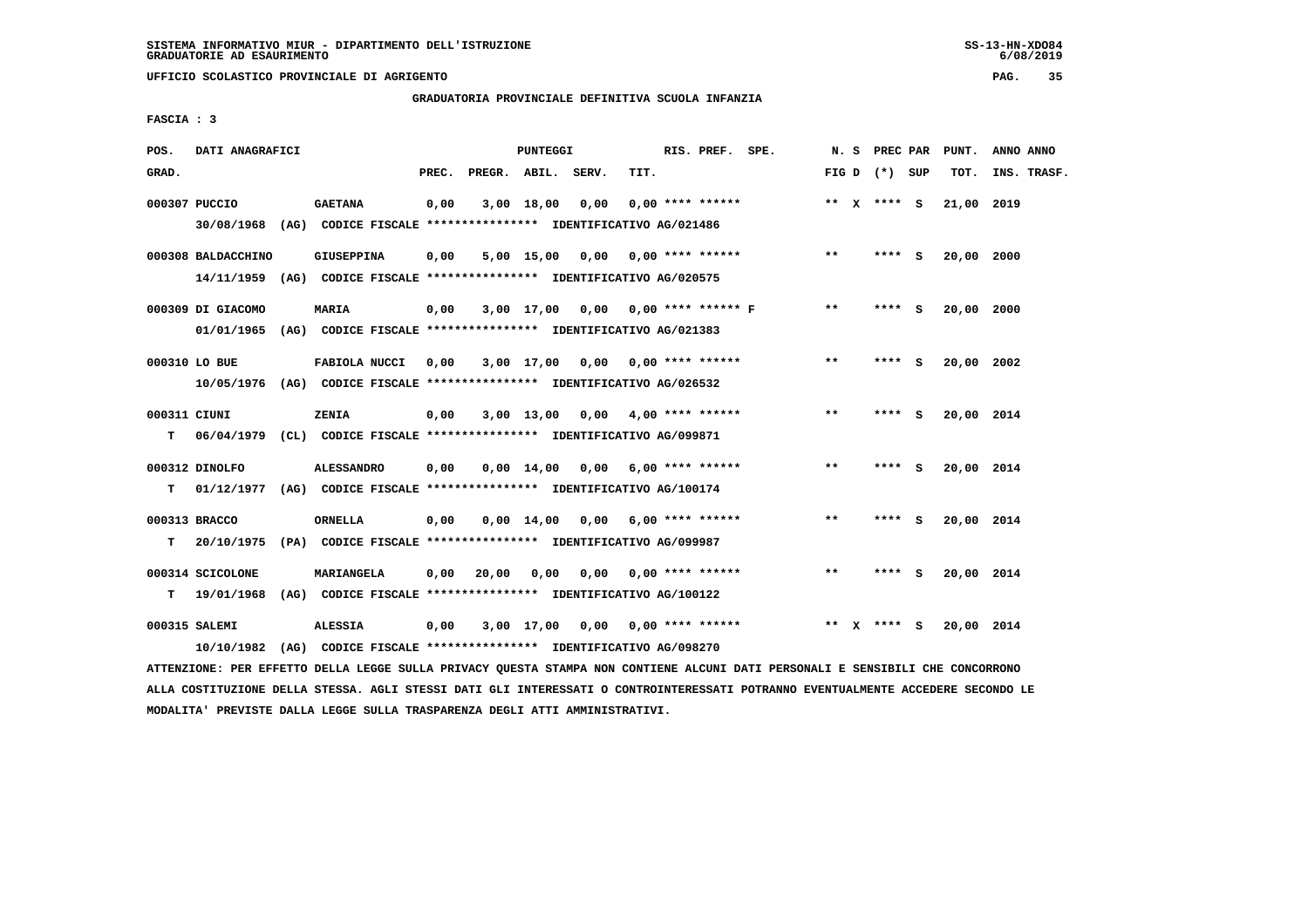# **GRADUATORIA PROVINCIALE DEFINITIVA SCUOLA INFANZIA**

 **FASCIA : 3**

| POS.         | DATI ANAGRAFICI   |      |                                                               |       |              | <b>PUNTEGGI</b>    |       |                           | RIS. PREF. | SPE. | N. S         | PREC PAR |     | PUNT.      | ANNO ANNO       |
|--------------|-------------------|------|---------------------------------------------------------------|-------|--------------|--------------------|-------|---------------------------|------------|------|--------------|----------|-----|------------|-----------------|
| GRAD.        |                   |      |                                                               | PREC. | PREGR. ABIL. |                    | SERV. | TIT.                      |            |      | FIG D        | $(*)$    | SUP | TOT.       | INS. TRASF.     |
|              | 000316 LA MANNO   |      | LUCIA                                                         | 0,00  |              | $0,00$ 11,00       | 0,00  | $9,00$ **** ******        |            |      | $***$        | ****     | - S | 20,00 2014 |                 |
| т            | 12/05/1979        | (AG) | CODICE FISCALE **************** IDENTIFICATIVO AG/102858      |       |              |                    |       |                           |            |      |              |          |     |            |                 |
|              | 000317 RIZZERI    |      | GRAZIELLA                                                     | 0,00  |              | $0,00 \quad 14,00$ | 0,00  | $6,00$ **** ******        |            |      | $***$        | **** S   |     | 20,00 2014 |                 |
|              | 09/12/1972        |      | (AG) CODICE FISCALE **************** IDENTIFICATIVO AG/099574 |       |              |                    |       |                           |            |      |              |          |     |            |                 |
|              | 000318 TUMMINELLO |      | <b>ANNAMARIA</b>                                              | 0,00  |              | 4,00 16,00         |       | $0,00$ $0,00$ **** ****** |            |      | $* *$        | ****     | - S |            | 20,00 2019 2019 |
|              | 16/11/1972        |      | (IM) CODICE FISCALE **************** IDENTIFICATIVO AG/103620 |       |              |                    |       |                           |            |      |              |          |     |            |                 |
|              | 000319 BUTERA     |      | <b>MARIA RITA</b>                                             | 0,00  |              | $3,00$ 17,00       | 0.00  | $0.00$ **** ******        |            |      | $***$        | ****     | - S |            | 20,00 2019 2019 |
|              | 10/07/1976        |      | (AG) CODICE FISCALE **************** IDENTIFICATIVO AG/103514 |       |              |                    |       |                           |            |      |              |          |     |            |                 |
|              | 000320 CUSMANO    |      | MARIA                                                         | 0,00  | 20,00        | 0,00               | 0,00  | 0,00 **** ******          |            |      | $* *$        | ****     | - S |            | 20,00 2019 2019 |
| т            | 01/07/1980        |      | (AG) CODICE FISCALE **************** IDENTIFICATIVO AG/103540 |       |              |                    |       |                           |            |      |              |          |     |            |                 |
| 000321 RUSSO |                   |      | TULLIA                                                        |       |              | $3,00$ 17,00       | 0.00  |                           |            |      | $\star\star$ | ****     | - 5 |            | 20,00 2019 2019 |
|              | 29/10/1977        | (AG) | CODICE FISCALE **************** IDENTIFICATIVO AG/103606      | 0,00  |              |                    |       | $0.00$ **** ******        |            |      |              |          |     |            |                 |
|              |                   |      |                                                               |       |              |                    |       |                           |            |      |              |          |     |            |                 |
|              | 000322 CIRAMI     |      | <b>MARIA ANTONEL</b>                                          | 0,00  |              | 5,00 15,00         | 0.00  | $0.00$ **** ******        |            |      | $* *$        | ****     | - S |            | 20,00 2019 2019 |
|              | 16/03/1971        |      | (AG) CODICE FISCALE **************** IDENTIFICATIVO AG/103636 |       |              |                    |       |                           |            |      |              |          |     |            |                 |
|              | 000323 CARAMAZZA  |      | MARIAGIUSEPPA                                                 | 0.00  |              | $3,00$ 16,00       | 0,00  | 0,00 **** ******          |            |      | $***$        | ****     | - S | 19,00 2002 |                 |
|              | 08/09/1966        |      | (AG) CODICE FISCALE **************** IDENTIFICATIVO AG/026767 |       |              |                    |       |                           |            |      |              |          |     |            |                 |
|              | 000324 BARTOLOMEO |      | DANIELA                                                       | 0,00  |              | 3,00 16,00         |       | $0,00$ $0,00$ **** ****** |            |      | $* *$        |          | s   | 19,00 2002 |                 |
|              | 05/03/1976        | (AG) | CODICE FISCALE **************** IDENTIFICATIVO AG/026450      |       |              |                    |       |                           |            |      |              |          |     |            |                 |

 **ATTENZIONE: PER EFFETTO DELLA LEGGE SULLA PRIVACY QUESTA STAMPA NON CONTIENE ALCUNI DATI PERSONALI E SENSIBILI CHE CONCORRONO ALLA COSTITUZIONE DELLA STESSA. AGLI STESSI DATI GLI INTERESSATI O CONTROINTERESSATI POTRANNO EVENTUALMENTE ACCEDERE SECONDO LE MODALITA' PREVISTE DALLA LEGGE SULLA TRASPARENZA DEGLI ATTI AMMINISTRATIVI.**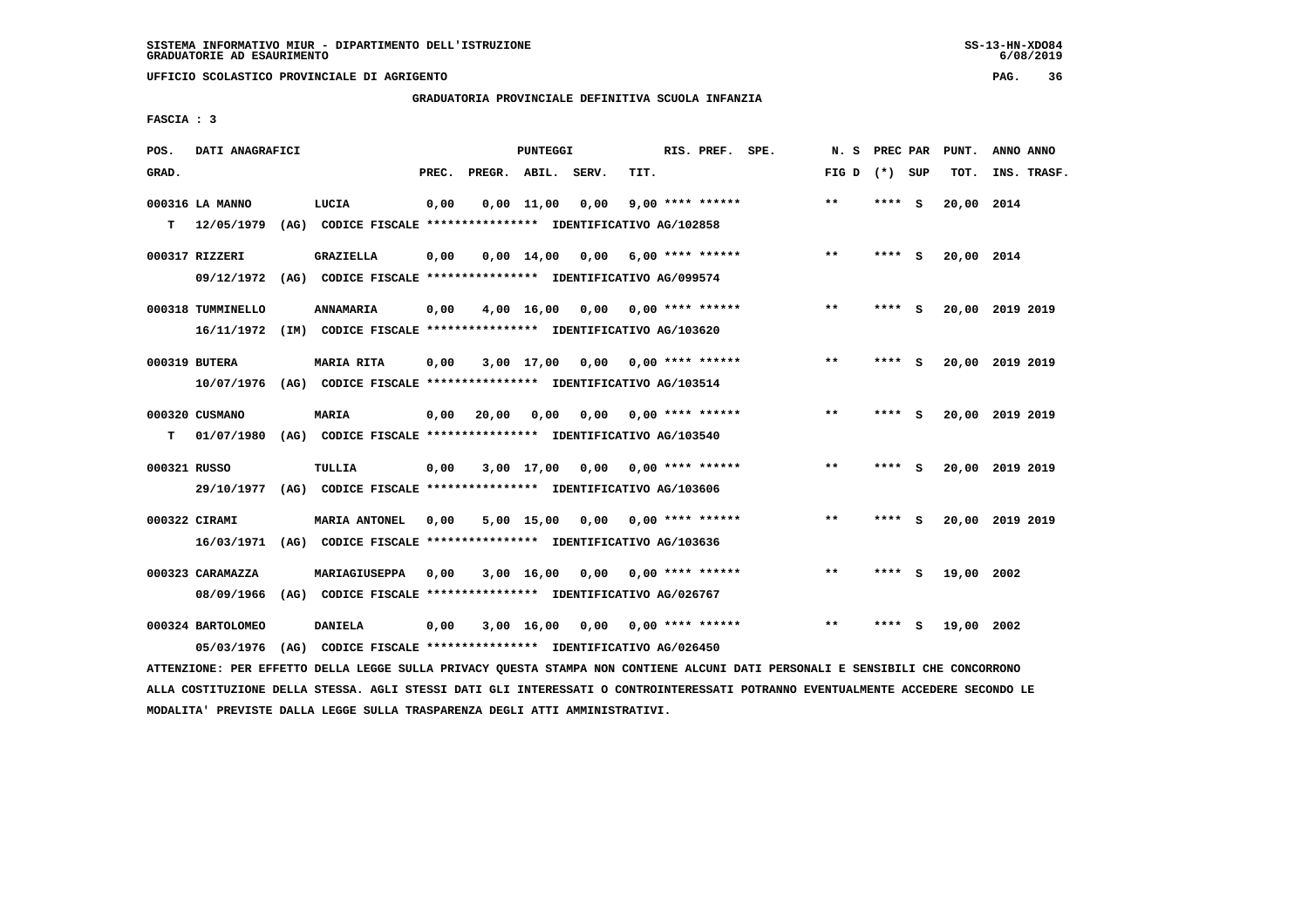**UFFICIO SCOLASTICO PROVINCIALE DI AGRIGENTO PAG. 37**

# **GRADUATORIA PROVINCIALE DEFINITIVA SCUOLA INFANZIA**

 **FASCIA : 3**

| POS.         | DATI ANAGRAFICI                                                                                                               |                                                                         |       |                    | PUNTEGGI   |                                    |      | RIS. PREF. SPE.           | N. S  | PREC PAR        | PUNT.           | ANNO ANNO |             |
|--------------|-------------------------------------------------------------------------------------------------------------------------------|-------------------------------------------------------------------------|-------|--------------------|------------|------------------------------------|------|---------------------------|-------|-----------------|-----------------|-----------|-------------|
| GRAD.        |                                                                                                                               |                                                                         | PREC. | PREGR. ABIL. SERV. |            |                                    | TIT. |                           |       | FIG D $(*)$ SUP | TOT.            |           | INS. TRASF. |
| 000325 RUSSO |                                                                                                                               | VINCENZA                                                                | 0,00  |                    | 3,00 16,00 | 0,00                               |      | $0.00$ **** ******        | $***$ | **** S          | 19,00 2003      |           |             |
|              |                                                                                                                               | 24/02/1965 (AG) CODICE FISCALE *************** IDENTIFICATIVO AG/027219 |       |                    |            |                                    |      |                           |       |                 |                 |           |             |
|              | 000326 VIZZI BISACCIA                                                                                                         | GIUSE                                                                   | 0,00  |                    | 3,00 16,00 |                                    |      | $0,00$ $0,00$ **** ****** | **    | **** S          | 19,00 2005 2005 |           |             |
|              |                                                                                                                               | 01/02/1977 (EE) CODICE FISCALE *************** IDENTIFICATIVO AG/028610 |       |                    |            |                                    |      |                           |       |                 |                 |           |             |
|              | 000327 MICELI                                                                                                                 | PAOLA                                                                   | 0,00  |                    | 1,00 18,00 |                                    |      |                           | $***$ | **** S          | 19,00 2007 2007 |           |             |
|              |                                                                                                                               | 06/12/1979 (AG) CODICE FISCALE *************** IDENTIFICATIVO AG/030025 |       |                    |            |                                    |      |                           |       |                 |                 |           |             |
|              | 000328 PULLARA CAIAZZA TERESA                                                                                                 |                                                                         | 0,00  |                    |            | 4,00 15,00 0,00                    |      | $0,00$ **** ******        | $* *$ | **** S          | 19,00 2007 2007 |           |             |
|              |                                                                                                                               | 06/01/1976 (AG) CODICE FISCALE *************** IDENTIFICATIVO AG/030224 |       |                    |            |                                    |      |                           |       |                 |                 |           |             |
|              | 000329 CUCCHIARA                                                                                                              | <b>CALOGERA</b>                                                         | 0,00  |                    |            | $3,00$ 16,00 0,00 0,00 **** ****** |      |                           | $* *$ | **** S          | 19,00 2007 2007 |           |             |
|              |                                                                                                                               | 28/12/1975 (AG) CODICE FISCALE *************** IDENTIFICATIVO AG/029781 |       |                    |            |                                    |      |                           |       |                 |                 |           |             |
|              | 000330 SARULLO                                                                                                                | GIULIA                                                                  | 0,00  |                    |            | $3,00$ 16,00 0,00 0,00 **** ****** |      |                           |       | ** x **** s     | 19,00 2007      |           |             |
|              |                                                                                                                               | 08/06/1971 (AG) CODICE FISCALE *************** IDENTIFICATIVO AG/030387 |       |                    |            |                                    |      |                           |       |                 |                 |           |             |
|              | 000331 VIRONE                                                                                                                 | <b>ANTONELLA</b>                                                        | 0,00  |                    |            | $3,00$ 16,00 0,00 0,00 **** ****** |      |                           | $***$ | **** S          | 19,00 2011 2011 |           |             |
|              |                                                                                                                               | 25/06/1972 (PA) CODICE FISCALE *************** IDENTIFICATIVO AG/095308 |       |                    |            |                                    |      |                           |       |                 |                 |           |             |
|              | 000332 ABRUZZO                                                                                                                | VINCENZA                                                                | 0,00  |                    |            | $3,00$ 16,00 0,00 0,00 **** ****** |      |                           | **    | **** S          | 19,00 2011 2011 |           |             |
|              |                                                                                                                               | 24/03/1978 (AG) CODICE FISCALE *************** IDENTIFICATIVO AG/095316 |       |                    |            |                                    |      |                           |       |                 |                 |           |             |
|              | 000333 GRIMALDI                                                                                                               | <b>GIOVANNA</b>                                                         | 0,00  |                    |            | 3,00 16,00 0,00                    |      | $0,00$ **** ******        | $* *$ | **** S          | 19,00 2014 2005 |           |             |
|              | 03/04/1977                                                                                                                    | (AG) CODICE FISCALE **************** IDENTIFICATIVO AG/028658           |       |                    |            |                                    |      |                           |       |                 |                 |           |             |
|              | ATTENZIONE: PER EFFETTO DELLA LEGGE SULLA PRIVACY QUESTA STAMPA NON CONTIENE ALCUNI DATI PERSONALI E SENSIBILI CHE CONCORRONO |                                                                         |       |                    |            |                                    |      |                           |       |                 |                 |           |             |

 **ALLA COSTITUZIONE DELLA STESSA. AGLI STESSI DATI GLI INTERESSATI O CONTROINTERESSATI POTRANNO EVENTUALMENTE ACCEDERE SECONDO LE MODALITA' PREVISTE DALLA LEGGE SULLA TRASPARENZA DEGLI ATTI AMMINISTRATIVI.**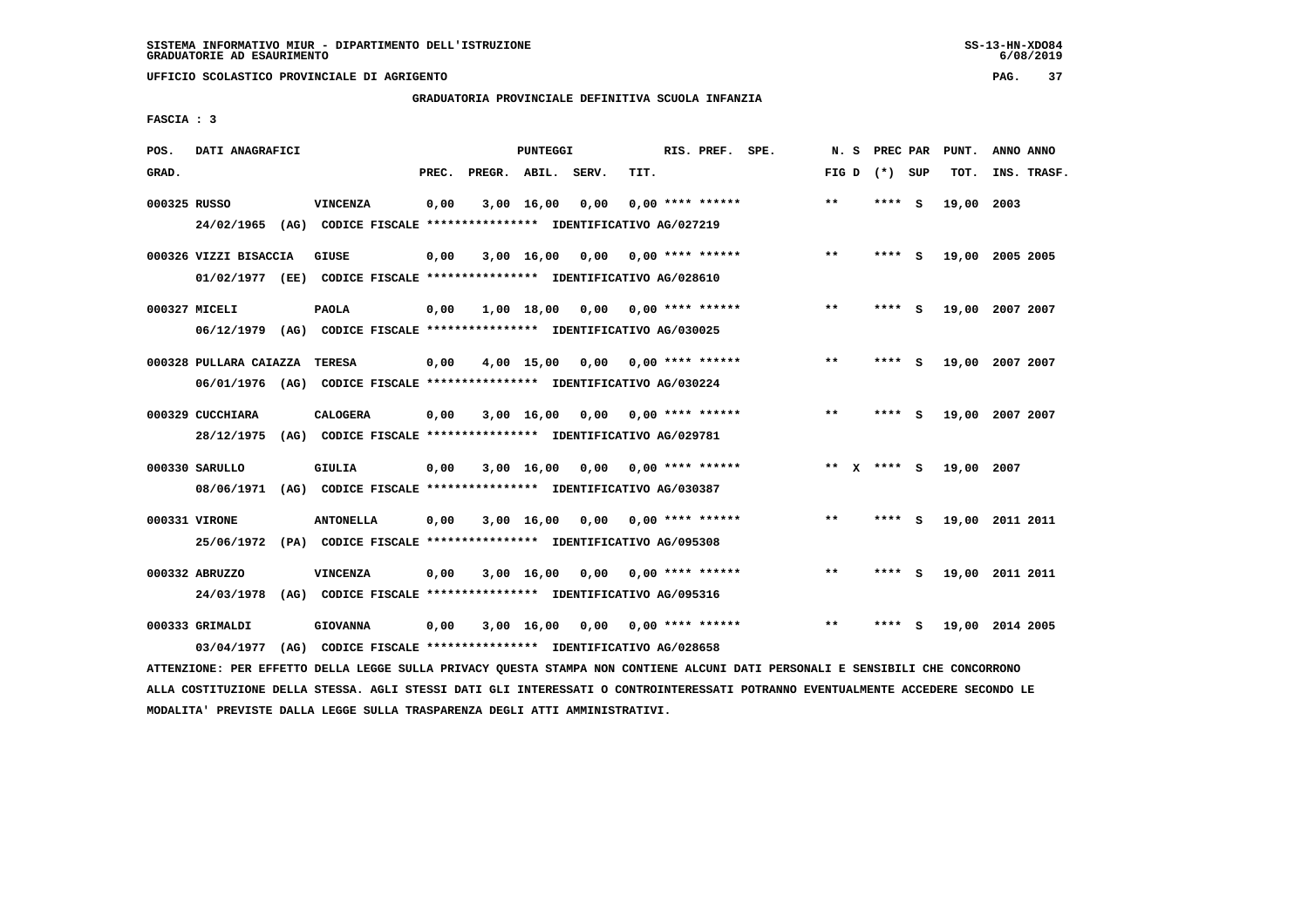# **GRADUATORIA PROVINCIALE DEFINITIVA SCUOLA INFANZIA**

 **FASCIA : 3**

| POS.         | DATI ANAGRAFICI      |                                                                         |       |                    | PUNTEGGI           |                                    |      | RIS. PREF. SPE.                 | N.S   | <b>PREC PAR</b> |     | PUNT.      | ANNO ANNO       |
|--------------|----------------------|-------------------------------------------------------------------------|-------|--------------------|--------------------|------------------------------------|------|---------------------------------|-------|-----------------|-----|------------|-----------------|
| GRAD.        |                      |                                                                         | PREC. | PREGR. ABIL. SERV. |                    |                                    | TIT. |                                 |       | FIG D $(*)$ SUP |     | TOT.       | INS. TRASF.     |
|              | 000334 SCIASCIA      | <b>FILIPPA</b>                                                          | 0,00  |                    | $0,00$ 15,00       | 4,00                               |      | $0.00$ **** ******              | $* *$ | ****            | - S | 19,00 2014 |                 |
| т            | 31/05/1983           | (AG) CODICE FISCALE **************** IDENTIFICATIVO AG/098771           |       |                    |                    |                                    |      |                                 |       |                 |     |            |                 |
| 000335 VOLO  |                      | <b>VALERIA</b>                                                          | 0,00  |                    | $0.00$ 13.00       | 0,00                               |      | 6,00 **** ******                | $**$  | **** S          |     | 19,00 2014 |                 |
| т            |                      | 13/10/1982 (CL) CODICE FISCALE *************** IDENTIFICATIVO AG/099956 |       |                    |                    |                                    |      |                                 |       |                 |     |            |                 |
| 000336 VELLA |                      | <b>ROSA</b>                                                             | 0,00  |                    | $6,00 \quad 13,00$ |                                    |      | $0,00$ $0,00$ **** ******       | **    | ****            | - S | 19,00 2014 |                 |
| т            |                      | 06/12/1972 (EE) CODICE FISCALE *************** IDENTIFICATIVO AG/100125 |       |                    |                    |                                    |      |                                 |       |                 |     |            |                 |
|              | 000337 GIAMBRA       | <b>SELENE</b>                                                           | 0,00  |                    | $0,00 \quad 16,00$ | 0,00                               |      | 3,00 **** ******                |       | ** x **** S     |     | 19,00 2014 |                 |
| т            | 08/04/1982           | (AG) CODICE FISCALE **************** IDENTIFICATIVO AG/098337           |       |                    |                    |                                    |      |                                 |       |                 |     |            |                 |
|              | 000338 MOSCATO       | <b>FRANCESCA</b>                                                        | 0,00  |                    |                    | $3,00$ 16,00 0,00 0,00 **** ****** |      |                                 | $***$ | $***$ S         |     | 19,00 2014 |                 |
|              | 23/04/1967           | (AG) CODICE FISCALE **************** IDENTIFICATIVO AG/026503           |       |                    |                    |                                    |      |                                 |       |                 |     |            |                 |
|              | 000339 FANARA        | <b>ROSALINDA</b>                                                        | 0,00  |                    |                    | $3,00$ 16,00 0,00 0,00 **** ****** |      |                                 |       | ** $X$ **** S   |     |            | 19,00 2019 2007 |
|              |                      | 26/07/1968 (AG) CODICE FISCALE *************** IDENTIFICATIVO AG/029747 |       |                    |                    |                                    |      |                                 |       |                 |     |            |                 |
|              | 000340 LICATA CARUSO | <b>CALOGERO</b>                                                         | 0,00  |                    | 3,00 16,00         |                                    |      | $0.00$ $0.00$ **** ******       | **    | **** S          |     |            | 19,00 2019 2007 |
|              |                      | 09/06/1960 (CL) CODICE FISCALE *************** IDENTIFICATIVO AG/030217 |       |                    |                    |                                    |      |                                 |       |                 |     |            |                 |
|              | 000341 LICATA TISSI  | <b>PIETRO</b>                                                           | 0,00  |                    | $6,00$ 13,00       |                                    |      | $0.00$ $0.00$ $***$ **** ****** | $* *$ | ****            | - S |            | 19,00 2019 2019 |
| т            |                      | 15/12/1983 (EE) CODICE FISCALE *************** IDENTIFICATIVO AG/103573 |       |                    |                    |                                    |      |                                 |       |                 |     |            |                 |
|              | 000342 FALLEA        | CARMELA                                                                 | 0,00  |                    | 3,00 16,00         | 0,00                               |      | $0.00$ **** ******              | $***$ | ****            | s   |            | 19,00 2019 2019 |
|              |                      | 02/03/1976 (AG) CODICE FISCALE *************** IDENTIFICATIVO AG/103556 |       |                    |                    |                                    |      |                                 |       |                 |     |            |                 |

 **ATTENZIONE: PER EFFETTO DELLA LEGGE SULLA PRIVACY QUESTA STAMPA NON CONTIENE ALCUNI DATI PERSONALI E SENSIBILI CHE CONCORRONO ALLA COSTITUZIONE DELLA STESSA. AGLI STESSI DATI GLI INTERESSATI O CONTROINTERESSATI POTRANNO EVENTUALMENTE ACCEDERE SECONDO LE MODALITA' PREVISTE DALLA LEGGE SULLA TRASPARENZA DEGLI ATTI AMMINISTRATIVI.**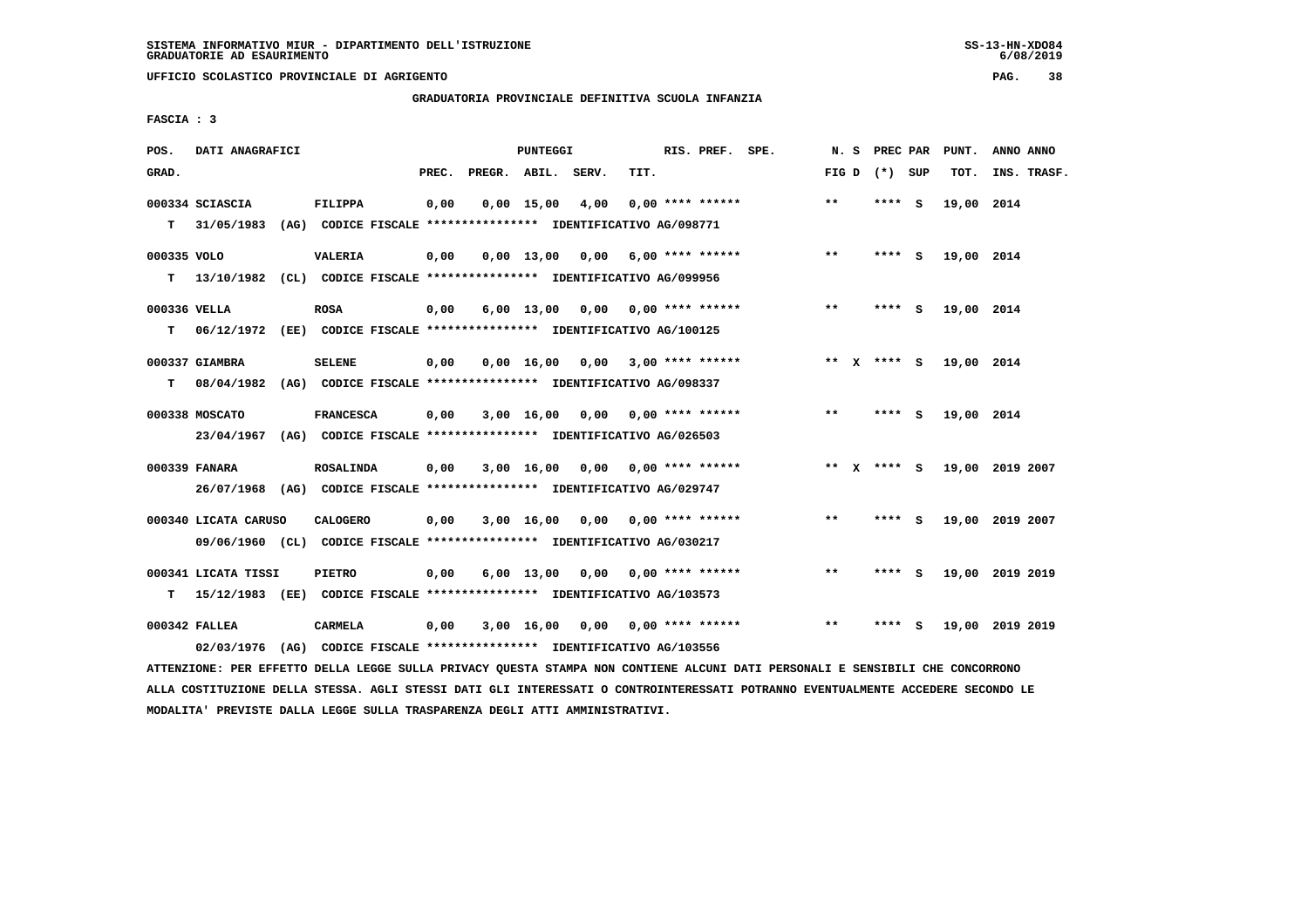# **GRADUATORIA PROVINCIALE DEFINITIVA SCUOLA INFANZIA**

 **FASCIA : 3**

| POS.         | DATI ANAGRAFICI   |                                                                                                                               |      |                          | <b>PUNTEGGI</b> |                                    |                  | RIS. PREF. SPE. |              |                   | N. S PREC PAR PUNT. | ANNO ANNO |             |
|--------------|-------------------|-------------------------------------------------------------------------------------------------------------------------------|------|--------------------------|-----------------|------------------------------------|------------------|-----------------|--------------|-------------------|---------------------|-----------|-------------|
| GRAD.        |                   |                                                                                                                               |      | PREC. PREGR. ABIL. SERV. |                 |                                    | TIT.             |                 |              | FIG $D$ $(*)$ SUP | TOT.                |           | INS. TRASF. |
|              | 000343 GRISAFI    | <b>ROSA</b>                                                                                                                   | 0,00 |                          |                 | 3,00 16,00 0,00                    | 0,00 **** ****** |                 |              | ** X **** S       | 19,00 2019 2019     |           |             |
|              | 02/11/1961        | (AG) CODICE FISCALE *************** IDENTIFICATIVO AG/103567                                                                  |      |                          |                 |                                    |                  |                 |              |                   |                     |           |             |
| 000344 PATTI |                   | TIZIANA                                                                                                                       | 0,00 |                          |                 | $3,00$ 16,00 0,00 0,00 **** ****** |                  |                 | $***$        | **** S            | 19,00 2019 2019     |           |             |
|              |                   | 26/06/1979 (AG) CODICE FISCALE *************** IDENTIFICATIVO AG/103589                                                       |      |                          |                 |                                    |                  |                 |              |                   |                     |           |             |
|              | 000345 MESSINA    | <b>ROSETTA</b>                                                                                                                | 0,00 |                          |                 | $3,00$ 15,00 0,00 0,00 **** ****** |                  |                 |              | ** $X$ **** S     | 18,00 2000          |           |             |
|              |                   | 27/09/1967 (AG) CODICE FISCALE *************** IDENTIFICATIVO AG/022140                                                       |      |                          |                 |                                    |                  |                 |              |                   |                     |           |             |
| 000346 LAGO  |                   | <b>GISELLA</b>                                                                                                                | 0,00 |                          |                 | $3,00$ 15,00 0,00 0,00 **** ****** |                  |                 | $***$        | $***$ S           | 18,00 2002          |           |             |
|              |                   | 27/05/1974 (AG) CODICE FISCALE *************** IDENTIFICATIVO AG/026526                                                       |      |                          |                 |                                    |                  |                 |              |                   |                     |           |             |
|              | 000347 GATTUSO    | <b>ROSANNA</b>                                                                                                                | 0,00 |                          |                 | $3,00$ 15,00 0,00 0,00 **** ****** |                  |                 | $***$        | **** S            | 18,00 2002          |           |             |
|              |                   | 08/02/1970 (AG) CODICE FISCALE *************** IDENTIFICATIVO AG/021562                                                       |      |                          |                 |                                    |                  |                 |              |                   |                     |           |             |
|              | 000348 TORNAME'   | <b>FRANCESCO MAR</b>                                                                                                          | 0,00 |                          |                 | $3,00$ 15,00 0,00 0,00 **** ****** |                  |                 |              | ** $X$ ****       | 18,00 2002          |           |             |
|              |                   | 23/11/1961 (PG) CODICE FISCALE *************** IDENTIFICATIVO AG/021986                                                       |      |                          |                 |                                    |                  |                 |              |                   |                     |           |             |
|              | 000349 TAGLIARENI | <b>NADIA</b>                                                                                                                  | 0,00 |                          |                 | 3,00 15,00 0,00 0,00 **** ******   |                  |                 | $\star\star$ | **** S            | 18,00 2003 2003     |           |             |
|              |                   | 25/02/1979 (AG) CODICE FISCALE *************** IDENTIFICATIVO AG/027103                                                       |      |                          |                 |                                    |                  |                 |              |                   |                     |           |             |
|              |                   |                                                                                                                               |      |                          |                 |                                    |                  |                 |              |                   |                     |           |             |
| 000350 MANTO |                   | <b>MARIA</b>                                                                                                                  | 0,00 |                          |                 | 3,00 15,00 0,00 0,00 **** ****** E |                  |                 | $***$        | **** S            | 18,00 2011 2011     |           |             |
|              |                   | 11/01/1968 (AG) CODICE FISCALE *************** IDENTIFICATIVO AG/095593                                                       |      |                          |                 |                                    |                  |                 |              |                   |                     |           |             |
|              | 000351 PUMILIA    | <b>MARIA PIA</b>                                                                                                              | 0,00 |                          |                 | 3,00 15,00 0,00 0,00 **** ******   |                  |                 | $***$        | **** S            | 18,00 2014 2014     |           |             |
|              | 18/07/1978        | (AG) CODICE FISCALE *************** IDENTIFICATIVO AG/097440                                                                  |      |                          |                 |                                    |                  |                 |              |                   |                     |           |             |
|              |                   | ATTENZIONE: PER EFFETTO DELLA LEGGE SULLA PRIVACY QUESTA STAMPA NON CONTIENE ALCUNI DATI PERSONALI E SENSIBILI CHE CONCORRONO |      |                          |                 |                                    |                  |                 |              |                   |                     |           |             |

 **ALLA COSTITUZIONE DELLA STESSA. AGLI STESSI DATI GLI INTERESSATI O CONTROINTERESSATI POTRANNO EVENTUALMENTE ACCEDERE SECONDO LE MODALITA' PREVISTE DALLA LEGGE SULLA TRASPARENZA DEGLI ATTI AMMINISTRATIVI.**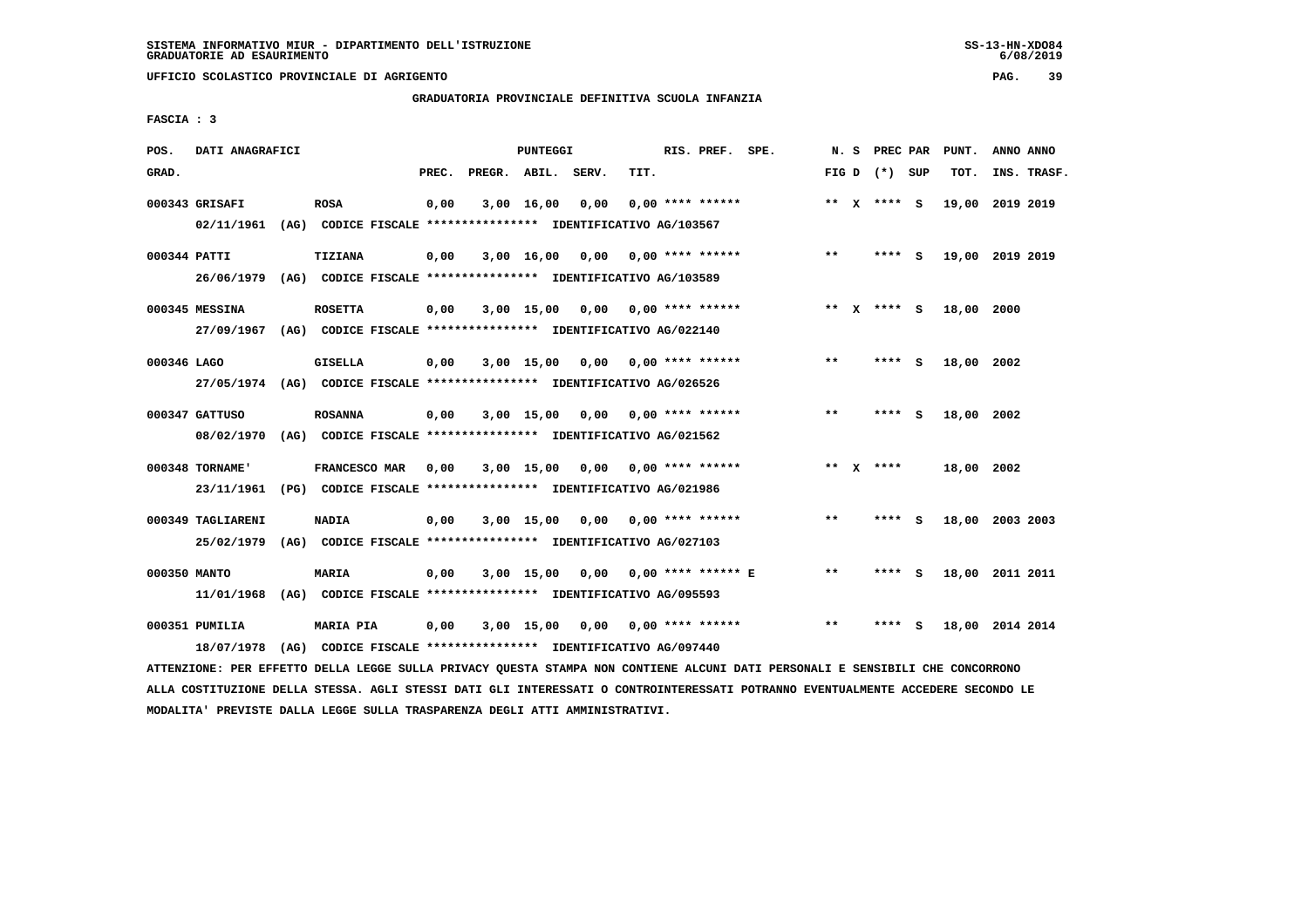**UFFICIO SCOLASTICO PROVINCIALE DI AGRIGENTO PAG. 40**

# **GRADUATORIA PROVINCIALE DEFINITIVA SCUOLA INFANZIA**

 **FASCIA : 3**

| POS.               | DATI ANAGRAFICI             |                                                                                              |       |                    | PUNTEGGI           |                                    |      | RIS. PREF. SPE.         | N. S PREC PAR   |          |     | PUNT.      | ANNO ANNO       |
|--------------------|-----------------------------|----------------------------------------------------------------------------------------------|-------|--------------------|--------------------|------------------------------------|------|-------------------------|-----------------|----------|-----|------------|-----------------|
| GRAD.              |                             |                                                                                              | PREC. | PREGR. ABIL. SERV. |                    |                                    | TIT. |                         | FIG D $(*)$ SUP |          |     | TOT.       | INS. TRASF.     |
|                    | 000352 RUFFO                | <b>GRAZIA</b><br>28/04/1964 (AG) CODICE FISCALE *************** IDENTIFICATIVO AG/097454     | 0,00  |                    | $3,00$ 15,00       | 0,00                               |      | $0.00$ **** ******      | $* *$           | **** S   |     |            | 18,00 2014 2014 |
| 000353 MADDI<br>T. |                             | <b>LAURA</b><br>26/04/1981 (AG) CODICE FISCALE **************** IDENTIFICATIVO AG/099967     | 0,00  |                    | 0.00 18.00         | 0,00                               |      | $0.00$ **** ******      | $***$           | **** S   |     | 18,00 2014 |                 |
| т                  | 000354 LIMBLICI             | <b>SIMONA</b><br>27/02/1982 (AG) CODICE FISCALE **************** IDENTIFICATIVO AG/099964    | 0,00  |                    | 0,00 15,00         |                                    |      | $0,00$ 3,00 **** ****** | **              | **** S   |     | 18,00 2014 |                 |
| т                  | 000355 ALBANO<br>07/07/1980 | GABRIELLA<br>(AG) CODICE FISCALE **************** IDENTIFICATIVO AG/098843                   | 0,00  |                    | 0.00 18.00         | 0.00                               |      | $0.00$ **** ******      | $**$            | **** S   |     | 18,00 2014 |                 |
| T.                 | 000356 VACCARO              | <b>SIMONA</b><br>26/09/1978 (AG) CODICE FISCALE **************** IDENTIFICATIVO AG/100250    | 0,00  |                    | $0,00$ 15,00       | 0,00                               |      | $3,00$ **** ******      | $***$           | **** $S$ |     | 18,00 2014 |                 |
| 000357 RIGGI<br>т  |                             | <b>ENZO</b><br>10/05/1972 (AG) CODICE FISCALE *************** IDENTIFICATIVO AG/099986       | 0,00  |                    |                    | $0,00$ 12,00 0,00 6,00 **** ****** |      |                         | $***$           | **** S   |     | 18,00 2014 |                 |
|                    | 000358 DI NARO              | <b>EMANUELA</b><br>T 21/12/1969 (AG) CODICE FISCALE *************** IDENTIFICATIVO AG/100043 | 0,00  |                    | $0,00$ 15,00       |                                    |      | $0,00$ 3,00 **** ****** | $***$           | **** S   |     | 18,00 2014 |                 |
| т                  | 000359 AREZZO<br>13/11/1981 | SONIA<br>(AG) CODICE FISCALE **************** IDENTIFICATIVO AG/100190                       | 0,00  |                    | $0,00 \quad 15,00$ | 0.00                               |      | $3.00$ **** ******      | $* *$           | **** S   |     | 18,00 2014 |                 |
| т                  | 000360 CERASA               | TIZIANAMARIAC<br>07/12/1982 (CL) CODICE FISCALE *************** IDENTIFICATIVO AG/100179     | 0,00  |                    | $0,00$ 15,00       | 0,00                               |      | $3,00$ **** ******      | $\star\star$    | ****     | - S | 18,00 2014 |                 |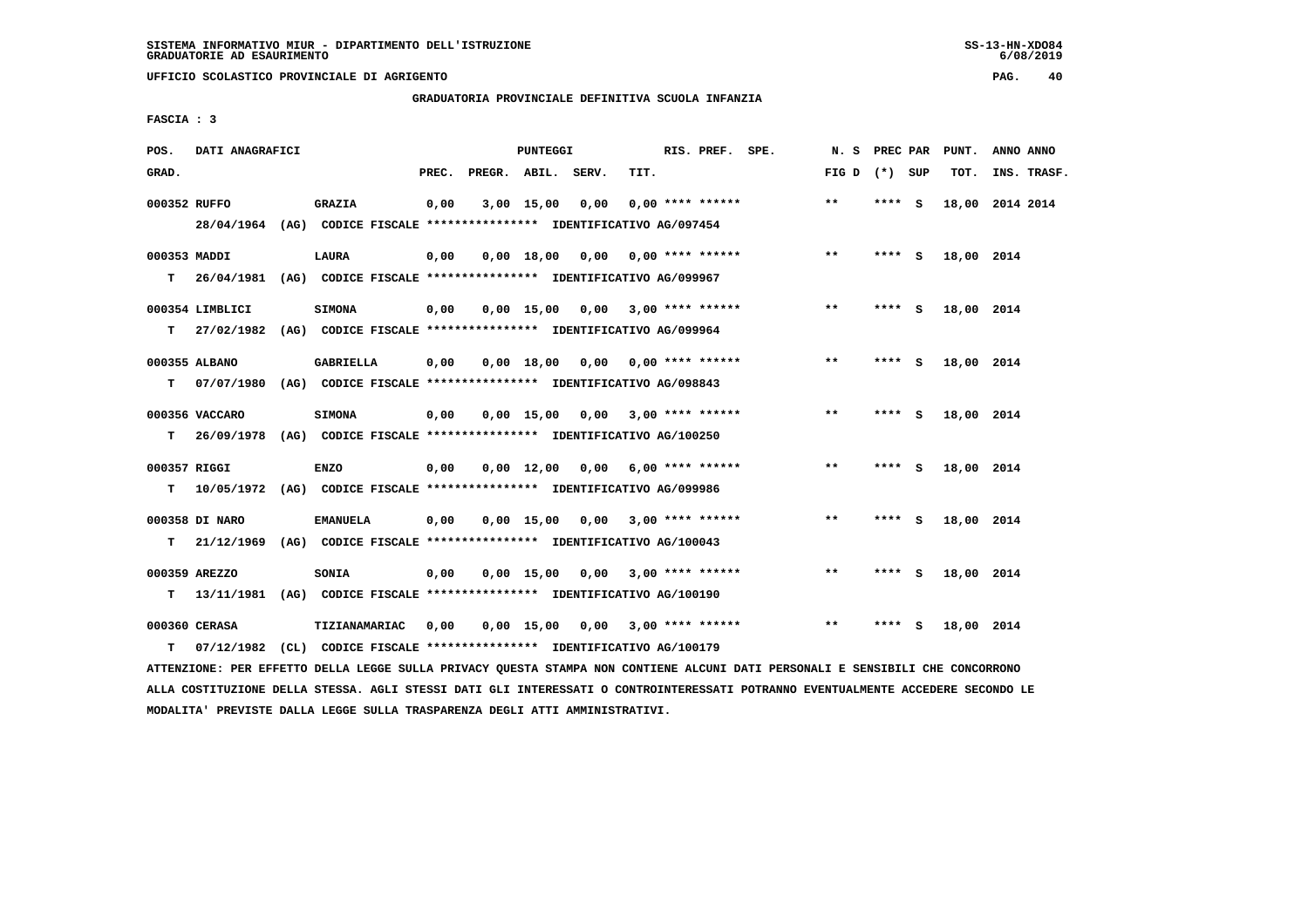# **GRADUATORIA PROVINCIALE DEFINITIVA SCUOLA INFANZIA**

 **FASCIA : 3**

| POS.        | DATI ANAGRAFICI  |                                                               |       |                    | <b>PUNTEGGI</b>    |      |                           | RIS. PREF. SPE.    | N.S         | PREC PAR |     | PUNT.      | ANNO ANNO       |  |
|-------------|------------------|---------------------------------------------------------------|-------|--------------------|--------------------|------|---------------------------|--------------------|-------------|----------|-----|------------|-----------------|--|
| GRAD.       |                  |                                                               | PREC. | PREGR. ABIL. SERV. |                    |      | TIT.                      |                    | FIG D       | (*) SUP  |     | TOT.       | INS. TRASF.     |  |
|             | 000361 LOGGIA    | <b>ROSARIA</b>                                                | 0,00  |                    | $0,00 \quad 12,00$ | 0,00 |                           | $6,00$ **** ****** | $* *$       | ****     | - S | 18,00 2014 |                 |  |
| т           | 10/01/1981       | (EE) CODICE FISCALE **************** IDENTIFICATIVO AG/099974 |       |                    |                    |      |                           |                    |             |          |     |            |                 |  |
|             | 000362 SGUALI    | <b>GIUSEPPINA</b>                                             | 0,00  |                    | $0,00$ 15,00       | 0,00 | 3,00 **** ******          |                    | $***$       | **** S   |     | 18,00 2014 |                 |  |
| т           | 18/08/1980       | (AG) CODICE FISCALE **************** IDENTIFICATIVO AG/098591 |       |                    |                    |      |                           |                    |             |          |     |            |                 |  |
|             | 000363 MANCUSO   | <b>DIEGA</b>                                                  | 0,00  |                    | 0.00 18.00         |      | $0,00$ $0,00$ **** ****** |                    | $* *$       | **** S   |     | 18,00 2014 |                 |  |
| т           | 14/05/1975       | (CL) CODICE FISCALE **************** IDENTIFICATIVO AG/097824 |       |                    |                    |      |                           |                    |             |          |     |            |                 |  |
|             | 000364 SFERRAZZA | <b>AUSILIATRICE</b>                                           | 0.00  | 15,00              | 0.00               |      | $0,00$ 3,00 **** ******   |                    | ** x **** S |          |     |            | 18,00 2019 2019 |  |
|             | 22/01/1979       | (EE) CODICE FISCALE **************** IDENTIFICATIVO AG/103613 |       |                    |                    |      |                           |                    |             |          |     |            |                 |  |
| 000365 CASA |                  | <b>PAOLA</b>                                                  | 0,00  | 18,00              | 0,00               | 0,00 |                           | $0.00$ **** ****** | $***$       | ****     | - 5 |            | 18,00 2019 2019 |  |
|             | 21/12/1982       | (AG) CODICE FISCALE **************** IDENTIFICATIVO AG/103521 |       |                    |                    |      |                           |                    |             |          |     |            |                 |  |
|             | 000366 MARTURANA | LAURA                                                         | 0,00  | 10,00              | 0,00               | 8,00 | 0,00 **** ******          |                    | $***$       | **** S   |     |            | 18,00 2019 2019 |  |
| т           | 01/11/1978       | (AG) CODICE FISCALE **************** IDENTIFICATIVO AG/103580 |       |                    |                    |      |                           |                    |             |          |     |            |                 |  |
|             | 000367 CANNELLA  | <b>MARIA GIOVANN</b>                                          | 0,00  |                    | $3,00$ 15,00       |      | $0,00$ $0,00$ **** ****** |                    | $***$       | **** S   |     |            | 18,00 2019 2019 |  |
|             | 29/04/1975       | (AG) CODICE FISCALE **************** IDENTIFICATIVO AG/103518 |       |                    |                    |      |                           |                    |             |          |     |            |                 |  |
|             | 000368 PIAZZA    | <b>MANUELA</b>                                                | 0,00  |                    | 3,00 15,00         |      | $0,00$ $0,00$ **** ****** |                    | $***$       | ****     | - 5 |            | 18,00 2019 2019 |  |
|             | 23/10/1977       | (AG) CODICE FISCALE **************** IDENTIFICATIVO AG/103594 |       |                    |                    |      |                           |                    |             |          |     |            |                 |  |
|             | 000369 FALLEA    | MARGHERITA                                                    | 0,00  | 18,00              | 0,00               | 0,00 |                           | 0,00 **** ******   | $* *$       | ****     | - S |            | 18,00 2019 2019 |  |
| т           | 13/07/1977       | (AG) CODICE FISCALE **************** IDENTIFICATIVO AG/103558 |       |                    |                    |      |                           |                    |             |          |     |            |                 |  |

 **ATTENZIONE: PER EFFETTO DELLA LEGGE SULLA PRIVACY QUESTA STAMPA NON CONTIENE ALCUNI DATI PERSONALI E SENSIBILI CHE CONCORRONO ALLA COSTITUZIONE DELLA STESSA. AGLI STESSI DATI GLI INTERESSATI O CONTROINTERESSATI POTRANNO EVENTUALMENTE ACCEDERE SECONDO LE MODALITA' PREVISTE DALLA LEGGE SULLA TRASPARENZA DEGLI ATTI AMMINISTRATIVI.**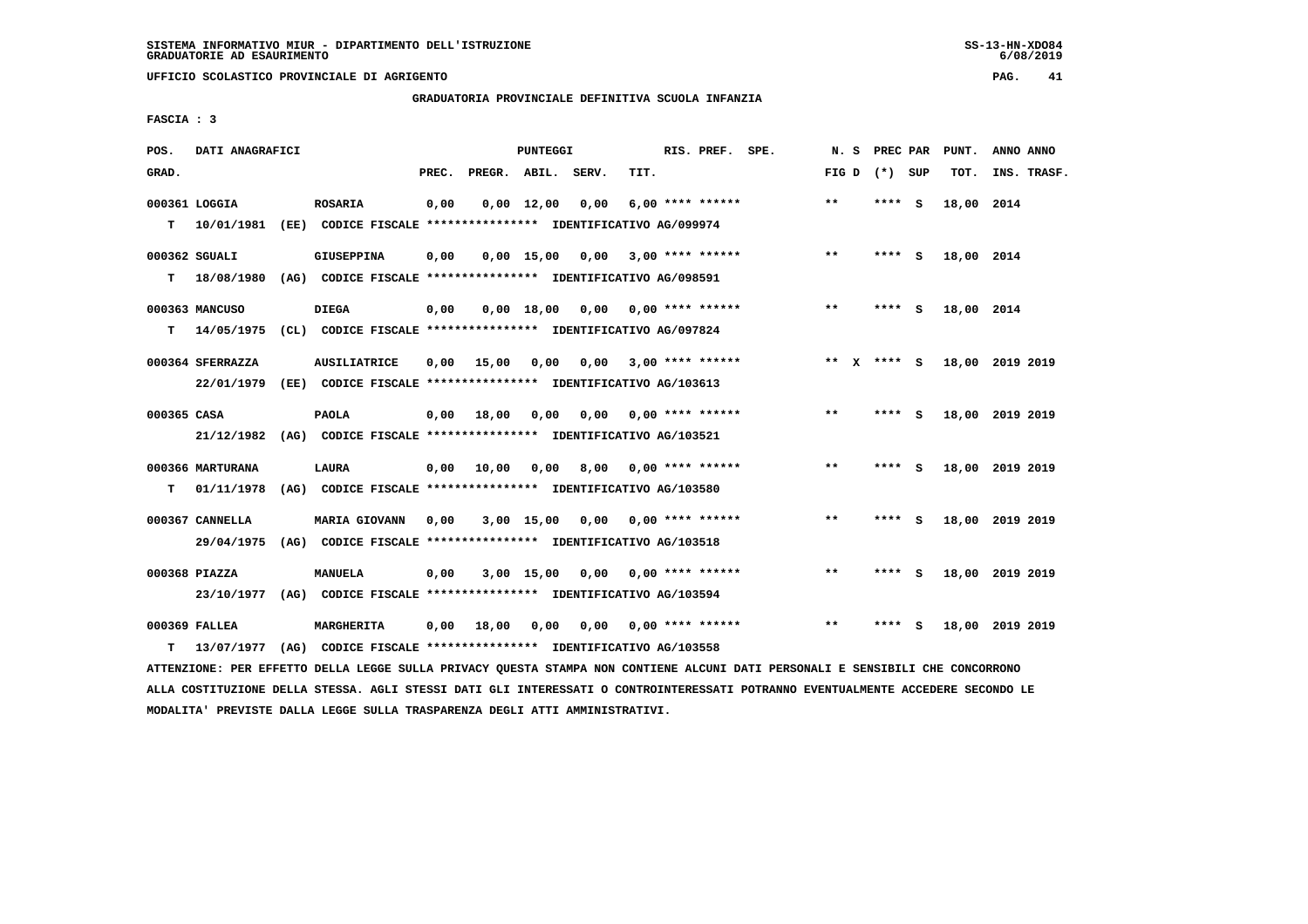**UFFICIO SCOLASTICO PROVINCIALE DI AGRIGENTO PAG. 42**

# **GRADUATORIA PROVINCIALE DEFINITIVA SCUOLA INFANZIA**

 **FASCIA : 3**

| POS.         | DATI ANAGRAFICI   |                                                               |       |                    | PUNTEGGI     |      |      | RIS. PREF. SPE.           | N.S   | PREC PAR |     | PUNT.      | ANNO ANNO       |
|--------------|-------------------|---------------------------------------------------------------|-------|--------------------|--------------|------|------|---------------------------|-------|----------|-----|------------|-----------------|
| GRAD.        |                   |                                                               | PREC. | PREGR. ABIL. SERV. |              |      | TIT. |                           | FIG D | (*) SUP  |     | TOT.       | INS. TRASF.     |
|              | 000370 ZAMBITO    | LETIZIA                                                       | 0,00  |                    | 3,00 15,00   | 0,00 |      | $0.00$ **** ******        | $* *$ | ****     | - S | 18,00      | 2019 2019       |
|              | 18/07/1972        | (AG) CODICE FISCALE **************** IDENTIFICATIVO AG/103634 |       |                    |              |      |      |                           |       |          |     |            |                 |
| 000371 VELLA |                   | <b>ANTONIETTA</b>                                             | 0,00  |                    | 2,00 16,00   | 0.00 |      | 0,00 **** ******          | $***$ | **** S   |     |            | 18,00 2019 2019 |
|              | 18/09/1963        | (AG) CODICE FISCALE **************** IDENTIFICATIVO AG/103621 |       |                    |              |      |      |                           |       |          |     |            |                 |
| 000372 MAGNO |                   | <b>ANTONELLA ANG</b>                                          | 0,00  |                    | $0,00$ 18,00 |      |      | $0,00$ 0,00 **** ******   | $* *$ | ****     | - S | 18,00 2019 |                 |
|              | 05/09/1972        | (AG) CODICE FISCALE **************** IDENTIFICATIVO AG/026347 |       |                    |              |      |      |                           |       |          |     |            |                 |
|              | 000373 MANIGLIA   | ALBERTO TOMMA                                                 | 0.00  |                    | $0.00$ 15.00 | 0,00 |      | $3,00$ **** ******        | $* *$ | ****     | - S | 18,00 2019 |                 |
|              | 03/07/1971        | (AG) CODICE FISCALE **************** IDENTIFICATIVO AG/026706 |       |                    |              |      |      |                           |       |          |     |            |                 |
|              | 000374 FIRRIGNO   | ROSA ANGELA                                                   | 0,00  |                    | $3,00$ 15,00 | 0,00 |      | $0.00$ **** ******        | $* *$ | ****     | - S | 18,00 2019 |                 |
|              | 20/07/1967        | (AG) CODICE FISCALE **************** IDENTIFICATIVO AG/021666 |       |                    |              |      |      |                           |       |          |     |            |                 |
|              | 000375 LA MARCA   | <b>ANTONIETTA</b>                                             | 0,00  |                    | $0,00$ 17,00 | 0,00 |      | 0,00 **** ******          | $***$ | ****     | - S | 17,00 2002 |                 |
|              | 22/12/1964        | (AG) CODICE FISCALE **************** IDENTIFICATIVO AG/021910 |       |                    |              |      |      |                           |       |          |     |            |                 |
|              | 000376 SCIARRATTA | <b>GIUSEPPINA</b>                                             | 0,00  |                    | 0,00 17,00   |      |      | $0.00$ $0.00$ **** ****** | $* *$ | ****     | - S | 17,00 2005 |                 |
|              | 19/12/1973        | (AG) CODICE FISCALE **************** IDENTIFICATIVO AG/028635 |       |                    |              |      |      |                           |       |          |     |            |                 |
|              | 000377 RUSSELLO   | <b>GIUSEPPA</b>                                               | 0,00  |                    | $0,00$ 17,00 | 0,00 |      | $0.00$ **** ******        | $* *$ | ****     | - S | 17,00      | 2007            |
|              | 03/03/1971        | (AG) CODICE FISCALE **************** IDENTIFICATIVO AG/021380 |       |                    |              |      |      |                           |       |          |     |            |                 |
|              | 000378 BAIAMONTE  | <b>GIUSEPPA</b>                                               | 0,00  |                    | $0.00$ 17.00 | 0.00 |      | $0.00$ **** ******        | $* *$ | ****     | s   | 17,00      | 2011 2011       |
|              | 25/02/1954        | (AG) CODICE FISCALE **************** IDENTIFICATIVO AG/095422 |       |                    |              |      |      |                           |       |          |     |            |                 |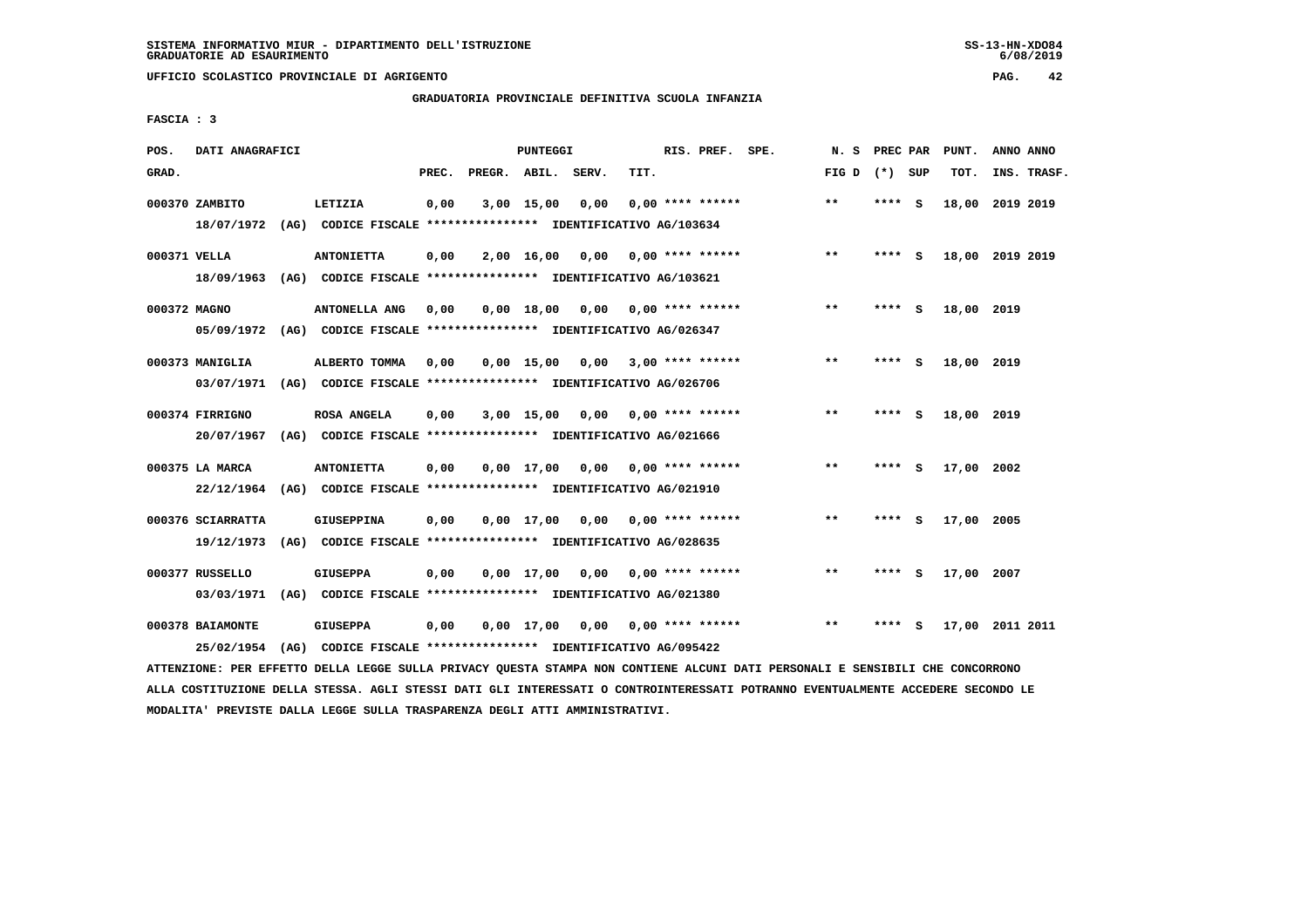**UFFICIO SCOLASTICO PROVINCIALE DI AGRIGENTO PAG. 43**

# **GRADUATORIA PROVINCIALE DEFINITIVA SCUOLA INFANZIA**

 **FASCIA : 3**

| POS.         | DATI ANAGRAFICI     |                                                                          |       |                               | PUNTEGGI           |                                    |      | RIS. PREF. SPE.         | N. S  | PREC PAR    |     | PUNT.      | ANNO ANNO       |  |
|--------------|---------------------|--------------------------------------------------------------------------|-------|-------------------------------|--------------------|------------------------------------|------|-------------------------|-------|-------------|-----|------------|-----------------|--|
| GRAD.        |                     |                                                                          | PREC. | PREGR. ABIL. SERV.            |                    |                                    | TIT. |                         | FIG D | (*) SUP     |     | TOT.       | INS. TRASF.     |  |
|              |                     |                                                                          |       |                               |                    |                                    |      |                         |       |             |     |            |                 |  |
|              | 000379 CIRANNA      | FINUCCIA                                                                 | 0,00  |                               | $3,00$ 14,00       | 0,00                               |      | $0.00$ **** ******      | $* *$ | **** S      |     |            | 17,00 2014 2014 |  |
|              |                     | 30/05/1972 (AG) CODICE FISCALE *************** IDENTIFICATIVO AG/097348  |       |                               |                    |                                    |      |                         |       |             |     |            |                 |  |
|              |                     |                                                                          |       |                               |                    |                                    |      |                         |       |             |     |            |                 |  |
|              | 000380 LISEO FODARO | <b>ADRIANA</b>                                                           | 0,00  |                               | 3,00 14,00         | 0.00                               |      | $0.00$ **** ******      | $***$ | **** S      |     |            | 17,00 2014 2014 |  |
|              |                     | 06/10/1977 (AG) CODICE FISCALE *************** IDENTIFICATIVO AG/097399  |       |                               |                    |                                    |      |                         |       |             |     |            |                 |  |
|              |                     |                                                                          |       |                               |                    |                                    |      |                         |       |             |     |            |                 |  |
| 000381 RIGGI |                     | MARGHERITA                                                               | 0,00  |                               |                    | $0,00$ 11,00 0,00 6,00 **** ****** |      |                         | $* *$ | $***$ S     |     | 17,00 2014 |                 |  |
| T.           |                     | 20/09/1976 (AG) CODICE FISCALE **************** IDENTIFICATIVO AG/100120 |       |                               |                    |                                    |      |                         |       |             |     |            |                 |  |
|              |                     |                                                                          |       |                               |                    |                                    |      |                         |       |             |     |            |                 |  |
| 000382 URSO  |                     | <b>ANGELA</b>                                                            | 0,00  |                               | $0,00 \quad 14,00$ |                                    |      | $0.00$ 3.00 **** ****** | $* *$ | ****        | - S | 17,00 2014 |                 |  |
| т            |                     | 13/07/1970 (AG) CODICE FISCALE **************** IDENTIFICATIVO AG/100074 |       |                               |                    |                                    |      |                         |       |             |     |            |                 |  |
|              |                     |                                                                          |       |                               |                    |                                    |      |                         |       |             |     |            |                 |  |
|              | 000383 DI FRANCO    | <b>ANTONELLA</b>                                                         | 0,00  |                               | $0.00$ 17.00       | 0.00                               |      | $0.00$ **** ******      | $* *$ | **** S      |     | 17,00 2014 |                 |  |
| T.           | 28/12/1980          | (EE) CODICE FISCALE **************** IDENTIFICATIVO AG/098546            |       |                               |                    |                                    |      |                         |       |             |     |            |                 |  |
|              |                     |                                                                          |       |                               |                    |                                    |      |                         |       |             |     |            |                 |  |
|              | 000384 GUADAGNI     | ROSA ANNA MAR 0,00                                                       |       |                               | 0,00 14,00         |                                    |      | $0,00$ 3,00 **** ****** | $***$ | ****        | - 5 | 17,00 2014 |                 |  |
| т            |                     | 21/07/1973 (PA) CODICE FISCALE **************** IDENTIFICATIVO AG/099179 |       |                               |                    |                                    |      |                         |       |             |     |            |                 |  |
|              |                     |                                                                          |       |                               |                    |                                    |      |                         |       |             |     |            |                 |  |
| 000385 VULLO |                     | <b>VANESSA</b>                                                           | 0,00  |                               | 3,00 14,00         | 0,00                               |      | $0.00$ **** ******      | $***$ | **** S      |     | 17,00 2014 |                 |  |
|              |                     | 09/01/1978 (AG) CODICE FISCALE *************** IDENTIFICATIVO AG/099917  |       |                               |                    |                                    |      |                         |       |             |     |            |                 |  |
|              |                     |                                                                          |       |                               |                    |                                    |      |                         |       |             |     |            |                 |  |
|              | 000386 MAZZARELLA   | <b>MAGDA</b>                                                             | 0,00  |                               | 0,00 14,00         | 0,00                               |      | $3.00*********$         | $***$ | **** S      |     | 17,00 2014 |                 |  |
| т            | 22/05/1969          | (AG) CODICE FISCALE **************** IDENTIFICATIVO AG/100095            |       |                               |                    |                                    |      |                         |       |             |     |            |                 |  |
|              |                     |                                                                          |       |                               |                    |                                    |      |                         |       |             |     |            |                 |  |
|              | 000387 BUTTAFUOCO   | <b>ANTONELLA</b>                                                         |       | $0.00 \quad 17.00 \quad 0.00$ |                    |                                    |      | $0,00$ 0,00 **** ****** |       | ** x **** S |     | 17,00 2014 |                 |  |
| т            | 27/09/1976          | (AG) CODICE FISCALE **************** IDENTIFICATIVO AG/100196            |       |                               |                    |                                    |      |                         |       |             |     |            |                 |  |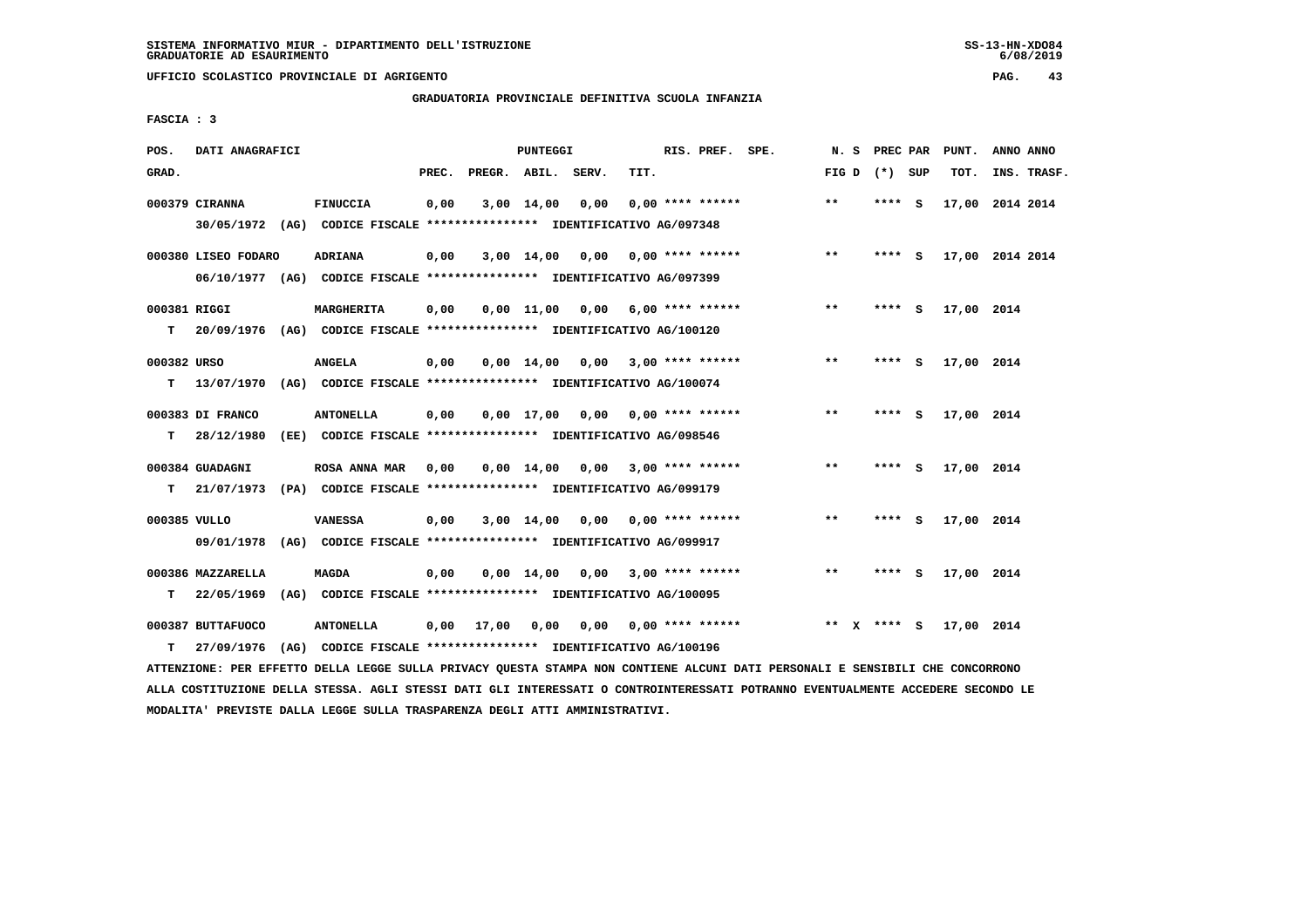**UFFICIO SCOLASTICO PROVINCIALE DI AGRIGENTO PAG. 44**

# **GRADUATORIA PROVINCIALE DEFINITIVA SCUOLA INFANZIA**

 **FASCIA : 3**

| POS.         | DATI ANAGRAFICI  |                                                               |       |                    | PUNTEGGI           |      |      | RIS. PREF. SPE.             | N.S   | PREC PAR |          | PUNT.      | ANNO ANNO       |
|--------------|------------------|---------------------------------------------------------------|-------|--------------------|--------------------|------|------|-----------------------------|-------|----------|----------|------------|-----------------|
| GRAD.        |                  |                                                               | PREC. | PREGR. ABIL. SERV. |                    |      | TIT. |                             | FIG D | (*) SUP  |          | TOT.       | INS. TRASF.     |
|              | 000388 INCORVAIA | PATRIZIA                                                      | 0,00  |                    | $0,00 \quad 14,00$ | 0,00 |      | $3,00$ **** ******          | $* *$ | ****     | <b>S</b> | 17,00 2014 |                 |
| т            | 26/07/1979       | (AG) CODICE FISCALE **************** IDENTIFICATIVO AG/100113 |       |                    |                    |      |      |                             |       |          |          |            |                 |
|              | 000389 SUTERA    | <b>GIOVANNA</b>                                               | 0,00  |                    | $0,00 \quad 14,00$ | 0,00 |      | $3.00*********$             | $***$ | **** S   |          | 17,00 2014 |                 |
| т            | 12/03/1972       | (PA) CODICE FISCALE **************** IDENTIFICATIVO AG/098908 |       |                    |                    |      |      |                             |       |          |          |            |                 |
|              | 000390 ALESSI    | MARINA                                                        | 0,00  |                    | 3,00 14,00         | 0,00 |      | 0,00 **** ******            | $***$ | ****     | - S      |            | 17,00 2019 2007 |
|              | 18/11/1967       | (CL) CODICE FISCALE *************** IDENTIFICATIVO AG/030026  |       |                    |                    |      |      |                             |       |          |          |            |                 |
| 000391 CIUNI |                  | <b>FRANCESCA</b>                                              | 0,00  |                    | $3,00$ 14,00       |      |      | $0.00$ $0.00$ **** ****** D | $* *$ | ****     | - S      |            | 17,00 2019 2019 |
| T.           | 23/04/1982       | (AG) CODICE FISCALE **************** IDENTIFICATIVO AG/103531 |       |                    |                    |      |      |                             |       |          |          |            |                 |
| 000392 VITA  |                  | <b>ROSALIA</b>                                                | 0,00  |                    | 3,00 14,00         |      |      | $0,00$ $0,00$ **** ******   | $***$ | **** S   |          |            | 17,00 2019 2019 |
|              | 25/07/1975       | (AG) CODICE FISCALE **************** IDENTIFICATIVO AG/103622 |       |                    |                    |      |      |                             |       |          |          |            |                 |
|              | 000393 RANDISI   | <b>FRANCESCA</b>                                              | 0,00  | 17,00              | 0,00               | 0,00 |      | $0.00$ **** ******          | $***$ | ****     | - S      |            | 17,00 2019 2019 |
|              | 12/04/1975       | (EE) CODICE FISCALE **************** IDENTIFICATIVO AG/103603 |       |                    |                    |      |      |                             |       |          |          |            |                 |
|              | 000394 BARONE    | VALENTINA                                                     | 0,00  |                    | $0,00 \quad 14,00$ | 0,00 |      | $3.00$ **** ******          | $***$ | ****     | - 5      |            | 17,00 2019 2019 |
| т            | 28/05/1982       | (AG) CODICE FISCALE **************** IDENTIFICATIVO AG/103511 |       |                    |                    |      |      |                             |       |          |          |            |                 |
|              | 000395 BENNARDO  | <b>TERESA</b>                                                 | 0,00  |                    | 3,00 14,00         | 0,00 |      | 0,00 **** ******            | $***$ | ****     | - S      |            | 17,00 2019 2019 |
|              | 19/02/1969       | (AG) CODICE FISCALE **************** IDENTIFICATIVO AG/103504 |       |                    |                    |      |      |                             |       |          |          |            |                 |
|              | 000396 TRAPANI   | <b>ANNA</b>                                                   | 0,00  |                    | $0,00$ 17,00       |      |      | $0,00$ $0,00$ **** ******   | $**$  |          | s        |            | 17,00 2019 2019 |
| т            | 13/09/1969       | (AG) CODICE FISCALE **************** IDENTIFICATIVO AG/103619 |       |                    |                    |      |      |                             |       |          |          |            |                 |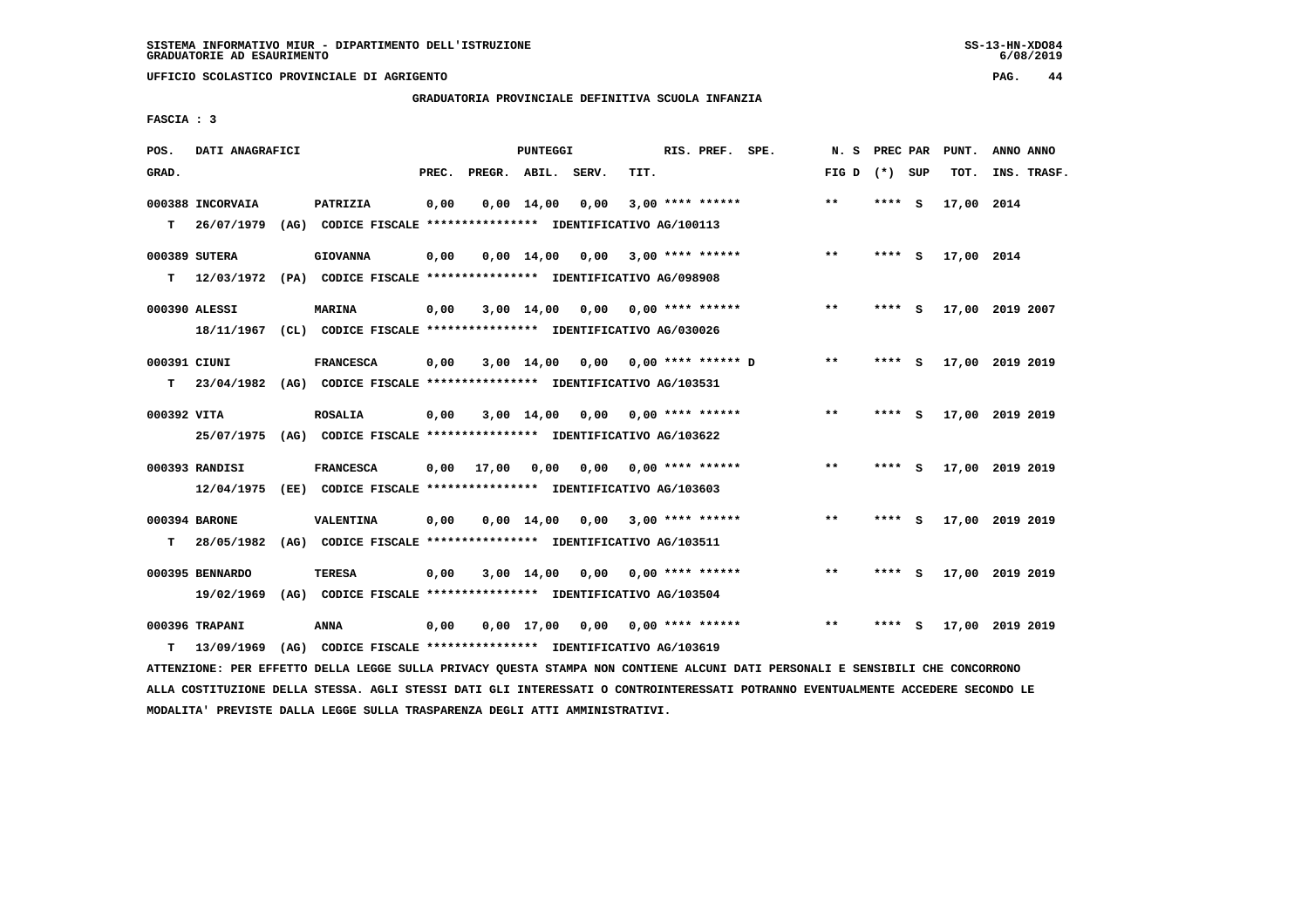**UFFICIO SCOLASTICO PROVINCIALE DI AGRIGENTO PAG. 45**

# **GRADUATORIA PROVINCIALE DEFINITIVA SCUOLA INFANZIA**

 **FASCIA : 3**

| POS.  | DATI ANAGRAFICI               |      |                                                                                   |       |                    | <b>PUNTEGGI</b>    |      |      | RIS. PREF. SPE.           | N.S           | PREC PAR         |   | PUNT.      | ANNO ANNO       |
|-------|-------------------------------|------|-----------------------------------------------------------------------------------|-------|--------------------|--------------------|------|------|---------------------------|---------------|------------------|---|------------|-----------------|
| GRAD. |                               |      |                                                                                   | PREC. | PREGR. ABIL. SERV. |                    |      | TIT. |                           | FIG D         | (*) SUP          |   | TOT.       | INS. TRASF.     |
|       | 000397 LATTUCA<br>07/05/1969  |      | <b>ANTONELLA</b><br>(AG) CODICE FISCALE **************** IDENTIFICATIVO AG/026529 | 0,00  |                    | $0,00 \quad 17,00$ | 0,00 |      | $0.00$ **** ****** F      | $**$          | ****<br><b>S</b> |   | 17,00 2019 |                 |
|       | 000398 D'ANNA<br>01/01/1975   | (AG) | <b>MARIAROSA LIN</b><br>CODICE FISCALE **************** IDENTIFICATIVO AG/028691  | 0,00  |                    | $0,00$ 16,00       | 0,00 |      | $0.00$ **** ******        | $\star\star$  | **** S           |   |            | 16,00 2005 2005 |
|       | 000399 CATANESE<br>17/12/1977 |      | FRANCESCA FLO<br>(AG) CODICE FISCALE **************** IDENTIFICATIVO AG/027149    | 0,00  |                    | $0,00$ 16,00       | 0,00 |      | 0,00 **** ******          | $***$         | **** S           |   |            | 16,00 2007 2003 |
|       | 000400 TARARA'<br>17/03/1975  |      | MARGHERITA<br>(AG) CODICE FISCALE **************** IDENTIFICATIVO AG/021970       | 0,00  |                    | 0.00 16.00         |      |      | $0.00$ $0.00$ **** ****** | $* *$         | ****             | s | 16,00      | 2007            |
| т     | 000401 LA BELLA<br>14/11/1970 |      | <b>MARTA</b><br>(AG) CODICE FISCALE **************** IDENTIFICATIVO AG/030031     | 0,00  |                    | 0.00 16.00         | 0,00 |      | $0.00$ **** ******        | $* *$         | - S<br>****      |   |            | 16,00 2014 2007 |
|       | 000402 RUSSELLO<br>27/07/1975 |      | CLAUDIA<br>(AG) CODICE FISCALE **************** IDENTIFICATIVO AG/097455          | 0,00  |                    | 0.00 16.00         | 0,00 |      | 0,00 **** ******          | $* *$         | ****<br>- S      |   |            | 16,00 2014 2014 |
|       | 000403 BARONE<br>24/10/1972   | (AG) | <b>IGNAZIA</b><br>CODICE FISCALE **************** IDENTIFICATIVO AG/097340        | 0,00  |                    | $3,00$ 13,00       | 0,00 |      | $0.00$ **** ******        | ** $X$ **** S |                  |   |            | 16,00 2014 2014 |
| т     | 000404 VACCARO<br>30/08/1983  |      | <b>GIOVANNA</b><br>(AG) CODICE FISCALE **************** IDENTIFICATIVO AG/100257  | 0,00  |                    | $0,00$ 16,00       | 0,00 |      | $0.00$ **** ******        | $***$         | **** S           |   | 16,00 2014 |                 |
| т     | 000405 GUARNERI<br>18/02/1983 | (AG) | <b>GIUSEPPINA</b><br>CODICE FISCALE **************** IDENTIFICATIVO AG/097969     | 0,00  |                    | $0,00$ 13,00       | 0,00 |      | $3,00$ **** ******        | $***$         | - S<br>****      |   | 16,00 2014 |                 |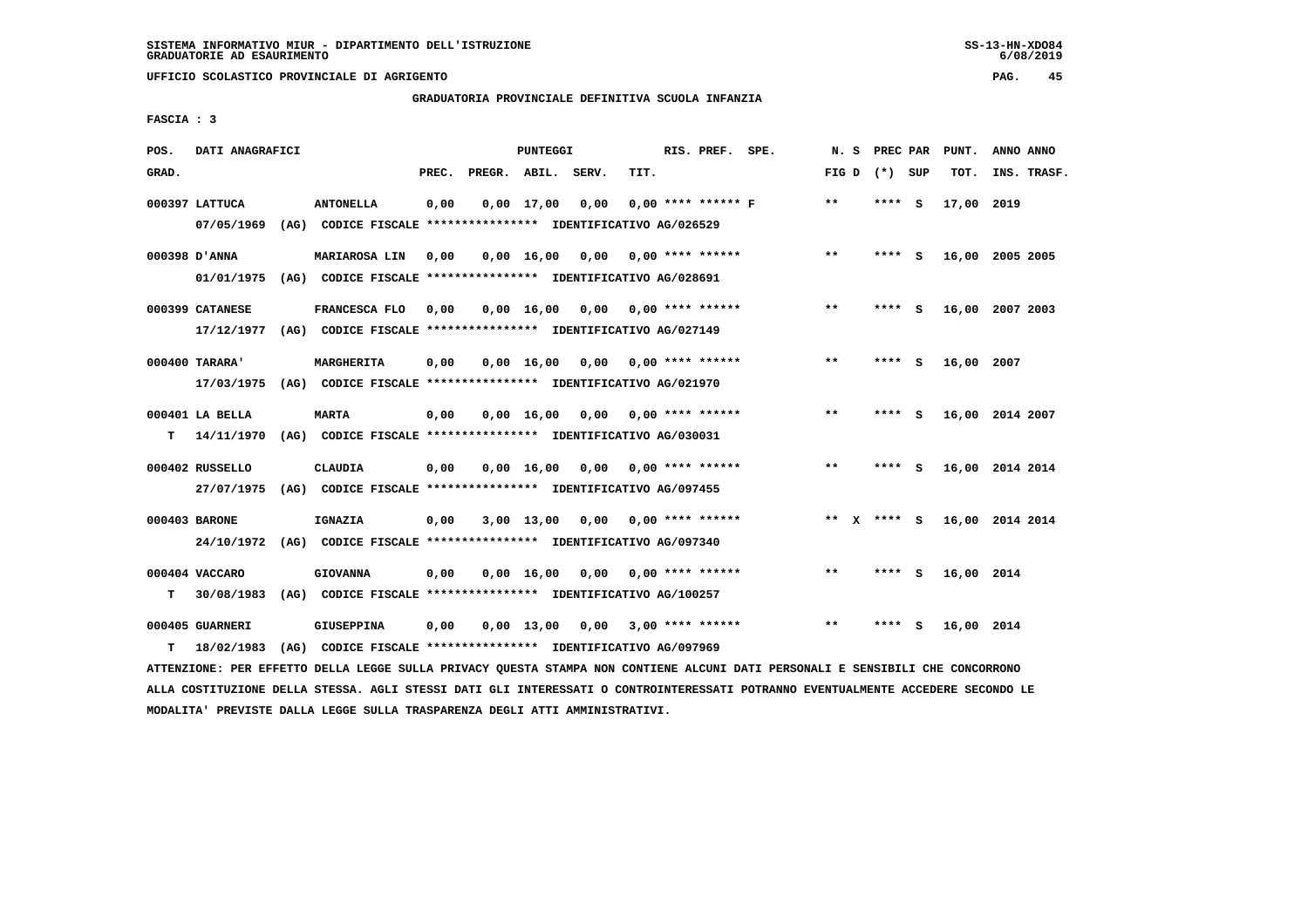# **GRADUATORIA PROVINCIALE DEFINITIVA SCUOLA INFANZIA**

 **FASCIA : 3**

| POS.         | DATI ANAGRAFICI    |      |                                                               |       |                    | <b>PUNTEGGI</b>    |      |                  | RIS. PREF. SPE.    | N.S          | PREC PAR    |     | PUNT.      | ANNO ANNO       |
|--------------|--------------------|------|---------------------------------------------------------------|-------|--------------------|--------------------|------|------------------|--------------------|--------------|-------------|-----|------------|-----------------|
| GRAD.        |                    |      |                                                               | PREC. | PREGR. ABIL. SERV. |                    |      | TIT.             |                    | FIG D        | $(*)$       | SUP | TOT.       | INS. TRASF.     |
|              | 000406 SAMMARTANO  |      | <b>MARGHERITA</b>                                             | 0,00  | 16,00              | 0,00               | 0,00 |                  | $0.00$ **** ****** | $***$        | ****        | - S | 16,00 2014 |                 |
| т            | 02/08/1981         | (TP) | CODICE FISCALE **************** IDENTIFICATIVO AG/100183      |       |                    |                    |      |                  |                    |              |             |     |            |                 |
| 000407 BUONO |                    |      | <b>GAETANO</b>                                                | 0,00  |                    | $0,00$ 16,00       | 0,00 |                  | $0.00$ **** ****** | $* *$        | ****        | - S |            | 16,00 2019 2004 |
|              | 15/09/1977         |      | (AG) CODICE FISCALE **************** IDENTIFICATIVO AG/027698 |       |                    |                    |      |                  |                    |              |             |     |            |                 |
|              | 000408 PITRUZZELLA |      | <b>ANGELA</b>                                                 | 0,00  |                    | $0,00 \quad 16,00$ | 0,00 | 0,00 **** ****** |                    | ** X         | **** S      |     |            | 16,00 2019 2005 |
|              | 07/06/1960         |      | (AG) CODICE FISCALE **************** IDENTIFICATIVO AG/028611 |       |                    |                    |      |                  |                    |              |             |     |            |                 |
|              | 000409 CAMPISI     |      | <b>GIOVANNA</b>                                               | 0,00  |                    | $0,00 \quad 14,00$ | 2,00 |                  | $0.00$ **** ****** |              | ** x **** s |     |            | 16,00 2019 2019 |
|              | 14/10/1978         |      | (PA) CODICE FISCALE **************** IDENTIFICATIVO AG/103516 |       |                    |                    |      |                  |                    |              |             |     |            |                 |
|              | 000410 MICCICHE'   |      | <b>GIOVANNA</b>                                               | 0,00  |                    | $0,00 \quad 16,00$ | 0,00 | 0,00 **** ****** |                    | **           | ****        | - 5 |            | 16,00 2019 2019 |
|              | 20/11/1972         |      | (EE) CODICE FISCALE **************** IDENTIFICATIVO AG/103581 |       |                    |                    |      |                  |                    |              |             |     |            |                 |
|              | 000411 MANTISI     |      | MARIA CONCETT                                                 | 0,00  |                    | 0,00 16,00         | 0,00 | 0,00 **** ****** |                    | ** X         | **** S      |     | 16,00 2019 |                 |
|              | 12/06/1969         |      | (AG) CODICE FISCALE **************** IDENTIFICATIVO AG/021769 |       |                    |                    |      |                  |                    |              |             |     |            |                 |
|              | 000412 LO GIUDICE  |      | <b>RITA</b>                                                   | 0,00  |                    | $0,00$ 16,00       | 0,00 |                  | $0.00$ **** ****** | $\star\star$ | **** S      |     | 16,00 2019 |                 |
|              | 10/06/1974         |      | (AG) CODICE FISCALE **************** IDENTIFICATIVO AG/095667 |       |                    |                    |      |                  |                    |              |             |     |            |                 |
|              | 000413 LO PRESTI   |      | <b>ROSALIA</b>                                                | 0,00  |                    | 0.00 16.00         | 0.00 |                  | $0.00$ **** ****** | $***$        | ****        | - S | 16,00 2019 |                 |
|              | 26/09/1973         |      | (AG) CODICE FISCALE **************** IDENTIFICATIVO AG/026415 |       |                    |                    |      |                  |                    |              |             |     |            |                 |
| 000414 GULLO |                    |      | MARIA                                                         | 0.00  |                    | 0.00 16.00         | 0.00 | 0,00 **** ****** |                    | $* *$        | ****        |     | 16,00 2019 |                 |
|              | 01/01/1972         | (AG) | CODICE FISCALE **************** IDENTIFICATIVO AG/020971      |       |                    |                    |      |                  |                    |              |             |     |            |                 |

 **ATTENZIONE: PER EFFETTO DELLA LEGGE SULLA PRIVACY QUESTA STAMPA NON CONTIENE ALCUNI DATI PERSONALI E SENSIBILI CHE CONCORRONO ALLA COSTITUZIONE DELLA STESSA. AGLI STESSI DATI GLI INTERESSATI O CONTROINTERESSATI POTRANNO EVENTUALMENTE ACCEDERE SECONDO LE MODALITA' PREVISTE DALLA LEGGE SULLA TRASPARENZA DEGLI ATTI AMMINISTRATIVI.**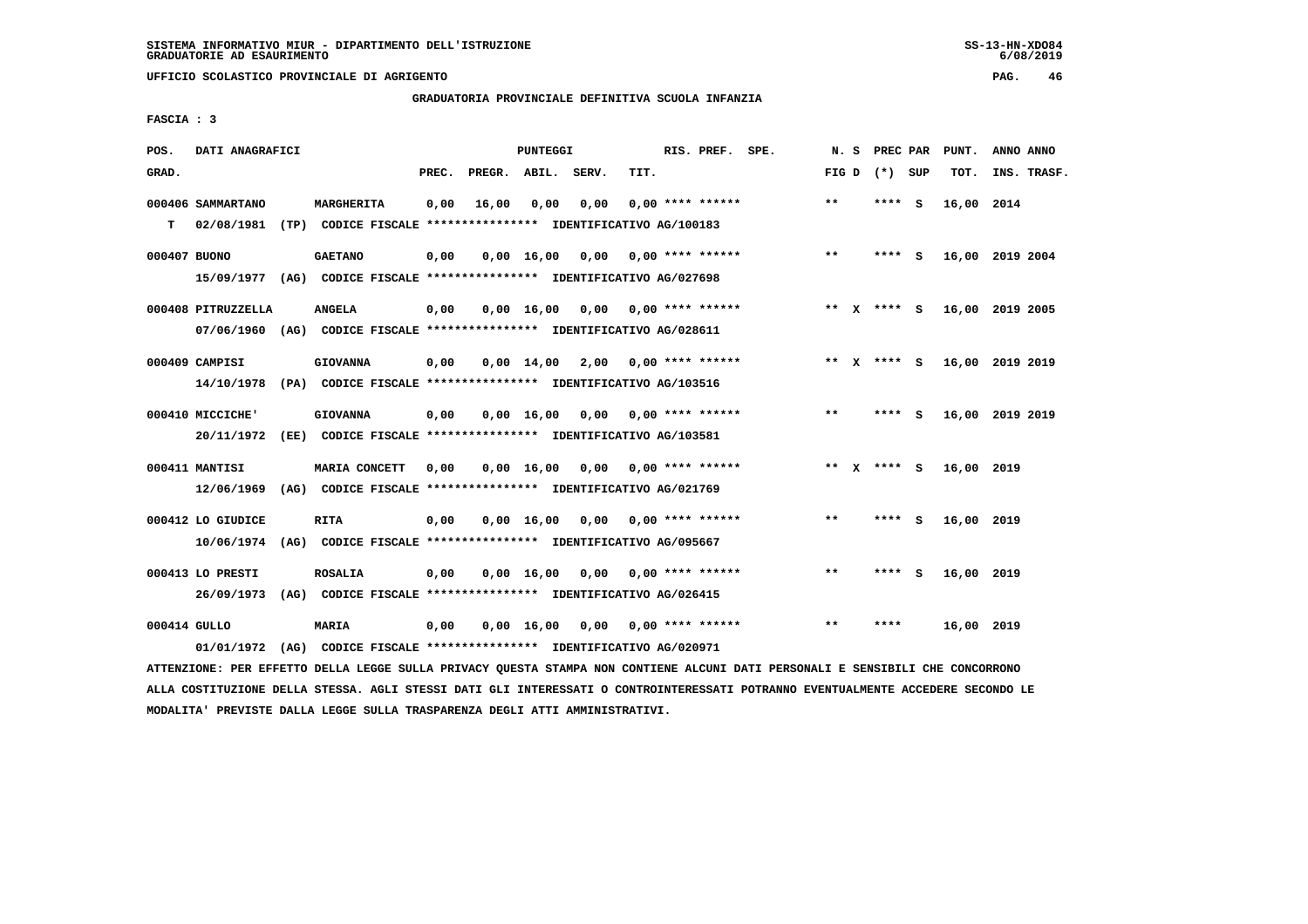**UFFICIO SCOLASTICO PROVINCIALE DI AGRIGENTO PAG. 47**

# **GRADUATORIA PROVINCIALE DEFINITIVA SCUOLA INFANZIA**

 **FASCIA : 3**

| POS.         | DATI ANAGRAFICI                 |      |                                                                                       |       |                    | <b>PUNTEGGI</b>    |      |      | RIS. PREF. SPE.    | N.S          | PREC PAR |     | PUNT.           | ANNO ANNO |             |
|--------------|---------------------------------|------|---------------------------------------------------------------------------------------|-------|--------------------|--------------------|------|------|--------------------|--------------|----------|-----|-----------------|-----------|-------------|
| GRAD.        |                                 |      |                                                                                       | PREC. | PREGR. ABIL. SERV. |                    |      | TIT. |                    | FIG D        | (*) SUP  |     | TOT.            |           | INS. TRASF. |
|              | 000415 VIGILANTE<br>28/05/1975  |      | MARIA CARMELA<br>(AG) CODICE FISCALE **************** IDENTIFICATIVO AG/026653        | 0,00  |                    | 0.00 15.00         | 0,00 |      | $0.00$ **** ****** | $**$         | **** S   |     | 15,00 2002      |           |             |
|              | 000416 BARTOLOMEO<br>14/06/1976 |      | MARIA CONCETT<br>(AG) CODICE FISCALE **************** IDENTIFICATIVO AG/026788        | 0,00  |                    | $0,00$ 15,00       | 0,00 |      | $0.00$ **** ****** | $***$        | ****     | ్   | 15,00 2002      |           |             |
| 000417 BRUNO | 31/12/1964                      |      | <b>SANTINA</b><br>(AG) CODICE FISCALE **************** IDENTIFICATIVO AG/026457       | 0,00  |                    | $0.00$ 15.00       | 0.00 |      | $0.00$ **** ****** | ** $X$       | **** S   |     | 15,00 2002      |           |             |
|              | 000418 MORREALE<br>27/02/1972   |      | <b>GIOVANNA FRAN</b><br>(AG) CODICE FISCALE **************** IDENTIFICATIVO AG/028886 | 0,00  |                    | $0,00$ 15,00       | 0.00 |      | $0.00$ **** ****** | ** X         | **** S   |     | 15,00 2005 2005 |           |             |
|              | 000419 PUPELLO<br>19/02/1979    |      | <b>RITA</b><br>(BS) CODICE FISCALE **************** IDENTIFICATIVO AG/030593          | 0,00  |                    | 0.00 15.00         | 0.00 |      | $0.00$ **** ****** | $* *$        | ****     | - 5 | 15,00 2007 2007 |           |             |
|              | 000420 DI GIACOMO<br>10/08/1978 |      | VINCENZA<br>(AG) CODICE FISCALE **************** IDENTIFICATIVO AG/029706             | 0,00  |                    | $0.00$ 15.00       | 0.00 |      | $0.00$ **** ****** | $**$         | ****     | - S | 15,00 2007 2007 |           |             |
|              | 000421 GENTILE<br>08/08/1975    |      | <b>MICHELA</b><br>(TP) CODICE FISCALE **************** IDENTIFICATIVO AG/030373       | 0,00  |                    | $0.00$ 15.00       | 0.00 |      | $0.00$ **** ****** | $\star\star$ | ****     | - S | 15,00           | 2007 2007 |             |
|              | 000422 GENTILE<br>02/03/1959    | (AG) | <b>CATERINA</b><br>CODICE FISCALE **************** IDENTIFICATIVO AG/029868           | 0,00  |                    | 0.00 15.00         | 0,00 |      | $0.00$ **** ****** | $**$         | ****     | - S | 15,00 2007 2007 |           |             |
|              | 000423 FERRARO<br>19/05/1970    | (AG) | <b>ANTONELLA</b><br>CODICE FISCALE **************** IDENTIFICATIVO AG/026273          | 0,00  |                    | $0,00 \quad 15,00$ | 0,00 |      | $0.00$ **** ****** | $* *$        | ****     | S   | 15,00 2007      |           |             |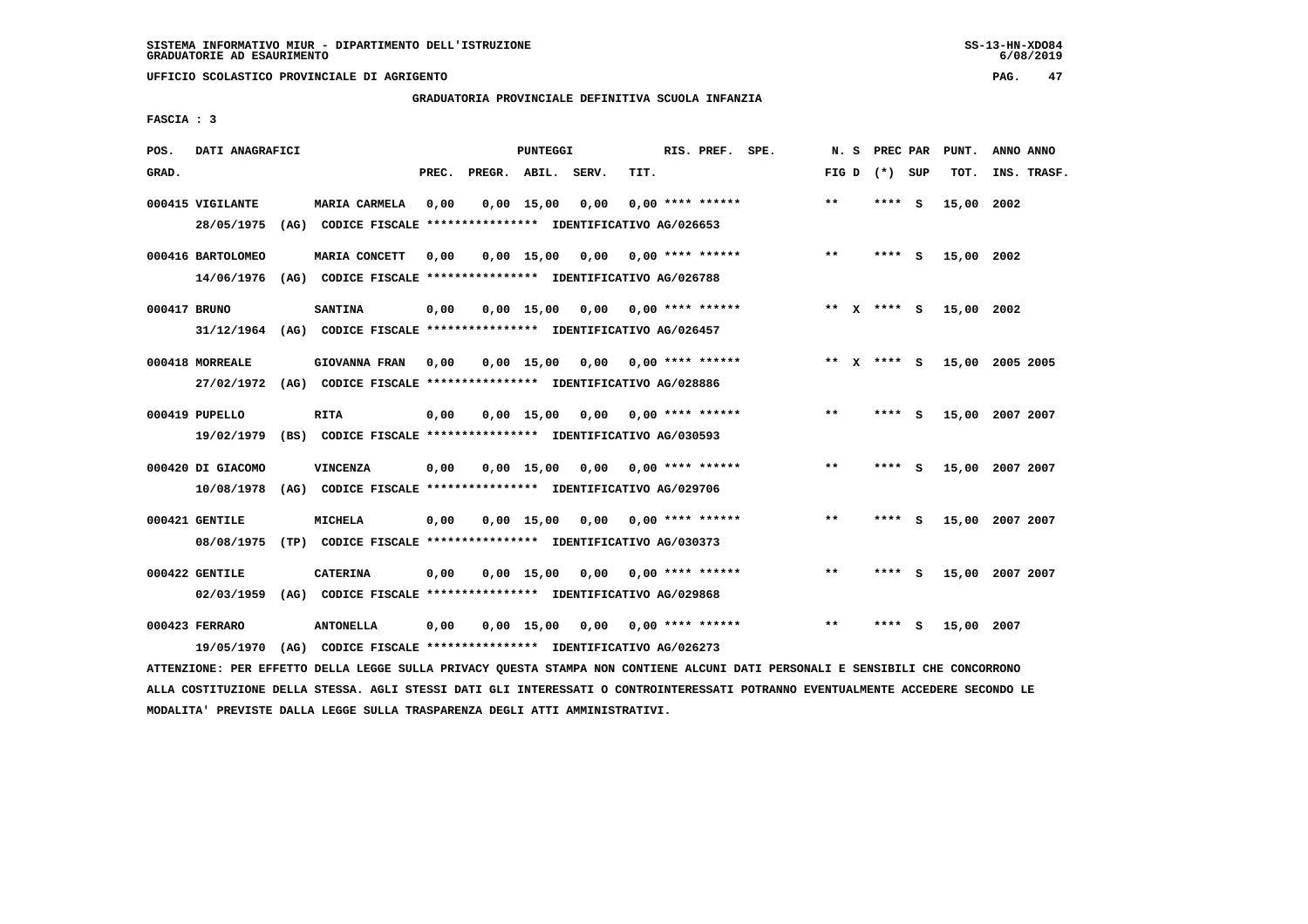**UFFICIO SCOLASTICO PROVINCIALE DI AGRIGENTO PAG. 48**

# **GRADUATORIA PROVINCIALE DEFINITIVA SCUOLA INFANZIA**

 **FASCIA : 3**

| POS.               | DATI ANAGRAFICI                |                                                                                                |       |              | PUNTEGGI     |                                       |      | RIS. PREF. SPE.           | N. S PREC PAR   |         |     | PUNT.      | ANNO ANNO       |
|--------------------|--------------------------------|------------------------------------------------------------------------------------------------|-------|--------------|--------------|---------------------------------------|------|---------------------------|-----------------|---------|-----|------------|-----------------|
| GRAD.              |                                |                                                                                                | PREC. | PREGR. ABIL. |              | SERV.                                 | TIT. |                           | FIG D $(*)$ SUP |         |     | TOT.       | INS. TRASF.     |
|                    | 000424 DI PIAZZA<br>02/07/1966 | SANDRA IGNAZI<br>(AG) CODICE FISCALE **************** IDENTIFICATIVO AG/029913                 | 0,00  |              | $3,00$ 12,00 | 0,00                                  |      | $0.00$ **** ******        | $***$           | **** S  |     | 15,00      | 2007            |
|                    | 000425 SANFILIPPO              | <b>CARMELINA</b><br>28/03/1972 (EE) CODICE FISCALE *************** IDENTIFICATIVO AG/095369    | 0,00  |              |              | $0,00$ 15,00 0,00 0,00 **** ****** EF |      |                           | $* *$           | **** S  |     |            | 15,00 2011 2011 |
| T.                 | 000426 SCRIMA                  | <b>GIORGIA</b><br>06/12/1982 (AG) CODICE FISCALE **************** IDENTIFICATIVO AG/100123     | 0,00  |              | $0.00$ 15.00 | 0,00 0,00 **** ******                 |      |                           | $***$           | **** S  |     | 15,00 2014 |                 |
| т                  | 000427 VENTO                   | <b>STEFANIA</b><br>06/04/1979 (AG) CODICE FISCALE *************** IDENTIFICATIVO AG/100371     |       | $0,00$ 15,00 | 0,00         |                                       |      | $0,00$ $0,00$ **** ****** | $***$           | **** S  |     | 15,00 2014 |                 |
| 000428 PATTI<br>T. |                                | MARIAIMMACOLA<br>06/03/1971 (AG) CODICE FISCALE **************** IDENTIFICATIVO AG/100145      | 0.00  |              |              | $0.00$ 15.00 0.00 0.00 **** ******    |      |                           | $* *$           | **** S  |     | 15,00 2014 |                 |
|                    | 000429 BOSCO                   | <b>SALVATRICE</b><br>T 29/03/1981 (AG) CODICE FISCALE *************** IDENTIFICATIVO AG/099943 | 0,00  |              | 0,00 15,00   | 0,00                                  |      | $0.00$ **** ******        | $***$           | **** S  |     | 15,00 2014 |                 |
|                    | 000430 MAZZA                   | PATRIZIA<br>T 12/10/1972 (AG) CODICE FISCALE *************** IDENTIFICATIVO AG/100213          | 0,00  |              |              | $0,00$ 15,00 0,00 0,00 **** ******    |      |                           | $**$            | $***$ S |     | 15,00 2014 |                 |
| т                  | $000431$ BUGGEA                | <b>MARIA</b><br>26/06/1969 (AG) CODICE FISCALE **************** IDENTIFICATIVO AG/100195       | 0,00  |              | $0.00$ 15,00 |                                       |      |                           | $* *$           | **** S  |     | 15,00 2014 |                 |
| т                  | 000432 BUTTICE<br>20/03/1969   | <b>ROSALIA</b><br>(AG) CODICE FISCALE **************** IDENTIFICATIVO AG/100176                | 0,00  |              | $0,00$ 12,00 |                                       |      | $0,00$ 3,00 **** ******   | $* *$           | ****    | - 5 | 15,00 2014 |                 |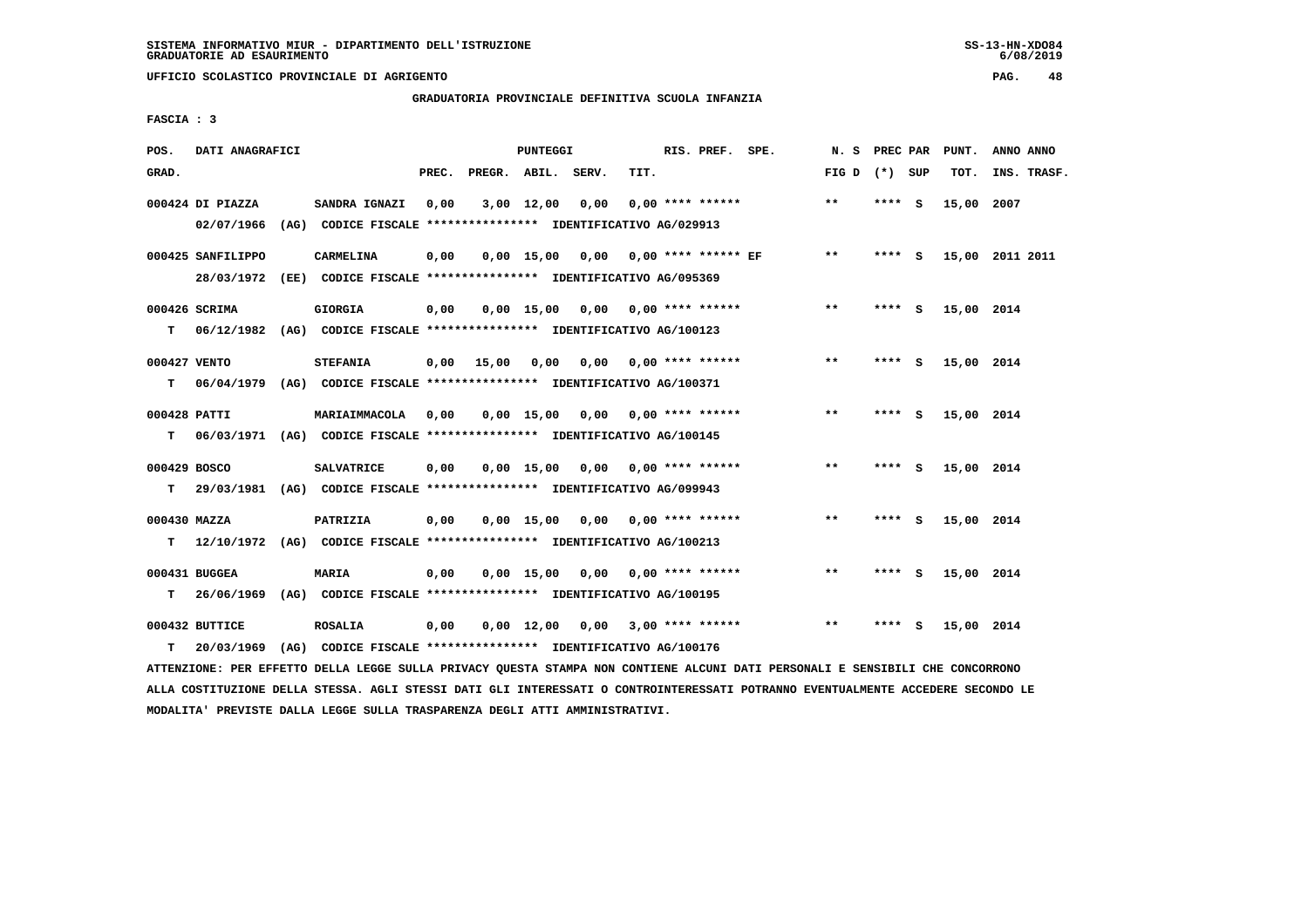# **GRADUATORIA PROVINCIALE DEFINITIVA SCUOLA INFANZIA**

 **FASCIA : 3**

| POS.         | DATI ANAGRAFICI  |                                                               |       |              | <b>PUNTEGGI</b>    |                               |      | RIS. PREF. SPE.    | N.S   | PREC PAR |          | PUNT.      | ANNO ANNO       |
|--------------|------------------|---------------------------------------------------------------|-------|--------------|--------------------|-------------------------------|------|--------------------|-------|----------|----------|------------|-----------------|
| GRAD.        |                  |                                                               | PREC. | PREGR. ABIL. |                    | SERV.                         | TIT. |                    | FIG D | (*) SUP  |          | TOT.       | INS. TRASF.     |
| 000433 DANNA |                  | MARIELLA                                                      | 0,00  |              | $0,00$ 15,00       | 0,00                          |      | $0.00$ **** ****** | $***$ | ****     | - S      | 15,00 2014 |                 |
| т            | 21/01/1984       | (AG) CODICE FISCALE **************** IDENTIFICATIVO AG/100134 |       |              |                    |                               |      |                    |       |          |          |            |                 |
|              | 000434 MASTRELLA | <b>ROSA</b>                                                   | 0,00  |              | $0,00 \quad 12,00$ | 0,00                          |      | $3,00$ **** ****** | $**$  | **** S   |          | 15,00 2014 |                 |
| т            | 10/01/1978       | (AG) CODICE FISCALE **************** IDENTIFICATIVO AG/100083 |       |              |                    |                               |      |                    |       |          |          |            |                 |
|              | 000435 SICILIA   | <b>ROSALBA</b>                                                | 0,00  |              | $0,00 \quad 12,00$ | 0,00                          |      | $3,00$ **** ****** | $* *$ | ****     | <b>S</b> | 15,00 2014 |                 |
| T.           | 01/10/1976       | (AG) CODICE FISCALE **************** IDENTIFICATIVO AG/027115 |       |              |                    |                               |      |                    |       |          |          |            |                 |
| 000436 ZARBO |                  | <b>MARIA</b>                                                  | 0,00  |              | $0,00 \quad 12,00$ | 0,00                          |      | $3,00$ **** ****** | $***$ | **** S   |          | 15,00 2014 |                 |
| т            | 03/03/1963       | (AG) CODICE FISCALE **************** IDENTIFICATIVO AG/099846 |       |              |                    |                               |      |                    |       |          |          |            |                 |
|              | 000437 CELESTI   | SALVATRICE SO                                                 | 0,00  |              | $0.00$ 15,00       | 0,00                          |      | 0,00 **** ******   | $* *$ | ****     | <b>S</b> |            | 15,00 2019 2007 |
|              | 10/08/1978       | (EN) CODICE FISCALE **************** IDENTIFICATIVO AG/029750 |       |              |                    |                               |      |                    |       |          |          |            |                 |
|              | 000438 GALLETTO  | MARIA LUISA                                                   | 0,00  |              |                    | $0.00 \quad 15.00 \quad 0.00$ |      | 0,00 **** ******   | $***$ | **** S   |          |            | 15,00 2019 2007 |
|              | 05/03/1976       | (AG) CODICE FISCALE **************** IDENTIFICATIVO AG/029871 |       |              |                    |                               |      |                    |       |          |          |            |                 |
|              | 000439 DE SALVO  | <b>ROSA</b>                                                   | 0,00  |              | $0,00$ 15,00       | 0,00                          |      | 0,00 **** ******   | $***$ | ****     | - S      |            | 15,00 2019 2019 |
|              | 29/08/1976       | (ME) CODICE FISCALE **************** IDENTIFICATIVO AG/103545 |       |              |                    |                               |      |                    |       |          |          |            |                 |
|              | 000440 SCIUME'   | <b>ILEANA</b>                                                 | 0,00  |              | $0,00$ 15,00       | 0,00                          |      | 0,00 **** ******   | $* *$ | ****     | - S      |            | 15,00 2019 2019 |
|              | 13/05/1978       | (AG) CODICE FISCALE **************** IDENTIFICATIVO AG/103611 |       |              |                    |                               |      |                    |       |          |          |            |                 |
|              | 000441 LOGGIA    | <b>ROSARIA</b>                                                | 0,00  |              | $0,00 \quad 14,00$ | 0.00                          |      | $0.00$ **** ****** | $* *$ | ****     | s        | 14,00 2011 |                 |
| т            | 23/11/1973       | (EE) CODICE FISCALE **************** IDENTIFICATIVO AG/026534 |       |              |                    |                               |      |                    |       |          |          |            |                 |

 **ATTENZIONE: PER EFFETTO DELLA LEGGE SULLA PRIVACY QUESTA STAMPA NON CONTIENE ALCUNI DATI PERSONALI E SENSIBILI CHE CONCORRONO ALLA COSTITUZIONE DELLA STESSA. AGLI STESSI DATI GLI INTERESSATI O CONTROINTERESSATI POTRANNO EVENTUALMENTE ACCEDERE SECONDO LE MODALITA' PREVISTE DALLA LEGGE SULLA TRASPARENZA DEGLI ATTI AMMINISTRATIVI.**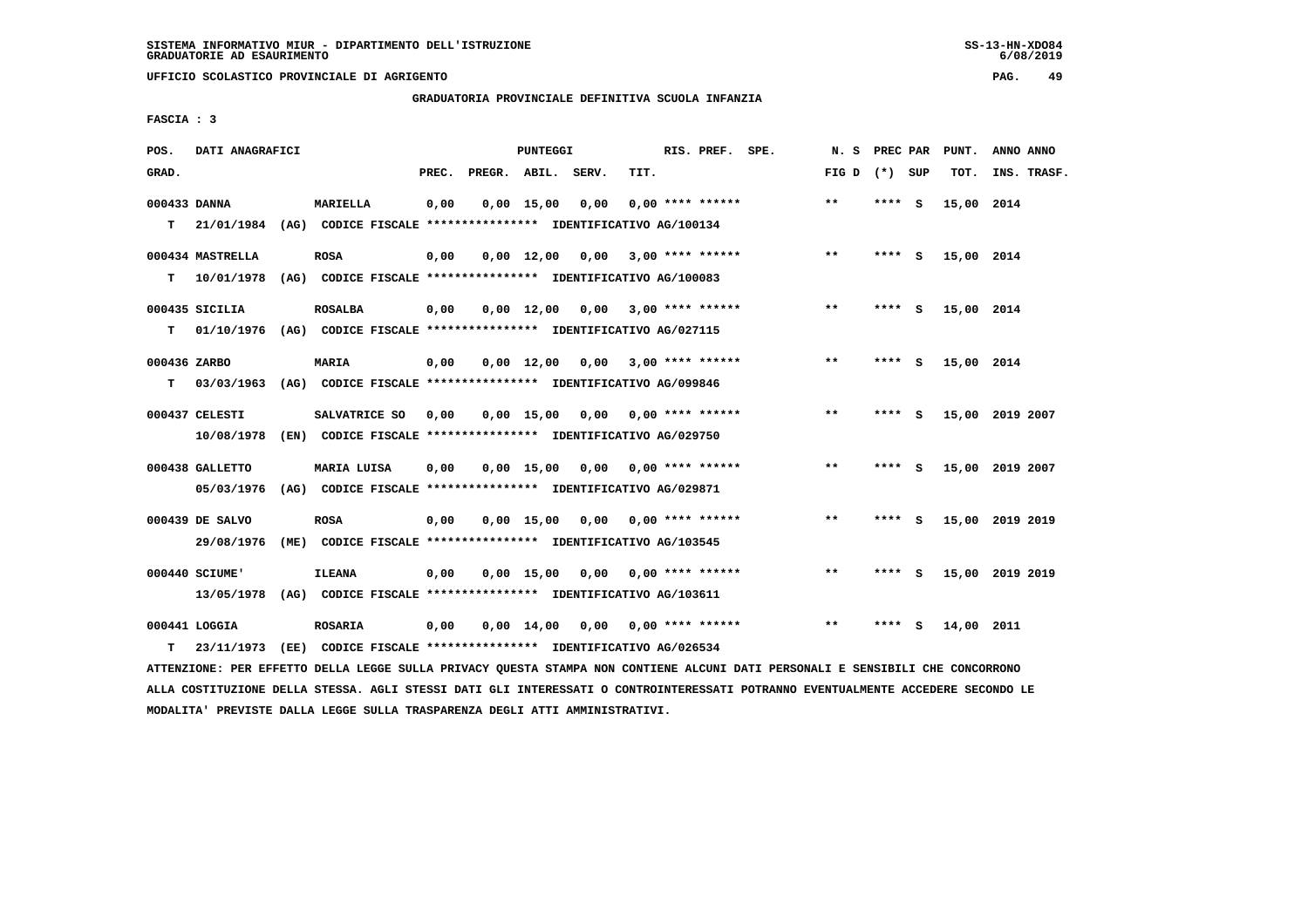**UFFICIO SCOLASTICO PROVINCIALE DI AGRIGENTO PAG. 50**

# **GRADUATORIA PROVINCIALE DEFINITIVA SCUOLA INFANZIA**

 **FASCIA : 3**

| POS.         | DATI ANAGRAFICI                                                                           |                  |       | PUNTEGGI           |                                                               |      | RIS. PREF. SPE.           | N. S            |         | PREC PAR PUNT.  | ANNO ANNO |             |
|--------------|-------------------------------------------------------------------------------------------|------------------|-------|--------------------|---------------------------------------------------------------|------|---------------------------|-----------------|---------|-----------------|-----------|-------------|
| GRAD.        |                                                                                           |                  | PREC. |                    | PREGR. ABIL. SERV.                                            | TIT. |                           | FIG D $(*)$ SUP |         | TOT.            |           | INS. TRASF. |
|              | 000442 AGNELLO<br>03/07/1974 (AG) CODICE FISCALE *************** IDENTIFICATIVO AG/097322 | TIZIANA          | 0,00  | $0,00 \quad 14,00$ | 0,00                                                          |      | $0.00$ **** ******        | $***$           | **** S  | 14,00 2014 2014 |           |             |
|              |                                                                                           |                  |       |                    |                                                               |      |                           |                 |         |                 |           |             |
|              | $000443$ SEDITA                                                                           | ROSALIA RITA     | 0.00  |                    | $0.00$ 11.00 0.00 3.00 **** ******                            |      |                           | $***$           | **** S  | 14,00 2014      |           |             |
| т            | 31/05/1973                                                                                |                  |       |                    | (AG) CODICE FISCALE **************** IDENTIFICATIVO AG/100253 |      |                           |                 |         |                 |           |             |
|              | 000444 SAPORITO                                                                           | <b>CARMELO</b>   | 0,00  |                    | $0,00$ 11,00 0,00 3,00 **** ******                            |      |                           | $***$           | **** S  | 14,00 2014      |           |             |
| T.           | 24/09/1967                                                                                |                  |       |                    | (AG) CODICE FISCALE **************** IDENTIFICATIVO AG/100249 |      |                           |                 |         |                 |           |             |
|              | 000445 ATTARDO                                                                            | <b>FATIMA</b>    | 0,00  |                    | $0,00$ 11,00 0,00 3,00 **** ******                            |      |                           | $***$           | **** S  | 14,00 2014      |           |             |
| т            | 17/12/1981 (AG) CODICE FISCALE **************** IDENTIFICATIVO AG/099939                  |                  |       |                    |                                                               |      |                           |                 |         |                 |           |             |
| 000446 CONTI |                                                                                           | <b>GISELLA</b>   | 0,00  |                    | $0,00$ 11,00 0,00 3,00 **** ******                            |      |                           | $***$           | **** S  | 14,00 2014      |           |             |
| т            | 28/01/1975 (AG) CODICE FISCALE *************** IDENTIFICATIVO AG/100996                   |                  |       |                    |                                                               |      |                           |                 |         |                 |           |             |
|              |                                                                                           |                  |       |                    |                                                               |      |                           |                 |         |                 |           |             |
|              | 000447 RIBECCA                                                                            | <b>CATIA</b>     | 0,00  |                    | $0,00 \quad 11,00 \quad 0,00$                                 |      | $3.00$ **** ******        | $***$           | **** S  | 14,00 2014      |           |             |
| т            | 26/09/1980 (AG) CODICE FISCALE **************** IDENTIFICATIVO AG/100218                  |                  |       |                    |                                                               |      |                           |                 |         |                 |           |             |
| 000448 RUSSO |                                                                                           | <b>ALFONSA</b>   | 0,00  | $0,00$ 14,00       |                                                               |      | $0,00$ $0,00$ **** ****** | $***$           | $***$ S | 14,00 2014      |           |             |
|              | T 16/08/1981 (AG) CODICE FISCALE *************** IDENTIFICATIVO AG/099949                 |                  |       |                    |                                                               |      |                           |                 |         |                 |           |             |
|              | 000449 LOSARDO                                                                            | <b>NICOLO</b>    | 0,00  |                    | $0,00$ 11,00 0,00 3,00 **** ******                            |      |                           | $***$           | **** S  | 14,00 2014      |           |             |
| т            | 21/06/1980                                                                                |                  |       |                    | (AG) CODICE FISCALE **************** IDENTIFICATIVO AG/100258 |      |                           |                 |         |                 |           |             |
|              | 000450 LAURICELLA                                                                         | <b>FRANCESCA</b> | 0,00  | $0,00 \quad 14,00$ |                                                               |      | $0,00$ $0,00$ **** ****** | $**$            | **** S  | 14,00 2014      |           |             |
| т            | 02/08/1974 (AG) CODICE FISCALE **************** IDENTIFICATIVO AG/098430                  |                  |       |                    |                                                               |      |                           |                 |         |                 |           |             |
|              |                                                                                           |                  |       |                    |                                                               |      |                           |                 |         |                 |           |             |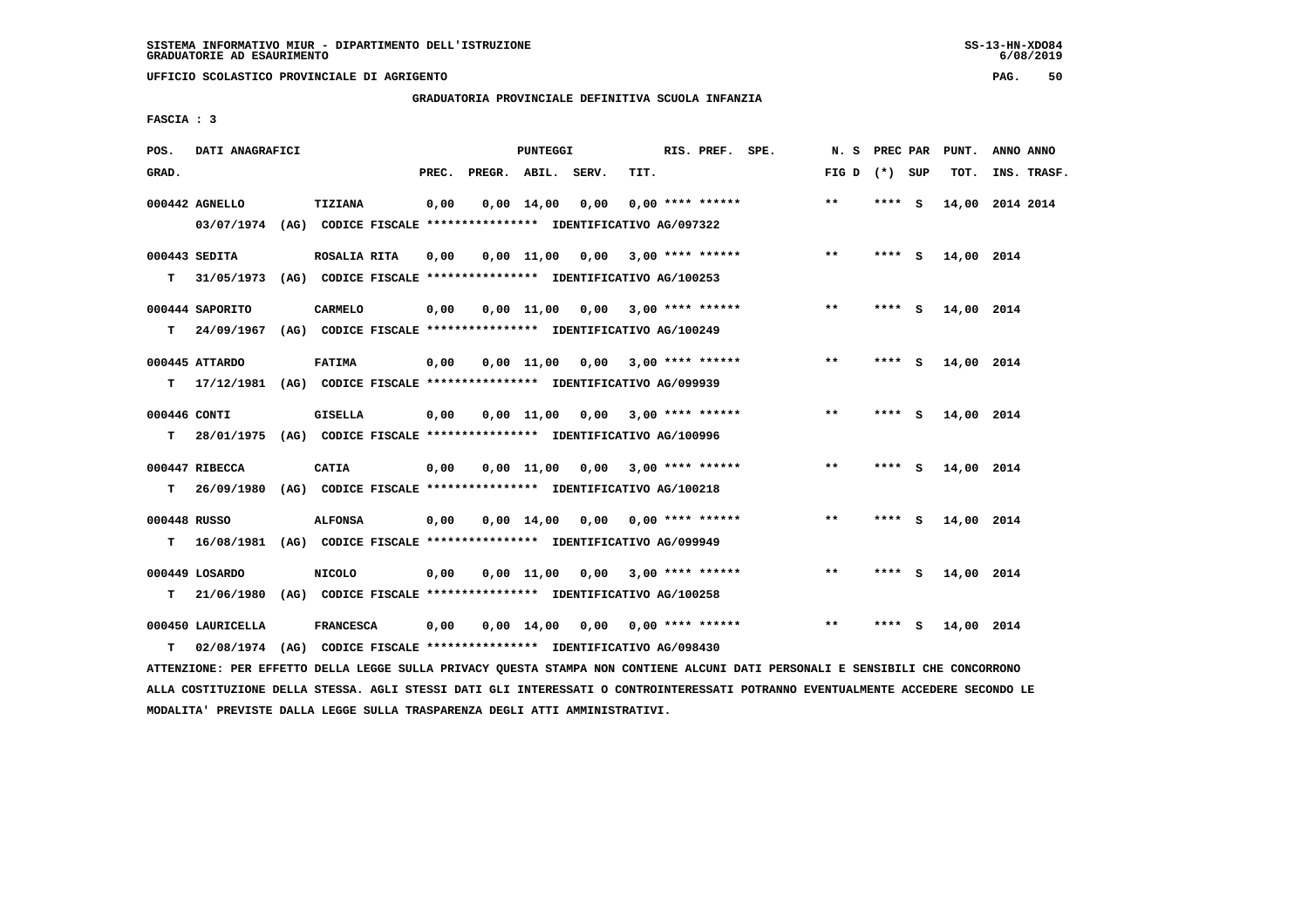# **GRADUATORIA PROVINCIALE DEFINITIVA SCUOLA INFANZIA**

 **FASCIA : 3**

| POS.         | DATI ANAGRAFICI             |                                                                                |       |                    | PUNTEGGI     |                                    |      | RIS. PREF. SPE.           | N.S             | PREC PAR |     | PUNT.      | ANNO ANNO       |
|--------------|-----------------------------|--------------------------------------------------------------------------------|-------|--------------------|--------------|------------------------------------|------|---------------------------|-----------------|----------|-----|------------|-----------------|
| GRAD.        |                             |                                                                                | PREC. | PREGR. ABIL. SERV. |              |                                    | TIT. |                           | FIG D $(*)$ SUP |          |     | TOT.       | INS. TRASF.     |
|              | 000451 PROVENZANO           | <b>CATERINA</b>                                                                | 0,00  |                    | 3,00 11,00   | 0,00                               |      | $0.00$ **** ******        | $***$           | ****     | - S | 14,00 2014 |                 |
| т            | 10/04/1970                  | (AG) CODICE FISCALE **************** IDENTIFICATIVO AG/098182                  |       |                    |              |                                    |      |                           |                 |          |     |            |                 |
|              | 000452 CASTRONOVO           | <b>ANGELA</b>                                                                  | 0,00  |                    | 0.00 11.00   | 0,00                               |      | 3,00 **** ******          | $***$           | **** S   |     | 14,00 2014 |                 |
| т            | 31/07/1966                  | (AG) CODICE FISCALE **************** IDENTIFICATIVO AG/100238                  |       |                    |              |                                    |      |                           |                 |          |     |            |                 |
| 000453 FERRO |                             | MARIA CONCETT                                                                  | 0,00  |                    | 2,00 12,00   |                                    |      | $0,00$ $0,00$ **** ****** | $* *$           | $***$ S  |     | 14,00 2014 |                 |
| т            | 13/03/1969                  | (AG) CODICE FISCALE **************** IDENTIFICATIVO AG/098198                  |       |                    |              |                                    |      |                           |                 |          |     |            |                 |
|              | 000454 TABONE               | <b>ANTONINA</b>                                                                | 0,00  |                    | 0,00 14,00   | 0,00                               |      | 0,00 **** ******          | $***$           | **** S   |     | 14,00 2014 |                 |
| т            | 24/03/1981                  | (AG) CODICE FISCALE **************** IDENTIFICATIVO AG/098421                  |       |                    |              |                                    |      |                           |                 |          |     |            |                 |
|              |                             |                                                                                |       |                    |              |                                    |      |                           |                 |          |     |            |                 |
|              | 000455 PALERMO              | CECILIARITA                                                                    | 0,00  |                    |              | $0.00 \quad 14.00 \quad 0.00$      |      | 0,00 **** ******          | $* *$           | $***$ S  |     | 14,00 2014 |                 |
| т            | 05/02/1981                  | (EE) CODICE FISCALE **************** IDENTIFICATIVO AG/100142                  |       |                    |              |                                    |      |                           |                 |          |     |            |                 |
|              | 000456 INCORVAIA            | <b>DANIELA</b>                                                                 | 0,00  |                    |              | $0,00$ 14,00 0,00 0,00 **** ****** |      |                           | $***$           | **** S   |     | 14,00 2014 |                 |
| т            | 26/07/1979                  | (AG) CODICE FISCALE **************** IDENTIFICATIVO AG/100112                  |       |                    |              |                                    |      |                           |                 |          |     |            |                 |
|              | 000457 ABELLO               | <b>EMANUELE</b>                                                                | 0,00  |                    | $0.00$ 11.00 | 0.00                               |      | $3,00$ **** ******        | $* *$           | ****     | - 5 | 14,00 2014 |                 |
| т            |                             | 20/04/1974 (AG) CODICE FISCALE *************** IDENTIFICATIVO AG/100156        |       |                    |              |                                    |      |                           |                 |          |     |            |                 |
|              | 000458 BALDACCHINO          | <b>ROSA</b>                                                                    | 0,00  |                    | $0,00$ 11,00 | 0,00                               |      | $3,00$ **** ******        | $***$           | ****     | - 5 | 14,00 2014 |                 |
| T.           |                             | 10/04/1970 (AG) CODICE FISCALE *************** IDENTIFICATIVO AG/098456        |       |                    |              |                                    |      |                           |                 |          |     |            |                 |
|              |                             |                                                                                |       |                    |              |                                    |      | 0,00 **** ******          | $* *$           | ****     |     |            |                 |
|              | 000459 MAGLIO<br>22/08/1978 | <b>NORINA</b><br>(AG) CODICE FISCALE **************** IDENTIFICATIVO AG/029664 | 0,00  |                    | 0,00 14,00   | 0,00                               |      |                           |                 |          | - S |            | 14,00 2016 2007 |
|              |                             |                                                                                |       |                    |              |                                    |      |                           |                 |          |     |            |                 |

 **ATTENZIONE: PER EFFETTO DELLA LEGGE SULLA PRIVACY QUESTA STAMPA NON CONTIENE ALCUNI DATI PERSONALI E SENSIBILI CHE CONCORRONO ALLA COSTITUZIONE DELLA STESSA. AGLI STESSI DATI GLI INTERESSATI O CONTROINTERESSATI POTRANNO EVENTUALMENTE ACCEDERE SECONDO LE MODALITA' PREVISTE DALLA LEGGE SULLA TRASPARENZA DEGLI ATTI AMMINISTRATIVI.**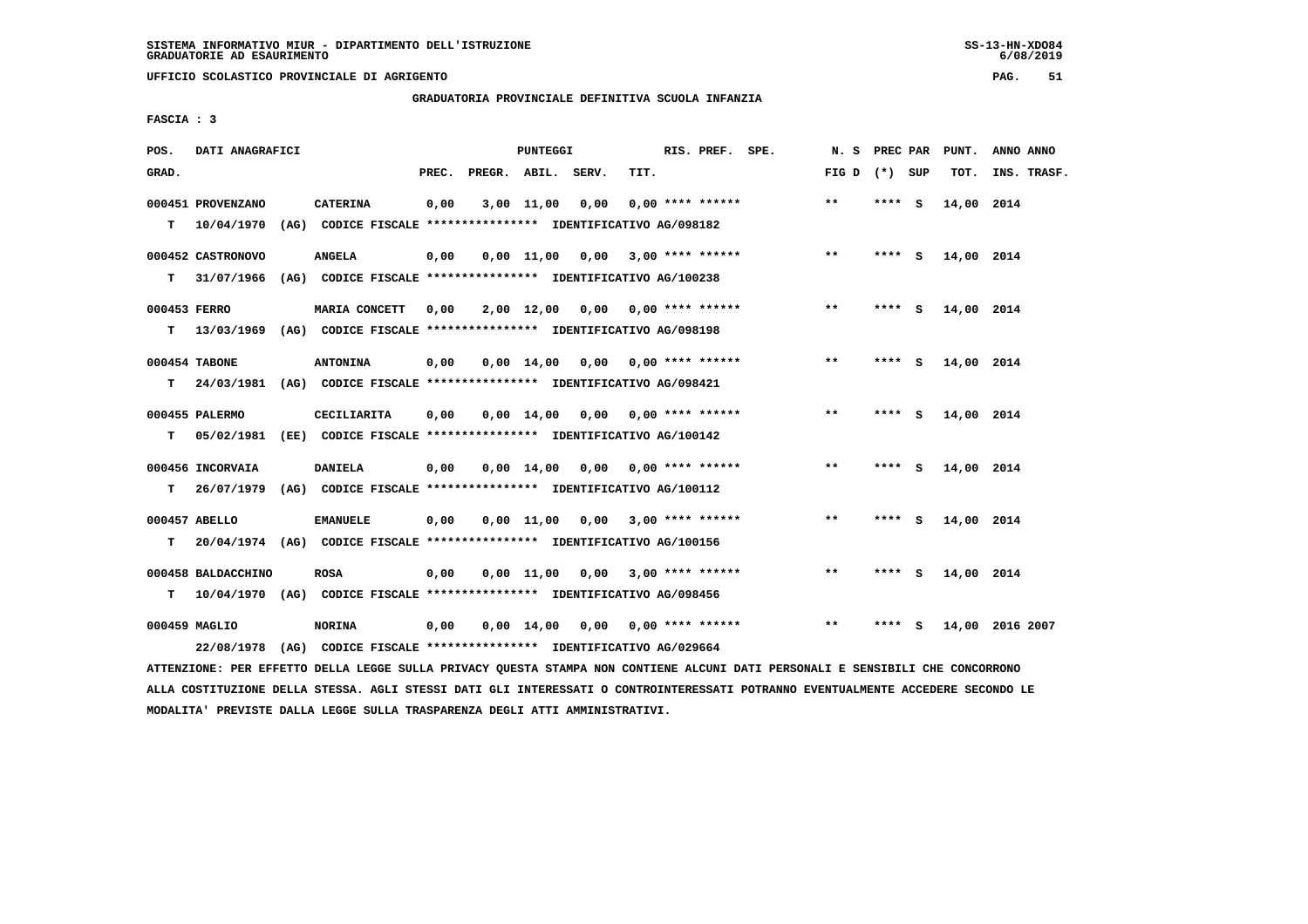# **GRADUATORIA PROVINCIALE DEFINITIVA SCUOLA INFANZIA**

 **FASCIA : 3**

| POS.  | DATI ANAGRAFICI                                                          |      |                                                               |       |              | <b>PUNTEGGI</b>    |                                                          |                  | RIS. PREF.         | SPE. | N. S  | PREC PAR |     | PUNT.           | ANNO ANNO |             |
|-------|--------------------------------------------------------------------------|------|---------------------------------------------------------------|-------|--------------|--------------------|----------------------------------------------------------|------------------|--------------------|------|-------|----------|-----|-----------------|-----------|-------------|
| GRAD. |                                                                          |      |                                                               | PREC. | PREGR. ABIL. |                    | SERV.                                                    | TIT.             |                    |      | FIG D | $(*)$    | SUP | TOT.            |           | INS. TRASF. |
|       | 000460 LAGAIPA                                                           |      | <b>SERENA</b>                                                 | 0,00  |              | $0,00 \quad 14,00$ | 0,00                                                     |                  | $0.00$ **** ****** |      | $* *$ | ****     | - S | 14,00 2019 2019 |           |             |
| т     | 31/05/1980                                                               | (AG) |                                                               |       |              |                    | CODICE FISCALE **************** IDENTIFICATIVO AG/103571 |                  |                    |      |       |          |     |                 |           |             |
|       | 000461 MATINA                                                            |      | <b>LAURA</b>                                                  | 0,00  |              | $3,00$ 11,00       | 0.00                                                     |                  | $0.00$ **** ****** |      | $***$ | ****     | - S | 14,00 2019 2019 |           |             |
| т     | 29/10/1973                                                               |      | (AG) CODICE FISCALE **************** IDENTIFICATIVO AG/103543 |       |              |                    |                                                          |                  |                    |      |       |          |     |                 |           |             |
|       | 000462 DI GRIGOLI                                                        |      | <b>ROSALBA</b>                                                | 0,00  |              | $3,00$ 11,00       | 0,00                                                     | 0,00 **** ****** |                    |      | $***$ | ****     |     | 14,00 2019 2019 |           |             |
| т     | 27/07/1974 (PR) CODICE FISCALE *************** IDENTIFICATIVO AG/103554  |      |                                                               |       |              |                    |                                                          |                  |                    |      |       |          |     |                 |           |             |
|       | 000463 CORBOFEMMININO                                                    |      | TIZIANA                                                       | 0.00  | 14,00        | 0.00               | 0.00                                                     |                  | $0.00$ **** ****** |      | $* *$ | ****     | - S | 14,00 2019 2019 |           |             |
| т     | 18/10/1972 (AG) CODICE FISCALE **************** IDENTIFICATIVO AG/103534 |      |                                                               |       |              |                    |                                                          |                  |                    |      |       |          |     |                 |           |             |
|       | 000464 BRUCCOLERI                                                        |      | <b>MIRIAM</b>                                                 | 0,00  |              | $0,00 \quad 14,00$ | 0,00                                                     | 0,00 **** ****** |                    |      | $* *$ | **** S   |     | 14,00 2019 2019 |           |             |
|       | 10/08/1981 (AG) CODICE FISCALE *************** IDENTIFICATIVO AG/103513  |      |                                                               |       |              |                    |                                                          |                  |                    |      |       |          |     |                 |           |             |
|       | 000465 SPARTIVENTO                                                       |      | <b>ROSALBA</b>                                                | 0,00  |              | $0,00 \quad 14,00$ | 0,00                                                     |                  | $0.00$ **** ****** |      | $* *$ | ****     | - 5 | 14,00 2019 2019 |           |             |
|       | 22/06/1970 (AG) CODICE FISCALE *************** IDENTIFICATIVO AG/103618  |      |                                                               |       |              |                    |                                                          |                  |                    |      |       |          |     |                 |           |             |
|       | 000466 ABBATE                                                            |      | <b>ROSA</b>                                                   | 0,00  |              | 0,00 11,00         | 0,00                                                     |                  | $3,00$ **** ****** |      | $* *$ | ****     | - S | 14,00 2019      |           |             |
| т     | 19/05/1967                                                               |      | (CL) CODICE FISCALE **************** IDENTIFICATIVO AG/103500 |       |              |                    |                                                          |                  |                    |      |       |          |     |                 |           |             |
|       | 000467 SORRENTINO                                                        |      | <b>ROSANNA</b>                                                | 0,00  |              | 3,00 10,00         | 0,00                                                     |                  | $0.00$ **** ****** |      | $* *$ | ****     | - S | 13,00 2014      |           |             |
|       | 02/10/1982                                                               | (AG) |                                                               |       |              |                    | CODICE FISCALE **************** IDENTIFICATIVO AG/098168 |                  |                    |      |       |          |     |                 |           |             |
|       | 000468 SALVAGGIO                                                         |      | MARIA                                                         | 0,00  |              | $0,00$ 13,00       | 0,00                                                     | 0,00 **** ****** |                    |      | $* *$ | ****     | - S | 13,00 2014      |           |             |
| т     | 25/10/1980                                                               | (AG) |                                                               |       |              |                    | CODICE FISCALE **************** IDENTIFICATIVO AG/100228 |                  |                    |      |       |          |     |                 |           |             |

 **ATTENZIONE: PER EFFETTO DELLA LEGGE SULLA PRIVACY QUESTA STAMPA NON CONTIENE ALCUNI DATI PERSONALI E SENSIBILI CHE CONCORRONO ALLA COSTITUZIONE DELLA STESSA. AGLI STESSI DATI GLI INTERESSATI O CONTROINTERESSATI POTRANNO EVENTUALMENTE ACCEDERE SECONDO LE MODALITA' PREVISTE DALLA LEGGE SULLA TRASPARENZA DEGLI ATTI AMMINISTRATIVI.**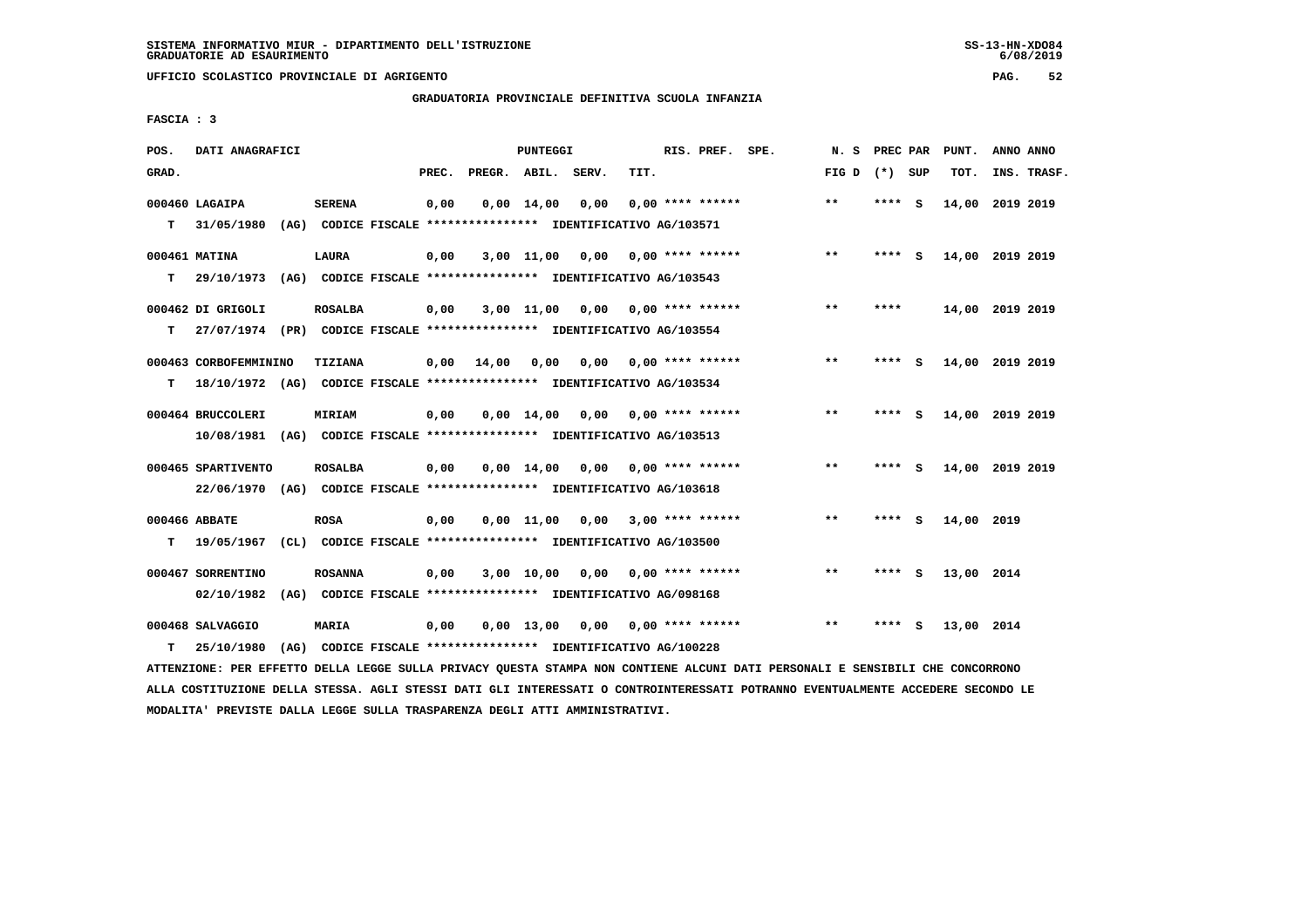# **GRADUATORIA PROVINCIALE DEFINITIVA SCUOLA INFANZIA**

 **FASCIA : 3**

| POS.        | DATI ANAGRAFICI    |      |                                                                         |       |                    | <b>PUNTEGGI</b> |                                    |                           | RIS. PREF. SPE. | N.S             | PREC PAR |          | PUNT.      | ANNO ANNO   |
|-------------|--------------------|------|-------------------------------------------------------------------------|-------|--------------------|-----------------|------------------------------------|---------------------------|-----------------|-----------------|----------|----------|------------|-------------|
| GRAD.       |                    |      |                                                                         | PREC. | PREGR. ABIL. SERV. |                 |                                    | TIT.                      |                 | FIG D $(*)$ SUP |          |          | TOT.       | INS. TRASF. |
|             | 000469 PICONE      |      | <b>CONCETTA</b>                                                         | 0,00  |                    | 2,00 11,00      | 0,00                               | $0.00$ **** ******        |                 | $***$           | $***$ S  |          | 13,00 2014 |             |
| т           | 24/05/1975         |      | (AG) CODICE FISCALE **************** IDENTIFICATIVO AG/099375           |       |                    |                 |                                    |                           |                 |                 |          |          |            |             |
|             | 000470 BELLAVIA    |      | <b>IVANA</b>                                                            | 0,00  |                    | 0,00 13,00      | 0,00                               | 0,00 **** ******          |                 | $**$            | **** S   |          | 13,00 2014 |             |
| т           | 31/07/1983         |      | (CL) CODICE FISCALE *************** IDENTIFICATIVO AG/097875            |       |                    |                 |                                    |                           |                 |                 |          |          |            |             |
|             | 000471 DILIBERTO   |      | <b>ALESSIA</b>                                                          | 0,00  |                    |                 | $0,00$ 13,00 0,00 0,00 **** ****** |                           |                 | $***$           | **** S   |          | 13,00 2014 |             |
| т           | 31/07/1980         |      | (AG) CODICE FISCALE **************** IDENTIFICATIVO AG/100185           |       |                    |                 |                                    |                           |                 |                 |          |          |            |             |
|             | 000472 ITALIANO    |      | SILVIA                                                                  | 0,00  |                    | 0,00 13,00      |                                    | $0,00$ $0,00$ **** ****** |                 | **              | **** S   |          | 13,00 2014 |             |
| т           | 16/03/1980         |      | (AG) CODICE FISCALE **************** IDENTIFICATIVO AG/099081           |       |                    |                 |                                    |                           |                 |                 |          |          |            |             |
|             | 000473 GANGAROSSA  |      | <b>DANIELA</b>                                                          | 0,00  |                    | $0,00$ 13,00    |                                    | 0,00 0,00 **** ******     |                 | $* *$           | **** $S$ |          | 13,00 2014 |             |
| т           |                    |      | 29/10/1977 (AG) CODICE FISCALE *************** IDENTIFICATIVO AG/099384 |       |                    |                 |                                    |                           |                 |                 |          |          |            |             |
|             |                    |      |                                                                         |       |                    |                 |                                    |                           |                 |                 |          |          |            |             |
| 000474 DORO |                    |      | <b>SALVATORE</b>                                                        | 0,00  |                    |                 | $0,00$ 13,00 0,00 0,00 **** ****** |                           |                 | $* *$           | ****     | <b>S</b> | 13,00 2014 |             |
| т           | 04/01/1976         |      | (AG) CODICE FISCALE **************** IDENTIFICATIVO AG/100255           |       |                    |                 |                                    |                           |                 |                 |          |          |            |             |
|             | 000475 PISCOPO     |      | <b>SABRINA</b>                                                          | 0,00  |                    |                 | 0,00 13,00 0,00                    | $0.00$ **** ******        |                 | $\star\star$    | **** $S$ |          | 13,00 2014 |             |
| т           | 31/10/1975         |      | (AG) CODICE FISCALE *************** IDENTIFICATIVO AG/100267            |       |                    |                 |                                    |                           |                 |                 |          |          |            |             |
| 000476 MULE |                    |      | <b>ANNAROSA</b>                                                         | 0,00  |                    |                 | $0,00$ 11,00 2,00                  | 0,00 **** ******          |                 | $***$           | ****     | - S      | 13,00 2014 |             |
| т           |                    |      | 10/01/1970 (AG) CODICE FISCALE *************** IDENTIFICATIVO AG/099981 |       |                    |                 |                                    |                           |                 |                 |          |          |            |             |
|             | 000477 CICCHIRILLO |      | <b>ELIANA</b>                                                           | 0,00  |                    |                 | $0,00$ 13,00 0,00 0,00 **** ****** |                           |                 | $***$           | ****     | - S      | 13,00 2015 |             |
|             |                    |      |                                                                         |       |                    |                 |                                    |                           |                 |                 |          |          |            |             |
| т           | 20/04/1974         | (AG) | CODICE FISCALE **************** IDENTIFICATIVO AG/098820                |       |                    |                 |                                    |                           |                 |                 |          |          |            |             |

 **ATTENZIONE: PER EFFETTO DELLA LEGGE SULLA PRIVACY QUESTA STAMPA NON CONTIENE ALCUNI DATI PERSONALI E SENSIBILI CHE CONCORRONO ALLA COSTITUZIONE DELLA STESSA. AGLI STESSI DATI GLI INTERESSATI O CONTROINTERESSATI POTRANNO EVENTUALMENTE ACCEDERE SECONDO LE MODALITA' PREVISTE DALLA LEGGE SULLA TRASPARENZA DEGLI ATTI AMMINISTRATIVI.**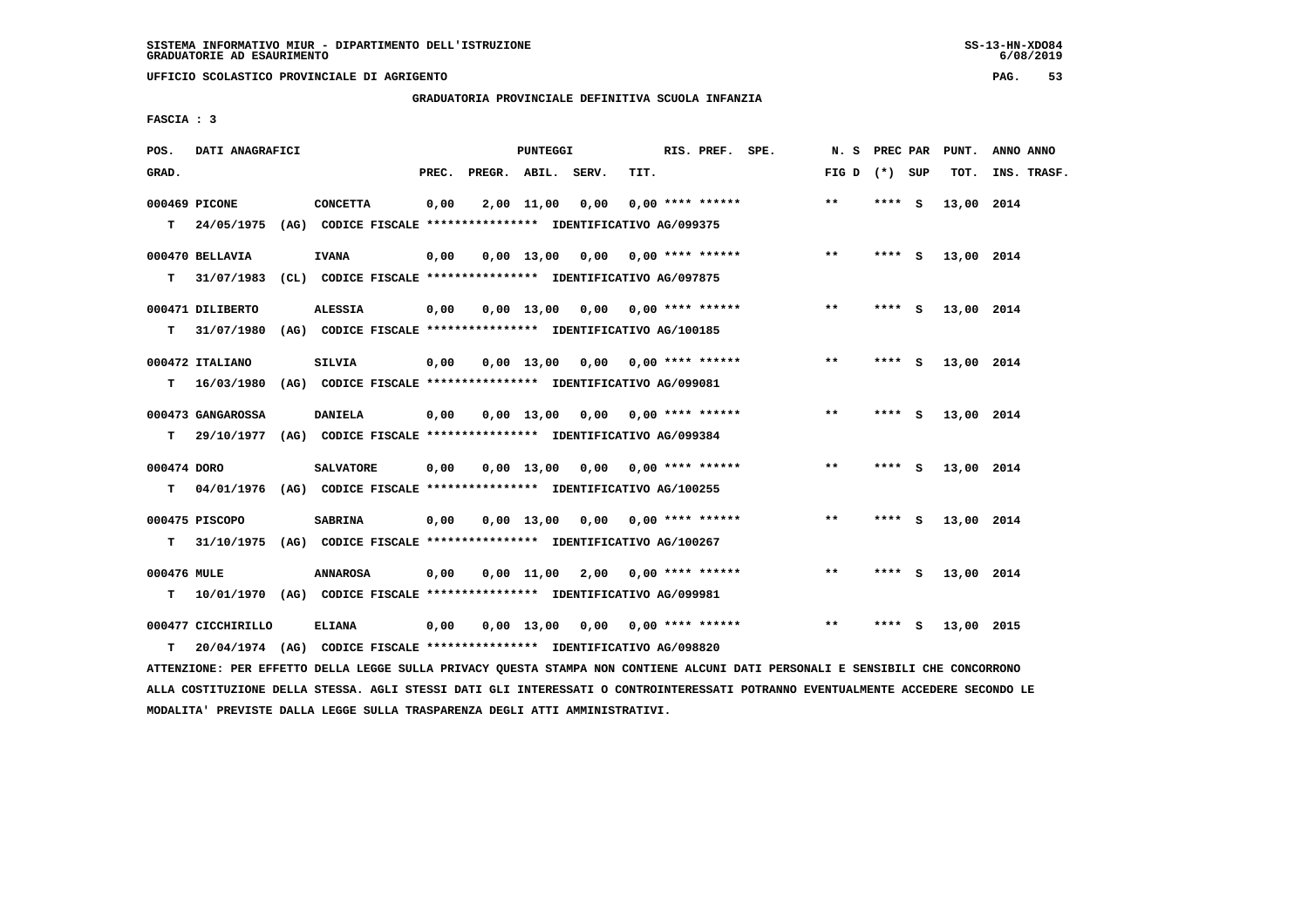# **GRADUATORIA PROVINCIALE DEFINITIVA SCUOLA INFANZIA**

 **FASCIA : 3**

| POS.         | DATI ANAGRAFICI   |                                                                          |       |                    | <b>PUNTEGGI</b>    |                                        |                           | RIS. PREF. SPE.    | N. S            | <b>PREC PAR</b> |     | PUNT.      | ANNO ANNO       |
|--------------|-------------------|--------------------------------------------------------------------------|-------|--------------------|--------------------|----------------------------------------|---------------------------|--------------------|-----------------|-----------------|-----|------------|-----------------|
| GRAD.        |                   |                                                                          | PREC. | PREGR. ABIL. SERV. |                    |                                        | TIT.                      |                    | FIG D $(*)$ SUP |                 |     | TOT.       | INS. TRASF.     |
|              | 000478 CIPOLLA    | <b>ROSA</b>                                                              | 0,00  |                    | 0,00 13,00         | 0,00                                   |                           | $0.00$ **** ****** | $* *$           | ****            | - S | 13,00 2016 |                 |
| т            | 31/07/1983        | (AG) CODICE FISCALE **************** IDENTIFICATIVO AG/097621            |       |                    |                    |                                        |                           |                    |                 |                 |     |            |                 |
|              | 000479 IACONO     | <b>FINA</b>                                                              | 0,00  | 13,00              |                    | $0,00$ $0,00$ $0,00$ $***$ **** ****** |                           |                    | $***$           | **** S          |     |            | 13,00 2019 2019 |
| т            | 25/02/1975        | (AG) CODICE FISCALE **************** IDENTIFICATIVO AG/103568            |       |                    |                    |                                        |                           |                    |                 |                 |     |            |                 |
| 000480 VOLPE |                   | <b>CARMELA</b>                                                           | 0,00  |                    |                    | $0,00$ 13,00 0,00 0,00 **** ******     |                           |                    | $***$           | **** S          |     |            | 13,00 2019 2019 |
|              | 21/04/1969        | (AG) CODICE FISCALE **************** IDENTIFICATIVO AG/103623            |       |                    |                    |                                        |                           |                    |                 |                 |     |            |                 |
|              | 000481 SEDITA     | <b>ANGELA</b>                                                            | 0,00  |                    |                    | $0.00$ 12.00 0.00 0.00 **** ******     |                           |                    | $**$            | **** S          |     | 12,00 2014 |                 |
| т            |                   | 31/03/1976 (AG) CODICE FISCALE **************** IDENTIFICATIVO AG/100251 |       |                    |                    |                                        |                           |                    |                 |                 |     |            |                 |
| 000482 MINIO |                   | <b>GERLANDO</b>                                                          | 0,00  |                    |                    | $0,00$ 12,00 0,00 0,00 **** ******     |                           |                    | ** x **** S     |                 |     | 12,00 2014 |                 |
| T.           |                   | 14/05/1977 (EE) CODICE FISCALE *************** IDENTIFICATIVO AG/100208  |       |                    |                    |                                        |                           |                    |                 |                 |     |            |                 |
|              | 000483 LAURICELLA | ANNAMARIA                                                                | 0,00  |                    |                    | $0,00$ 12,00 0,00 0,00 **** ******     |                           |                    | $***$           | **** S          |     | 12,00 2014 |                 |
| т            | 25/05/1980        | (AG) CODICE FISCALE **************** IDENTIFICATIVO AG/098429            |       |                    |                    |                                        |                           |                    |                 |                 |     |            |                 |
|              | 000484 CHIANETTA  | <b>VINCENZA</b>                                                          | 0,00  |                    |                    | $0,00$ 12,00 0,00 0,00 **** ******     |                           |                    | ** x **** S     |                 |     | 12,00 2014 |                 |
| т            | 07/07/1966        | (AG) CODICE FISCALE **************** IDENTIFICATIVO AG/100107            |       |                    |                    |                                        |                           |                    |                 |                 |     |            |                 |
|              | 000485 CANNELLA   | GIOVANNAMARIA                                                            | 0,00  |                    | $0,00 \quad 12,00$ |                                        | $0,00$ $0,00$ **** ****** |                    | ** $X$ **** S   |                 |     | 12,00 2014 |                 |
| т            | 25/04/1982        | (AG) CODICE FISCALE **************** IDENTIFICATIVO AG/100132            |       |                    |                    |                                        |                           |                    |                 |                 |     |            |                 |
|              | 000486 DI GRIGOLI | <b>MARIA</b>                                                             | 0,00  | 12,00              | 0,00               | 0,00                                   | 0,00 **** ******          |                    | $* *$           | ****            | - S | 12,00 2014 |                 |
| т            | 19/11/1981        | (CL) CODICE FISCALE **************** IDENTIFICATIVO AG/097750            |       |                    |                    |                                        |                           |                    |                 |                 |     |            |                 |

 **ATTENZIONE: PER EFFETTO DELLA LEGGE SULLA PRIVACY QUESTA STAMPA NON CONTIENE ALCUNI DATI PERSONALI E SENSIBILI CHE CONCORRONO ALLA COSTITUZIONE DELLA STESSA. AGLI STESSI DATI GLI INTERESSATI O CONTROINTERESSATI POTRANNO EVENTUALMENTE ACCEDERE SECONDO LE MODALITA' PREVISTE DALLA LEGGE SULLA TRASPARENZA DEGLI ATTI AMMINISTRATIVI.**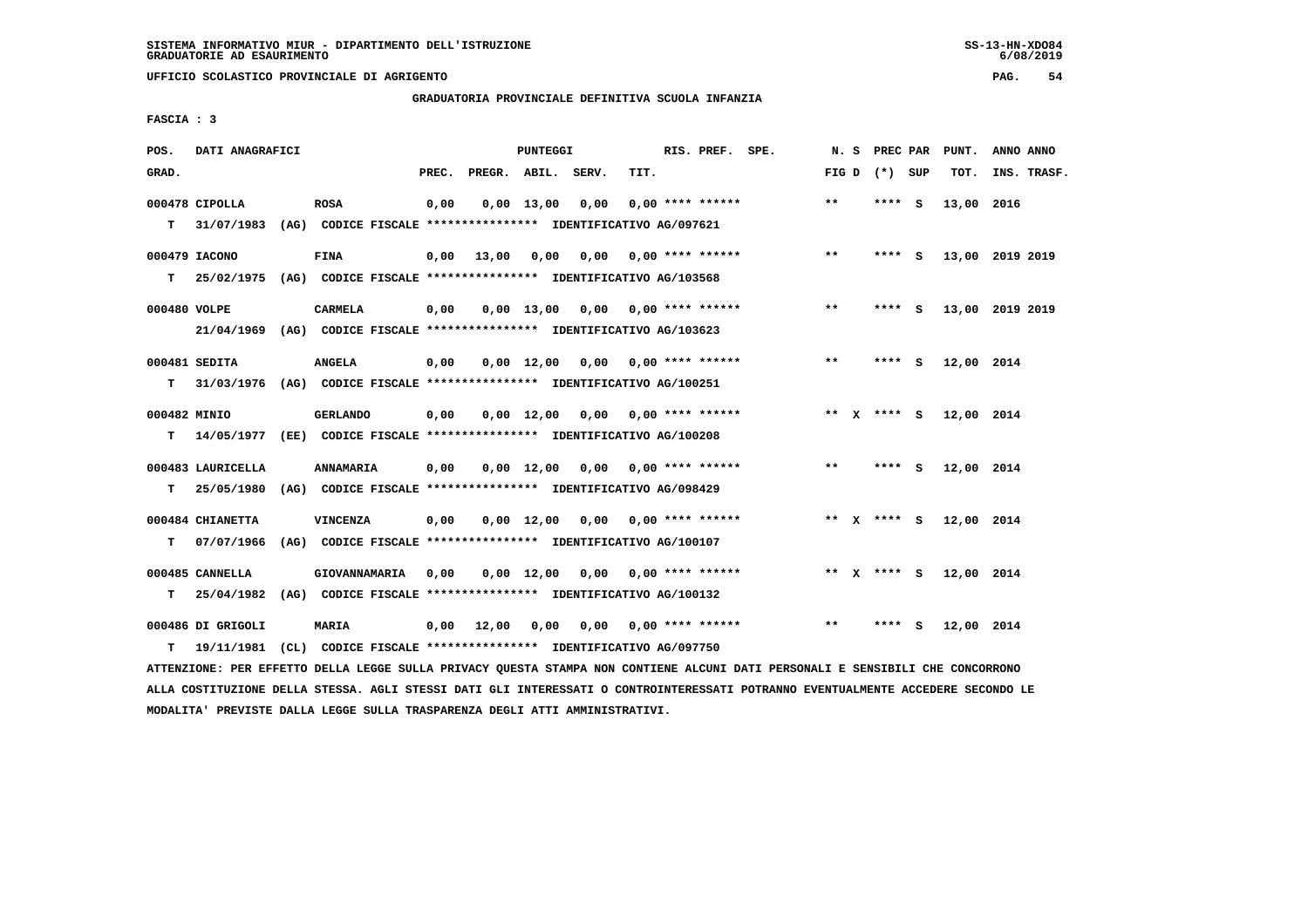# **GRADUATORIA PROVINCIALE DEFINITIVA SCUOLA INFANZIA**

 **FASCIA : 3**

| POS.         | DATI ANAGRAFICI     |                                                                         |       |                    | PUNTEGGI           |                               |                    | RIS. PREF. SPE.    | N.S          | PREC PAR        |     | PUNT.      | ANNO ANNO       |
|--------------|---------------------|-------------------------------------------------------------------------|-------|--------------------|--------------------|-------------------------------|--------------------|--------------------|--------------|-----------------|-----|------------|-----------------|
| GRAD.        |                     |                                                                         | PREC. | PREGR. ABIL. SERV. |                    |                               | TIT.               |                    |              | FIG D $(*)$ SUP |     | TOT.       | INS. TRASF.     |
| 000487 VULLO |                     | <b>AURELIA</b>                                                          | 0,00  |                    | $0,00$ 12,00       | 0,00                          |                    | $0.00$ **** ****** | $***$        | ****            | - S | 12,00 2014 |                 |
| т            | 24/10/1981          | (AG) CODICE FISCALE **************** IDENTIFICATIVO AG/099319           |       |                    |                    |                               |                    |                    |              |                 |     |            |                 |
| 000488 CONTI |                     | ADRIANA                                                                 | 0,00  |                    | $0.00$ 12.00       | 0,00                          | 0,00 **** ******   |                    | $***$        | **** S          |     | 12,00 2014 |                 |
| т            |                     | 16/10/1981 (CL) CODICE FISCALE *************** IDENTIFICATIVO AG/100162 |       |                    |                    |                               |                    |                    |              |                 |     |            |                 |
|              | 000489 TUTTOLOMONDO | ANNA RITA                                                               | 0,00  |                    | $0.00 \quad 12.00$ | 0,00                          | 0,00 **** ******   |                    | $* *$        | $***$ S         |     | 12,00 2014 |                 |
|              |                     | 18/06/1981 (AG) CODICE FISCALE *************** IDENTIFICATIVO AG/099102 |       |                    |                    |                               |                    |                    |              |                 |     |            |                 |
|              | 000490 TRAINA       | VINCENZA                                                                | 0,00  |                    | 0,00 11,00         | 0,00                          | 1,00 **** ******   |                    | $\star\star$ | **** S          |     | 12,00 2014 |                 |
| т            | 03/01/1976          | (AG) CODICE FISCALE **************** IDENTIFICATIVO AG/098144           |       |                    |                    |                               |                    |                    |              |                 |     |            |                 |
|              | 000491 FAMULARO     | <b>CATERINA</b>                                                         | 0,00  |                    |                    | $0,00 \quad 12,00 \quad 0,00$ | 0,00 **** ******   |                    | $* *$        | **** S          |     | 12,00 2014 |                 |
| т            | 11/07/1971          | (AG) CODICE FISCALE **************** IDENTIFICATIVO AG/098839           |       |                    |                    |                               |                    |                    |              |                 |     |            |                 |
|              | 000492 SICURELLA    | <b>ROSALIA</b>                                                          | 0,00  | 12,00              | 0,00               | 0,00                          | 0,00 **** ******   |                    |              | ** x **** S     |     |            | 12,00 2019 2019 |
| т            | 20/01/1971          | (AG) CODICE FISCALE **************** IDENTIFICATIVO AG/103614           |       |                    |                    |                               |                    |                    |              |                 |     |            |                 |
|              | 000493 PECORARO     | <b>ASSUNTINA</b>                                                        | 0,00  | 12,00              | 0,00               | 0,00                          |                    | $0.00$ **** ****** | $* *$        | **** S          |     |            | 12,00 2019 2019 |
| т            | 14/08/1978          | (AG) CODICE FISCALE **************** IDENTIFICATIVO AG/103590           |       |                    |                    |                               |                    |                    |              |                 |     |            |                 |
|              | 000494 MAROTTA      | <b>MASSIMO</b>                                                          | 0,00  | 9,00               | 0,00               | 0.00                          |                    | $3,00$ **** ****** | $***$        | ****            | - 5 |            | 12,00 2019 2019 |
| т            | 13/01/1974          | (AG) CODICE FISCALE **************** IDENTIFICATIVO AG/103579           |       |                    |                    |                               |                    |                    |              |                 |     |            |                 |
|              | 000495 RANDISI      | <b>ROSAMARIA</b>                                                        | 0,00  | 12,00              | 0,00               | 0,00                          | $0.00$ **** ****** |                    | $* *$        | ****            | - 5 |            | 12,00 2019 2019 |
|              | 16/08/1973          | (EE) CODICE FISCALE **************** IDENTIFICATIVO AG/103604           |       |                    |                    |                               |                    |                    |              |                 |     |            |                 |

 **ATTENZIONE: PER EFFETTO DELLA LEGGE SULLA PRIVACY QUESTA STAMPA NON CONTIENE ALCUNI DATI PERSONALI E SENSIBILI CHE CONCORRONO ALLA COSTITUZIONE DELLA STESSA. AGLI STESSI DATI GLI INTERESSATI O CONTROINTERESSATI POTRANNO EVENTUALMENTE ACCEDERE SECONDO LE MODALITA' PREVISTE DALLA LEGGE SULLA TRASPARENZA DEGLI ATTI AMMINISTRATIVI.**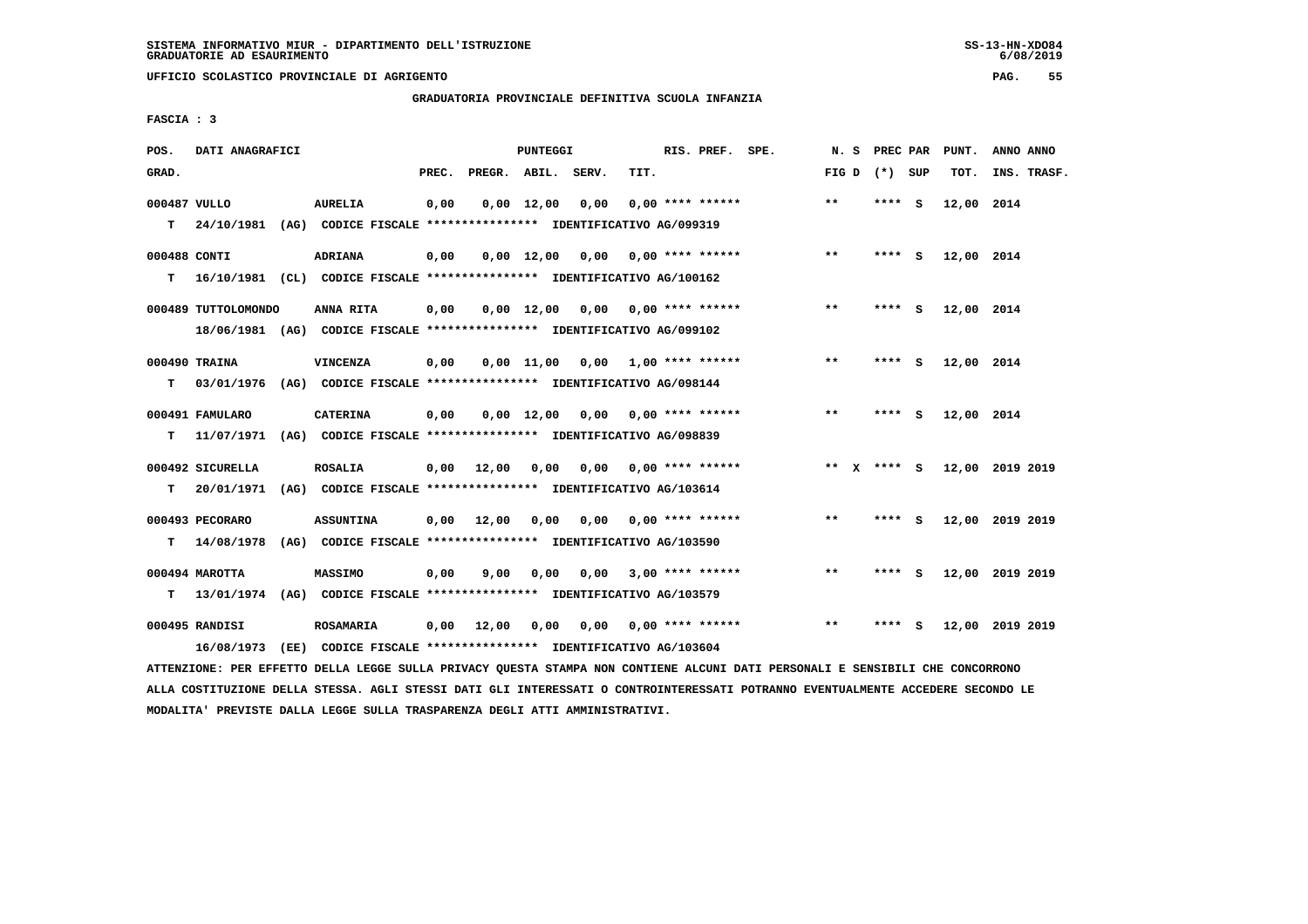**UFFICIO SCOLASTICO PROVINCIALE DI AGRIGENTO PAG. 56**

# **GRADUATORIA PROVINCIALE DEFINITIVA SCUOLA INFANZIA**

 **FASCIA : 3**

| POS.            | DATI ANAGRAFICI                    |                                                                                               |       |              | PUNTEGGI           |                                    |      | RIS. PREF. SPE.           |       | N.S | PREC PAR    | PUNT.      | ANNO ANNO   |
|-----------------|------------------------------------|-----------------------------------------------------------------------------------------------|-------|--------------|--------------------|------------------------------------|------|---------------------------|-------|-----|-------------|------------|-------------|
| GRAD.           |                                    |                                                                                               | PREC. | PREGR. ABIL. |                    | SERV.                              | TIT. |                           | FIG D |     | (*) SUP     | TOT.       | INS. TRASF. |
|                 | 000496 CASSARO<br>03/08/1977       | CARMELINA<br>(AG) CODICE FISCALE **************** IDENTIFICATIVO AG/099349                    | 0,00  | 11,00        | 0.00               | 0.00                               |      | $0.00$ **** ******        | $***$ |     | **** S      | 11,00 2014 |             |
| T.              | 000497 PROIETTO<br>23/08/1977      | MARIARITA<br>(AG) CODICE FISCALE **************** IDENTIFICATIVO AG/097614                    | 0,00  |              |                    | $0,00$ $11,00$ $0,00$              |      | $0.00$ **** ******        | $***$ |     | $***$ S     | 11,00 2014 |             |
| т               | 000498 MONTANA                     | <b>GIUSEPPINA</b><br>10/02/1969 (AG) CODICE FISCALE **************** IDENTIFICATIVO AG/101003 | 0,00  |              |                    | $0,00$ 11,00 0,00 0,00 **** ****** |      |                           |       |     | ** x **** S | 11,00 2014 |             |
| т               | 000499 CASTRONOVO                  | <b>PAOLA</b><br>27/08/1967 (AG) CODICE FISCALE *************** IDENTIFICATIVO AG/099945       | 0,00  |              | 0,00 11,00         |                                    |      | $0,00$ $0,00$ **** ****** |       |     | ** x **** S | 11,00 2014 |             |
| т               | 000500 SCIACCOTTA                  | <b>FLORIANA</b><br>08/04/1978 (AG) CODICE FISCALE *************** IDENTIFICATIVO AG/099950    | 0,00  |              | $0,00 \quad 11,00$ | 0,00                               |      | $0.00$ **** ******        | $* *$ |     | **** S      | 11,00 2014 |             |
| T.              | 000501 ALONGI                      | CARMELINA<br>11/12/1973 (AG) CODICE FISCALE *************** IDENTIFICATIVO AG/100103          | 0,00  |              |                    | $0.00$ 11.00 0.00 0.00 **** ****** |      |                           | $* *$ |     | **** S      | 11,00 2014 |             |
| т               | 000502 GUARINO                     | <b>RAFFAELE</b><br>04/07/1967 (AG) CODICE FISCALE *************** IDENTIFICATIVO AG/100187    | 0,00  |              | 0,00 11,00         | 0,00                               |      | $0.00$ **** ******        | $* *$ |     | **** S      | 11,00 2014 |             |
| т               | 000503 VENEZIANO BROCCI BALDASSARE | 31/01/1966 (AG) CODICE FISCALE *************** IDENTIFICATIVO AG/098361                       | 0,00  |              | 0,00 11,00         | 0,00                               |      | $0.00$ **** ******        | $***$ |     | **** S      | 11,00 2014 |             |
| 000504 RAP<br>т |                                    | <b>ALINA</b><br>13/01/1973 (CL) CODICE FISCALE **************** IDENTIFICATIVO AG/100143      | 0,00  |              |                    | $0,00$ 11,00 0,00 0,00 **** ****** |      |                           |       |     | ** x **** s | 11,00 2014 |             |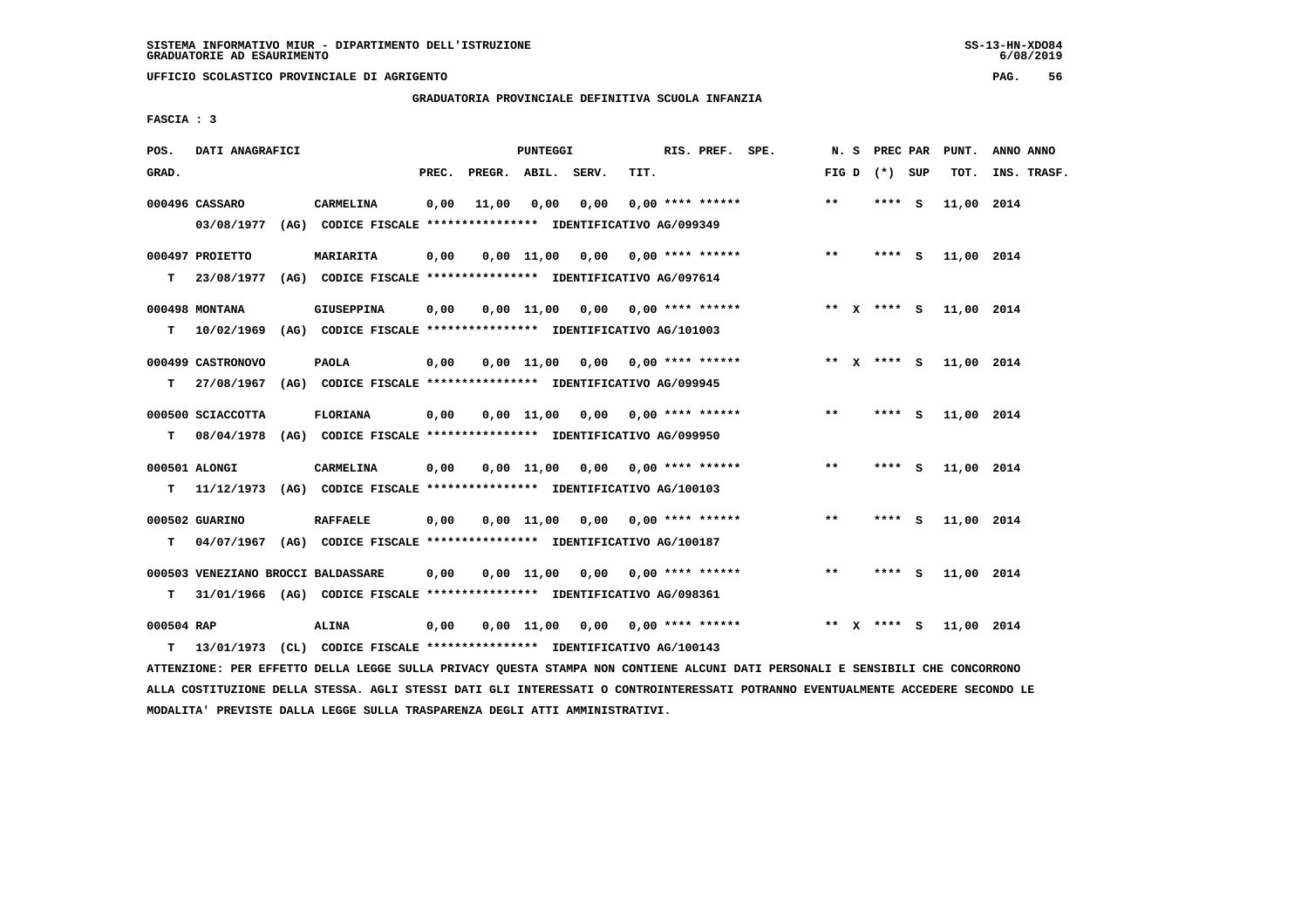**UFFICIO SCOLASTICO PROVINCIALE DI AGRIGENTO PAG. 57**

# **GRADUATORIA PROVINCIALE DEFINITIVA SCUOLA INFANZIA**

 **FASCIA : 3**

| POS.        | DATI ANAGRAFICI   |                                                                         |       |              | PUNTEGGI           |                                    |                           | RIS. PREF. SPE.    | N. S         | PREC PAR        |   | PUNT.      | ANNO ANNO   |
|-------------|-------------------|-------------------------------------------------------------------------|-------|--------------|--------------------|------------------------------------|---------------------------|--------------------|--------------|-----------------|---|------------|-------------|
| GRAD.       |                   |                                                                         | PREC. | PREGR. ABIL. |                    | SERV.                              | TIT.                      |                    |              | FIG D $(*)$ SUP |   | TOT.       | INS. TRASF. |
|             | 000505 CATANIA    | <b>ROSSELLASAMAN</b>                                                    | 0,00  |              | $0,00 \quad 11,00$ | 0,00                               |                           | $0.00$ **** ****** | $***$        | **** S          |   | 11,00 2014 |             |
| T.          | 22/08/1977        | (AG) CODICE FISCALE **************** IDENTIFICATIVO AG/098816           |       |              |                    |                                    |                           |                    |              |                 |   |            |             |
|             | 000506 SCHILLACI  | <b>ONOFRIO</b>                                                          | 0,00  |              | $0,00 \quad 11,00$ | 0,00                               |                           | $0.00$ **** ****** | $* *$        | **** S          |   | 11,00 2014 |             |
| т           | 08/05/1969        | (AG) CODICE FISCALE **************** IDENTIFICATIVO AG/100252           |       |              |                    |                                    |                           |                    |              |                 |   |            |             |
| 000507 NOTO |                   | ANNA                                                                    | 0,00  | 0,00         | 0,00               | 0,00                               |                           | $0.00$ **** ****** |              | ** x **** s     |   | 11,00 2014 |             |
| т           |                   | 25/11/1976 (AG) CODICE FISCALE *************** IDENTIFICATIVO AG/027600 |       |              |                    |                                    |                           |                    |              |                 |   |            |             |
|             | 000508 CASTRONOVO | ANNA                                                                    | 0,00  |              | $0,00$ 11,00       | 0,00                               |                           | $0.00$ **** ****** |              | ** x **** S     |   | 11,00 2014 |             |
| т           | 01/07/1967        | (AG) CODICE FISCALE **************** IDENTIFICATIVO AG/099279           |       |              |                    |                                    |                           |                    |              |                 |   |            |             |
|             | 000509 MISTRETTA  | <b>ANTONELLA</b>                                                        | 0,00  |              | $0,00 \quad 11,00$ | 0,00                               |                           | $0.00$ **** ****** | $\star\star$ | **** S          |   | 11,00 2014 |             |
| т           | 17/08/1981        | (AG) CODICE FISCALE **************** IDENTIFICATIVO AG/100209           |       |              |                    |                                    |                           |                    |              |                 |   |            |             |
|             | 000510 SCIACCA    | <b>GIUSEPPINA</b>                                                       | 0,00  |              |                    | $0,00$ 11,00 0,00 0,00 **** ****** |                           |                    | $**$         | **** S          |   | 11,00 2014 |             |
| т           | 13/09/1978        | (AG) CODICE FISCALE **************** IDENTIFICATIVO AG/100076           |       |              |                    |                                    |                           |                    |              |                 |   |            |             |
|             | 000511 SGUALI     | <b>GIUSEPPINA</b>                                                       | 0,00  |              | 0.00 11.00         |                                    | $0.00$ $0.00$ **** ****** |                    | $***$        | **** S          |   | 11,00 2014 |             |
| т           |                   | 22/10/1974 (AG) CODICE FISCALE *************** IDENTIFICATIVO AG/100154 |       |              |                    |                                    |                           |                    |              |                 |   |            |             |
|             | 000512 GENUARDI   | RITAIGNAZIA                                                             | 0,00  |              | $0,00 \quad 11,00$ | 0.00                               |                           | $0.00$ **** ****** | $* *$        | **** S          |   | 11,00 2014 |             |
| т           |                   | 29/01/1972 (AG) CODICE FISCALE *************** IDENTIFICATIVO AG/099208 |       |              |                    |                                    |                           |                    |              |                 |   |            |             |
|             | 000513 ONORIO     | <b>PATRIZIA</b>                                                         | 0,00  |              | 0,00 11,00         | 0,00                               |                           | $0.00$ **** ****** | $**$         | ****            | s | 11,00 2014 |             |
| т           |                   | 30/12/1971 (CL) CODICE FISCALE *************** IDENTIFICATIVO AG/100141 |       |              |                    |                                    |                           |                    |              |                 |   |            |             |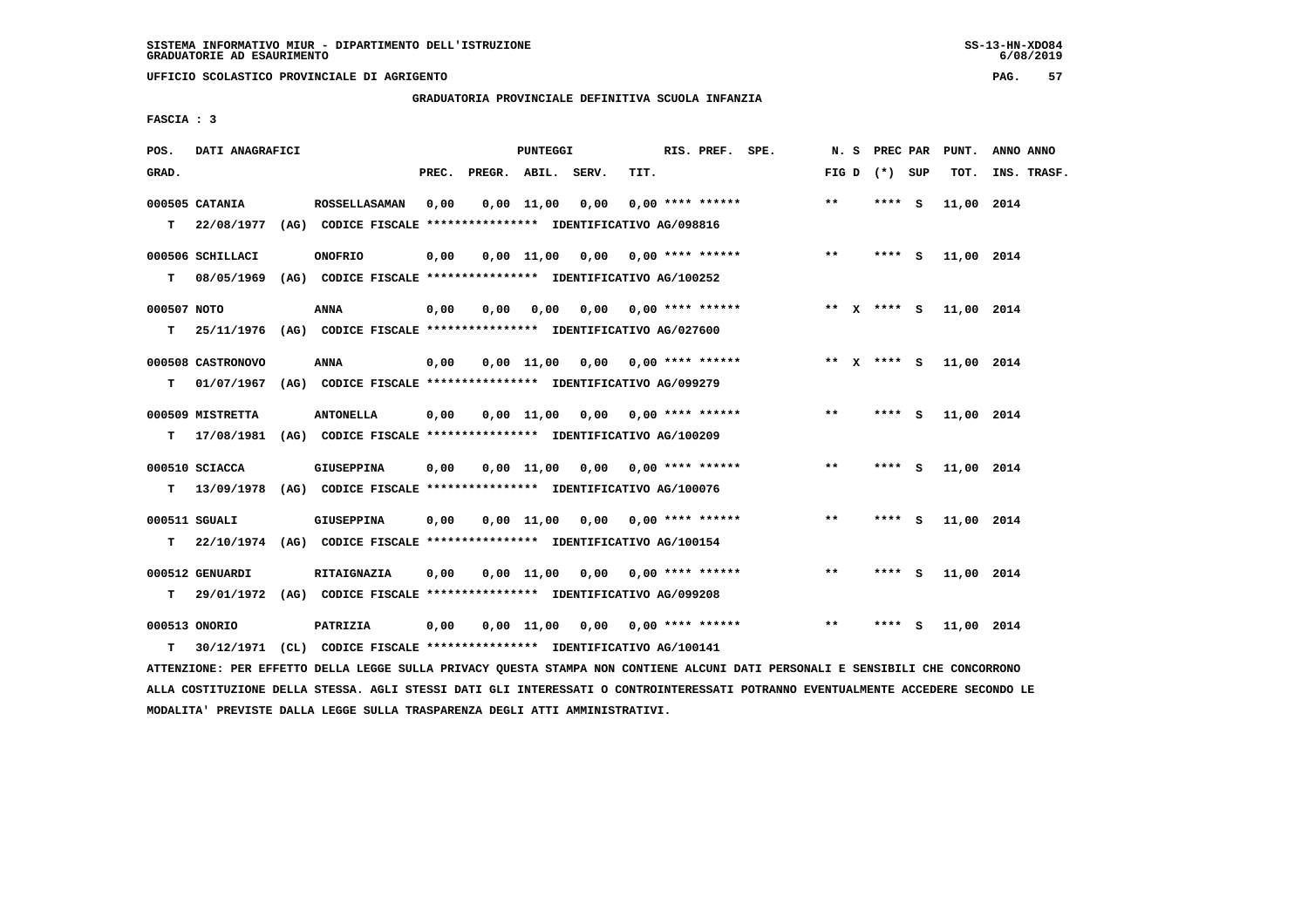**UFFICIO SCOLASTICO PROVINCIALE DI AGRIGENTO PAG. 58**

 **GRADUATORIA PROVINCIALE DEFINITIVA SCUOLA INFANZIA**

 **FASCIA : 3**

| POS.              | DATI ANAGRAFICI                 |                                                                                            |       |              | <b>PUNTEGGI</b>    |       |      | RIS. PREF. SPE.           | N. S         | PREC PAR |          | PUNT.      | ANNO ANNO       |
|-------------------|---------------------------------|--------------------------------------------------------------------------------------------|-------|--------------|--------------------|-------|------|---------------------------|--------------|----------|----------|------------|-----------------|
| GRAD.             |                                 |                                                                                            | PREC. | PREGR. ABIL. |                    | SERV. | TIT. |                           | FIG D        | (*) SUP  |          | TOT.       | INS. TRASF.     |
| T.                | 000514 DI GRIGOLI<br>28/01/1966 | CARMELINA<br>(AG) CODICE FISCALE **************** IDENTIFICATIVO AG/100109                 | 0,00  |              | $0.00$ 11.00       | 0.00  |      | $0.00$ **** ******        | $\star\star$ | **** S   |          | 11,00 2014 |                 |
| т                 | 000515 ARONICA<br>05/11/1973    | <b>ROSALINDA</b><br>(CL) CODICE FISCALE **************** IDENTIFICATIVO AG/100265          | 0,00  |              | $0,00 \quad 11,00$ | 0,00  |      | $0.00$ **** ******        | $* *$        | **** S   |          | 11,00 2016 |                 |
| т                 | 000516 CHIANETTA<br>25/04/1980  | LAURA<br>(AG) CODICE FISCALE **************** IDENTIFICATIVO AG/103525                     | 0,00  |              | $0.00$ 11.00       |       |      | $0.00$ $0.00$ **** ****** | $***$        | **** S   |          |            | 11,00 2019 2019 |
| 000517 VULLO      |                                 | <b>ANNA</b><br>08/02/1979 (AG) CODICE FISCALE *************** IDENTIFICATIVO AG/103624     | 0,00  |              | $0.00$ $11.00$     | 0,00  |      | $0.00$ **** ******        | $* *$        | ****     | - S      |            | 11,00 2019 2019 |
| т                 | 000518 SIGNORINOGELO            | LAURA<br>28/03/1975 (PA) CODICE FISCALE **************** IDENTIFICATIVO AG/103615          | 0,00  | 11,00        | 0,00               | 0,00  |      | $0.00$ **** ******        | $***$        | $***5$   |          |            | 11,00 2019 2019 |
| т                 | 000519 SANTAMARIA               | <b>VALERIA</b><br>26/06/1967 (AG) CODICE FISCALE *************** IDENTIFICATIVO AG/103608  | 0,00  |              | 0,00 11,00         | 0,00  |      | $0.00$ **** ******        | $* *$        | ****     | <b>S</b> |            | 11,00 2019 2019 |
| 000520 RIZZO<br>т |                                 | <b>GIUSEPPE</b><br>20/12/1980 (AG) CODICE FISCALE *************** IDENTIFICATIVO AG/103605 | 0,00  | 11,00        | 0,00               | 0,00  |      | $0.00$ **** ******        | $***$        | **** S   |          |            | 11,00 2019 2019 |
|                   | 000521 CUFFAROPISCITELL PIETRO  | 22/03/1979 (AG) CODICE FISCALE *************** IDENTIFICATIVO AG/103538                    |       | $0,00$ 11,00 | 0,00               | 0.00  |      | $0.00$ **** ******        | $***$        | ****     | <b>S</b> |            | 11,00 2019 2019 |
| т                 | 000522 LICATA<br>29/12/1978     | <b>GIUSEPPE</b><br>(AG) CODICE FISCALE **************** IDENTIFICATIVO AG/103572           | 0,00  |              | 0,00 11,00         | 0.00  |      | $0.00$ **** ******        | $* *$        | ****     | - S      |            | 11,00 2019 2019 |